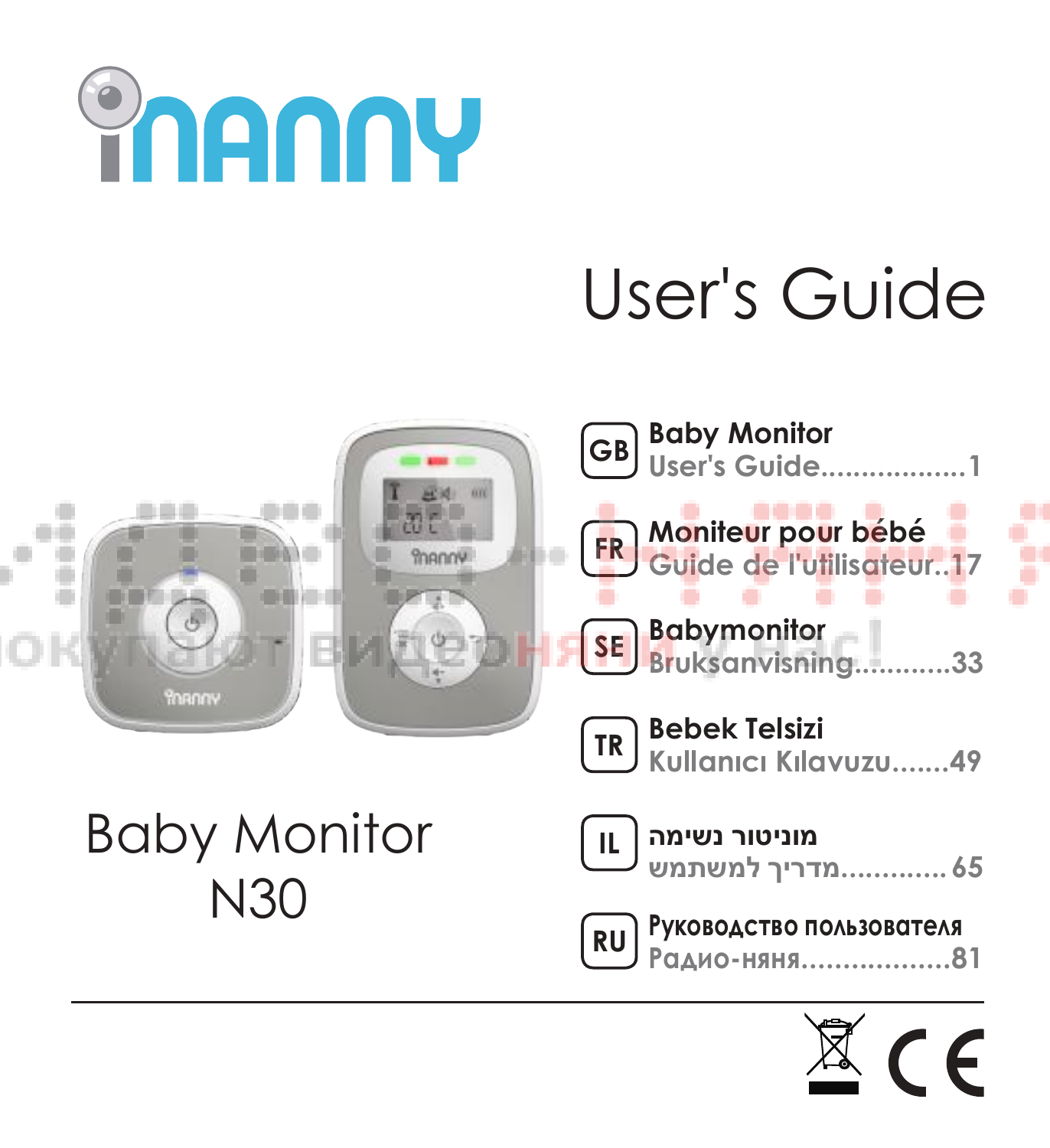$\begin{array}{cccccc} 0 & 0 & 0 & 0 & 0 & 0 & 0 & 0 & 0 \\ 0 & 0 & 0 & 0 & 0 & 0 & 0 & 0 \\ 0 & 0 & 0 & 0 & 0 & 0 & 0 & 0 \\ 0 & 0 & 0 & 0 & 0 & 0 & 0 & 0 \\ 0 & 0 & 0 & 0 & 0 & 0 & 0 & 0 \\ 0 & 0 & 0 & 0 & 0 & 0 & 0 & 0 \\ \end{array}$ **MO** M окупают видеоняни у нас!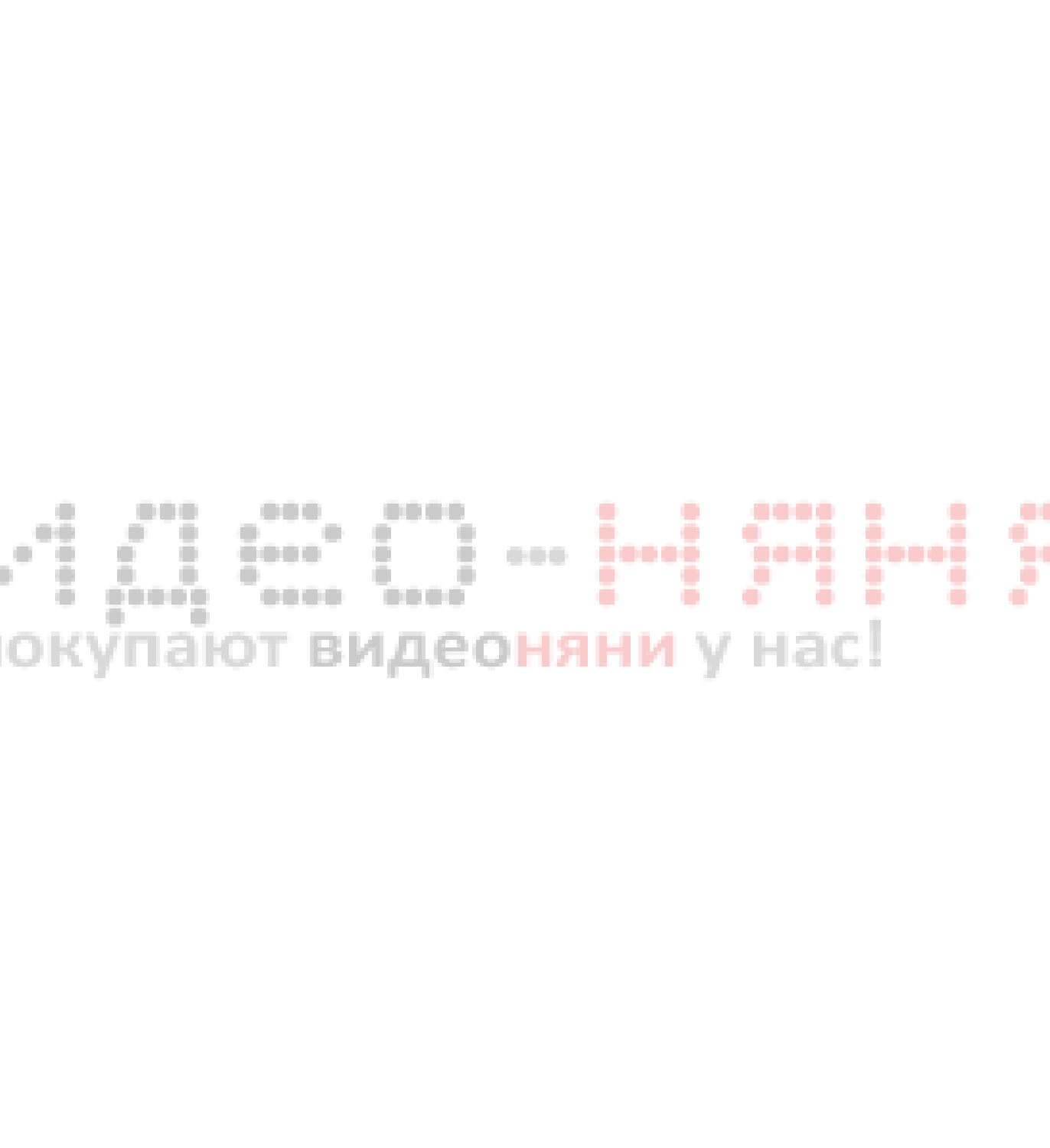## ENGLISH



Read these instructions for use carefully and keep them for later use, be sure to make them accessible to other users and observe the information they contain.

English

#### Table of Contents

Included in delivery

- Baby monitor consisting of baby unit and parent unit
- Two identical mains part plugs
- 2 x NiMH batteries for the parent unit
- User Guide
- Guarantee and Service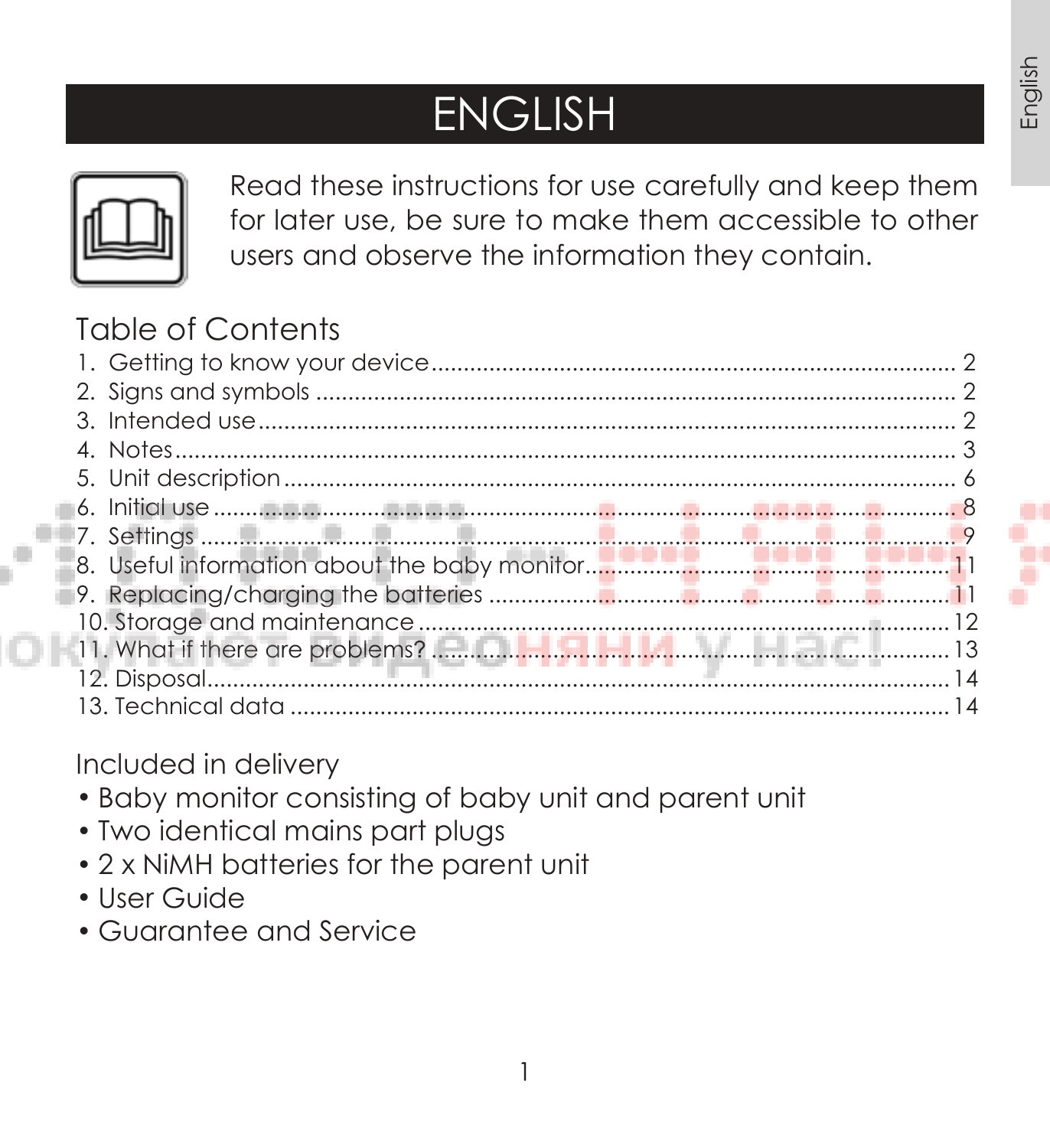## 1. Getting to know your instrument

Functions of the baby monitor

This baby monitor enables you to monitor your baby whilst you pursue activities in other rooms or in the garden. The DECT technology ensures a virtually interference-free connection.

The device has the following functions:

- Eco+ mode for reduced transmission power
- 300 metres range with a clear view
- Acoustic warning when the range is exceeded or if there are interferences to the connection
- Volume control

## 2. Signs and symbols

The following symbols appear in these instructions:

|            | Warning<br>Warning instruction indicating a risk of injury or damage to health |
|------------|--------------------------------------------------------------------------------|
| $\sqrt{2}$ | Important<br>Safety note indicating possible damage to the unit/accessory      |
|            | Note<br>Note on important information                                          |

## 3. Intended use

- Only use the device to monitor your baby when you cannot mind your baby directly. It is not a substitute for your own personal, responsible supervision!
- The device is only intended for domestic/private use, not for commercial use.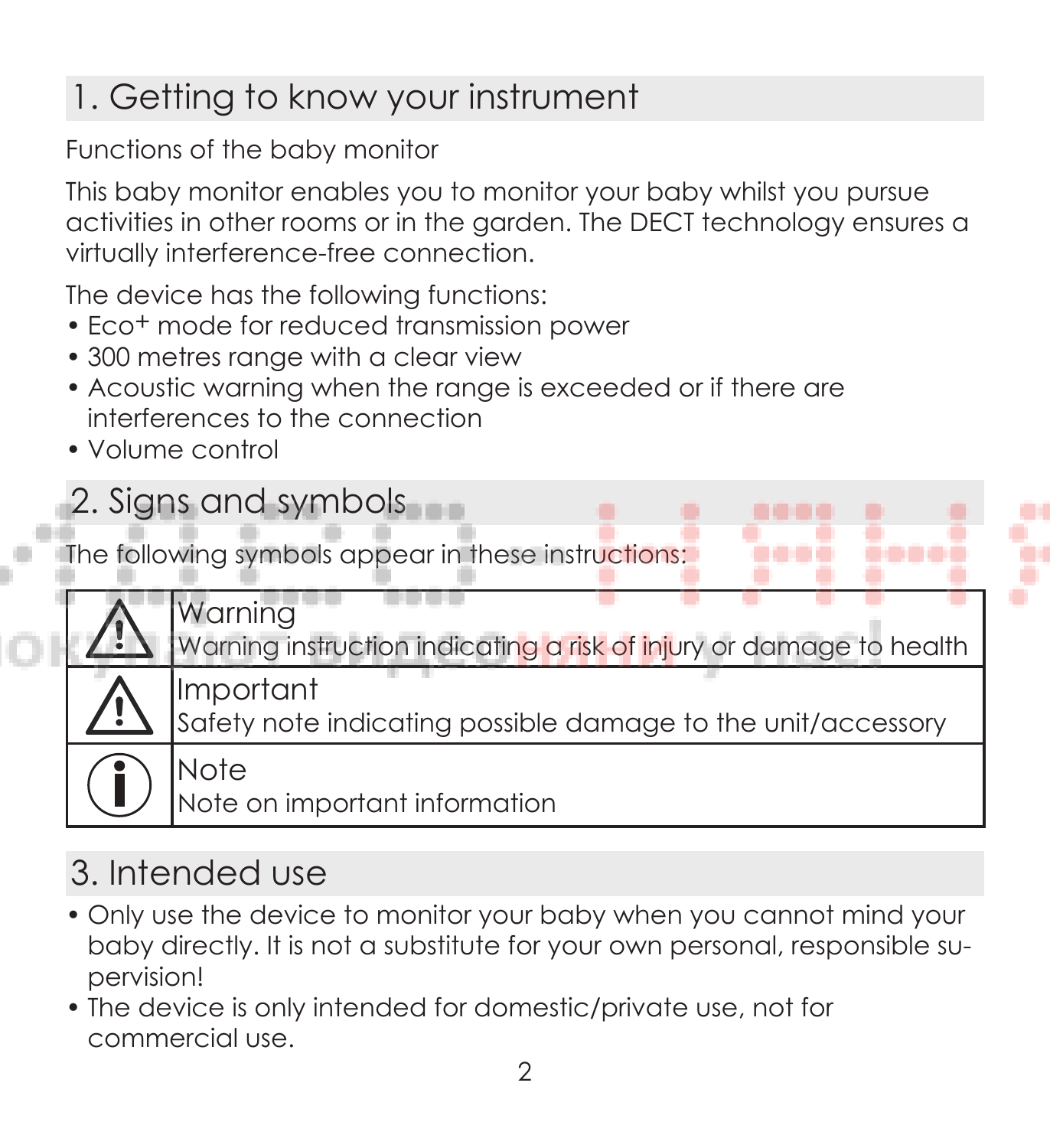- This device is not intended for use by people (including children) with restricted physical, sensory or mental skills or a lack of experience and/or a lack of knowledge, unless they are supervised by a person who is responsible for their safety or are instructed in how to use the device.
- Children should be supervised around the device to ensure they do not play with it.
- Improper use can be dangerous.

## 4. Notes

Notes for the Eco+ mode

With Eco<sup>+</sup> mode, you can minimise the radiation between the baby and parent units when the baby is quiet. This ensures the safety of your baby as there is no exposure to any unnecessary radiation. The device automatically switches to Eco+ mode as soon as no noise is being transmitted.

 $-0.00$ 

#### **Safety notes**

Warning:

- Always position the device and power cord out of the reach of children. The power cord could result in strangulation or cause injury to children.
- Keep small parts out of the reach of children (risk of swallowing).
- Keep packaging material away from children (risk of suffocation).
- Never place the baby unit in the cot or within the reach of your child.
- Place the baby unit 1 metre away from your baby, in order to minimise the possibility of electrosmog pollution and noise pollution.
- Make sure that cables are out of the reach of your child (risk of electric shock).
- Always make sure that the devices are fully functioning before use, and that the devices are sufficiently charged when in battery mode.
- Only use the power supply units included with the delivery (risk of fire and electric shock).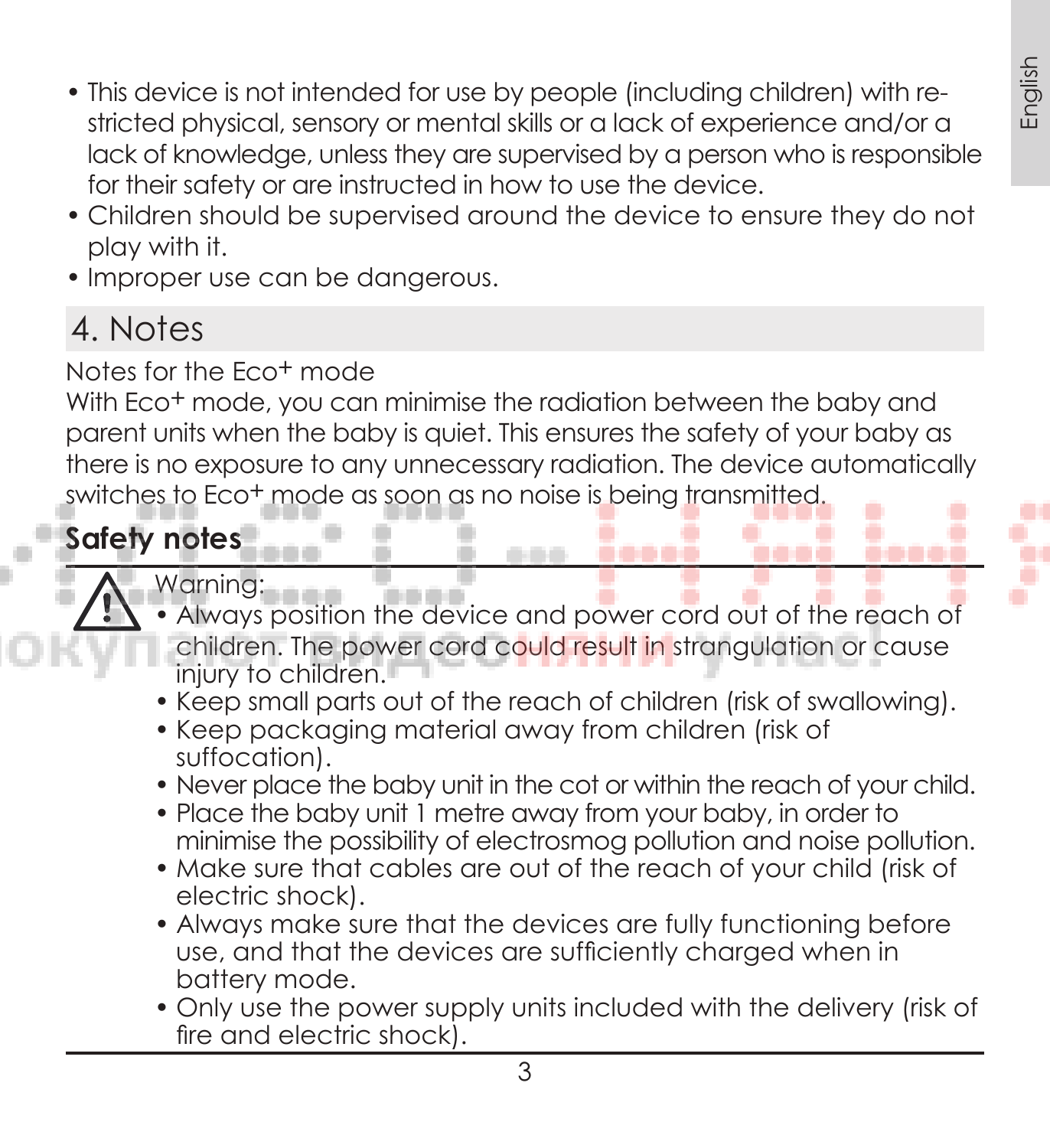

Warning:

- Swallowing batteries can be extremely dangerous. Keep batteries out of the reach of small children. Should a battery be swallowed, seek medical assistance immediately.
- Batteries must not be recharged, taken apart, thrown into an open fire or short circuited.
- Batteries can contain toxins that are harmful to health and the environment. Always dispose of batteries in accordance with applicable legal regulations. Do not dispose of batteries with normal household waste.
- Do not expose the batteries to excessive heat such as sunlight, fire,  $\rho \uparrow c$ .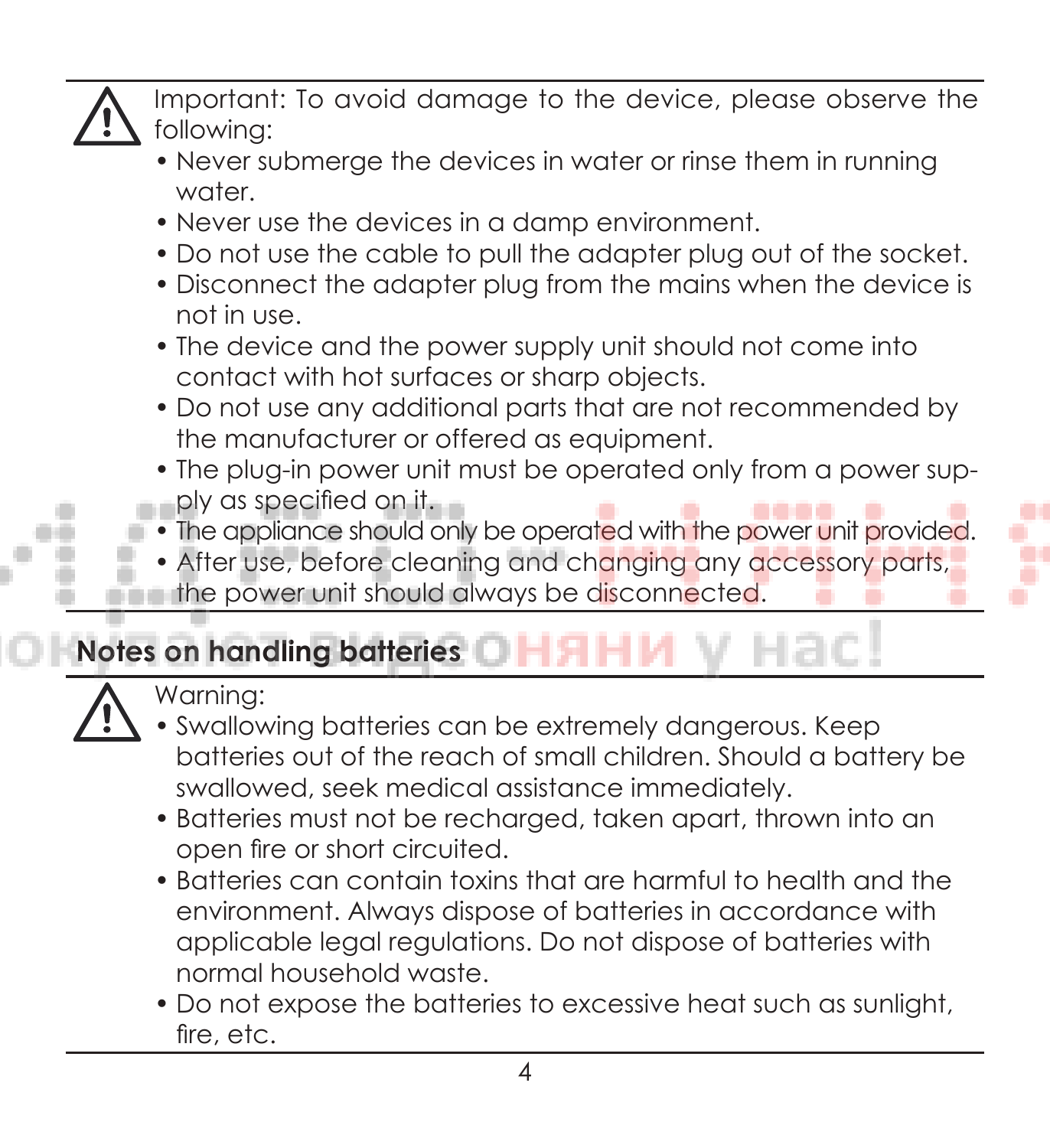

Important:

- Replace weak batteries before they discharge completely.
- Leaking batteries may damage the device. If you do not intend to use the device for an extended period of time, remove the batteries from the battery compartment.
- If a battery has leaked, put on protective gloves and clean the battery compartment with a dry cloth.

#### General notes

- Repairs must only be carried out by Customer Services or authorised suppliers. Under no circumstances should you open or repair the device yourself, as faultless functionality could no longer be guaranteed thereafter. Failure to comply will invalidate the warranty.
- If you have any questions about using our devices, please contact either your retailer or Customer Services.

т видео**няни**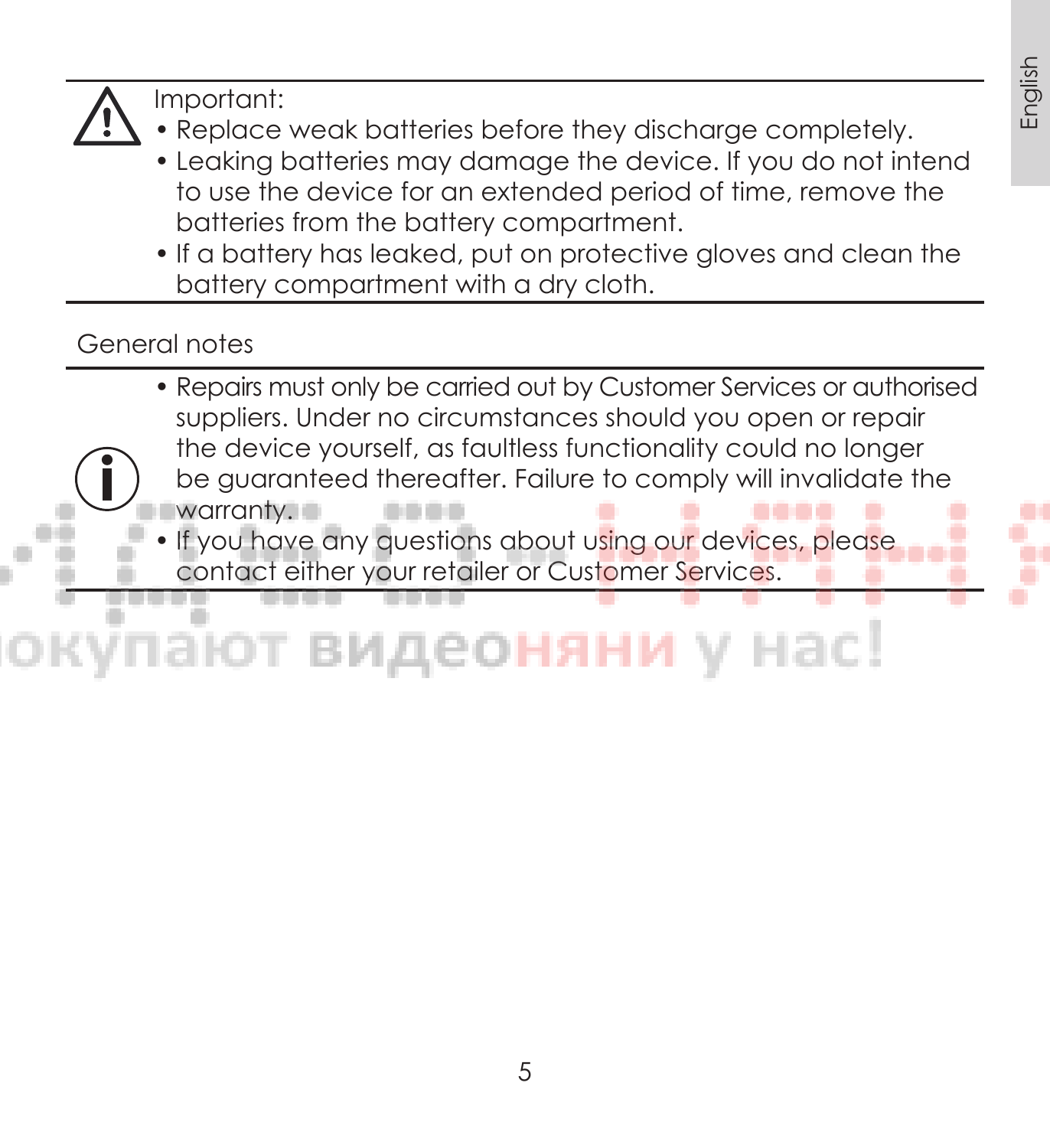## 5. Unit description

#### **Overview of parent unit**



**Overview of baby unit**



- 1. Power LED
- 2. Power ON/OFF  $\bigcirc$  button

ì

- 3. Microphone
- 4. Mains part socket (rear)
- 5. Temperature Sensor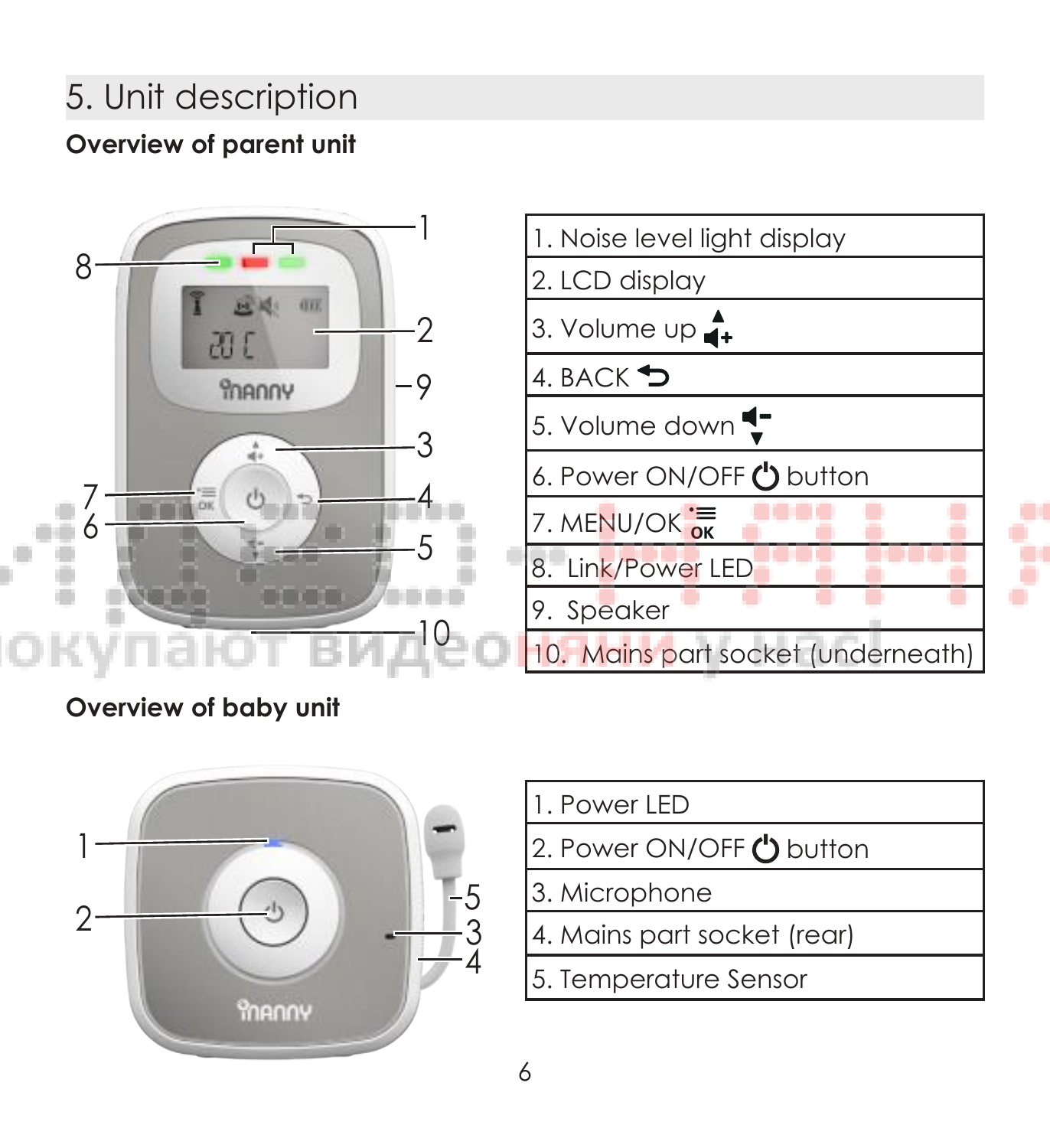Parent unit Display



| Icons                  | <b>Behaviour Description</b>                                                                               |  |
|------------------------|------------------------------------------------------------------------------------------------------------|--|
| $\widehat{\mathbf{I}}$ | On, when the parent unit is linked and in range of the baby unit.<br>Flashes when no link or out of range. |  |
| è                      | On, when the sound alert is enabled.<br>Flashes when the sound alert is triggered.                         |  |
|                        | On, when the speaker volume is turned off.                                                                 |  |
|                        | Battery empty, and needs to be charged.                                                                    |  |
|                        | 1/3 battery level.                                                                                         |  |
| ▏Ш                     | 2/3 battery level.                                                                                         |  |
| Œ                      | Full battery level.                                                                                        |  |
| 1 H                    | Cycles through when battery is charging.                                                                   |  |

#### Menu structure of the parent unit

| <b>MAIN MENU LANGUAGE</b> | <b>SOUND ALERT</b>                                       | <b>RESET</b>     |
|---------------------------|----------------------------------------------------------|------------------|
| Isub menu                 | ON? (if the current setting is Off)                      | <b>ICONFIRM?</b> |
|                           | $\Omega$ r<br><b>OFF?</b> (if the current setting is On) |                  |

a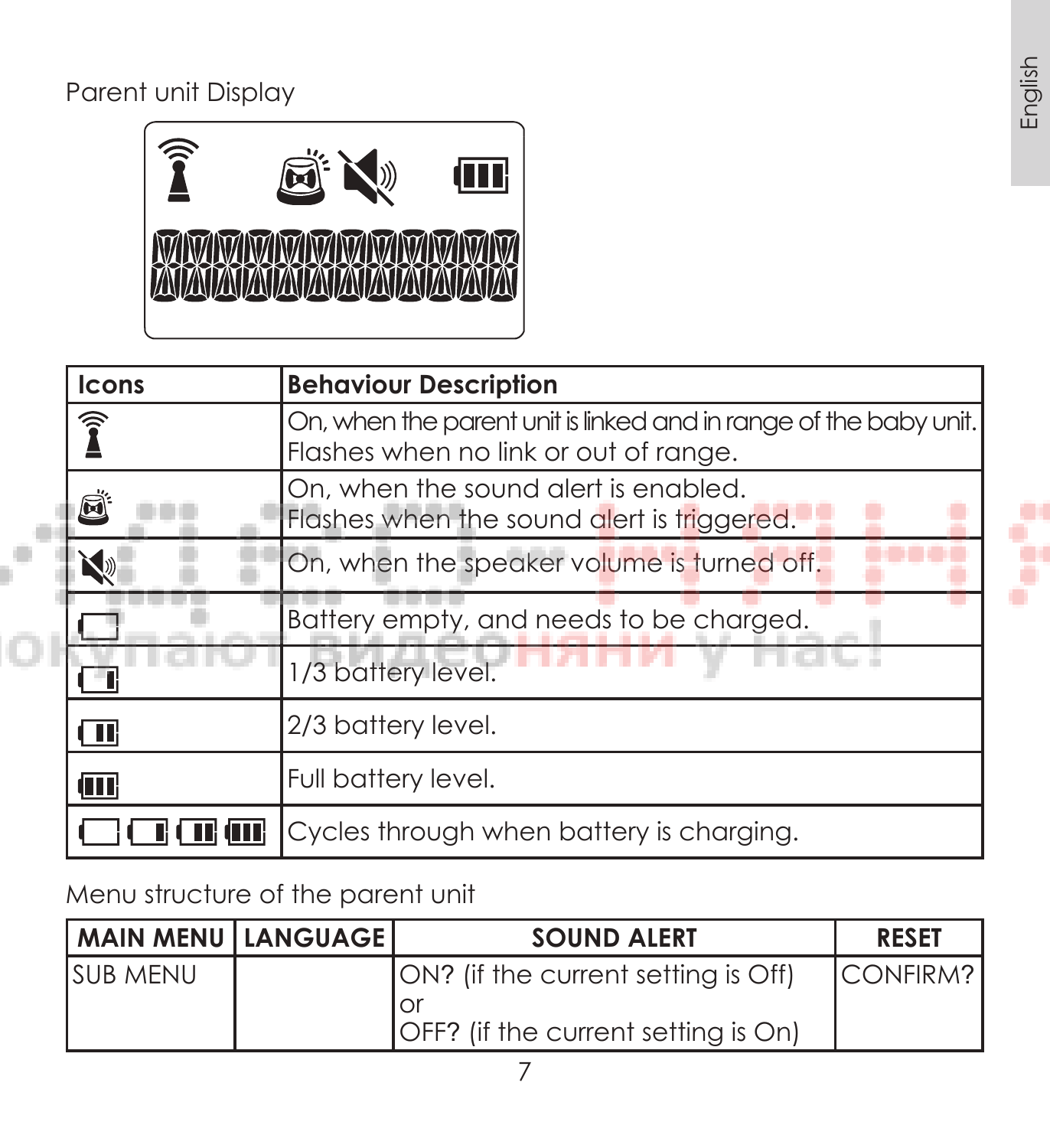## 6. Initial use

Baby unit

Operation with the mains part

Position the baby unit so that it is in an elevated position and is not in proximity to any other devices that may cause interference.

Connect the mains part plug on the baby unit to a socket.

The device automatically switches on.

The power LED will light up green.

To switch the device off, press the ON/OFF button for at least 2 seconds or unplug the mains part. The power LED will then turn off.

To switch the device on again, press the ON/OFF button for approx. 2 seconds.

Parent unit

---Set up the parent unit in the room where you are going to be.

Battery operation – charging

 $0.04$ 

To ensure optimal safety, the parent unit is designed so that it can only be operated with batteries inserted.

The battery must be charged for at least 16 hours before the device can be first used independently of the mains; you may use the device during this period.

Switch on the parent unit by pressing the  $\ddot{C}$  button for 2 seconds. The power LED of the parent unit will light up green to indicate that the device is active.

If the parent unit battery is low, the unit will beep twice. If the device is not connected to a socket, it will switch off automatically after a short period. The power LED will turn off.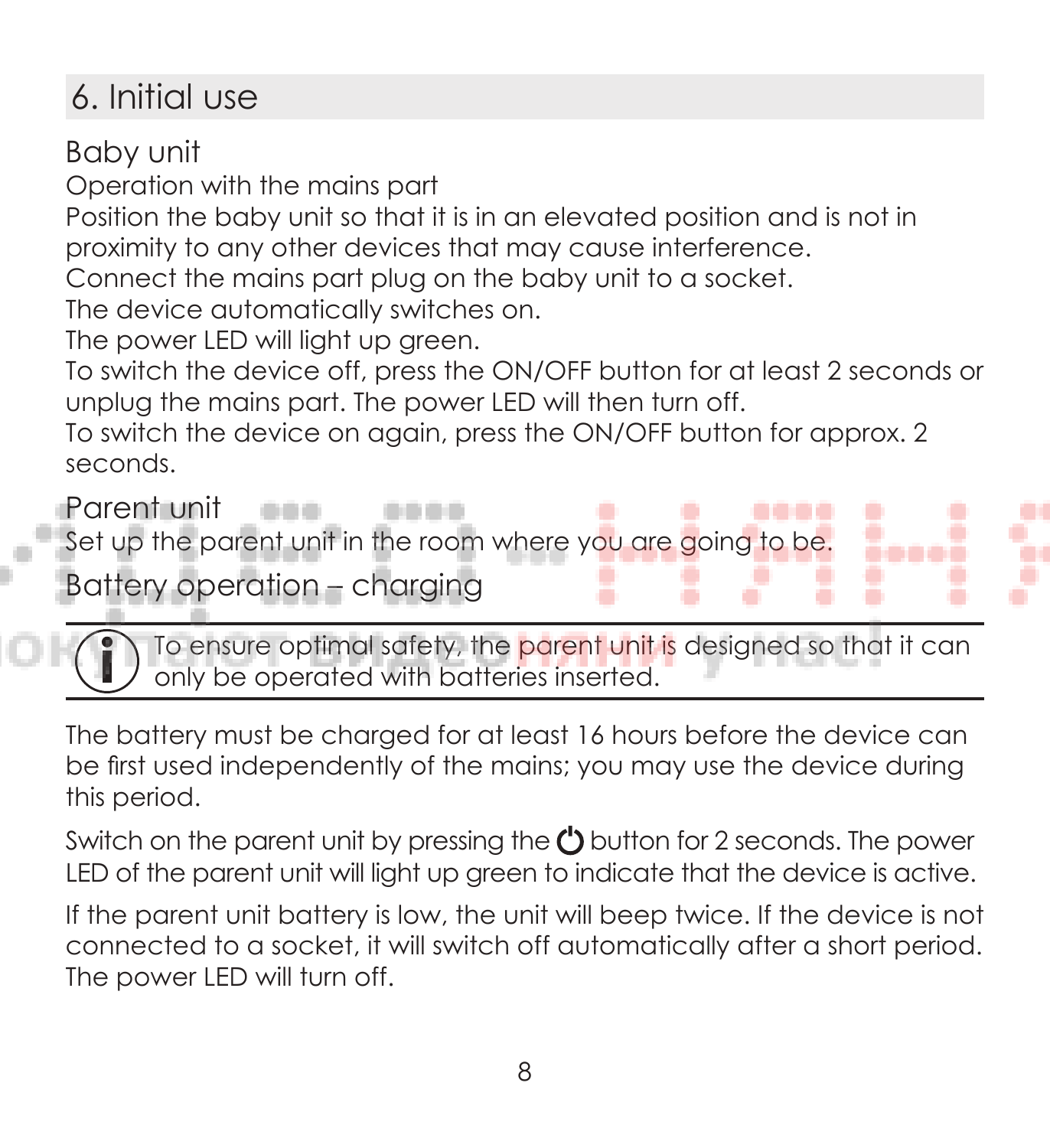#### Operation with the mains part

Connect the mains part plug on the parent unit (with batteries included) to a socket. The device automatically switches on, and the power LED will light up green.

If the mains part plug is unplugged the device will switch to battery operation. The standby time will depend on the battery charge status. To switch the device off press the  $\ddot{b}$  button for approx. 2 seconds, and the power LED will turn off.

If there is no connection between the devices (baby unit not switched on or out of range), an acoustic warning will sound on the parent unit.

## 7. Settings

Adjusting the volume

You can adjust the volume in 5 levels on the parent unit by pressing the  $\Lambda$ 

**button** 

The sound intensity is also shown using an LED noise level light display so that the device can also be used by those with a hearing impairment.

#### Set the LCD language

You can choose the language to be displayed on the LCD.

- Press  $\frac{1}{\sqrt{6}}$  when the parent unit is not in use.
- Press **1.** or  $\blacktriangledown$  to scroll to **LANGUAGE**.
- Press  $\triangle$  or  $\P$  to choose your desired language for the LCD display.
- Press  $\overline{w}$  to confirm.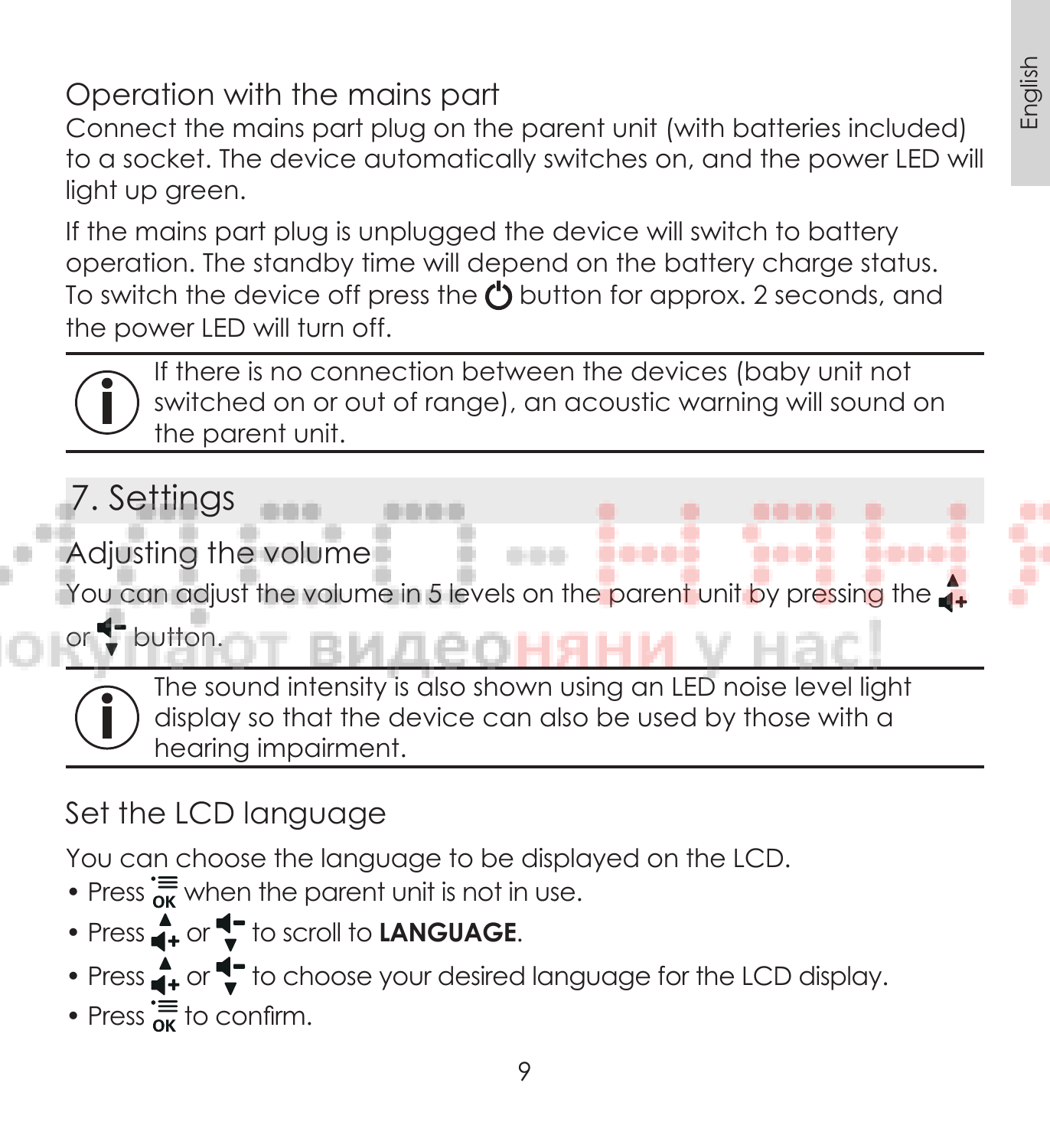#### Sound alert

When sound alert is set on and the parent unit volume is turned off, the parent unit will emit a sound alert when the noise level from the baby unit exceeds a set limit.

- Press  $\frac{1}{\sqrt{n}}$  when the parent unit is not in use.
- Press  $\triangle$ , or  $\blacklozenge$  to scroll to **SOUND ALERT**, and then press  $\frac{1}{\alpha \kappa}$ .
- When **ON?** or **OFF?** Displays, press  $\overline{\mathbf{R}}$  to confirm.

#### Reset

The adjustable settings can be restored back to their original factory settings.

- Press  $\frac{1}{\sqrt{6}}$  when the parent unit is not in use.
- Press  $\triangle$  or  $\blacklozenge$  to scroll to **RESET**, and then press  $\frac{1}{\alpha \kappa}$ .
- When **CONFIRM?** Displays, press  $\overline{\mathbf{F}}$  to confirm.

#### Temperature

The baby unit constantly monitors the temperature in your baby's room and alerts you if it gets too hot (higher than 39ºC) with the display showing **"HIGH TEMP"** or too cold (lower than 14ºC) with **"LOW TEMP"**. The temperature is displayed clearly on the parent unit's idle screen.



This is only for reference, and there may be a small difference between the displayed reading compared with the actual temperature. Therefore, please check the actual temperature in the room against the display reading.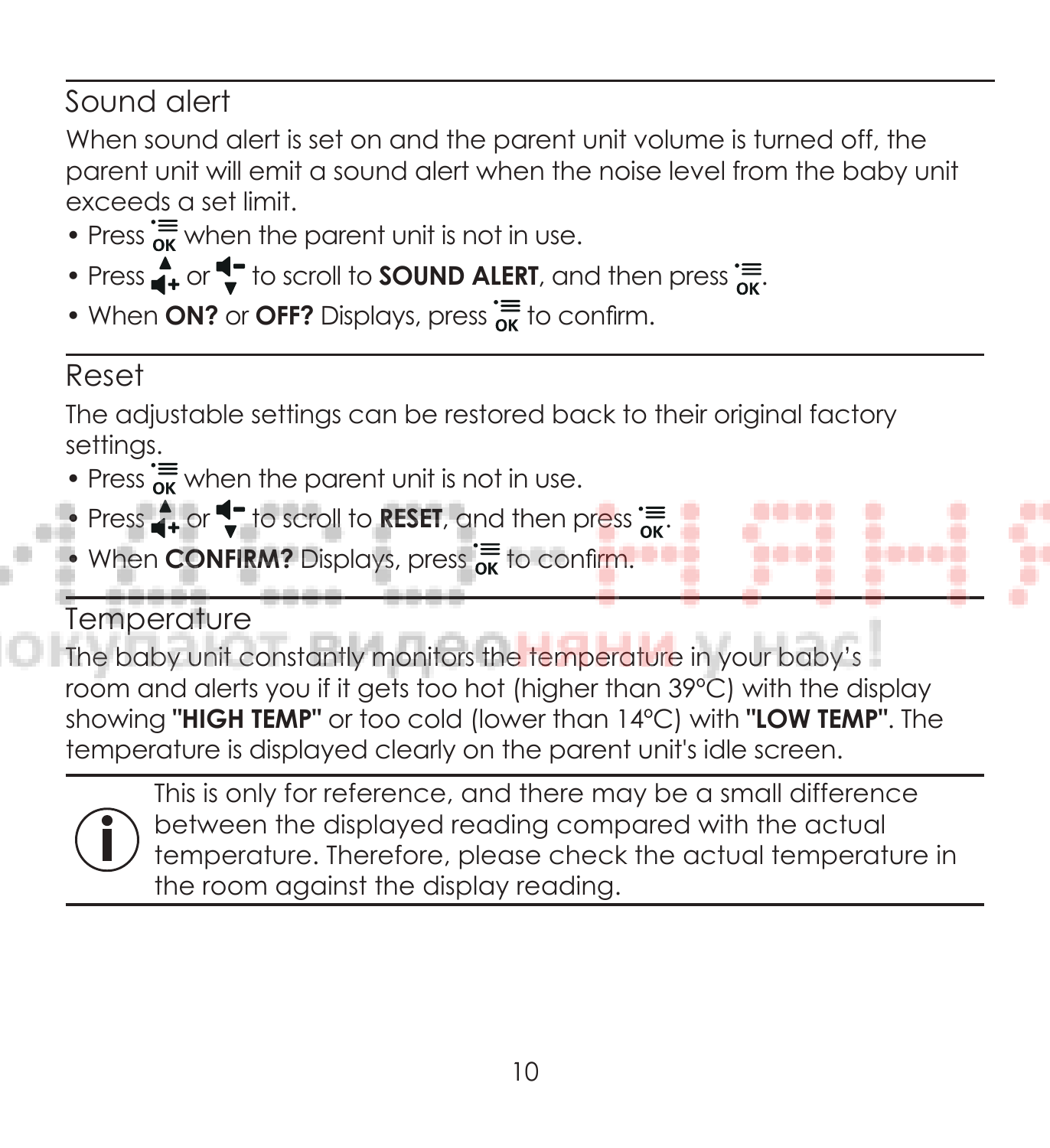## 8. Useful information about the baby monitor

- Battery operation of the baby monitor minimises electrosmog from electrical and magnetic alternating fields.
- You can increase the range of the baby monitor by positioning the baby unit as high up as possible near a door or window and ensuring that the batteries are sufficiently charged.
- Do not position the baby monitor near other devices (such as microwave ovens, WLAN, etc.) that may emit radio waves, as they may interfere with the transmission of the baby monitor.
- The following other factors may interfere with the baby monitor's transmission or shorten its range: covering the device units, furniture, walls, houses, trees, environmental factors (such as fog, rain).

## 9. Replacing/charging the batteries

If the batteries are fully discharged, the units will switch off automatically. The batteries must then be replaced or recharged (see Initial use).

- When changing the batteries, use batteries of the same type,
- 
- make and capacity.
- Always replace all batteries at the same time.
- Use batteries free from heavy metals.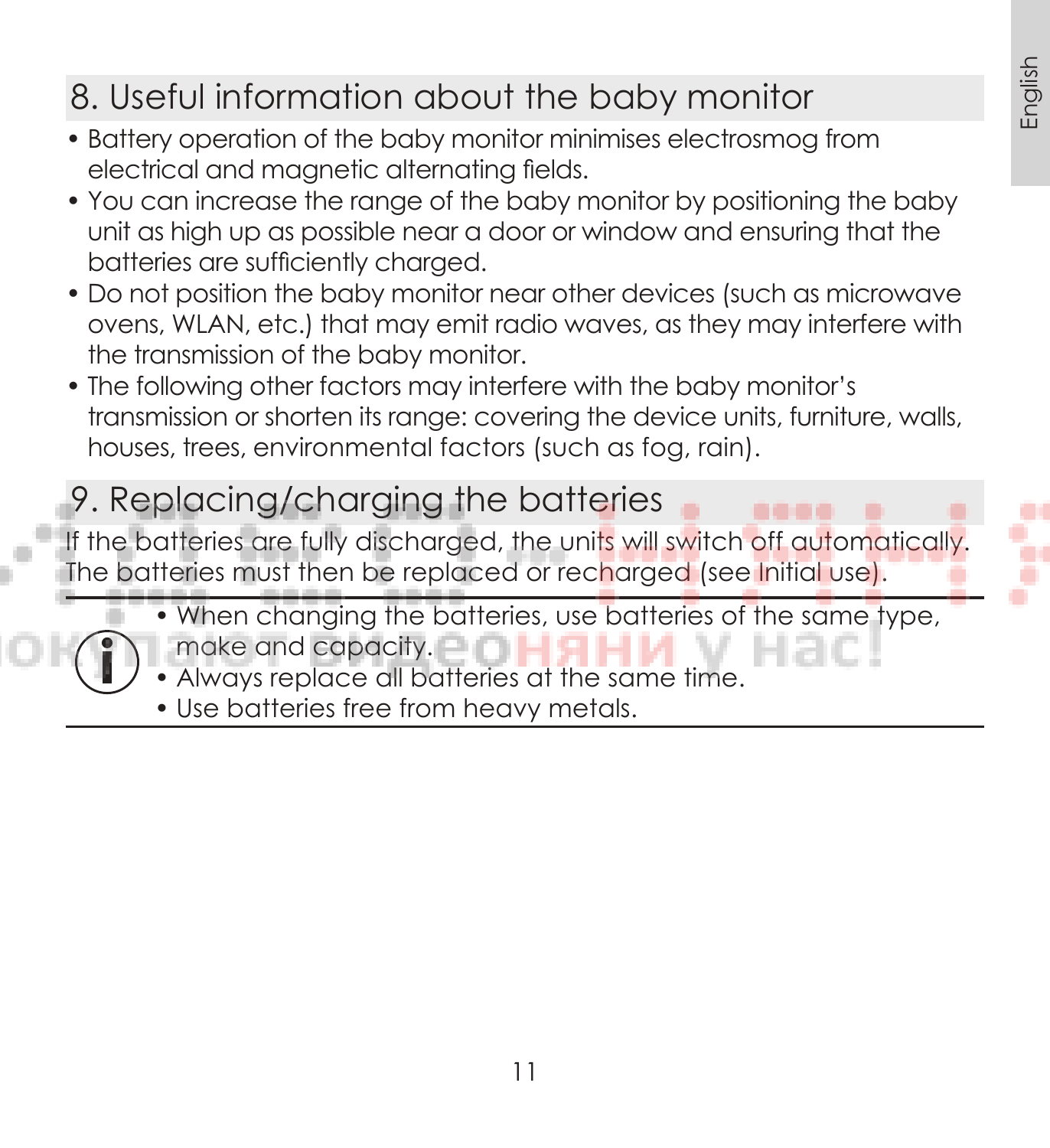## 10. Storage and maintenance

The service life of the devices depends on careful use.

#### Important:

- Remove the batteries from the parent unit if the unit is not in use for an extended period.
- You will get the maximum capacity from your battery if you run down the battery at least once every 6 months. To do this, disconnect the device from the mains and run the battery down through normal use. Then, fully charge the battery up again.
- The maximum battery capacity can only be reached after it has been charged several times and is dependent on many factors (battery state, ambient temperature, means and frequency of charaina, etc.).
- Protect the devices from knocks, damp, dust, chemicals, drastic changes in temperature, electromagnetic fields and nearby sources of heat (ovens, heaters).
- If dirty, wipe the device with a soft, dry cloth.
- Use only a dry cloth to clean the device. Do not use any abrasive cleaning products.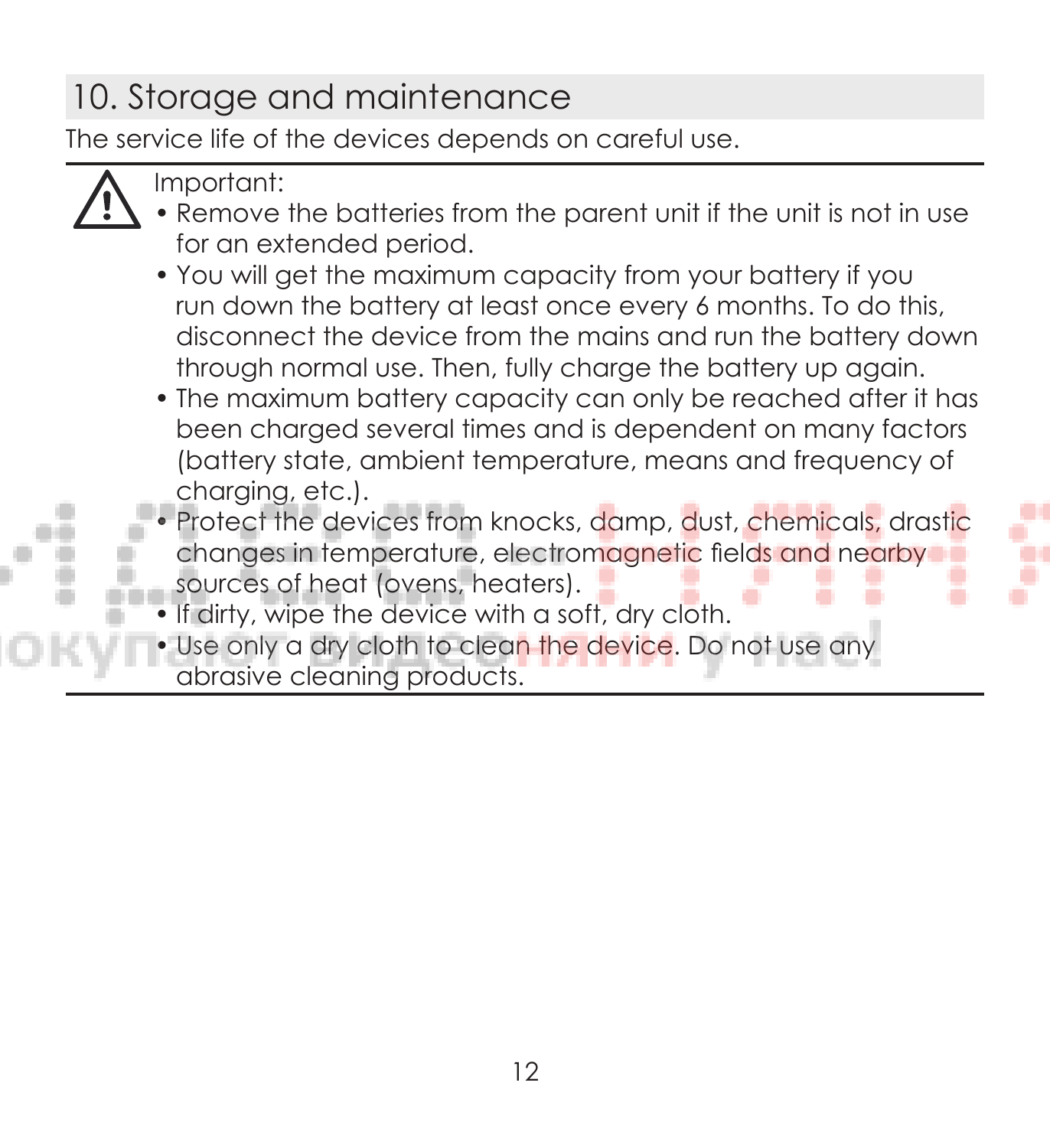## 11. What if there are problems ?

 $\alpha$ Í

| Faults                                                                                     | Actions                                                                                                                                                                                                                                                                                                                                                                                                                          |  |
|--------------------------------------------------------------------------------------------|----------------------------------------------------------------------------------------------------------------------------------------------------------------------------------------------------------------------------------------------------------------------------------------------------------------------------------------------------------------------------------------------------------------------------------|--|
| Power LED does<br>not light up after<br>switch-on.                                         | Check whether<br>• the relevant adapter plug is properly plugged in,<br>• the batteries are full or the rechargeable battery<br>needs charging or is damaged (parent unit).                                                                                                                                                                                                                                                      |  |
| An acoustic signal<br>sounds from the<br>parent unit.                                      | Check whether<br>• the maximum range has been exceeded<br>• the power supply unit for the baby unit is correctly<br>connected<br>• the baby unit is switched on<br>• the batteries are full or the rechargeable battery<br>needs charging or is damaged (parent unit).                                                                                                                                                           |  |
| No acoustic signal<br>sounds from the<br>parent unit.                                      | • Adjust the volume on the parent unit.                                                                                                                                                                                                                                                                                                                                                                                          |  |
| The device<br>switches off<br>automatically.                                               | • Replace the batteries or recharge the battery<br>(parent unit).                                                                                                                                                                                                                                                                                                                                                                |  |
| The signal is weak,<br>the connection<br>keeps breaking<br>up or there is<br>interference. | • If another technical device such as a microwave<br>is in the area between the parent and baby units,<br>remove the device or switch it off.<br>• Check whether other factors (such as trees etc) are<br>in the path of the two devices, and change the<br>position of the devices until the parent unit signals a<br>connection.<br>• Check whether the baby and parent units are<br>inside their respective receiving ranges. |  |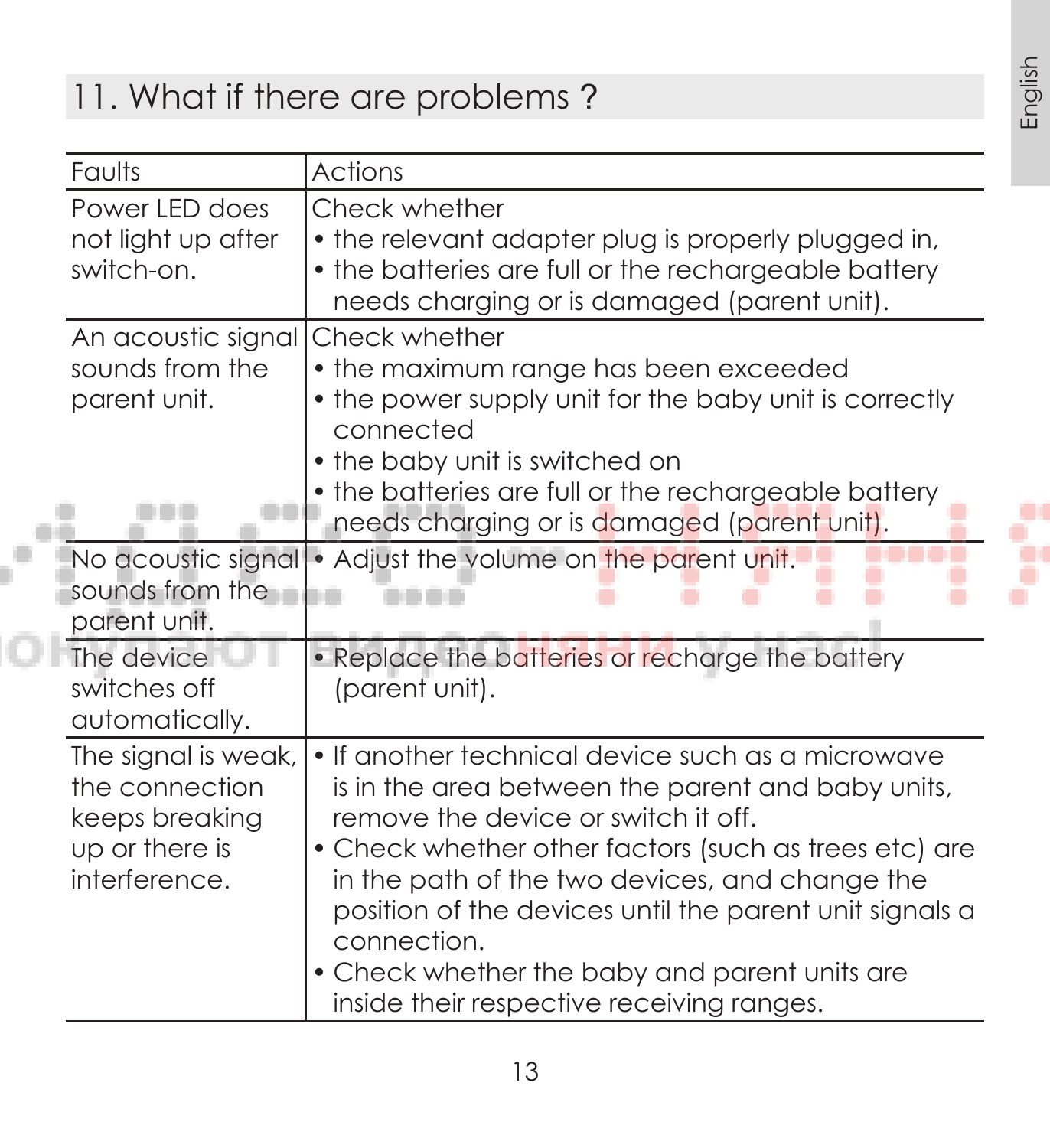## 12. Disposal

For environmental reasons, do not dispose of the devices with other household waste at the end of their useful life. Dispose of the unit at a suitable local collection or recycling point. Observe the local regulations for material disposal.



Please dispose of the device in accordance with the EC Directive on WEEE (Waste Electrical and Electronic Equipment).

If you have any queries, please contact the relevant local authorities.

## 13. Technical data

- FHSS technology
- 1.8 GHz frequency
- 120 digital channels
- Dimensions: Baby unit:  $\varnothing$  95 x 36 mm, Parent unit:  $\varnothing$  90 x 45 mm
- Weight: Baby unit: ~ 48 g,
	- Parent unit: 105 g, (with batteries) Mains part (each): approx. 41 g
- Range: 300 metres range with a clear view

| Operation                        | Baby unit: Supplied mains part                          |
|----------------------------------|---------------------------------------------------------|
|                                  | (6 V DC/450 mA)                                         |
|                                  | Parent unit: NiMH rechargeable                          |
|                                  | battery                                                 |
|                                  | $(2 \times 1.2 \text{ V}/400 \text{ m/h})$ and supplied |
|                                  | mains part (6 V DC/450 mA)                              |
| Rechargeable battery life        | Parent unit: 10 hours                                   |
| (dependent on battery state,     |                                                         |
| ambient temperature, LCD display |                                                         |
| etc.)                            |                                                         |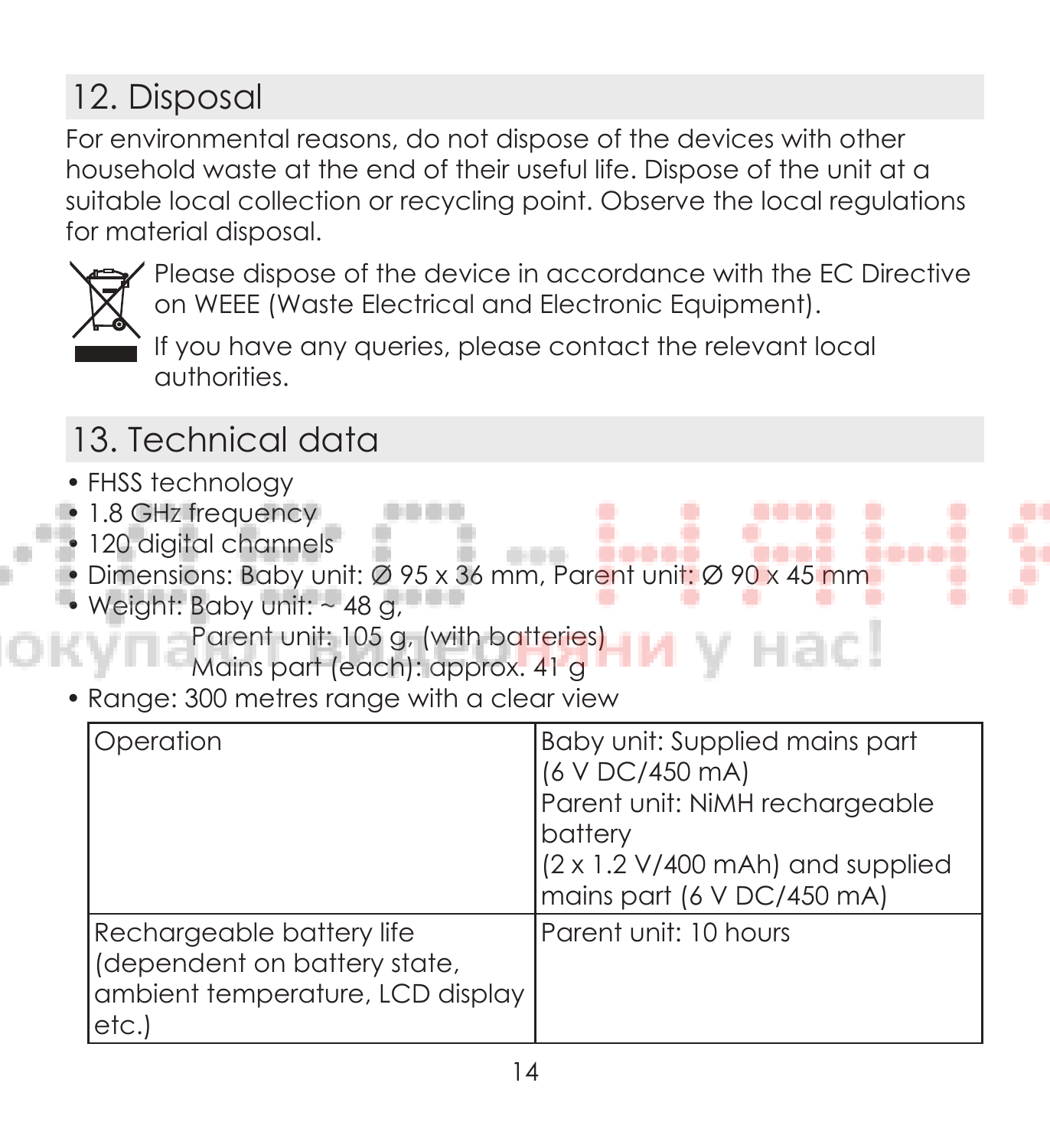We hereby guarantee that this product complies with the European R&TTE Directive 1999/5/EC. Please contact the specified service address to obtain further information, such as that on the CE Declaration of Conformity.

English

#### ä a. ..... ä тают видео**няни** у нас!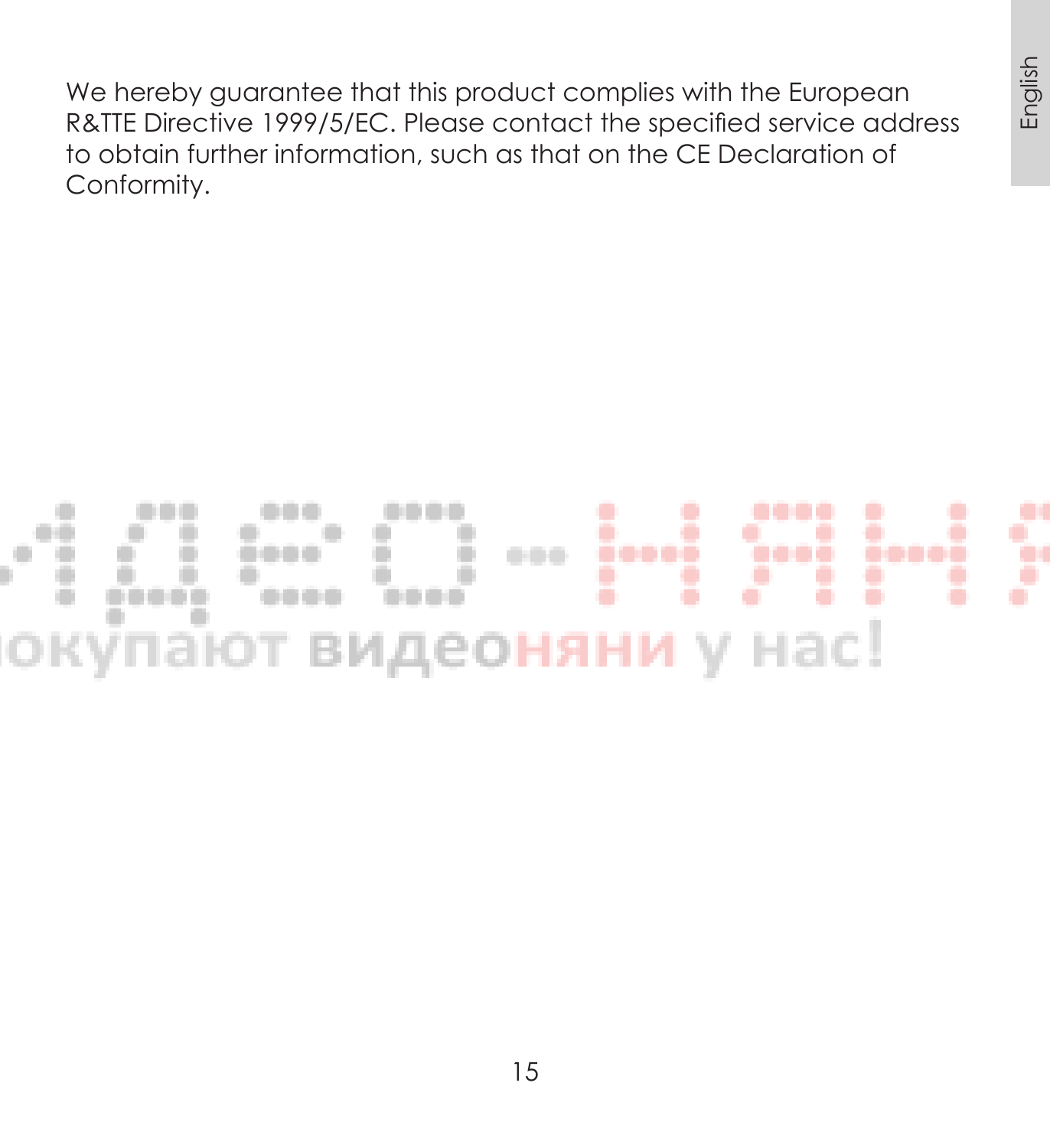$\begin{array}{cccccc} 0 & 0 & 0 & 0 & 0 & 0 & 0 & 0 & 0 \\ 0 & 0 & 0 & 0 & 0 & 0 & 0 & 0 \\ 0 & 0 & 0 & 0 & 0 & 0 & 0 & 0 \\ 0 & 0 & 0 & 0 & 0 & 0 & 0 & 0 \\ 0 & 0 & 0 & 0 & 0 & 0 & 0 & 0 \\ 0 & 0 & 0 & 0 & 0 & 0 & 0 & 0 \\ \end{array}$ **MO** M окупают видеоняни у нас!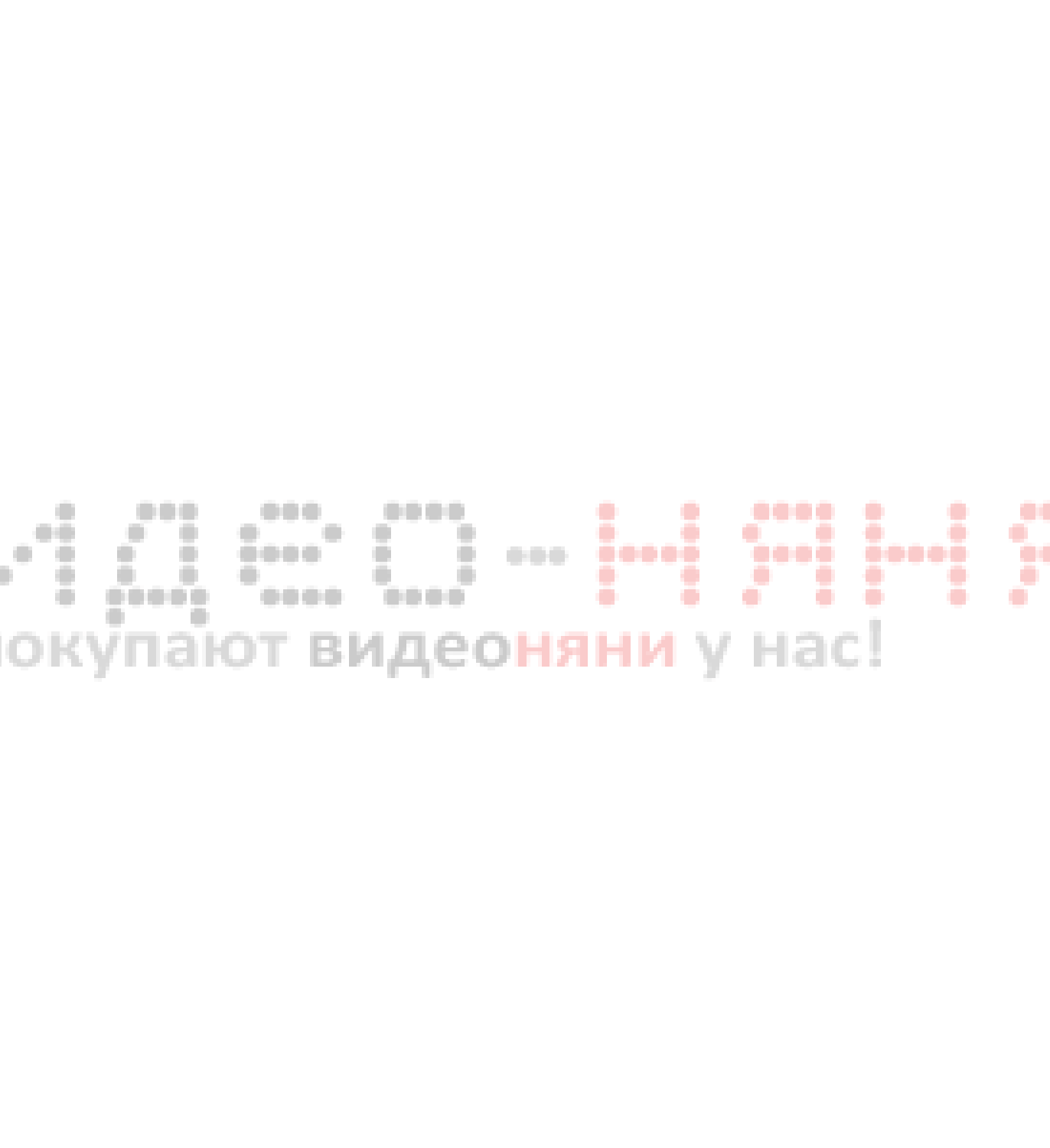## **FRANÇAIS**



Lisez attentivement ce Guide de l'utilisateur, conservez-le pour pouvoir le consulter ultérieurement, mettez-le à la disposition des autre utilisateurs et suivez les instructions qu'il contient.

Français

Table des matières

| 1. Découvrez votre appareil |  |
|-----------------------------|--|
|                             |  |
|                             |  |
|                             |  |
|                             |  |
|                             |  |
|                             |  |
|                             |  |
|                             |  |
|                             |  |
|                             |  |
|                             |  |
|                             |  |
|                             |  |

#### Contenu de la boîte

- Moniteur pour bébé comprenant une unité bébé et une unité parents
- Deux adaptateurs secteur identiques
- 2 piles rechargeables NiMH pour l'unité parents
- Guide de l'utilisateur
- Garantie et réparation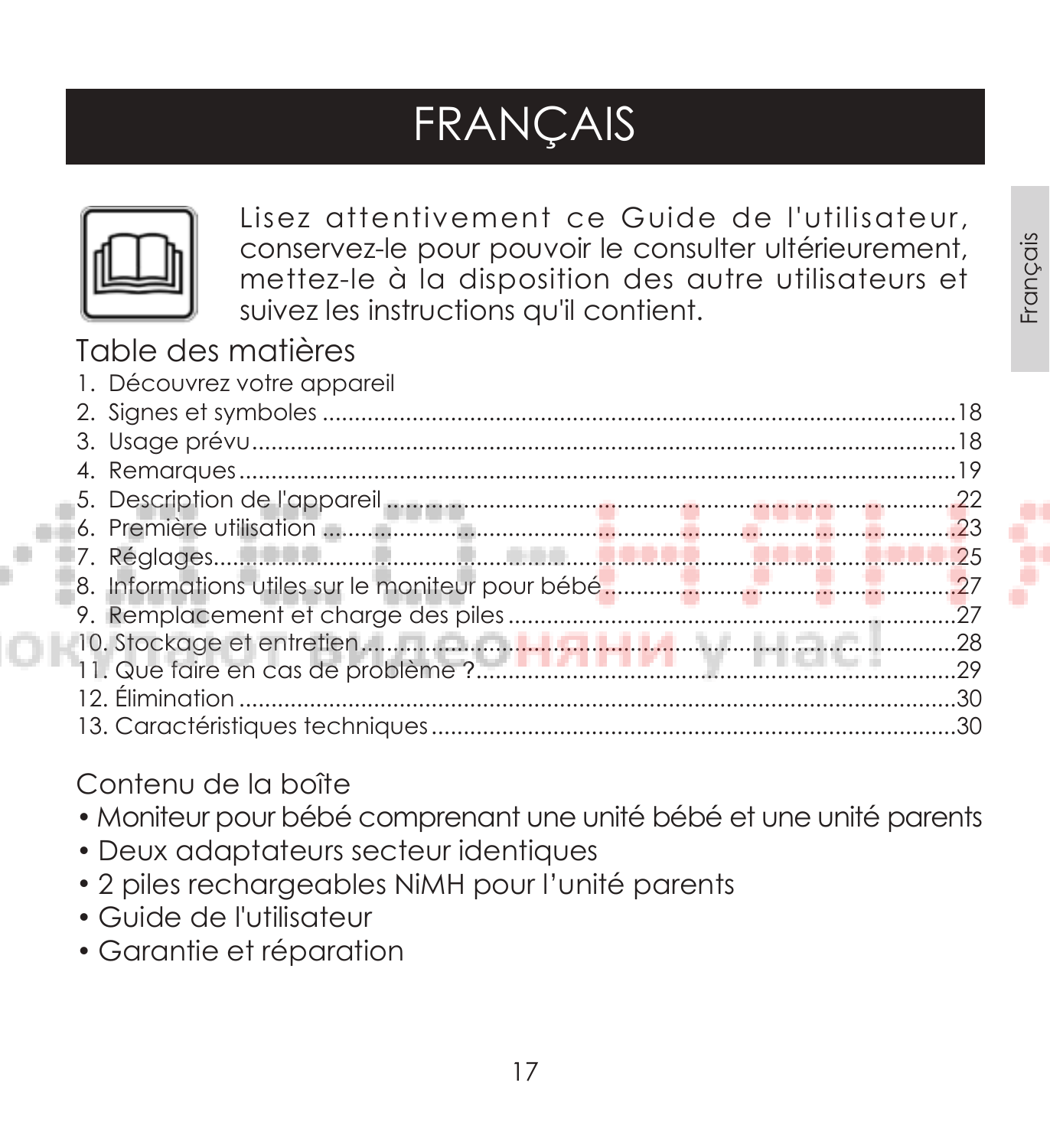## 1. Découvrez votre appareil

Fonctionnalités du moniteur pour bébé

Ce moniteur pour bébé vous permet de surveiller votre bébé pendant que vous êtes occupé dans d'autres pièces ou dans le jardin. La technologie DECT garantit une liaison pratiquement sans interférences.

Les fonctionnalités de l'appareil sont les suivantes :

- Mode Eco+ pour réduire la puissance de transmission
- Portée de 300 mètres sans obstacles
- Alerte sonore lorsque vous êtes hors de portée ou en cas d'interférences
- Volume réglable

## 2. Signes et symboles

Les symboles suivants sont utilisés dans ce guide :

**Attention** Risque de blessure ou d'atteinte à la santé Important Risque de dommage à l'appareil ou accessoire Remarque Importantes informations

٠

## 3. Usage prévu

- Utilisez l'appareil pour surveiller votre bébé uniquement lorsque vous ne pouvez pas vous occuper de lui directement. Cet appareil ne remplace pas la supervision d'un adulte responsable !
- L'appareil est destiné à un usage domestique / privé, et non à un usage commercial.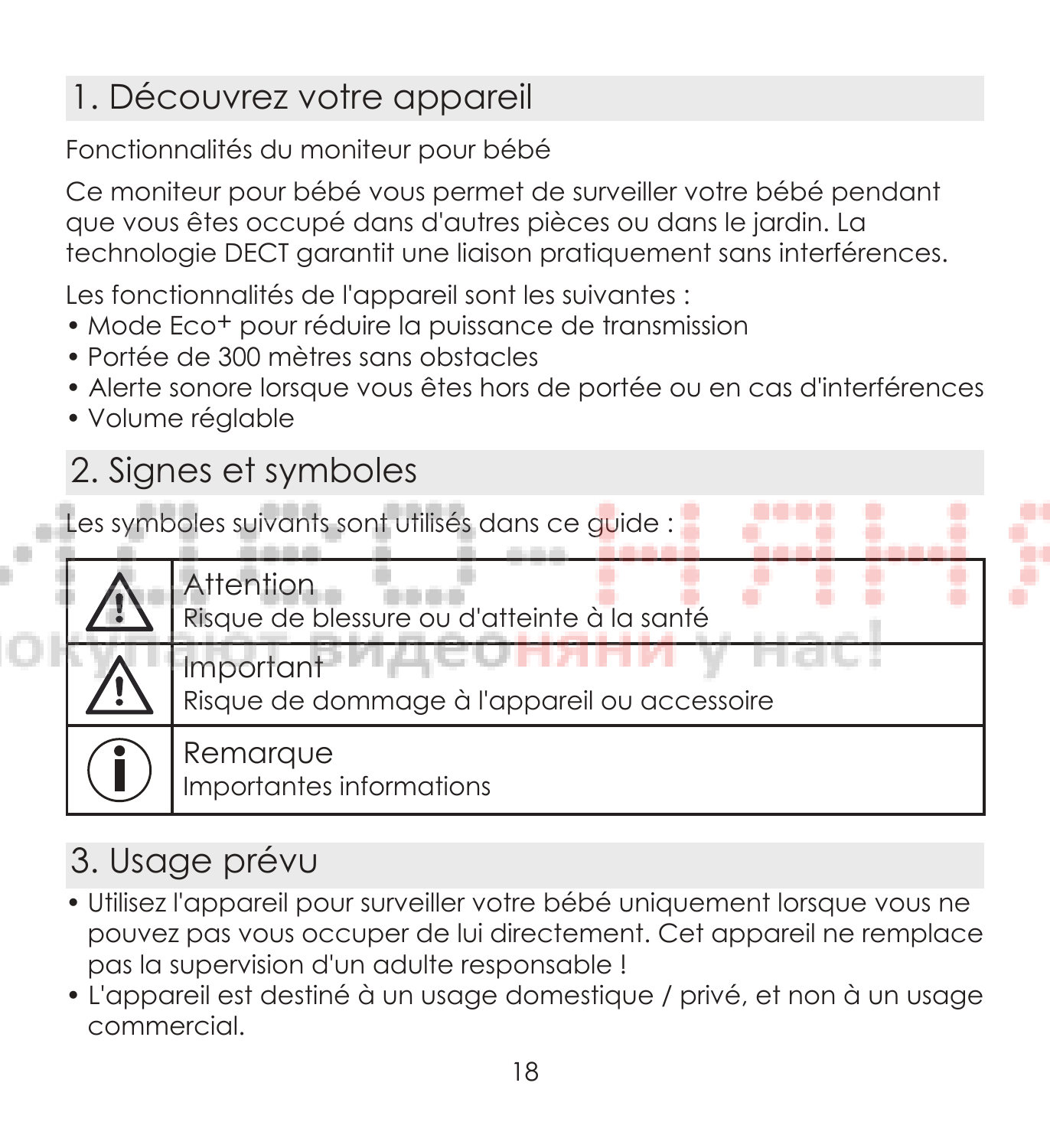- Cet appareil n'est pas destiné à être utilisé par des personnes (y compris les enfants) dont les capacités physiques, sensorielles ou mentales sont diminuées ou qui manquent d'expérience et/ou de connaissances, sauf si elles sont supervisées par une personne responsable de leur sécurité ou ont appris à utiliser l'appareil.
- Les enfants doivent être surveillés afin de s'assurer qu'ils ne jouent pas avec l'appareil.
- Une mauvaise utilisation peut être dangereuse.

## 4. Remarques

#### À propos du mode Eco+

Grâce au mode Eco+, le rayonnement entre les unités bébé et parents est réduit lorsque le bébé est calme. Cela garantit la sécurité de votre bébé car il n'est pas exposé à un rayonnement inutile. L'appareil passe automatiquement en mode Eco+ dès qu'il n'y a plus de bruit transmis.

## **Précautions de sécurité**

- Attention :
- Placez toujours l'appareil et le cordon d'alimentation hors de portée des enfants. Le cordon d'alimentation pourrait étrangler ou blesser les enfants.
- Tenez les petites pièces hors de portée des enfants (risque d'ingestion).
- Tenez les emballages hors de portée des enfants (risque d'étouffement).
- Ne placez jamais l'unité bébé dans le berceau ou à la portée de votre enfant.
- Placez l'unité bébé à au moins 1 mètre de distance de votre bébé afin de minimiser la possibilité de pollution électromagnétique et sonore.
- Assurez-vous que les câbles sont hors de portée de votre enfant (risque de choc électrique).
- Assurez-vous que les appareils sont pleinement opérationnels avant de les utiliser, et que les piles sont suffisamment chargées.
- Utilisez uniquement les adaptateurs secteur fournis avec l'appareil (risque de choc électrique).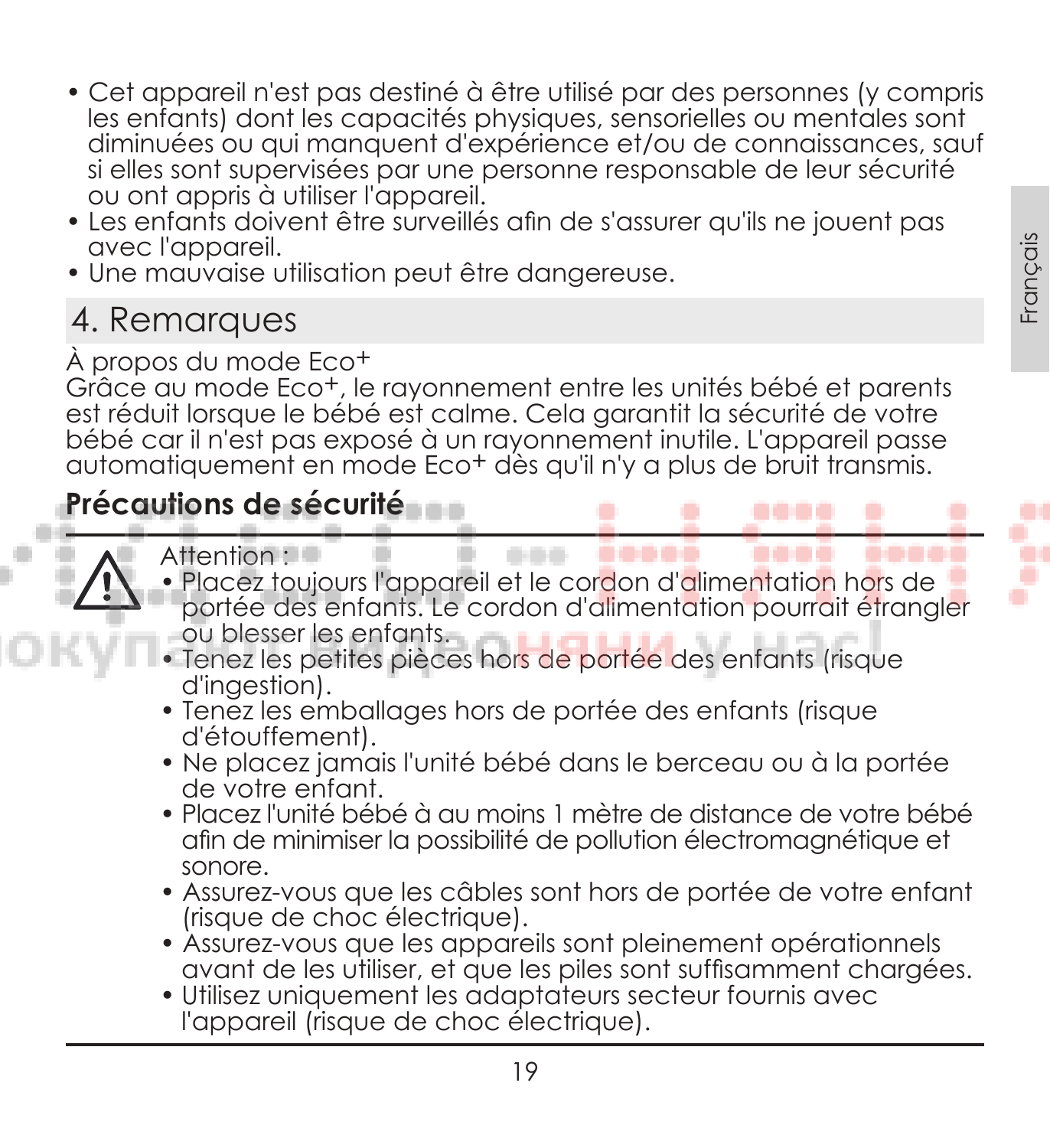

Important : pour éviter d'endommager les appareils, veuillez respecter les consignes suivantes :

- Ne plongez jamais les appareils dans l'eau et ne les rincez jamais à l'eau courante.
- N'utilisez jamais les appareils en milieu humide.
- Ne tirez pas sur le câble d'alimentation pour débrancher l'adaptateur secteur.
- Débranchez l'adaptateur secteur lorsque vous n'utilisez pas l'appareil.
- Ne mettez pas l'appareil et l'adaptateur secteur en contact avec des surfaces chaudes ou des objets tranchants.
- N'utilisez aucune pièce supplémentaire qui ne serait pas recommandée ou offerte par le fabricant.
- L'adaptateur secteur doit être branché à une source de courant conforme aux indications portées sur l'étiquette.
- Utilisez uniquement les adaptateurs secteur fournis pour
- alimenter les appareils.
- Débranchez toujours l'adaptateur secteur après utilisation et avant de nettoyer l'appareil ou de changer un accessoire.

#### **Précautions concernant les piles**



Attention ·

- Il est extrêmement dangereux d'avaler les piles. Tenez les piles hors de portée des enfants. Si une pile a été avalée, consultez immédiatement un médecin.
- Les piles ne doivent pas être rechargées, démontées, jetées au feu ou court-circuitées.
- Les piles contiennent des substances toxiques nuisibles à la santé et à l'environnement. Éliminez toujours les piles conformément à la réglementation en vigueur. Ne jetez pas les piles aux ordures.
- N'exposez pas les piles à une chaleur excessive telle que les rayons du soleil, le feu, etc.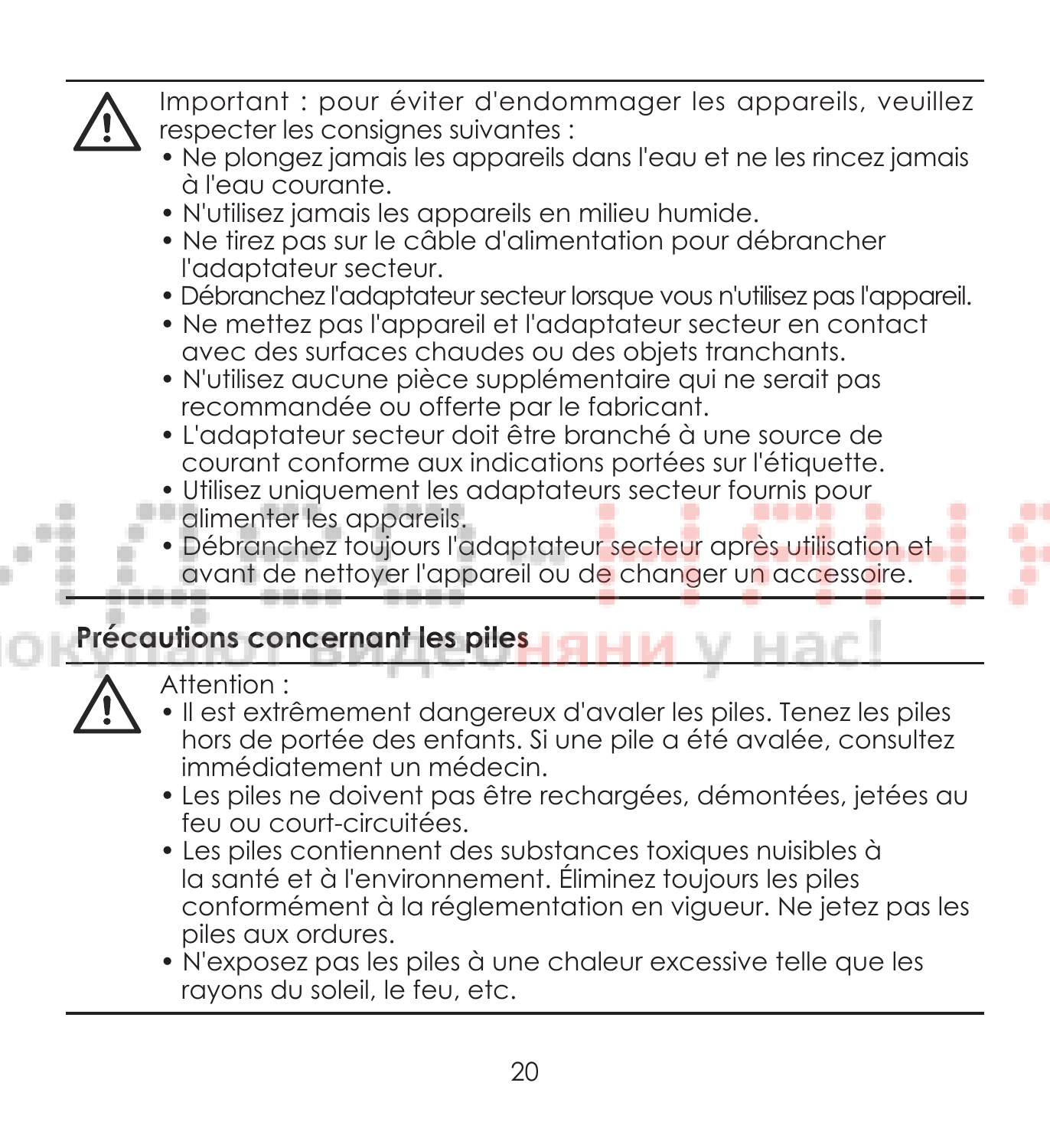

Important :

- Remplacez les piles faibles avant qu'elles ne soient complètement déchargées.
- Les piles qui fuient peuvent endommager l'appareil. Retirez les piles de leur logement si vous n'utilisez pas l'appareil pendant une période prolongée.
- Si une pile a fui, mettez des gants de protection et nettoyez le logement des piles à l'aide d'un chiffon sec.

#### Généralités

- Les réparations doivent être effectuées exclusivement par notre service clientèle ou par un dépositaire agréé. Vous ne devez en aucun cas tenter d'ouvrir ou de réparer l'appareil vous-même,
	- car un fonctionnement sans faille ne pourrait plus être garanti par la suite. Par ailleurs, ceci annulerait automatiquement la garantie.
- Si vous avez des questions concernant l'utilisation de vos appareils, adressez-vous à votre détaillant ou à notre service clientèle.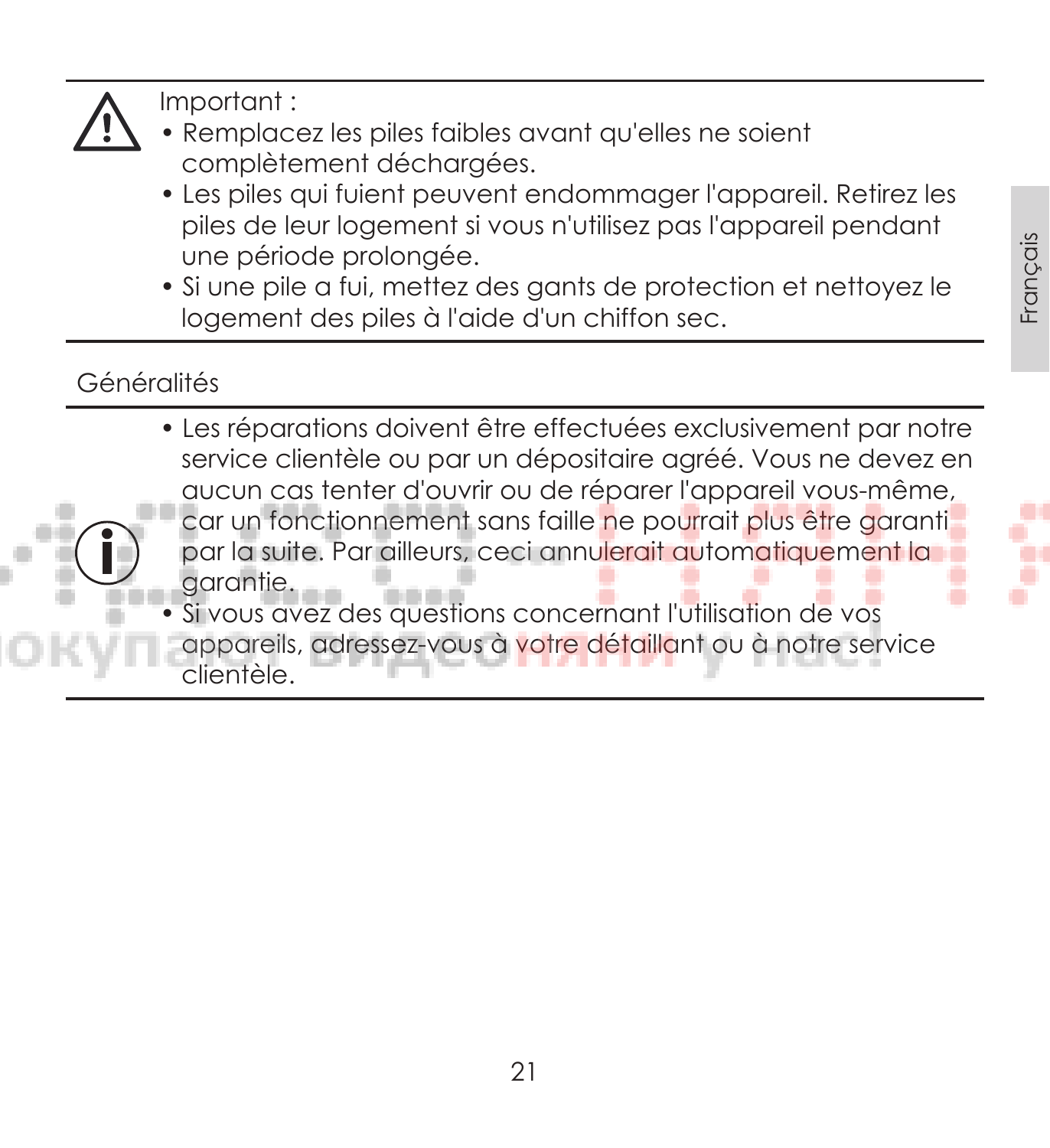## 5. Description de l'appareil

#### **Présentation de l'unité parents**





- 1. DEL d'alimentation
- 2. Touche MARCHE/ARRÊT

3. Micro

- 4. Prise de l'adaptateur secteur (au dos de l'appareil)
- 5. Capteur de température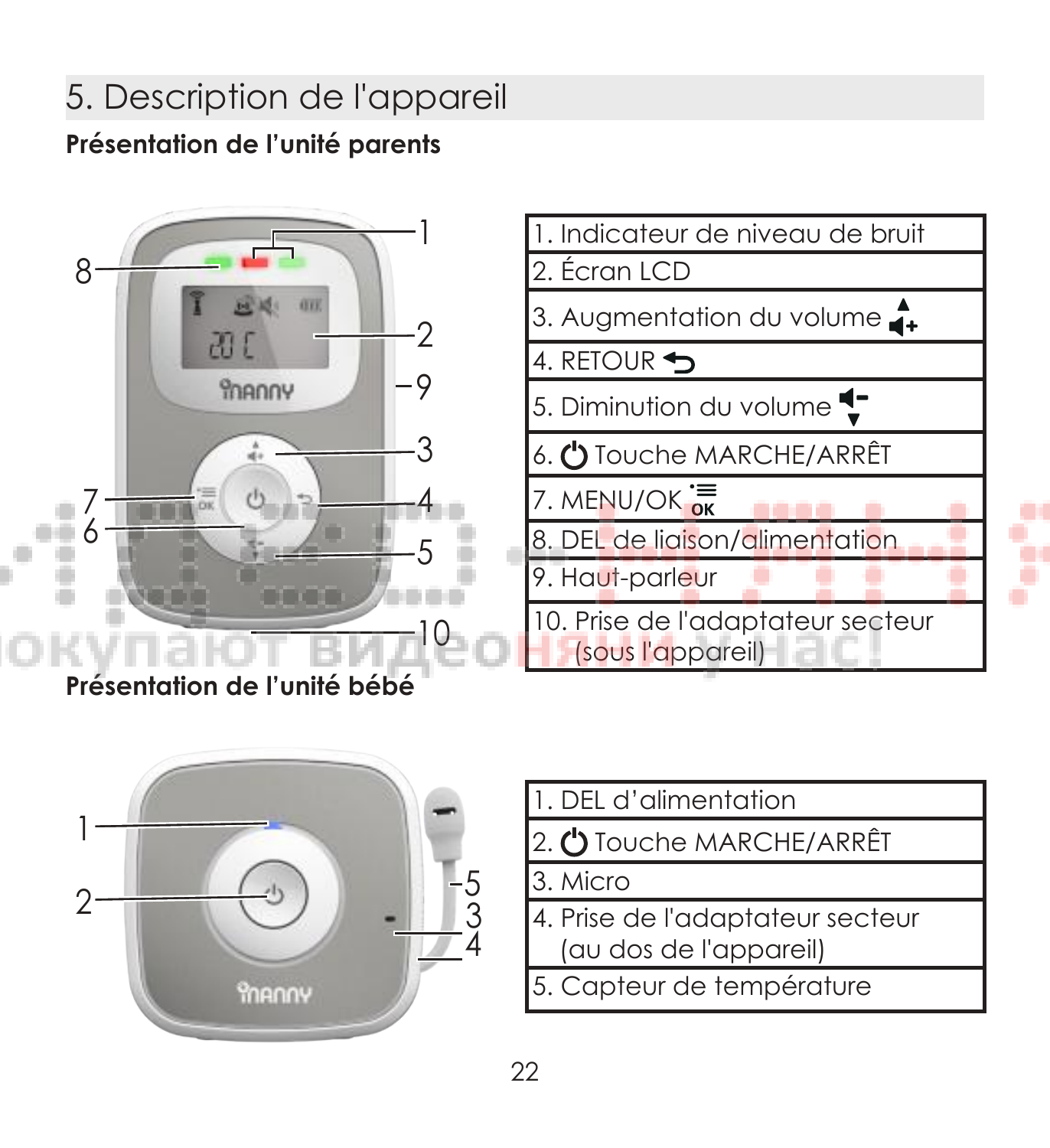#### Écran de l'unité parents



| Icône | <b>Description</b>                                                                                                                                                                                |  |
|-------|---------------------------------------------------------------------------------------------------------------------------------------------------------------------------------------------------|--|
| ร     | S'affiche lorsque l'unité parents est sous tension et est à la<br>portée de l'unité bébé.<br>Clignote lorsque la liaison est coupée ou que l'unité parents<br>est hors de portée de l'unité bébé. |  |
| E     | S'affiche lorsque l'alerte sonore est activée.<br>Clignote lorsque l'alerte sonore se déclenche.                                                                                                  |  |
|       | S'affiche lorsque le haut-parleur est désactivé.                                                                                                                                                  |  |
|       | Piles épuisées, recharge nécessaire.                                                                                                                                                              |  |
|       | Niveau de charge 1/3.                                                                                                                                                                             |  |
| Т     | Niveau de charge 2/3.                                                                                                                                                                             |  |
| Œ     | Piles complètement chargées.                                                                                                                                                                      |  |
|       | S'anime lorsque les piles se chargent.                                                                                                                                                            |  |

#### Arborescence des menus de l'unité parents

| <b>MENU</b><br><b>PRINCIPAL</b> | <b>LANGUE</b> | <b>ALERTE SONORE</b>                                                                                          | <b>RÉINITIALISATION</b> |
|---------------------------------|---------------|---------------------------------------------------------------------------------------------------------------|-------------------------|
| <b>SOUS-MENU</b>                |               | ACTIVER ? (si le réglage actuel<br>est Désactivé)<br>ΙOU<br>DÉSACTIVER ? (si le réglage<br>actuel est Activé) | <b>ICONFIRMEZ ?</b>     |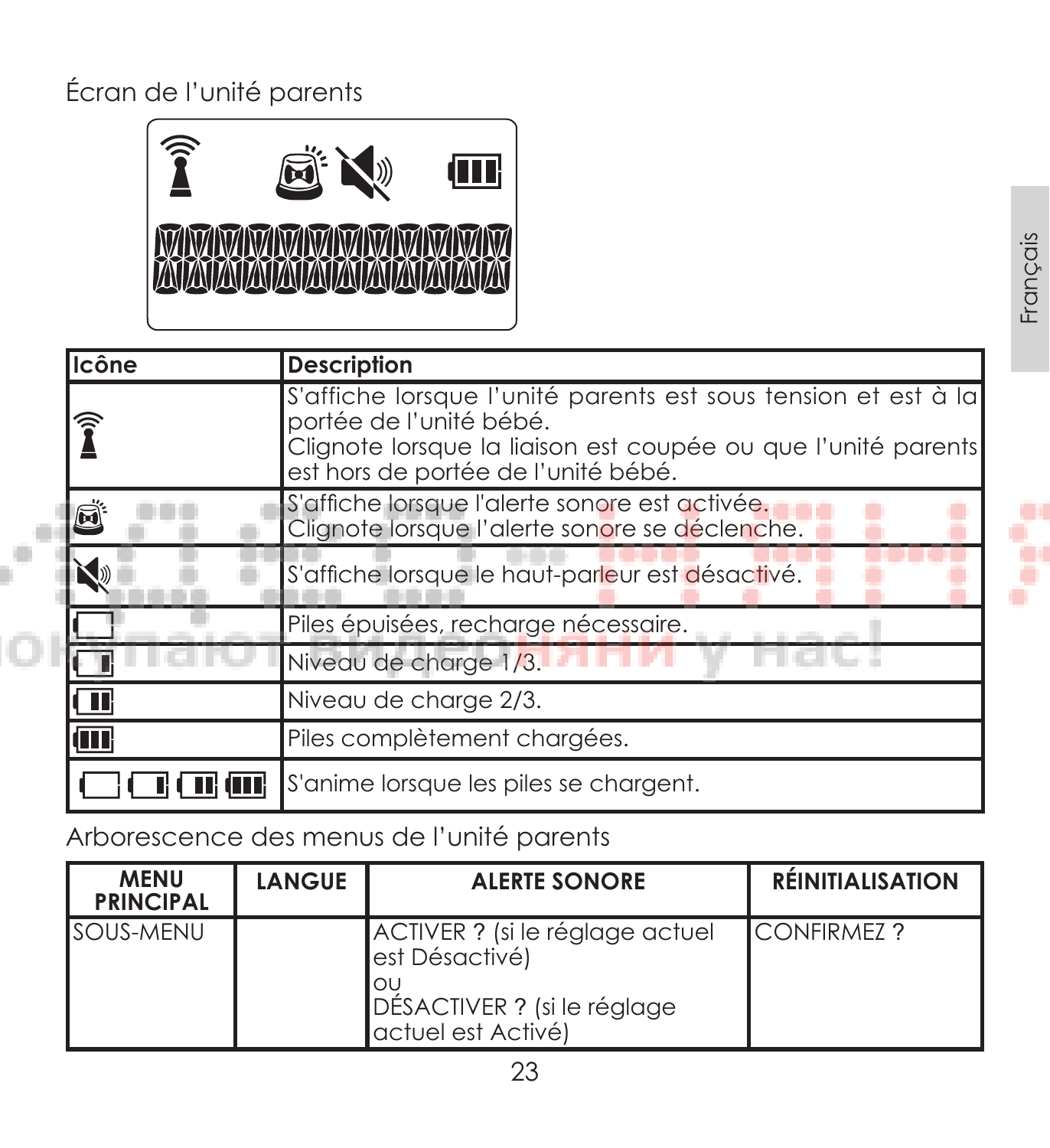## 6. Première utilisation

Unité bébé

Utilisation avec l'adaptateur secteur

Placez l'unité bébé en hauteur et suffisamment éloignée d'autres appareils susceptibles de provoquer des interférences.

Branchez l'adaptateur secteur à l'unité bébé et à une prise de courant. L'appareil s'allume automatiquement.

La DEL verte d'alimentation s'allume.

Pour éteindre l'appareil, apuyez sur la touche MARCHE/ARRÊT pendant au moins 2 secondes, ou débranchez l'adaptateur secteur. La DEL d'alimentation s'éteint.

Pour rallumer l'appareil, appuyez sur la touche MARCHE/ARRÊT pendant environ 2 secondes.

Unité parents

Installez l'unité parents dans la pièce où vous vous trouvez.

Fonctionnement sur piles : charge

Afin de garantir une sécurité optimale, l'unité parent ne peut fonctionner que si les piles sont insérées.

Les piles doivent être chargées pendant au moins 16 heures avant de pouvoir utiliser l'appareil pour la première fois sans alimentation secteur ; vous pouvez utiliser l'appareil pendant cette période.

Allumez l'unité parents en appuyant sur la touche (<sup>t</sup>) pendant 2 secondes. La DEL d'alimentation de l'unité parents s'allume en vert pour indiquer que l'appareil est en fonctionnement.

Lorsque les piles de l'unité parents sont faibles, l'appareil émet deux bips. Si l'appareil n'est pas branché au secteur, il s'éteint automatiquement peu après. La DEL d'alimentation s'éteint.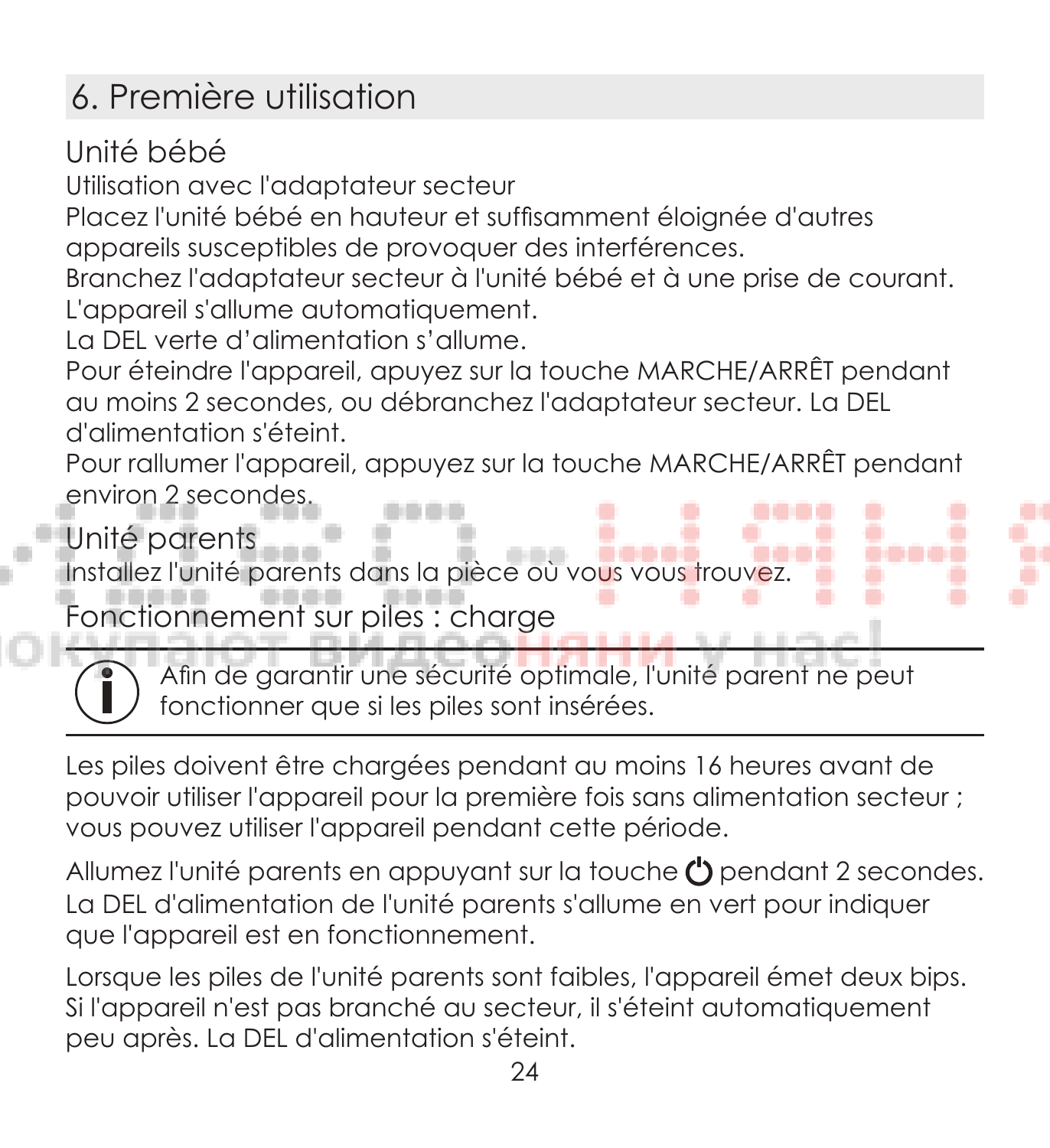Français

#### Utilisation avec l'adaptateur secteur

Branchez l'adaptateur secteur à l'unité parents (les piles étant en place) et à une prise de courant. L'appareil s'allume automatiquement et la DEL d'alimentation s'allume en vert.

Si l'adaptateur secteur est débranché, l'appareil continue de fonctionner sur les piles. La durée de fonctionnement dépend alors du niveau de charge des piles.

Pour éteindre l'appareil, appuyez sur la touche (<sup>1</sup>) pendant environ 2 secondes : la DEL d'alimentation s'éteint

Si il n'y a aucune liaison entre les appareils (unité bébé éteinte ou hors de portée), une alerte sonore retentit sur l'unité parents.

#### 7. Réglages

Réglage du volume

Vous pouvez régler le volume de l'unité parents sur 5 niveaux en appuyant sur  $\Lambda$  ou  $\blacksquare$ 

Le niveau sonore est également indiqué par une DEL, de sorte que le dispositif peut également être utilisé par les malentendants.

Choix de la langue d'affichage Vous pouvez choisir la langue d'affichage pour l'écran LCD. Appuvez  $\mathbb{R}$  sur lorsque vous n'utilisez pas l'unité parents.

- Appuyez sur 4 ou <sup>1</sup> jusqu'à LANGUE.
- Appuyez sur 4 ou + pour sélectionner la langue désirée.
- Appuyez sur  $\mathbf{F} = \mathbf{F}$  pour confirmer.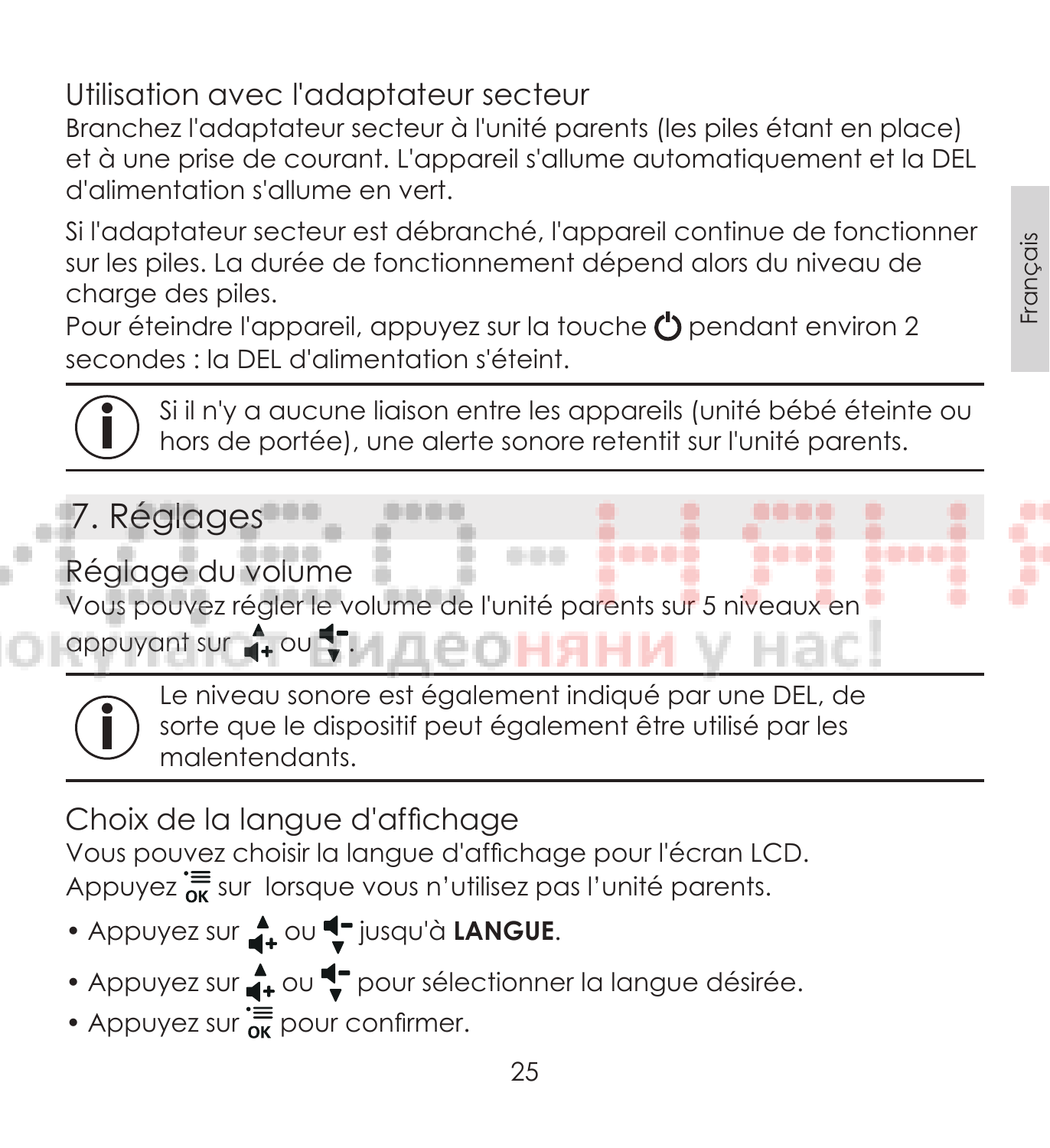#### Alerte sonore

Lorsque l'alerte sonore est activée et que le volume de l'unité parents est coupé, l'unité parents émettra un bip lorsque le niveau du bruit capté par l'unité bébé dépassera une limite fixée.

Appuvez  $\equiv$  sur lorsque vous n'utilisez pas l'unité parents.

- Appuyez sur  $\stackrel{4}{\bullet}$  ou  $\stackrel{4}{\bullet}$  jusqu'à **ALERTE SONORE**, puis sur  $\stackrel{1}{\phantom{a}}\equiv$
- Lorsque **ACTIVER ?** ou **DÉSACTIVER ?** s'affiche, appuyez sur  $\frac{1}{2K}$  pour confirmer.

#### Réinitialisation

Vous pouvez restaurer tous les réglages par défaut (d'usine) de l'appareil. Appuyez  $\mathbb{R}$  sur lorsque vous n'utilisez pas l'unité parents.

- Appuyez sur  $\stackrel{\triangle}{\phantom{}_{\sim}}$  ou  $\stackrel{\triangle}{\phantom{}_{\sim}}$  jusqu'à **RÉINITIALISER**, puis sur  $\stackrel{\equiv}{\phantom{}_{\sim}}$ .
- Lorsque **CONFIRMEZ ?** s'affiche, appuyez sur **pour confirmer.**

## Température

L'unité bébé mesure en permanence la température de la chambre et vous alerte si elle est trop élevée (plus de 39 °C) en affichant **« TEMP. ÉLEVÉE »** ou trop basse (moins de 14 °C) en affichant **« TEMP. BASSE »**. La température s'affiche clairement sur l'écran de veille de l'unité parents.



Ceci est seulement à titre indicatif et il peut y avoir une légère différence entre la température affichée et la température réelle. Par conséquent, veuillez vérifier la température réelle de la chambre par rapport à la température affichée.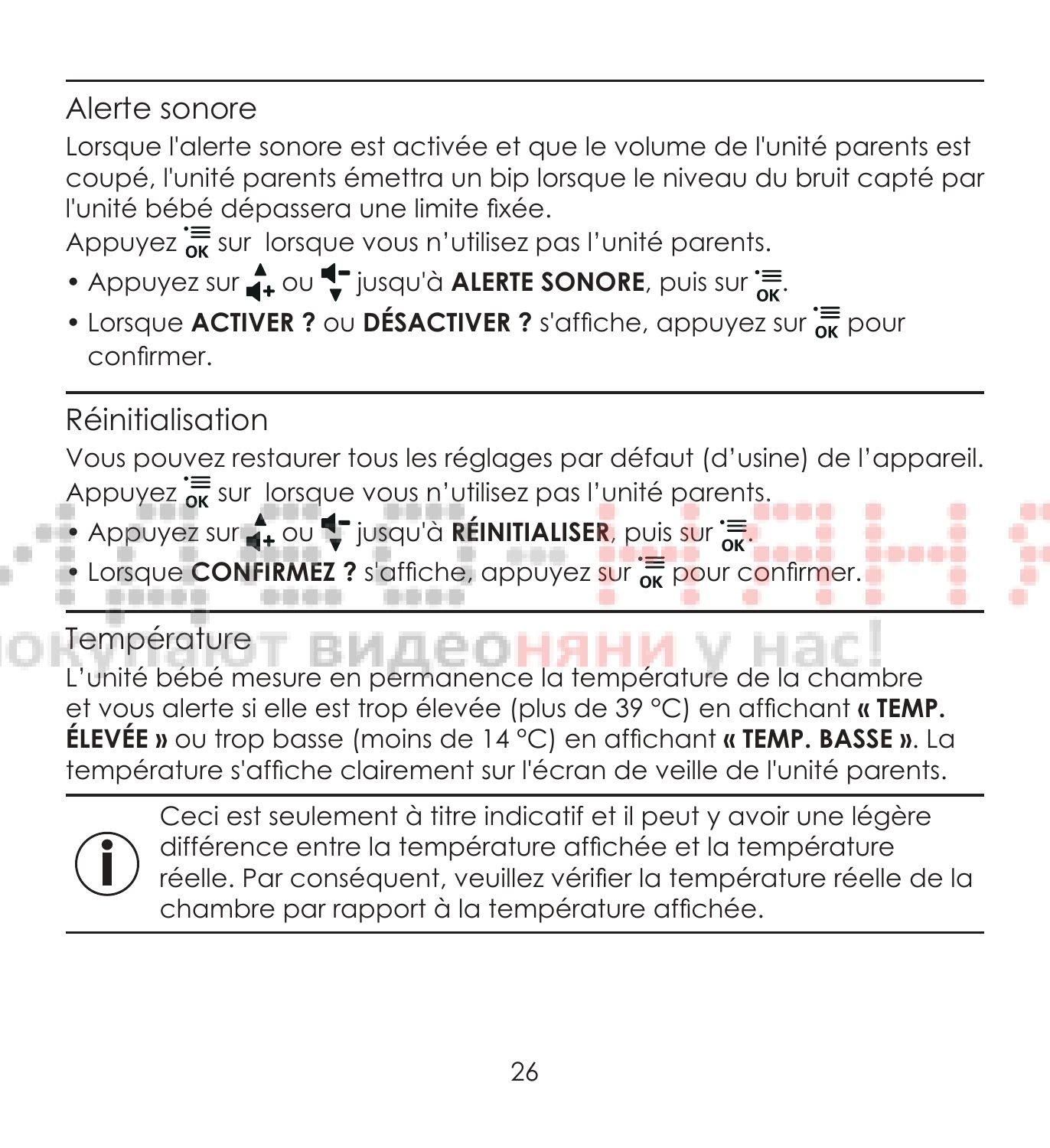## 8. Informations utiles sur le moniteur pour bébé

- Le fonctionnement sur piles du moniteur pour bébé minimise la pollution électromagnétique.
- Vous pouvez augmenter la portée du moniteur pour bébé en plaçant l'unité bébé aussi haut que possible près d'une porte ou d'une fenêtre et en vous assurant que les piles sont suffisamment chargées.
- Ne placez pas le moniteur pour bébé près d'autres appareils (tels que fours à micro-ondes, WLAN, etc.) susceptibles d'émettre des radiofréquences, car ceux-ci peuvent interférer avec la transmission du moniteur pour bébé.
- Les facteurs suivants peuvent également interférer avec la transmission du moniteur pour bébé ou réduire sa portée : couvrir les appareils, les meubles, les murs, les maisons, les arbres, les conditions météo (telles que le brouillard ou la pluie).
- 

#### 9. Remplacement et charge des piles

Lorsque les piles sont complètement déchargées, les appareils s'éteignent automatiquement. Les piles doivent être alors remplacées ou rechargées (voir Première utilisation).

- Remplacez les piles par des piles de même type, marque et
- capacité.
- Remplacez toujours toutes les piles en même temps.
- Utilisez des piles ne contenant pas de métaux lourds.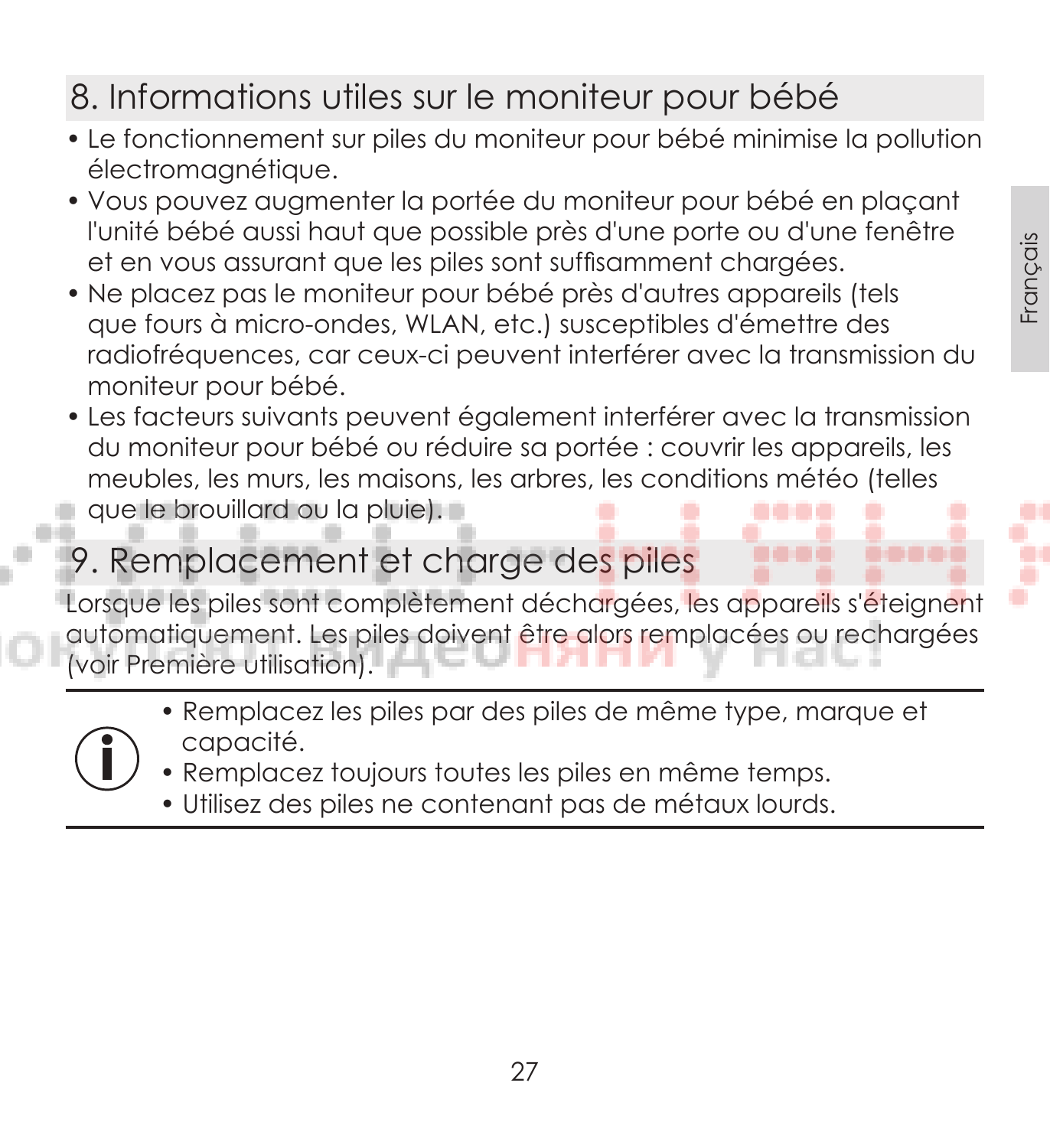## 10. Stockage et entretien

La durée de vie des appareils dépend du soin que vous leur apportez.



- Important :
- Retirez les piles de l'unité parents si vous ne l'utilisez pas pendant une période prolongée.
- Vous obtiendrez la capacité maximale de vos piles si vous les déchargez complètement au moins une fois tous les 6 mois. Pour cela, il vous suffit de débrancher l'appareil du secteur et de continuer à l'utiliser normalement. Ensuite, rechargez complètement les piles.
- La capacité maximale des piles ne peut être atteinte que lorsqu'elles ont été chargées à plusieurs reprises, et est tributaire de nombreux facteurs tels que l'état des piles, la température
- ambiante, le mode et la fréquence de charge, etc.).
- Protégez les appareils contre les chocs, l'humidité, la poussière,
- les produits chimiques, les changements importants de température, les champs électromagnétiques et les sources de chaleur (fours, appareils de chauffage).
- Lorsque l'appareil est sale, essuyez-le à l'aide d'un chiffon doux et sec.
- Utilisez uniquement un chiffon sec pour nettoyer l'appareil. N'utilisez pas de produits de nettoyage abrasifs.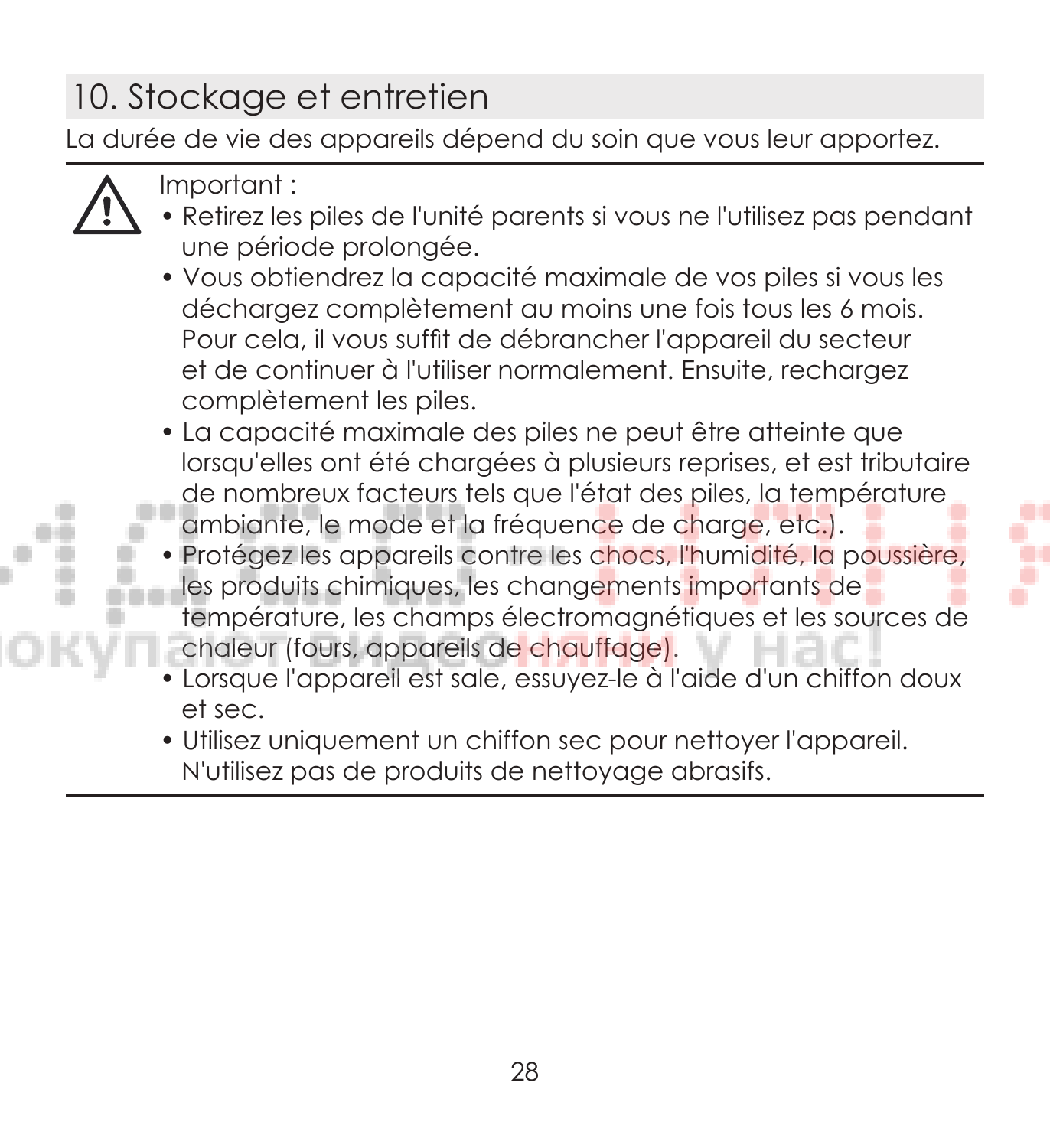## 11. Que faire en cas de problème ?

| Problème                                                                                   | Solution                                                                                                                                                                                                                                                                                                                                                                                                                                                          |          |
|--------------------------------------------------------------------------------------------|-------------------------------------------------------------------------------------------------------------------------------------------------------------------------------------------------------------------------------------------------------------------------------------------------------------------------------------------------------------------------------------------------------------------------------------------------------------------|----------|
| La DEL<br>d'alimentation ne<br>s'allume pas après<br>avoir mis l'appareil<br>sous tension. | Vérifiez que :<br>• L'adaptateur secteur est correctement branché,<br>• Les piles sont complètement chargées,<br>ou ont besoin d'être rechargées, ou sont<br>endommagées (unité parents).                                                                                                                                                                                                                                                                         | Français |
| L'unité parents<br>émet un bip.                                                            | Vérifiez que :<br>• La portée maximale n'est pas dépassée<br>• L'adaptateur secteur de l'unité bébé est<br>correctement branché<br>• L'unité bébé est allumée<br>• Les piles sont complètement chargées,<br>ou ont besoin d'être rechargées, ou sont<br>endommagées (unité parents).                                                                                                                                                                              |          |
| Aucun son<br>provenant de l'unité<br>parents.                                              | · Réglez le volume de l'unité parents.                                                                                                                                                                                                                                                                                                                                                                                                                            |          |
| L'appareil s'éteint<br>automatiquement.                                                    | • Remplacez ou rechargez les piles                                                                                                                                                                                                                                                                                                                                                                                                                                |          |
| Le signal est<br>faible, la liaison<br>est fréquemment<br>coupée.                          | • Si un autre appareil électrique, tel qu'un four à<br>micro-ondes, se trouve entre l'unité parents et<br>l'unité bébé, retirez-le ou éteignez-le.<br>· Vérifiez si d'autres obstacles (par exemple des<br>arbres, etc.) se trouvent entre les deux appareils<br>et déplacez ceux-ci jusqu'à ce que l'unité<br>parents indique une connexion.<br>• Vérifiez si l'unité bébé et l'unité parents sont<br>à l'intérieur de leurs gammes de réception<br>respectives. |          |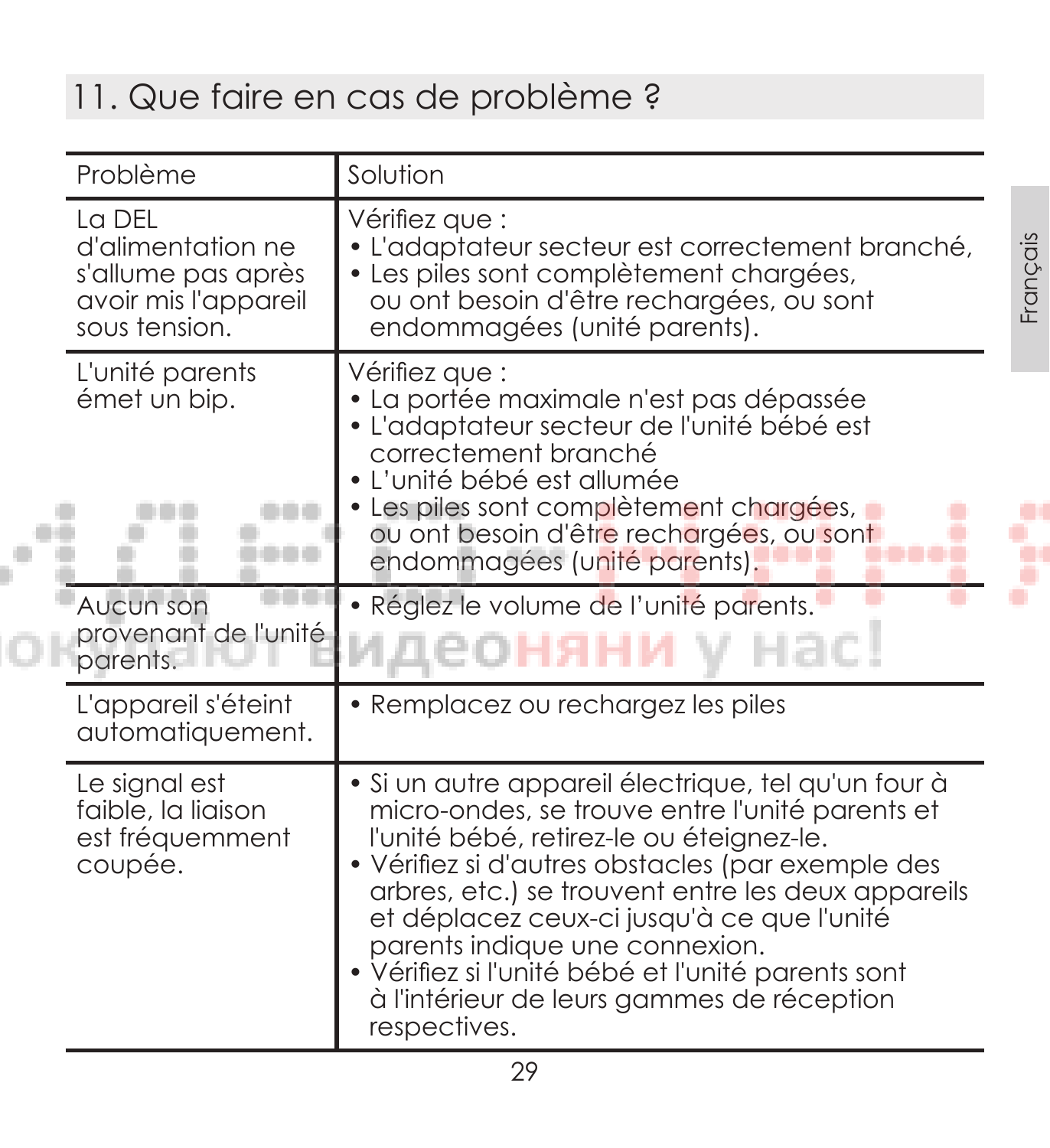## 12. Élimination

Pour préserver l'environnement, ne jetez pas les appareils aux ordures ménagères à la fin de leur vie. Apportez-les à un centre de collecte ou de recyclage approprié. Respectez la réglementation locale concernant l'élimination des matériaux.

Veuillez éliminer les appareils conformément à la directive CE sur les DEEE (Déchets d'équipements électriques et électroniques).

Si vous avez des questions, adressez-vous aux autorités locales compétentes.

| 13. Caractéristiques techniques                                                                                                                                                                                                                                                                                |                                                                                                                                                         |  |
|----------------------------------------------------------------------------------------------------------------------------------------------------------------------------------------------------------------------------------------------------------------------------------------------------------------|---------------------------------------------------------------------------------------------------------------------------------------------------------|--|
| • Technologie FHSS<br>· Fréquence 1,8 GHz<br>· 120 canaux numériques<br>• Dimensions : unité bébé : Ø 95 x 36 mm, unité parents : Ø 90 x 45 mm<br>· Poids: Unité bébé : ~ 48 g,<br>Unité parents : 105 g (piles incluses)<br>Adaptateurs secteur : environ 41 g chacun<br>• Portée : 300 mètres sans obstacles |                                                                                                                                                         |  |
| Alimentation                                                                                                                                                                                                                                                                                                   | Unité bébé : adaptateur secteur<br>6 V CC/450 mA fourni<br>Unité parents : 2 piles NiMH 1,2<br>V/400 mAh et adaptateur secteur<br>6 V CC/450 mA fournis |  |
| Autonomie des piles rechargeables<br>(dépend de l'état des piles, de la<br>température ambiante, de<br>l'utilisation de l'écran LCD, etc.)                                                                                                                                                                     | Unité parents : 10 heures                                                                                                                               |  |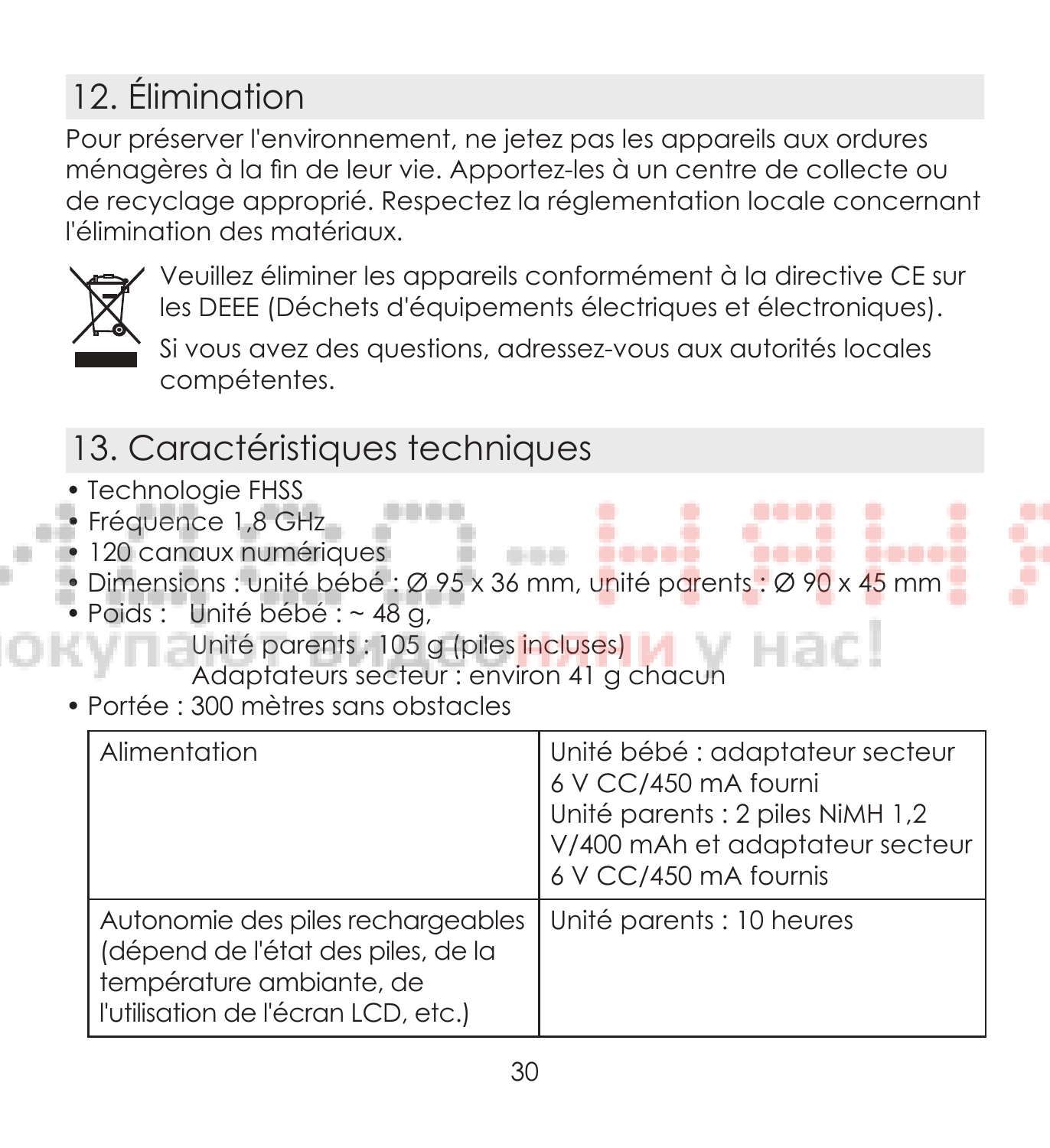Nous certifions par la présente que ce produit est conforme à la directive européenne R&TTE 1999/5/CE. Veuillez vous adresser au service clientèle dont l'adresse est indiquée afin d'obtenir de plus amples informations, comme par exemple la déclaration de conformité CE.

Français

#### ä a. ----当当当当 т виде**оняни** у нас! O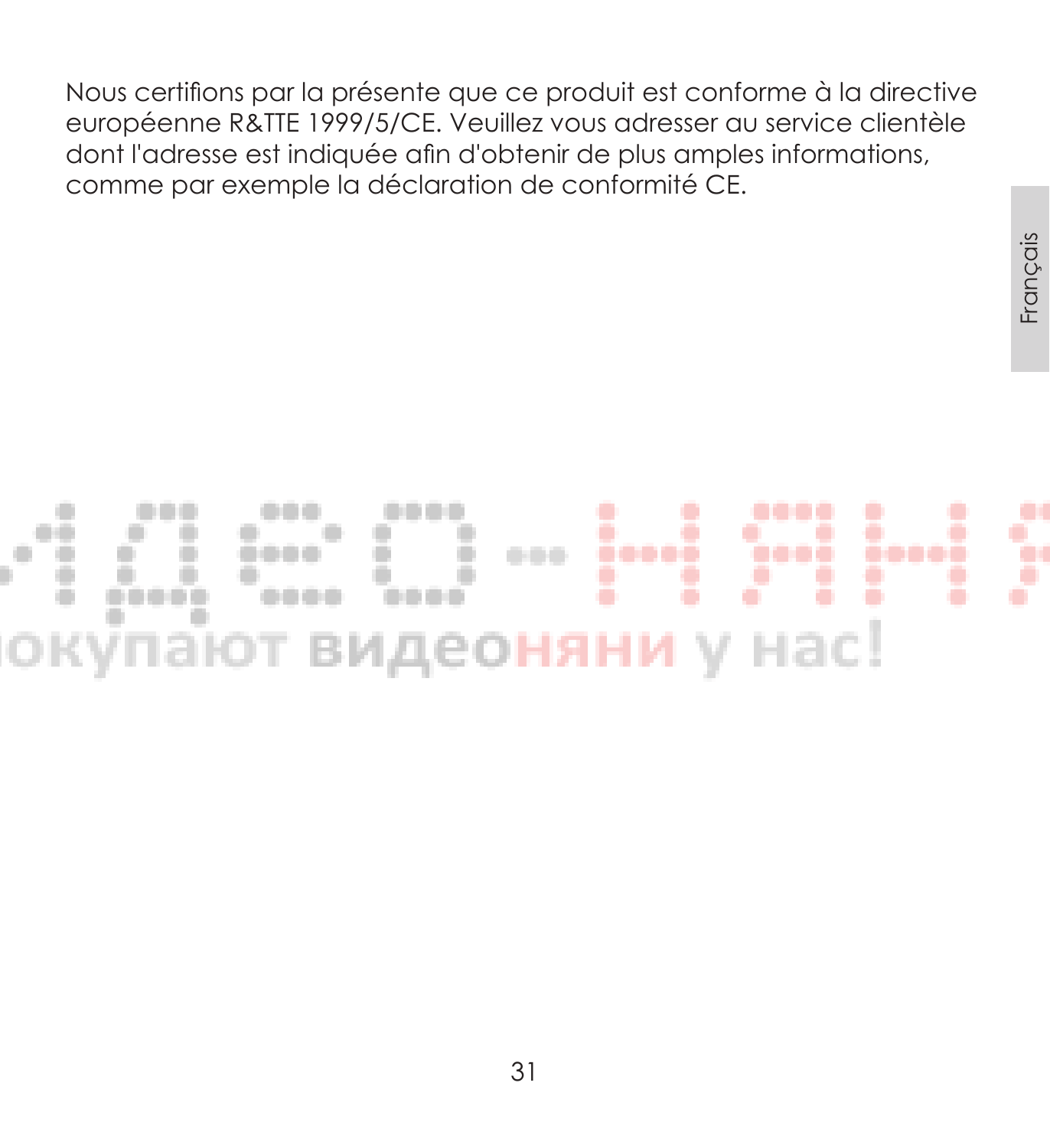$\begin{array}{cccccc} 0 & 0 & 0 & 0 & 0 & 0 & 0 & 0 & 0 \\ 0 & 0 & 0 & 0 & 0 & 0 & 0 & 0 \\ 0 & 0 & 0 & 0 & 0 & 0 & 0 & 0 \\ 0 & 0 & 0 & 0 & 0 & 0 & 0 & 0 \\ 0 & 0 & 0 & 0 & 0 & 0 & 0 & 0 \\ 0 & 0 & 0 & 0 & 0 & 0 & 0 & 0 \\ \end{array}$ **MO** M окупают видеоняни у нас!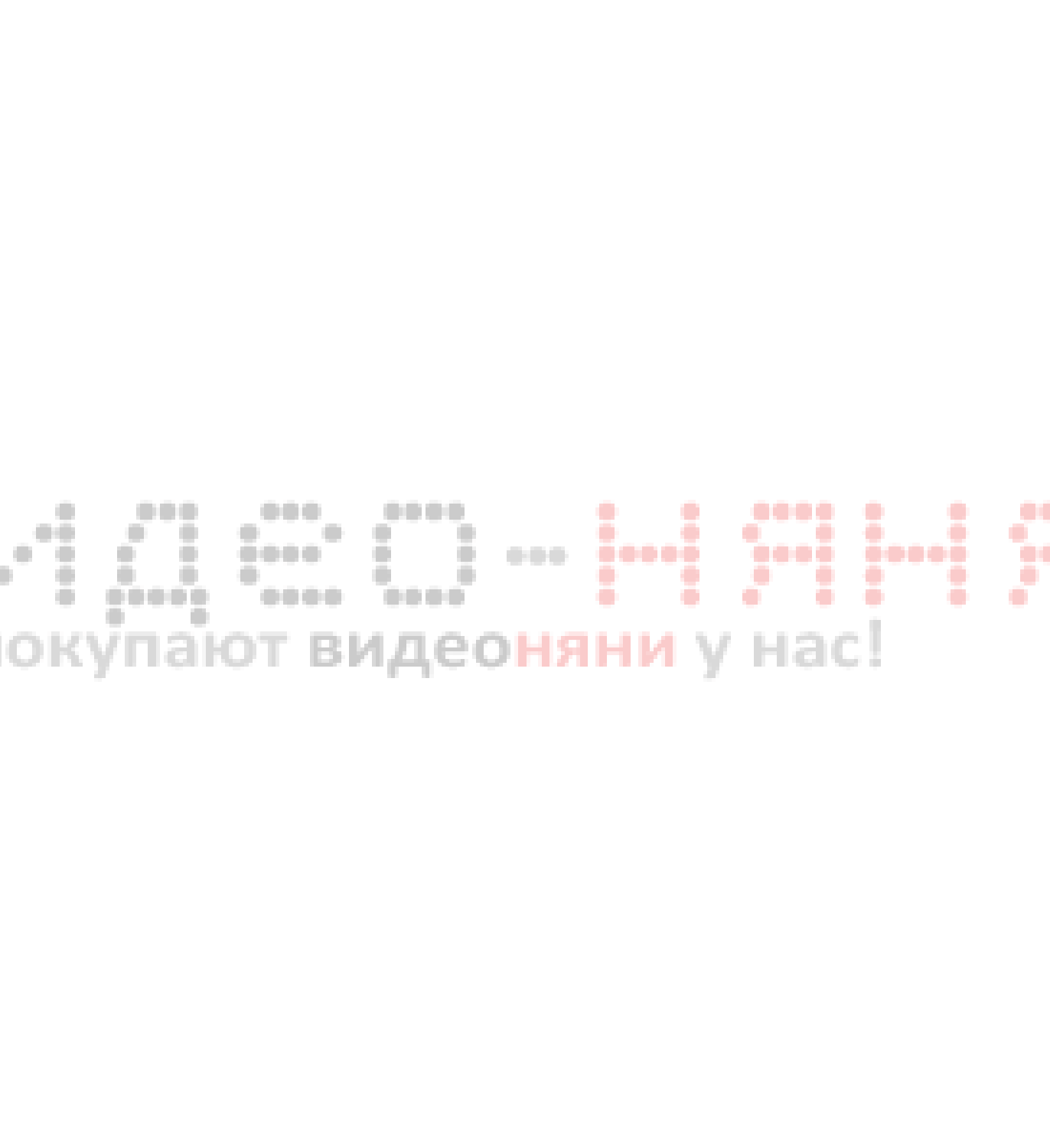## SVENSKA



Läs dessa bruksanvisningar noga och spara dem för senare bruk, se till att de är tillgängliga för andra användare och att observera den information de innehåller.

Svenska

#### Innehållsförteckning

#### Ingående delar

- Babymonitor bestående av babyenhet och föräldraenhet
- Två identiska strömförsörjningsdelar
- 2 x NiMH uppladdningsbara batterier för föräldraenheten
- Bruksanvisning
- Garanti och Service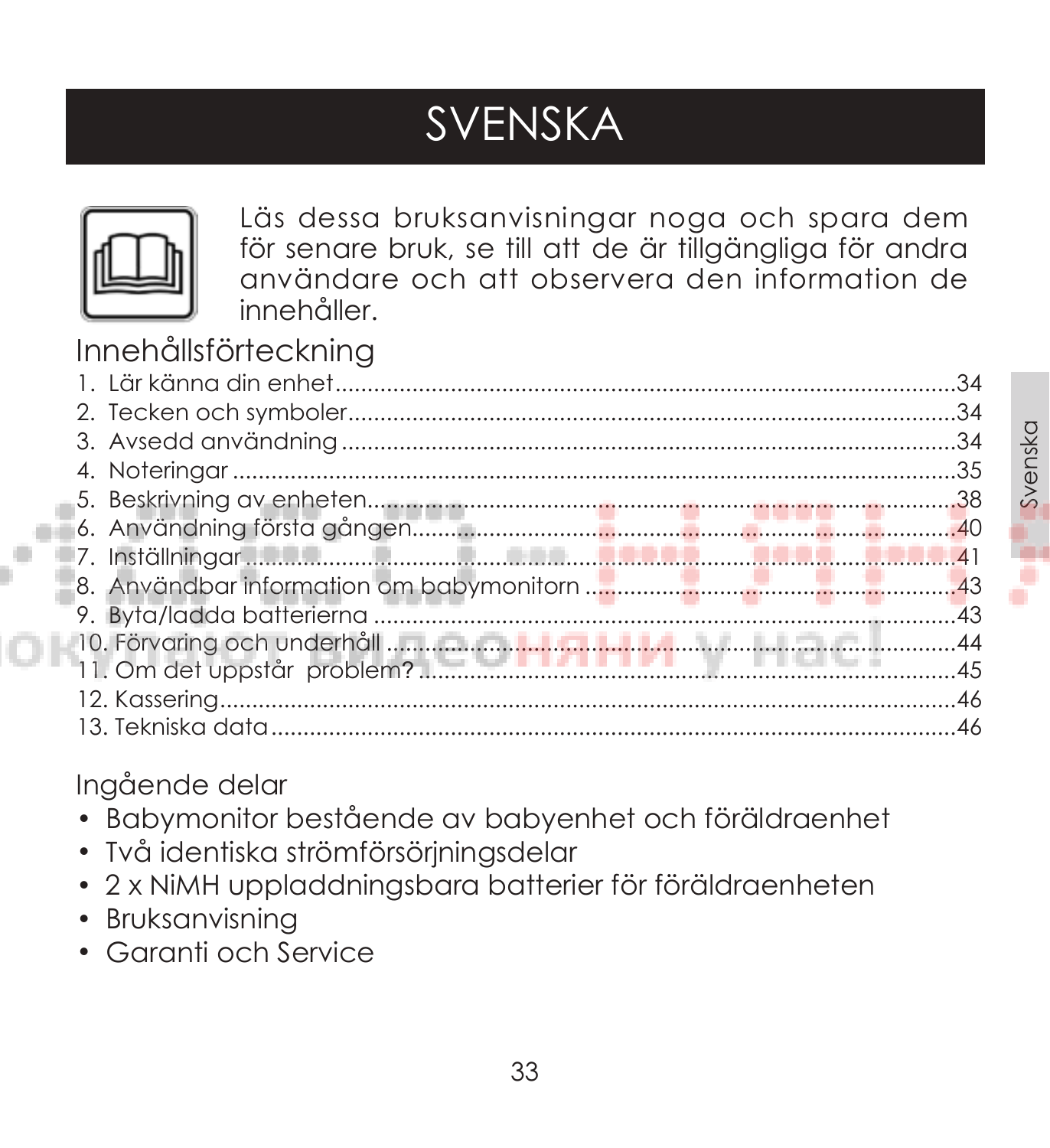## 1. Lär känna ditt verktyg

Babymonitorns funktioner

Denna babymonitor möjliggör för dig att bevaka ditt barn samtidigt som du gör aktiviteter i ett annat rum eller i trädgården. DECT-teknologin ger dig en helt störningsfri kontakt.

Enheten har följande funktioner:

- Eco+ läge för minskad sändstyrka
- 300 metres räckvidd vid fri sikt
- • Akustisk varning när räckvidden överskrids, eller om det finns störningar i kontakten
- Volymkontroll

#### 2. Tecken och symboler Följande symboler föerkommer i dessa anvisningar: 0.0.0.0 Varning! Varningsanvisning som indikerar en risk för skador eller hälsorisk Viktiat! Säkerhetsanvisning som indikerar möjliga skador på enheten/ tillbehören Viktiat! Notering av viktig information

## 3. Avsedd användning

- Använd endast enheten för att bevaka ditt barn när du kan inte ha ditt barn under direkt uppsikt. Det är inte en ersättning för ditt egna personliga ansvar och uppsikt!
- Enheten är endast ämnad för inhemskt/privat bruk, inte för kommersiellt bruk.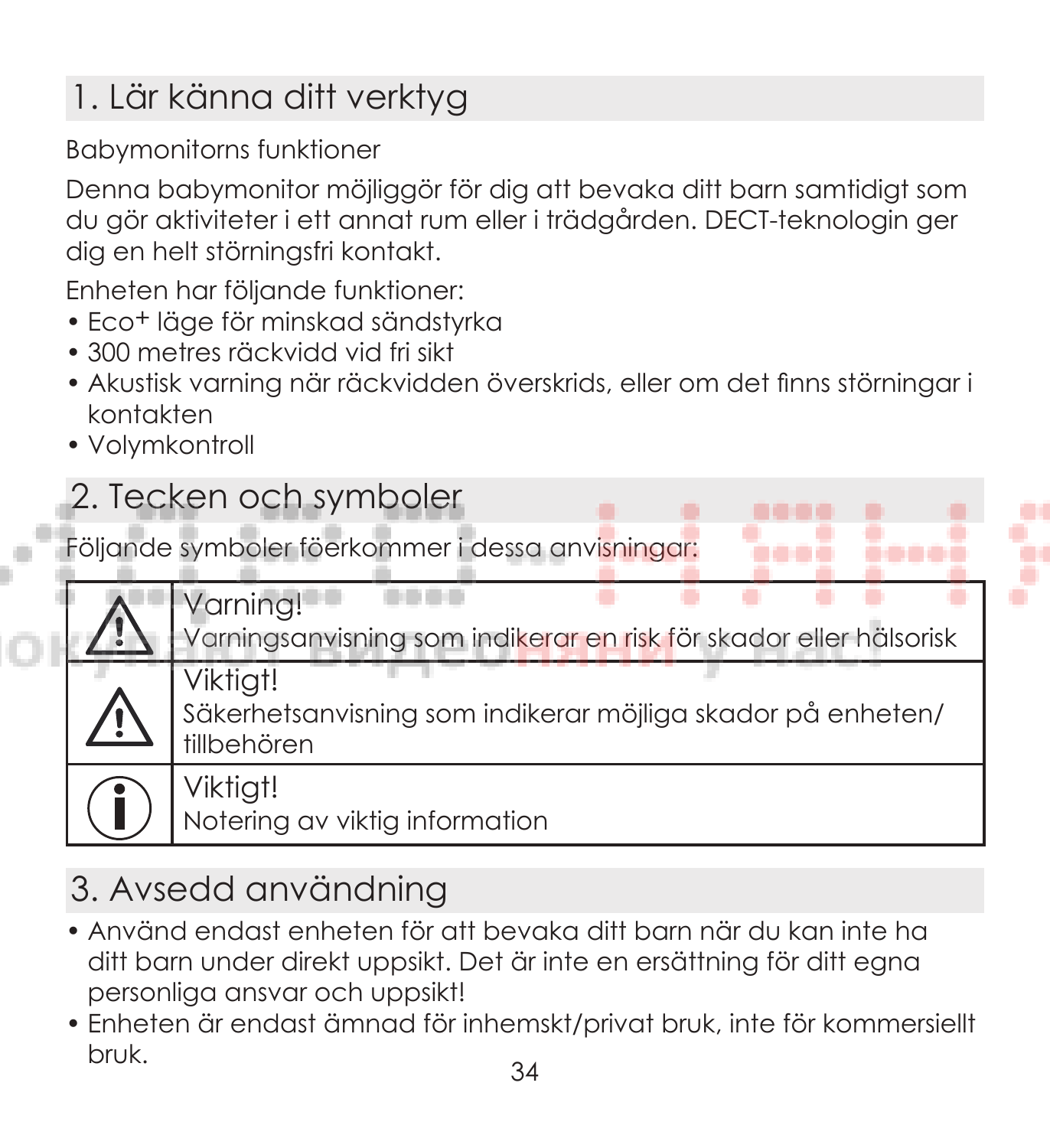- Denna enhet är inte ämnad att användas av personer (inklusive barn) med begränsad fysisk, sensorisk eller psykisk funktion eller med brist på erfarehnet och/eller kunskap, såtillvida inte de övervakas av en person, som är ansvarig för deras säkerhet, eller instrueras i hur enheten används.
- Barn bör bevakas när de är i närheten av enheten för att se till de leker inte med den.
- Felaktigt bruk kan vara farligt.

## 4. Noteringar

Noteringar för Eco+ läget

Med Eko+ läget kan du minimera strålningen mellan baby- och föräldraenheten när barnet är tyst. Detta ser till ditt barns säkerhet, så att det inte exponeras för någon onödig strålning. Enheten kopplar automatiskt över till Eco+ läget, så snart som inget ljud överförs.

## **Säkerhetsnoteringar**

#### Varning!

• Placera alltid enheten och strömkabeln utom räckhåll för barn. Strömkabeln kan leda till strypning eller orsaka skada av barn.

Svenska

- Håll smådelar utom räckhåll för barn (sväljrisk).
- Håll förpackningsmaterial utom räckhåll för barn (kvävningsrisk).
- Placera aldrig barnenheten i barnsängen eller inom räckhåll för ditt barn.
- Placera barnenheten på 1m avstånd från ditt barn, för att minimera risken av elektro-föroreningar och buller.
- Se till att kablar är utom räckhåll för ditt barn (risk för elchock).
- Se alltid till att enheterna fungerar helt innan användning och att enheterna är tillräckligt laddade när de är i batteriläge.
- Använd endast de medföljande strömförsörjningsenheterna (risk för brand och elchock).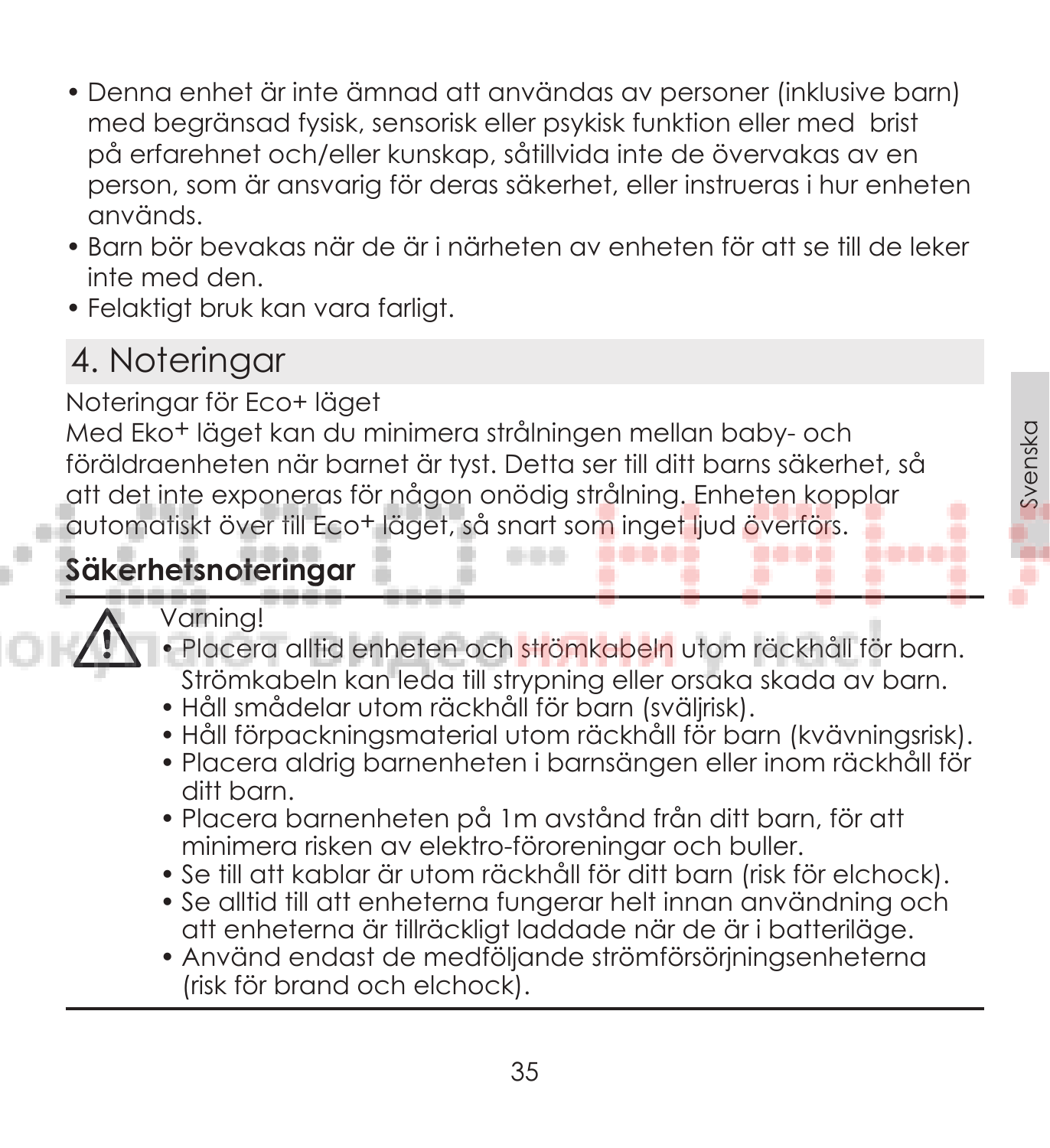

- Batterier får inte återuppladdas, tas isär, kastas in i öppen eld eller kortslutas.
- Batterier kan innehålla giftiga ämnen, som är skadliga för hälsa och miljö. Kassera alltid batterier i överensstämmelse med tillämpbara lagar och regler. Släng inte batterier i hushållssoporna.
- Utsätt inte batterierna för överdriven värme, såsom solljus, eld, etc.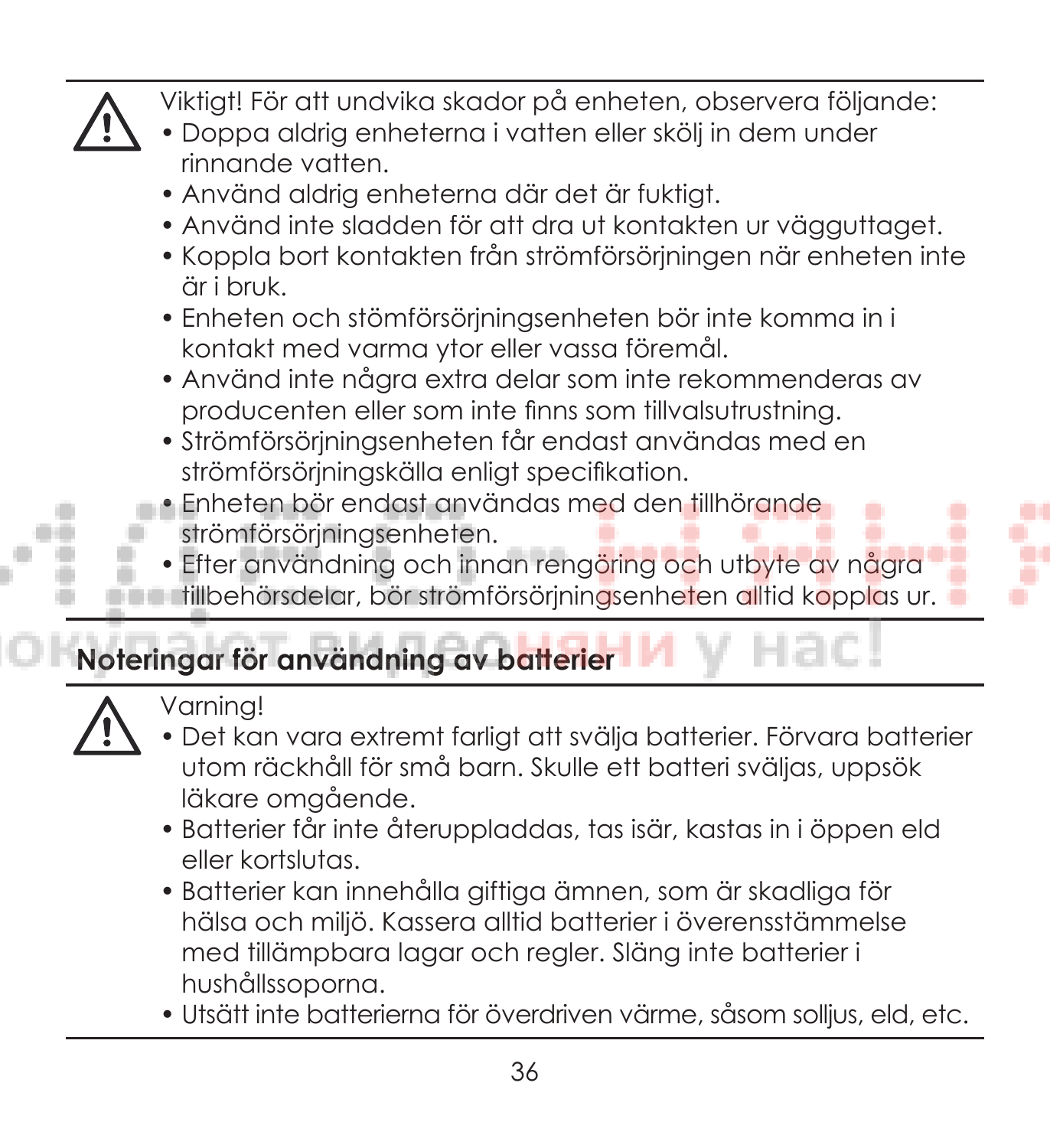

Viktiat!

- Byt ut dåliga batterier innan de är helt urladdade.
- Läckande batterier kan skada enheten. Om du inte ämnar använda enheten under en längre tid, ta ur batterierna från batteriutrymmet.
- Om ett batteri har läckt, ta på skyddshandskar och rengör batteriutrymmet med en torr trasa.

Allmäna noteringar

• Reparationer måste utföras endast av kundtjänst eller autkoriserade leverantörer. Under inga omständigheter bör du själv öppna eller reparera enheten, eftersom felfri funktionsduglighet därefter ej längre kan garanteras.

- Underlåtenhet att följa detta upphäver garantin.
- Om du har några frågor om hur man använder våra enheter, vänligen kontakta antingen din återförsäljare eller kundtjänst.

## т видеоняни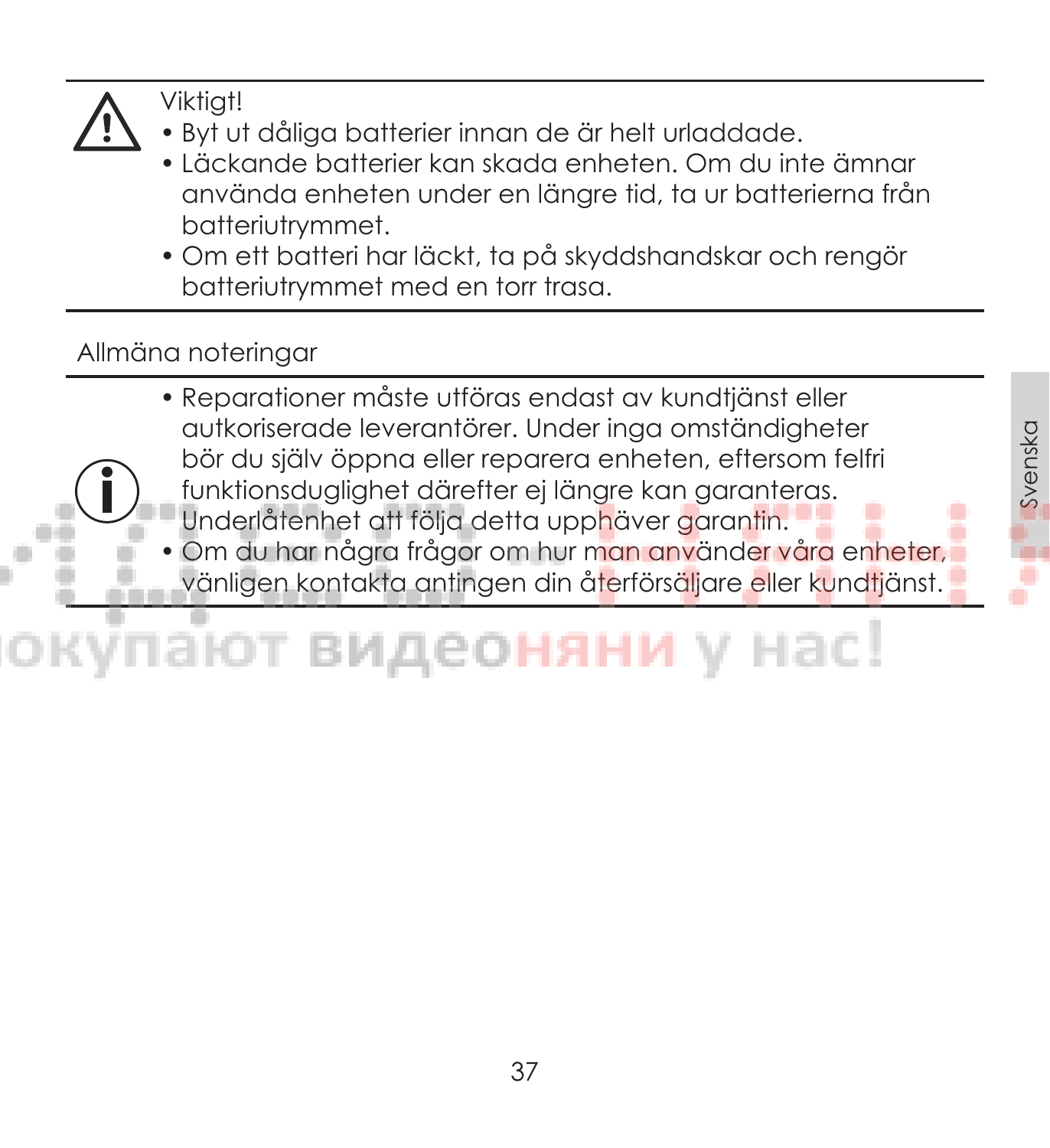## 5. Beskrivning av enheten

#### **Översikt av föräldraenheten**





|  |  | 1. Ström-LED |  |
|--|--|--------------|--|
|--|--|--------------|--|

- 2.  $PÅ/AV$   $\bullet$  knapp
- 3. Mikrofon
- 4. Strömförsörjningskontakt (baksidan)
- 5. Temperaturavkännare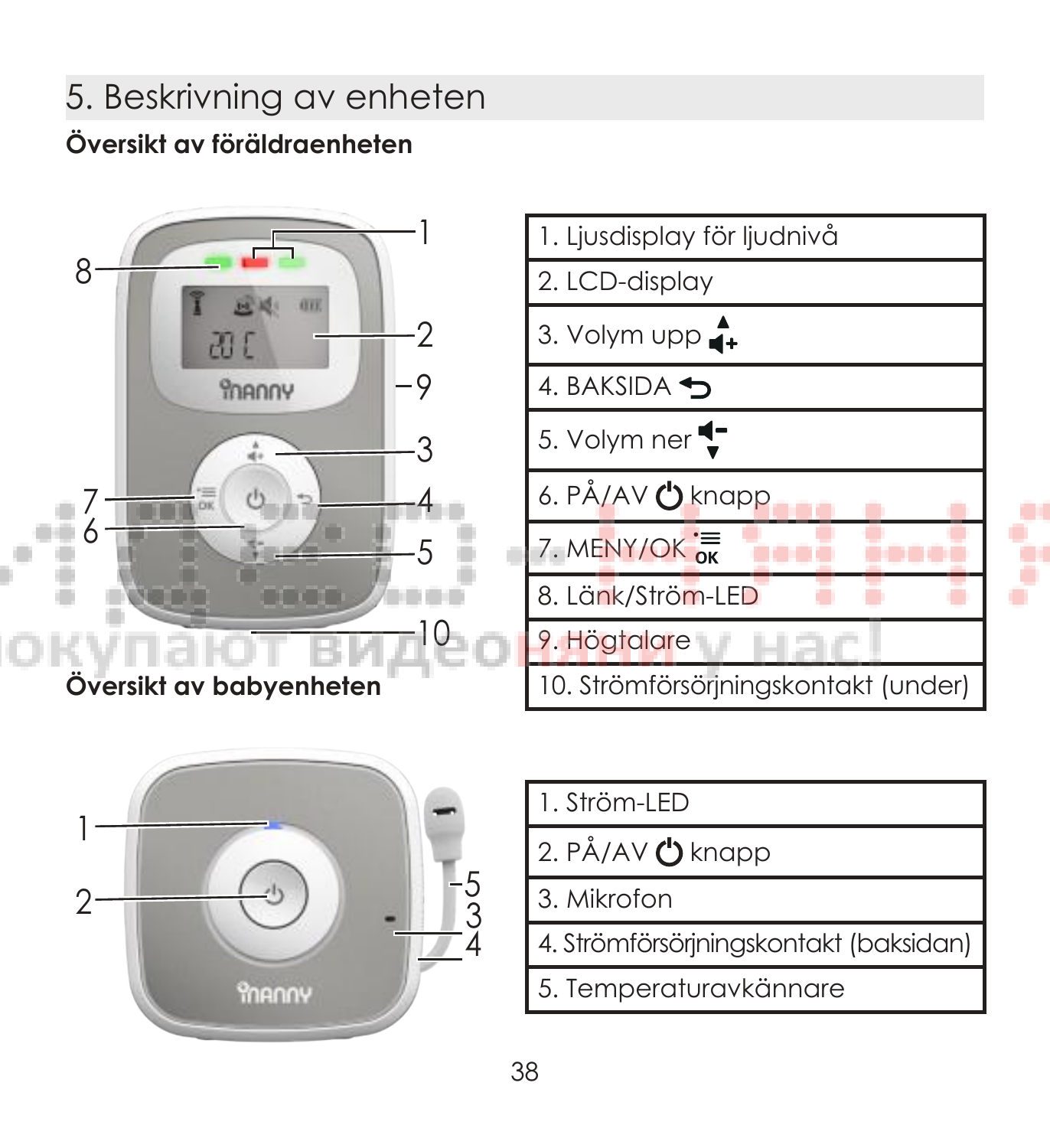#### Föräldraenhetdisplay



| Symboler | Funktionsbeskrivning                                                                                                                               |
|----------|----------------------------------------------------------------------------------------------------------------------------------------------------|
| 令        | På, när förälderenheten är kopplad till och inom räckvidd till<br>barnenheten.<br>Blinkar när ingen koppling finns eller när den är utom räckvidd. |
| e        | På, när ljudvarningen är inkopplat.<br>Blinkar när ljudvarningen aktiveras.                                                                        |
|          | På, när högtalarvolymen är avstängt.                                                                                                               |
|          | Tomt batteri, behöver laddas.                                                                                                                      |
|          | 1/3 batterinivå.                                                                                                                                   |
| $\Box$   | 2/3 batterinivå.                                                                                                                                   |
| Œ        | Full batterinivå.                                                                                                                                  |
| an       | Går igenom cykeln när batteriet laddas.                                                                                                            |

#### Menystruktur för föräldraenheten

| HUVUDMENY SPRÅK | <b>LJUDVARNING</b>                                                                                    | I nollställ |
|-----------------|-------------------------------------------------------------------------------------------------------|-------------|
| UNDERMENY .     | PÅ? (om nuvarande inställning är Av),   BEKRÄFTA?<br>l eller<br>AV? (om nuvarande inställning är På), |             |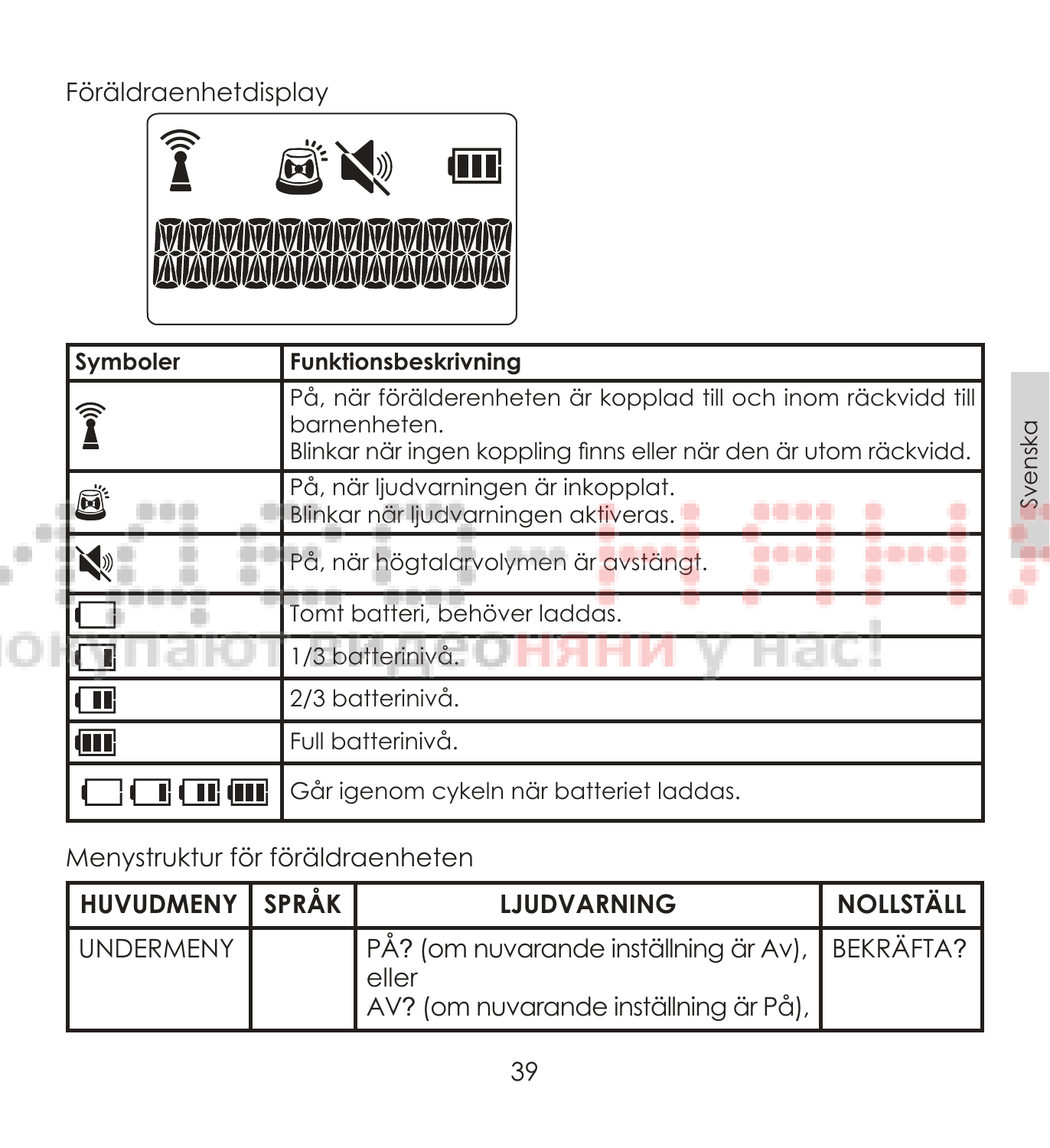## 6. Användning första gången

Babyenhet

Användning av huvuddelen

Placera barnenheten så att den är i ett högläge och inte i närheten av några andra apparater som kan orsaka störning.

Koppla strömförsörjningskontakten på barnenheten till en väggkontakt. Enheten startar automatiskt.

Ström-LED kommer lysa grönt.

För att stänga av enheten, tryck på PÅ/AV knappen i minst 2 sekunder eller dra ur strömförsörjningsenheten. Ström-LED kommer då stängas av. För att åter sätta på enheten, tryck på PÅ/AV knappen i minst 2 sekunder.

Föräldraenhet

Sätt upp föräldraenheten i rummet där du ska vara.

Batterifunktion – laddning

För att säkerställa optimal säkerhet är föräldraenheten utformad så att den bara kan drivas då det finns batterier isatta.

Batteriet måste laddas i åtminstone 16 timmar innan enheten först kan användas utan strömförsörjning; du kan använda enheten under tiden.

Sätt på föräldraenheten genom att trycka på (<sup>1</sup>) knappen i 2 sekunder. Ström-LED på föräldraenheten kommer lysa grönt för att indikera att enheten är aktiverad.

Om föräldraenhetens batteri är dåligt piper enheten två gånger. Om enheten inte kopplas till en strömkälla stängs den automatiskt av efter en kort stund. Ström-LED kommer stängas av.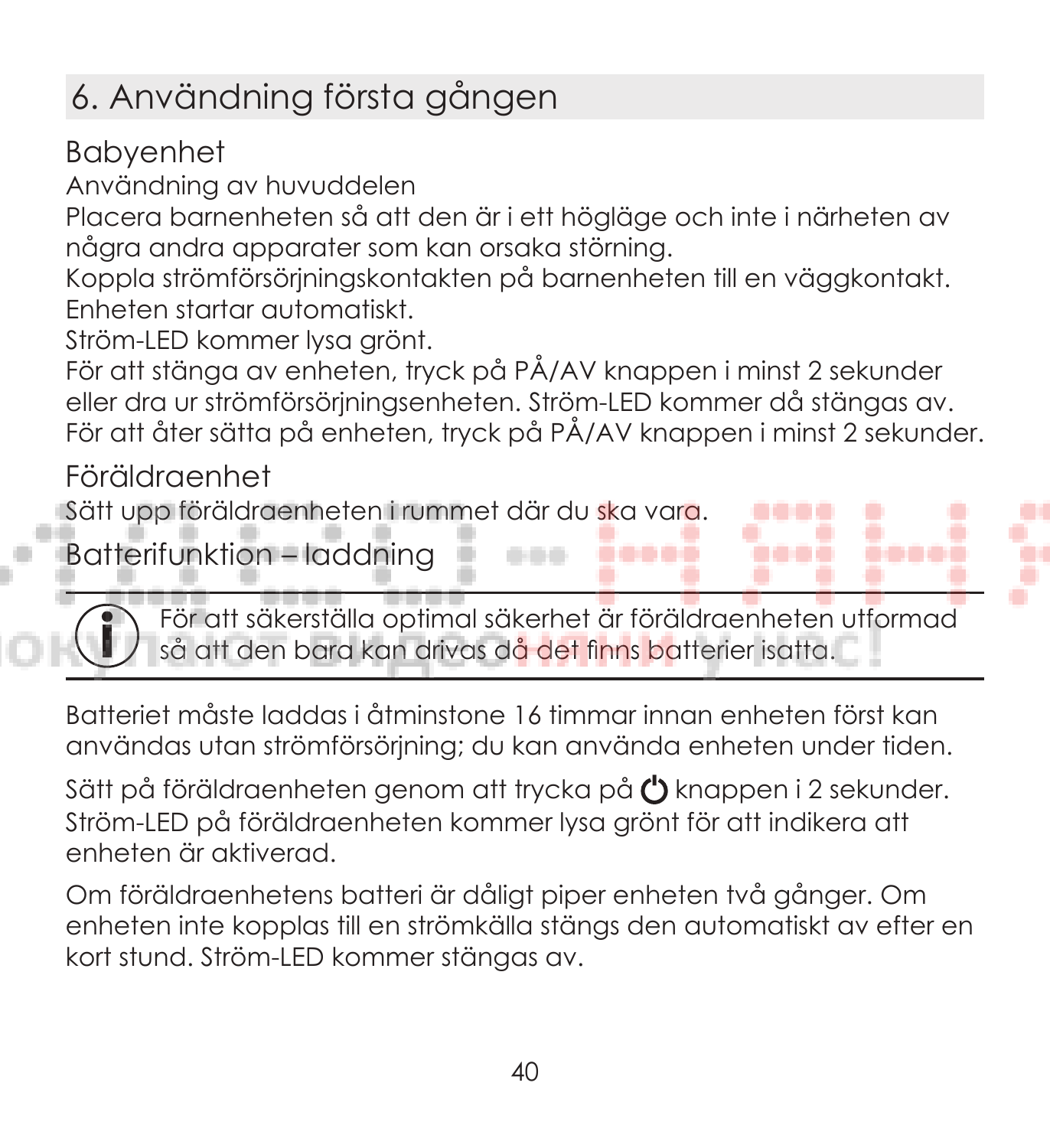Användning av huvuddelen

Anslut strömförsörjningsenheten på föräldraenheten (med batterier isatta) till ett vägguttag. Enheten startar automatiskt och ström-LED kommer lysa grönt.

Om strömförsörjningsenheten är urkopplad kommer enheten byta till batteridrift. Standbytiden beror på batteriets laddningsstatus. För att stänga av enheten, tryck på (<sup>1</sup>) knappen i ca 2 sekunder och ström-LED kommer stängas av.



Svenska

Justera volymen Du kan justera volymen i 5 steg på föräldraenheten genom att trycka på

 $\triangle$  eller  $\blacksquare$  knappen.



7. Inställningar

Ljudintensiteten visas också med hjälp av en LED-display av ljudnivån så att enheten även kan användas av personer med nedsatt hörsel.

Inställning av LCD-språk

Du kan välja det språk som ska visas på LCDen.

- Tryck på  $\frac{1}{\sqrt{n}}$  när förälderenheten inte används.
- Tryck på  $\stackrel{\blacktriangle}{=}$  eller  $\stackrel{\blacktriangle}{=}$  för att bläddra till **SPRÅK**.
- Tryck på  $\triangle$  eller  $\P$ <sup>-</sup> fär att välja önskat språk för LCD-displayen.
- Tryck på  $\frac{1}{\alpha k}$  för att bekräfta.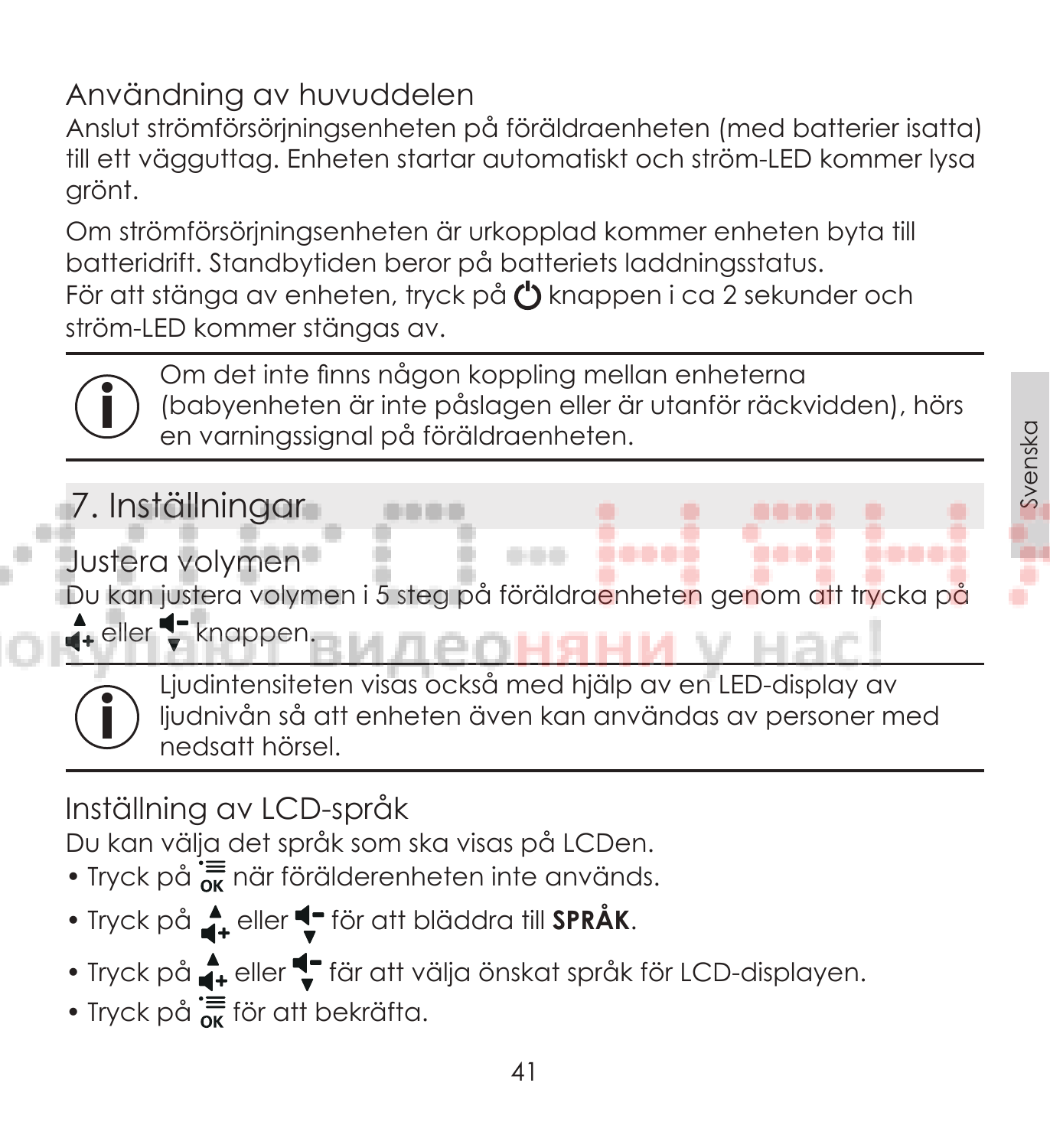## Liudvarnina

När varningsljudet är på och volymen på föräldraenheten är avstängt, kommer föräldraenheten avge en ljudsignal när ljudnivån från babyenheten överstiger en viss gräns.

- Tryck på  $\overline{\overline{z}}$  när förälderenheten inte används.
- Tryck på  $\stackrel{4}{\blacksquare}$  eller  $\stackrel{4}{\blacksquare}$  fär att bläddra till **LJUDVARNING**, och tryck därefter  $\stackrel{1}{\smile}$ .
- När **PÅ?** eller AV? Displayer, tryck på  $\equiv$  för att bekräfta.

#### Nollställ

De justerbara inställningarna kan återställas till sina originalfabriksinställningar.

- Tryck på  $\mathbb{F}$  när föräldraenheten inte används.
- Tryck på  $\triangleq$  eller  $\blacktriangleleft$  fär att bläddra till **LJUDVARNING**, och tryck därefter
- När **BEKRÄFTA?** visas, tryck på **Fundal** för att bekräfta.

#### **Temperatur** Barnenheten bevakar hela tiden temperaturen i din babys rum och

varnar dig om det blir för varmt (högre än 39ºC) genom att displayen visar **"HÖG TEMP"** eller för kallt (lägre än 14ºC) med **"LÅT TEMP"**. Temperaturen visas tydligt på föräldraenhetens standbydisplay.



Detta är endast till för referens och det kan vara en liten skillnad mellan avläsningen jämfört med den verkliga temperaturen. Kontrollera därför den faktiska temperaturen i rummet mot avläsningen på displayen.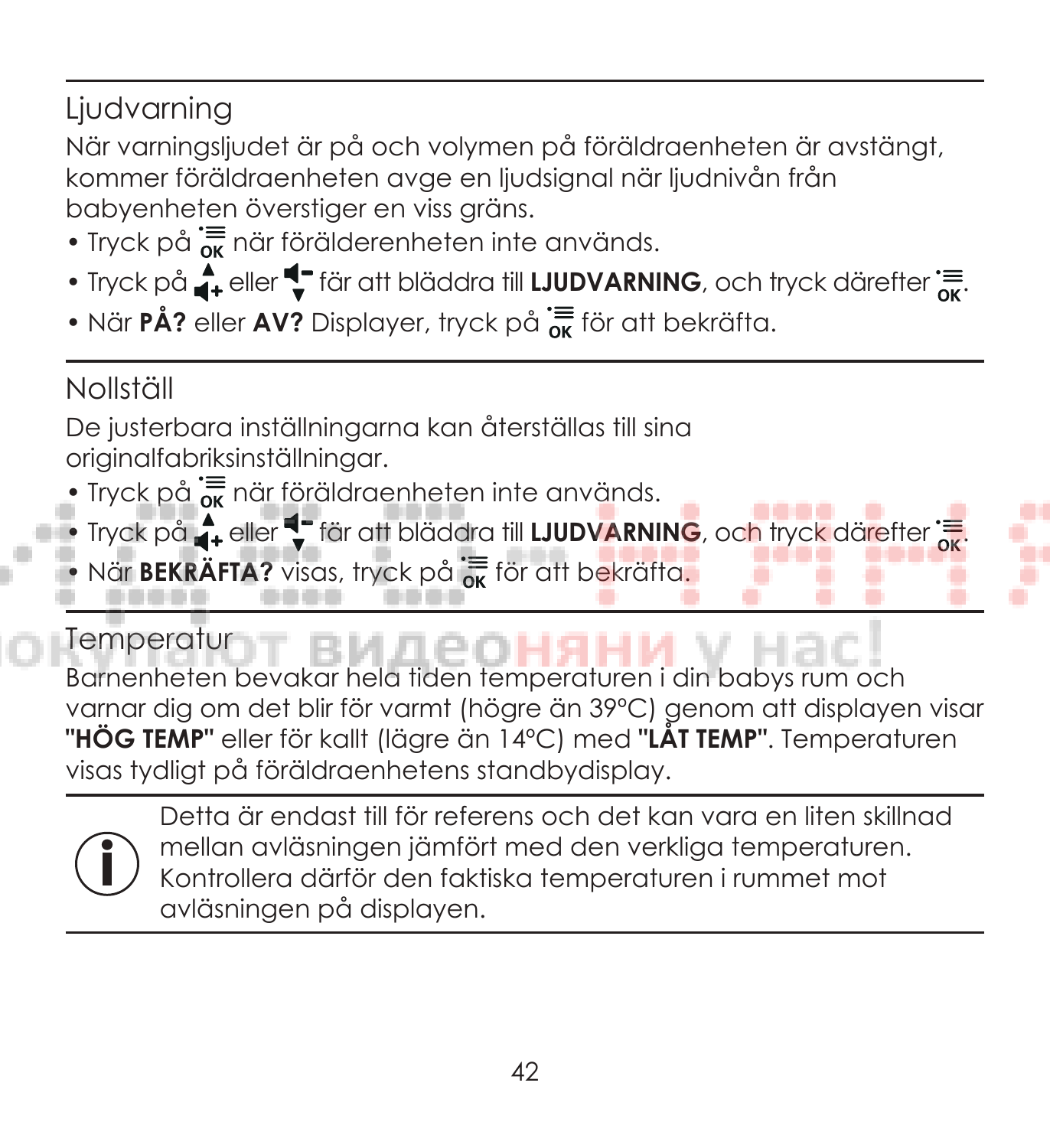## 8. Användbar information om babymonitorn

- Batteridrift av babymonitorn minimerar elektro-föroreningar från elektriska och magnetiska växelfält.
- Du kan öka räckvidden av babymonitorn genom att placera babyenheten så högt upp som möjligt i närheten av en dörr eller ett fönster och se till att batterierna är tillräckligt laddade.
- Placera inte babymonitorn nära andra apparater (liksom mikrovågugnar, WLAN, etc.) som kan sända ut radiovågor, eftersom de kan störa transmissionen från babymonitorn.
- Följande andra faktorer kan störa babymonitorns transmission, eller förkorta dess räckvidd: inklusive apparater, möblemang, väggar, hus, träd, miljöfaktorer (såsom dimma, regn).

## 9. Byta/ladda batterierna

Om batterierna är fullständigt urladdade stänger enheterna av automatiskt. Batterierna måste därefter bytas ut eller laddas upp (se Första användningen).

- Vid byte av batterier, använd batterier av samma typ, fabrikat och kapacitet.
- Byt alltid ut alla batterier samtidigt.
- Använd batterier som är fria från tungmetaller.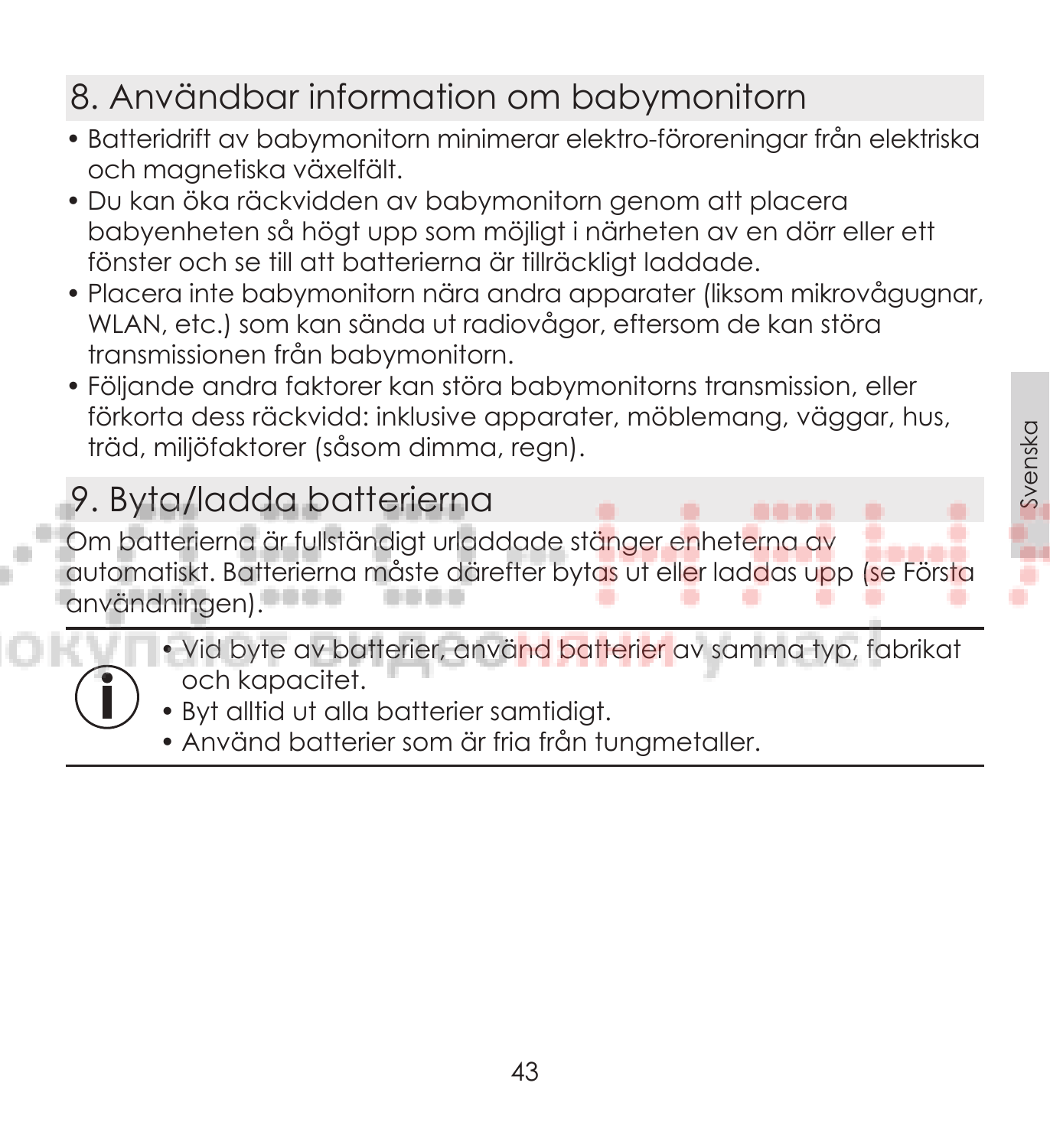## 10. Förvaring och underhåll

Livslängden på enheterna beror på omsorgsfull användning.



- Ta ur batterierna från förälderenheten om enheten inte ska användas under en längre period.
- Du får ut maximal kapacitet från ditt batteri om du laddar ur batteriet åtminstone en gång var 6:e månad. För att göra detta, koppla bort enheten från strömförsörjningen och ladda ur batteriet genom normal användning. Ladda sedan upp batteriet fullt igen.
- Maximal batterikapacitet kan endast uppnås efter att det har laddats flera gånger och är beroende på många faktorer (batteriets kondition, omgivande temperatur, hjälpmedel och
	- frekvens för laddning, etc.).
- Skydda enheterna från stötar, fukt, damm, kemikalier, drastiska förändringar i temperaturen, elektromagnetiska fält och
	- närliggande värmekällor (ugnar, element).
- Om enheten är smutsig, torka av den med en miuk, torr trasa.
- Använd endast en torr trasa för rengöring av enheten. Använd inte rengöringsprodukter med slipmedel.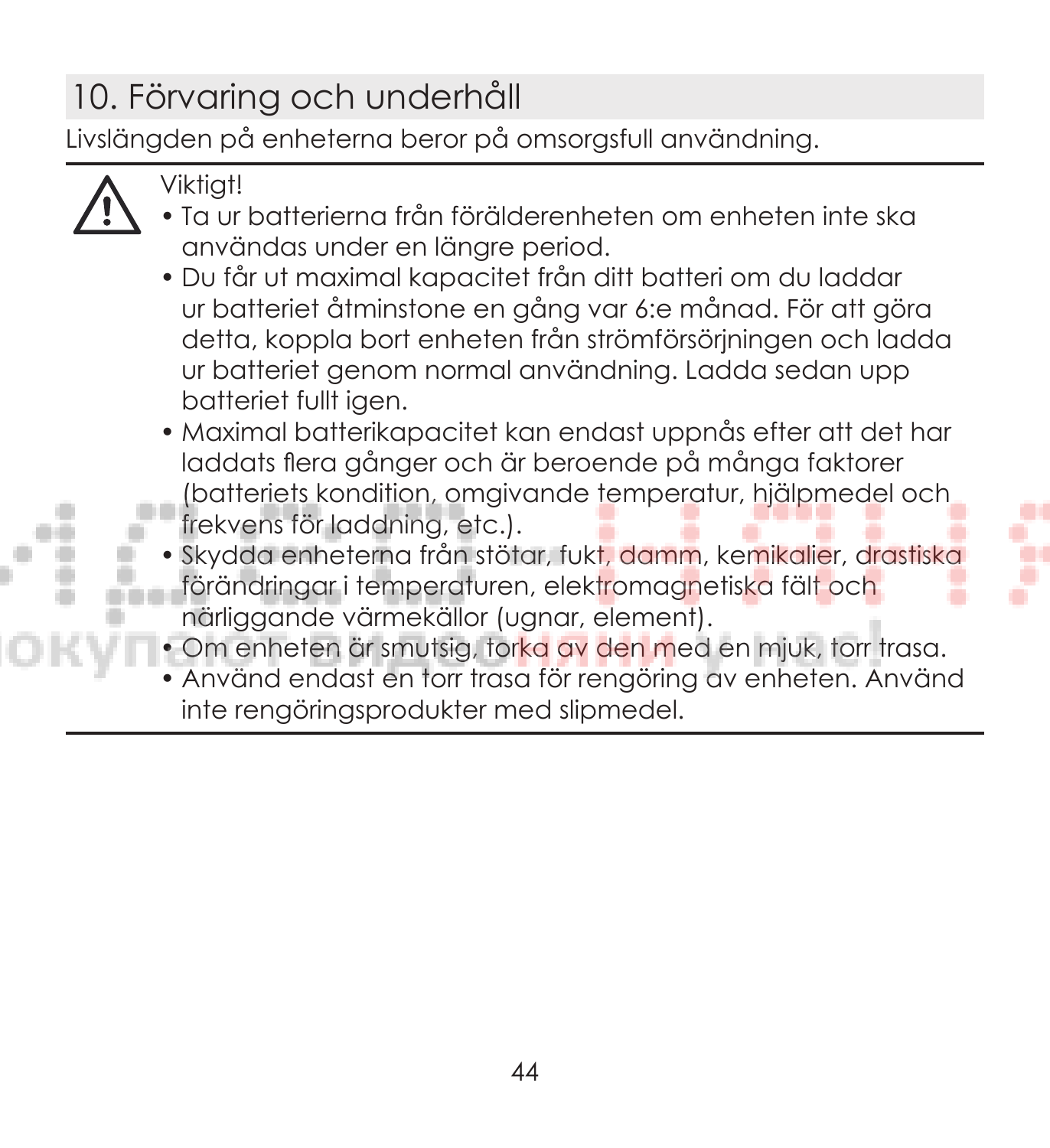## 11. Om det uppstår problem?

|  | Fel                                                                                           | Att göra                                                                                                                                                                                                                                                                                                                                                                                                                                                  |         |
|--|-----------------------------------------------------------------------------------------------|-----------------------------------------------------------------------------------------------------------------------------------------------------------------------------------------------------------------------------------------------------------------------------------------------------------------------------------------------------------------------------------------------------------------------------------------------------------|---------|
|  | Ström-LED lyser<br>inte när enheten<br>slås på.                                               | Kontrollera huruvida<br>• relevant strömförsörjningsenhet kopplats in,<br>· batterierna är fulla, eller det uppladdningsbara<br>batteriet behöver laddas eller är skadat<br>(föräldraenheten).                                                                                                                                                                                                                                                            |         |
|  | En ljudsignal<br>hörs från<br>föräldraenheten.                                                | Kontrollera huruvida<br>• maximal räckvidd har överskridits<br>• strömförsörjningsenheten för barnenheten är rätt<br>inkopplad<br>• barnenheten är påkopplad<br>· batterierna är fulladdade, eller det<br>uppladdningsbara batteriet behöver laddas eller<br>är skadat (föräldraenheten).                                                                                                                                                                 | Svensko |
|  | En ljudsignal<br>hörs från<br>föräldraenheten.                                                | • Justera volymen på föräldraenheten.                                                                                                                                                                                                                                                                                                                                                                                                                     |         |
|  | Enheten stängs<br>av automatiskt.                                                             | · Byt ut batterierna eller ladda upp batteriet<br>(föräldraenhet).                                                                                                                                                                                                                                                                                                                                                                                        |         |
|  | Signalen är svag,<br>anslutningen<br>bryts upprepade<br>gånger eller det<br>finns störningar. | · Om en annan teknisk apparat såsom en<br>mikrovågsugn finns i området mellan föräldra- och<br>barnenheten, ta bort apparaten eller stäng av den.<br>• Kontrollera huruvida andra faktorer (såsom träd<br>etc.) finns i vägen mellan de två enheterna och<br>ändra placeringen av enheterna, tills dess att<br>förälderenheten signalerar att den är ansluten.<br>• Kontrollera huruvida förldra- och barnenheterna är<br>inom sinarespektive räckvidder. |         |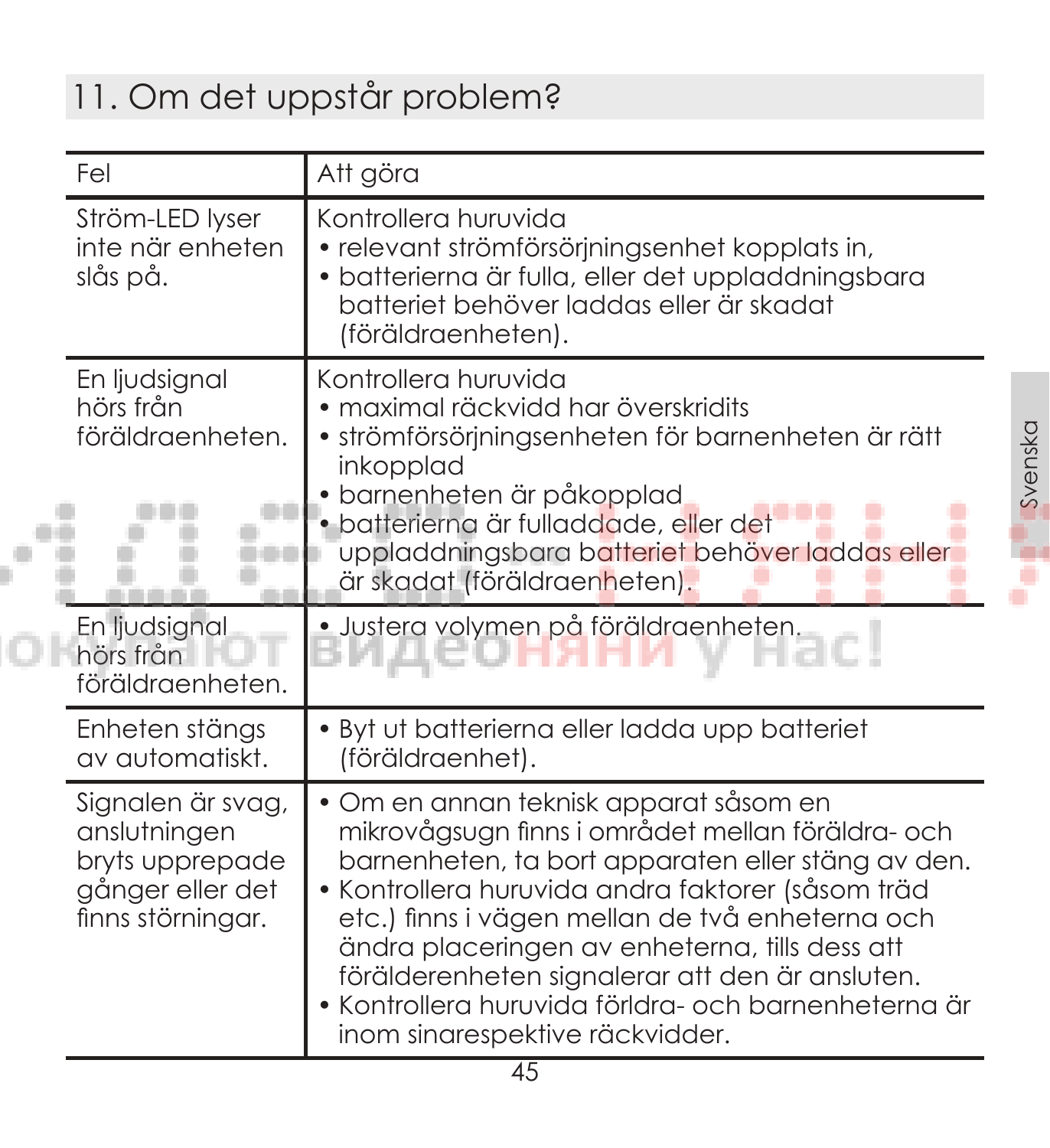## 12. Kassering

Av miljöskäl, släng inte uttjänta enheter tillsammans med annat hushållsavfall. Kassera enheten på en lämplig lokal uppsamlings-, eller återvinningplats. Observera de lokala reglerna för avfallshantering för olika material.



Vänligen kassera enheten i överensstämmelse med EU-direktivet för WEEE (Uttjänt elektrisk och elektronisk utrustning).

Om du har några frågor, vänligen kontakta berörda lokala myndigheter.

## 13. Tekniska data

- FHSS-teknologi
- Frekvens på 1,8 GHz
- 120 digitala kanaler
- Dimensioner: Babyenhet: Ø 95 x 36 mm, Föräldraenhet: Ø 90 x 45 mm
- Vikt: Babyenhet: ~ 48 g,
	- Föräldraenhet: ~105 g (med batterier)

1000

- strömförsörjningsenhet (var och en): ca. 41 g
- Räckvidd: 300 meters räckvidd vid fri sikt

| Funktion                                                                                                               | Babyenhet: Medföljande<br>strömförsörjningsenhet<br>(6 V DC/450 mA)<br>Föräldraenhet: NiMH<br>uppladdningsbart batteri<br>$(2 \times 1, 2 \text{ V}/400 \text{ m/h})$ och<br>medföljande strömförsöriningsenhet<br>(6 V DC/450 mA) |
|------------------------------------------------------------------------------------------------------------------------|------------------------------------------------------------------------------------------------------------------------------------------------------------------------------------------------------------------------------------|
| Livslängd för uppladdningsbart<br>batteri (beoende på batteriets<br>skick, omgivande temperatur,<br>LCD-display, etc.) | Föräldraenhet: 10 timmar                                                                                                                                                                                                           |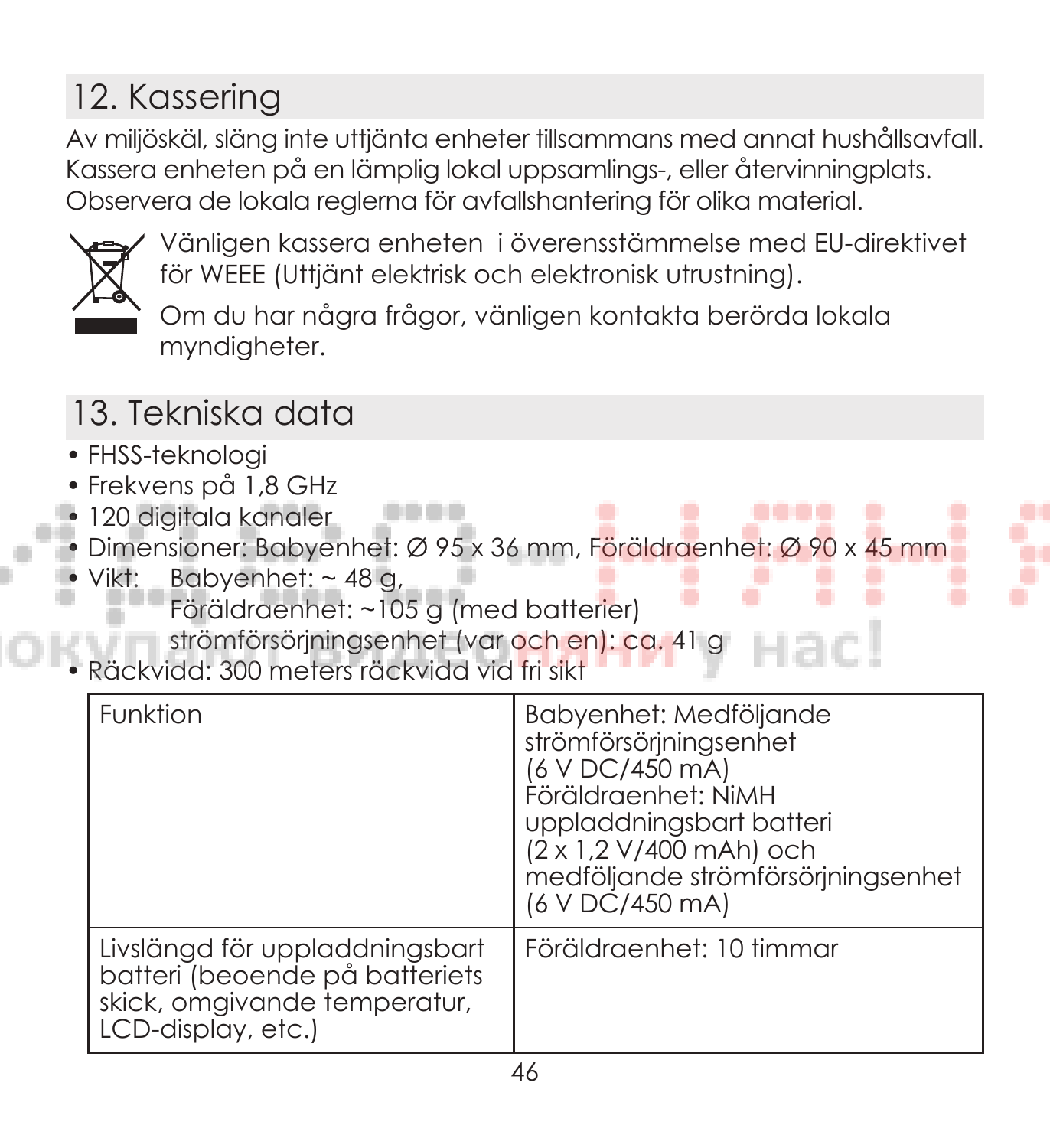Härmed garanterar vi att denna produkt överensstämmer med EU-direktiv R&TTE 1999/5/EC. Vänligen kontakta den angivna serviceadressen för att få ytterligare information, såsom den om CE-försäkran om överensstämmelse.

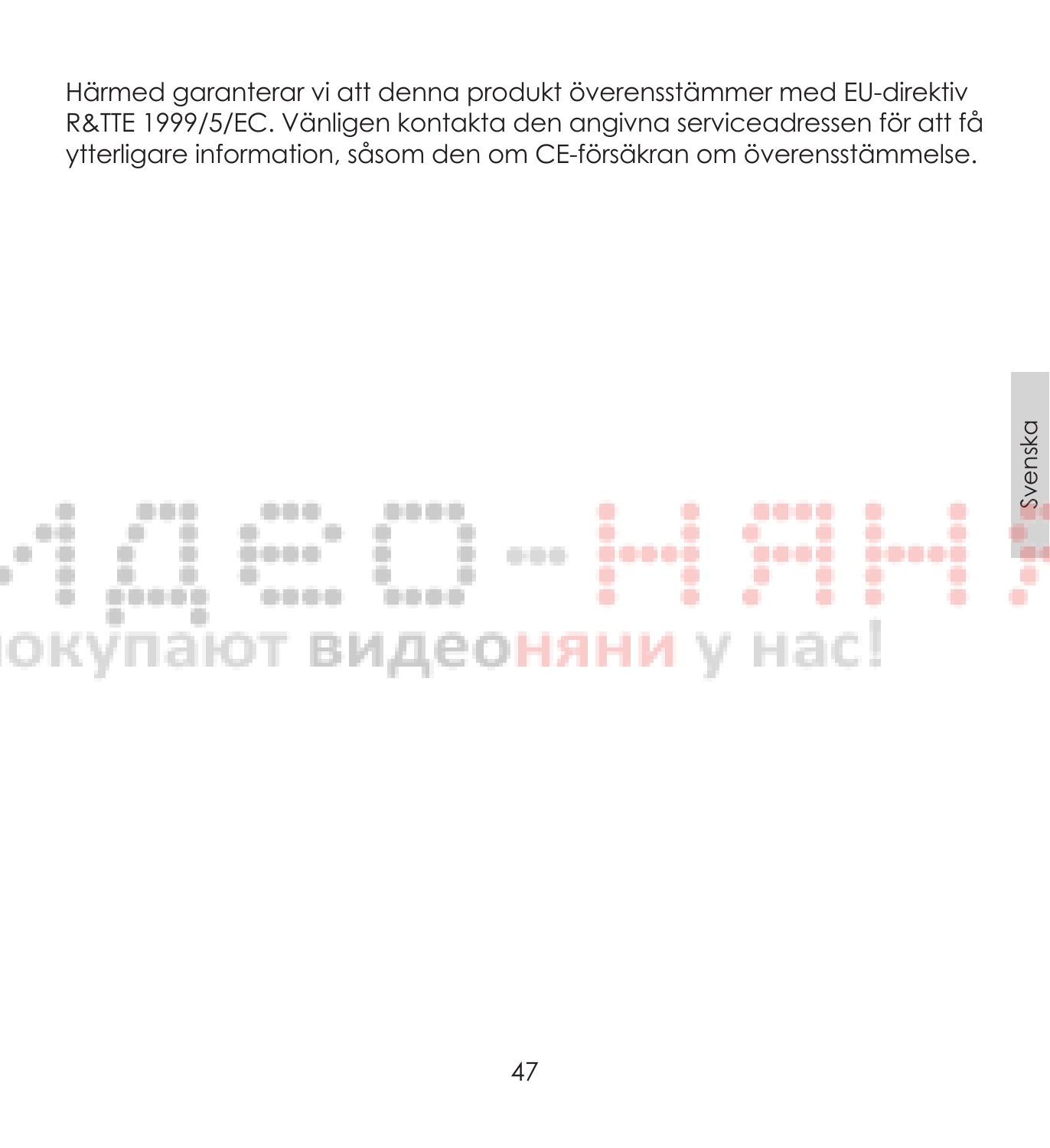$\begin{array}{cccccc} 0 & 0 & 0 & 0 & 0 & 0 & 0 & 0 & 0 \\ 0 & 0 & 0 & 0 & 0 & 0 & 0 & 0 \\ 0 & 0 & 0 & 0 & 0 & 0 & 0 & 0 \\ 0 & 0 & 0 & 0 & 0 & 0 & 0 & 0 \\ 0 & 0 & 0 & 0 & 0 & 0 & 0 & 0 \\ 0 & 0 & 0 & 0 & 0 & 0 & 0 & 0 \\ \end{array}$ **MO** M окупают видеоняни у нас!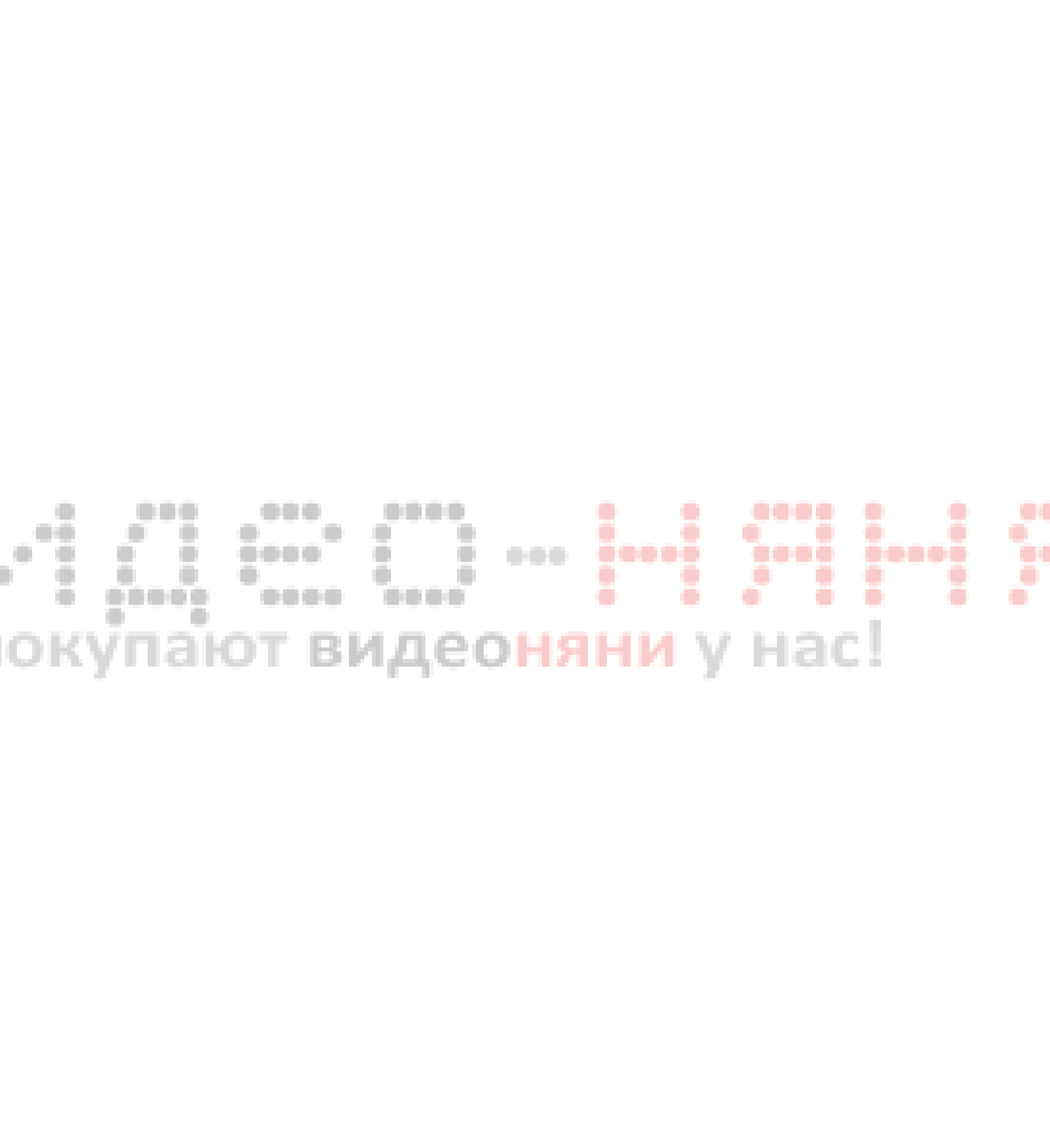# TÜRKÇE



Dikkatli kullanım için bu talimatları okuyun ve daha sonra kullanmak için saklayın, diğer kullanıcıların da erişebilmelerinden ve içerdiği bilgileri gözlemlemelerinden emin olun.

Türkçe

## İçindekiler Tablosu

#### Pakete dahil olanlar

- Bir bebek birimi ve bir ebeveyn biriminden oluşan bebek telsizi
- İki benzer ana kısım prizi
- Ebeveyn birimi için 2 x NiMH pil
- Kullanıcı Kılavuzu
- Garanti ve Servis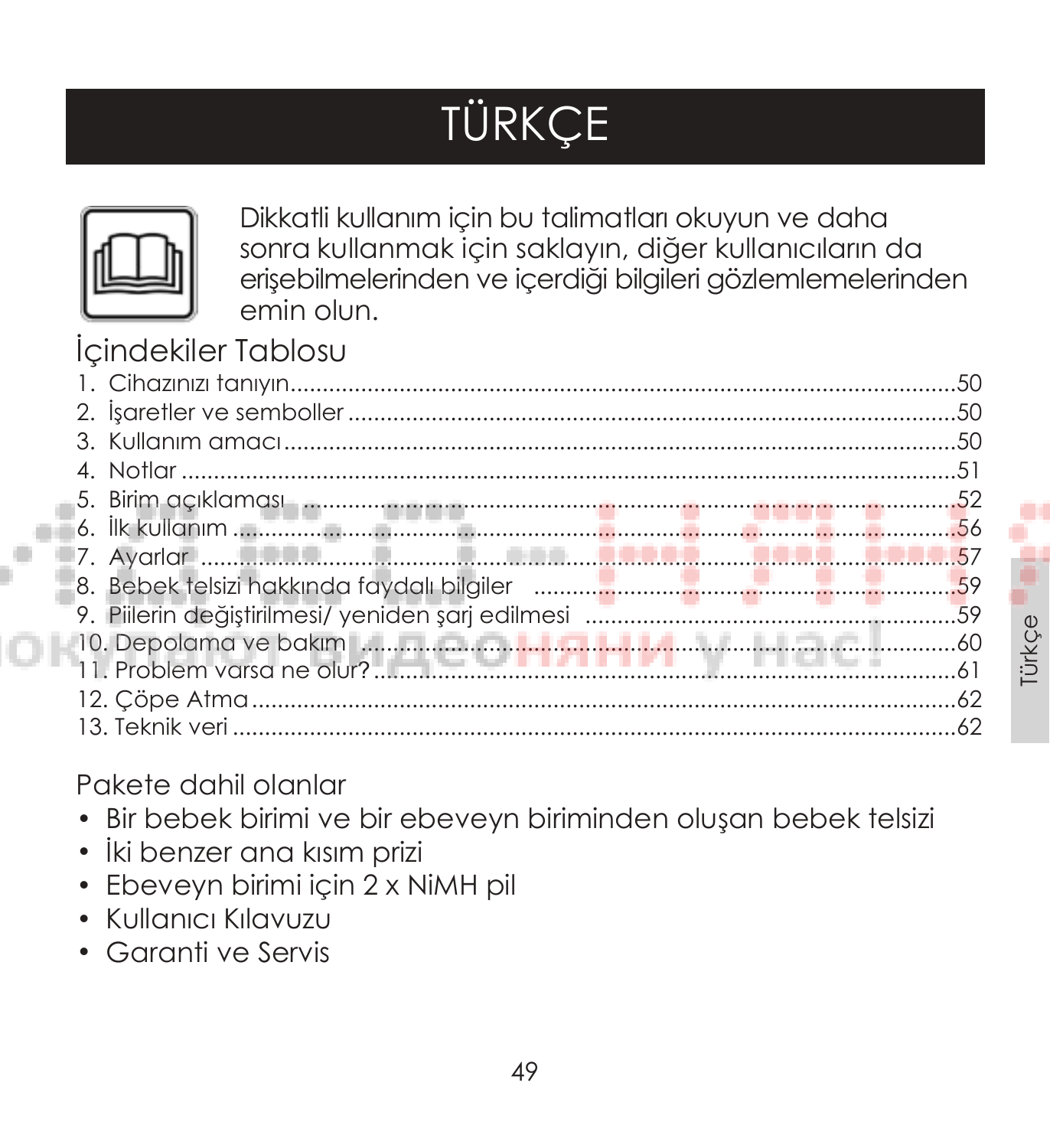## 1. Cihazınızı tanıyın

Bebek telsizinin fonksiyonları

Bu bebek telsizi diğer odalarda ya da bahçede işinizi yaparken bebeğinizi izlemenize yardımcı olur. DECT teknolojisi görsel olarak müdahalesiz bağlantı sağlar.

Cihazın işlevleri aşağıdaki gibidir:

- Eco+ mod sayesinde düşmüş iletim gücü
- 300 metrelik net görüş mesafesi
- Aralık aşıldığında ya da bağlantıya müdahale olduğunda sesli uyarı
- Ses kontrolü

## 2. İşaretler ve semboller

Bu talimatlarda aşağıdaki semboller görünmektedir:

| <b>Uyari</b><br>Uyarı talimatı bir sakatlık riski ya da sağlık zararını göstermektedir |
|----------------------------------------------------------------------------------------|
| <b>Önemli</b><br>Güvenlik notu birime ya da aksesuara olası bir zararı göstermektedir  |
| Not<br>Önemli bilgi hakkında not                                                       |

## 3. Kullanım amacı

- Bu cihazı sadece bebeğinizle doğrudan ilgilenemeyeceğiniz durumlarda izlemek için kullanınız. Kendi kişisel sorumluluk sahibi gözleminizin yerine geçmez!
- Bu cihaz sadece kişisel/özel kullanım içindir, ticari amaçla kullanılamaz.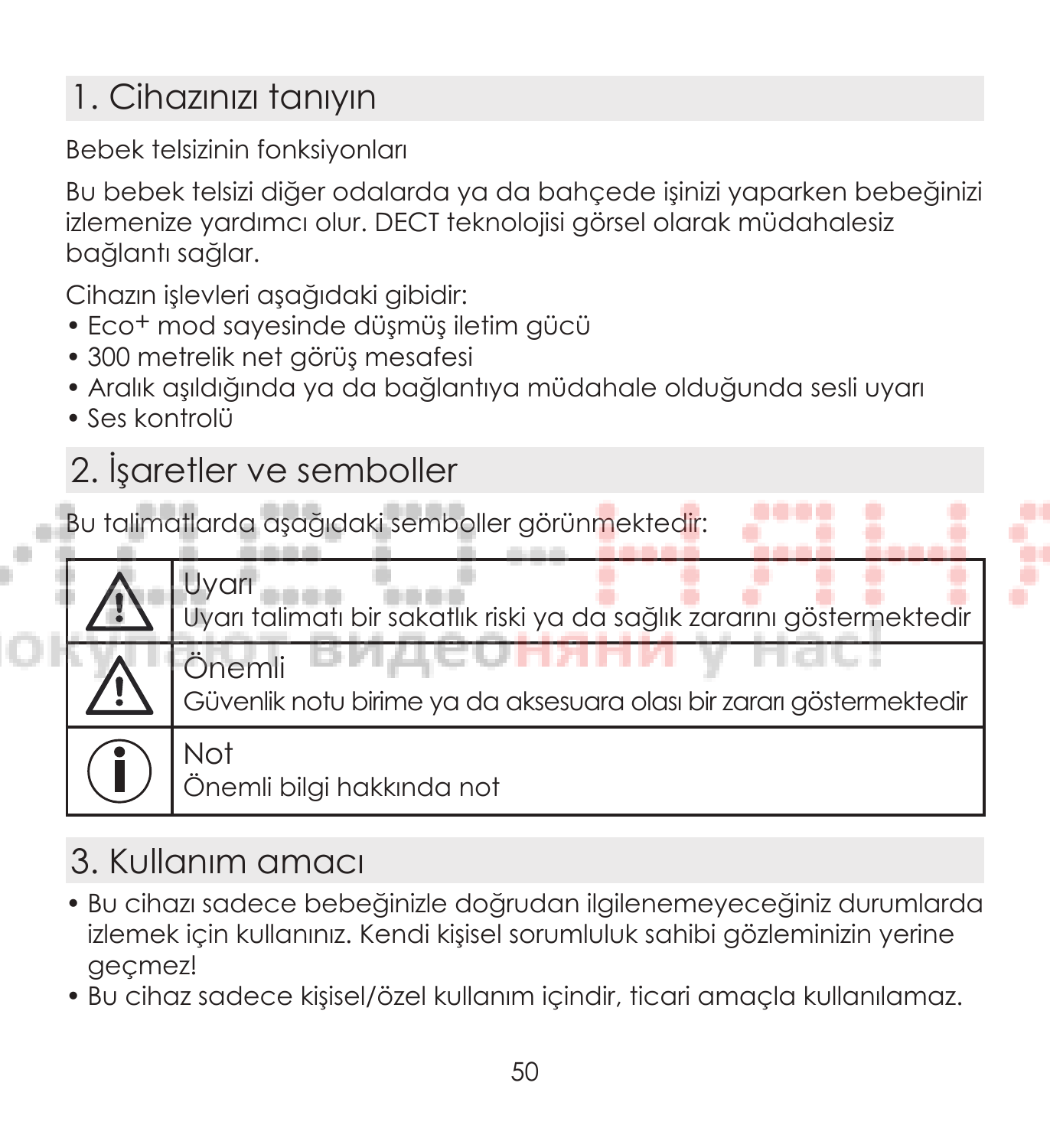- Bu cihaz sınırlı fiziksel, duyusal ya da zihinsel becerilere sahip olanlar (çocuklar dahil) ya da deneyim ve bilgisi eksik olanların kullanımı için tasarlanmamıştır; ancak emniyetten sorumlu olan ya da cihazı nasıl kulanacağını bilenlerin eşliğinde kullanılmalıdır.
- Çocukların cihazla oynamadıklarından emin olmak için çocuklar her zaman gözetim altında kalmalıdır.
- Uygunsuz kullanım tehlikeli olabilir.

## 4. Notlar

Eco+ modu için Notlar

Eco+ modundayken, bebek sessizken bebek ve ebeveyn üniteleri arasındaki radyasyonu minimize edebilirsiniz. Bu durumda daha fazla gereksiz radyasyona maruz kalınmayacağından bebeğinizin emniyetini sağlamış olursunuz. Ses aktarımı durduğunda cihaz otomatik olarak Eco+ moduna geçiş yapar.

#### **Güvenlik notları**

- Uyarı: Cihazı ve güç kablosunu her zaman için çocukların erişiminden uzak tutunuz. Güç kablosu çocukların boğulmasına ya da zarar görmelerine neden olabilir.
- Küçük parçaları çocukların erişebileceği noktalardan uzakta tutunuz (yutma riski).
- Paketleme materyallerini çocuklardan uzak tutunuz (boğulma tehlikesi).
- Bebek ünitesini asla beşiğin içine yada çocuğunuzun erişebileceği bir yere koymayın.
- Bebek ünitesini görünmez elektromanyetik radyasyon ve gürültü kirliliği ihtimaline karşı bebeğinizden 1 metre uzaklıkta bir yere koyun.
- Kabloların çocuğunuzun ulaşamayacağı bir yerde olduğundan emin olun (elektrik şok riski).
- Cihazların kullanımına başlamadan önce tam olarak çalıştıklarından emin olunuz; aynı zamanda pil modundayken cihazların yeteri kadar dolu olduğundan emin olunuz.
- Sadece kargosunda gelen güç birimlerini kullanınız (yangın ve elektrik şoku riski).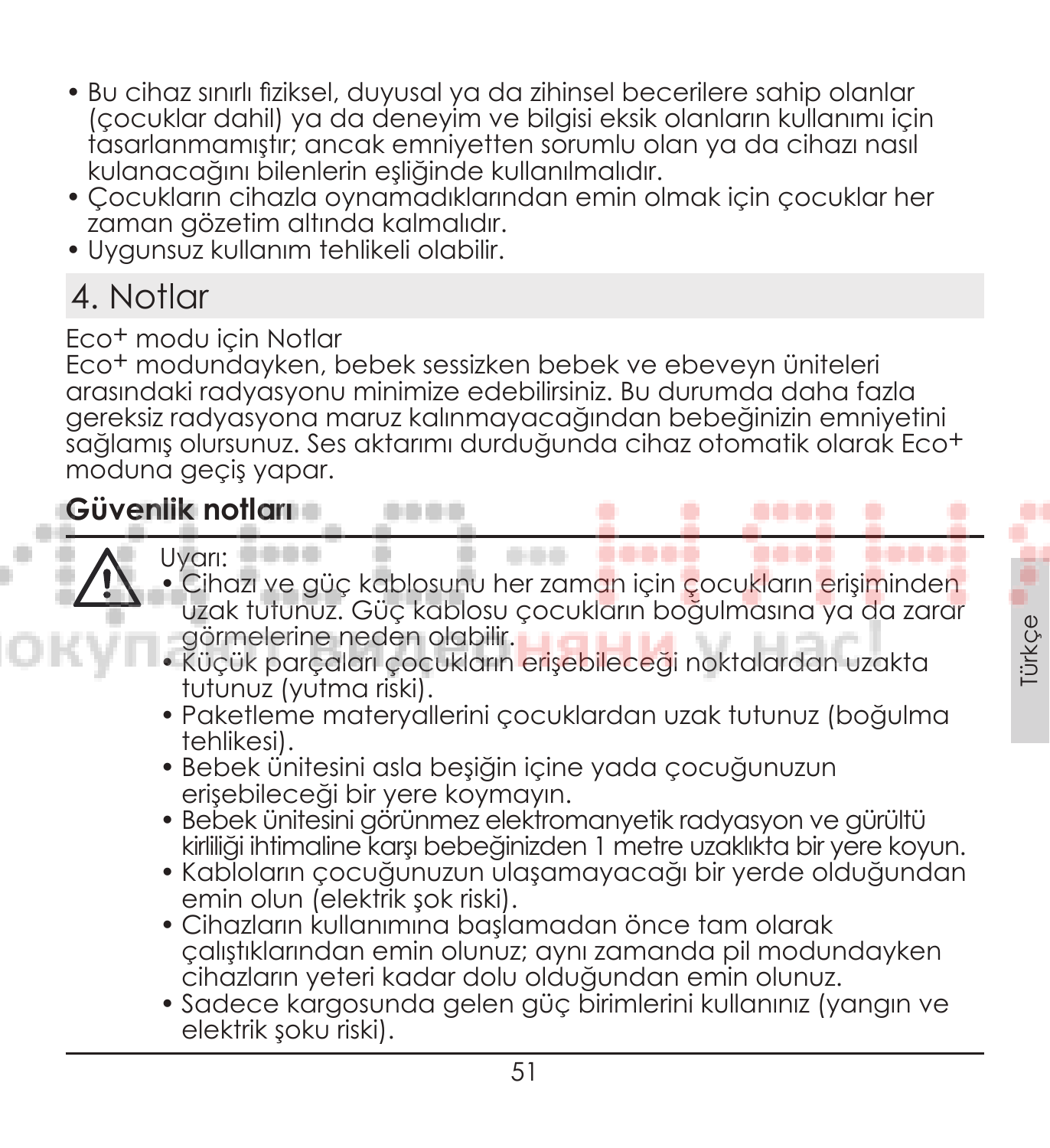

Önemli: Cihaza zarar gelmesini önlemek için lütfen aşağıdakilere dikkat ediniz:

- Cihazları asla suyla karıştırmayın ve akan suda durulamayın.
- Cihazları asla rutubetli ortamlarda kullanmayınız.
- Adaptör kablosunu prizden çekmek için kabloyu kullanmayınız.
- Cihaz kullanılmıyorken adaptör prizini ana üniteden çıkartın.
- Cihaz ve güç ünitesi sıcak yüzeylerle ya da keskin objelerle temas halinde olmamalıdır.
- Üreticiler tarafından önerilmemiş ya da ekipman olarak sunulmamış ek parçaları kullanmayınız.
- Prizle bağlanan güç ünitesi sadece üzerinde belirtildiği şekilde bir güç arzıyla çalıştırılmalıdır.
- Cihaz sadece verilen güç ünitesiyle beraber çalıştırılmalıdır.
- Kullandıktan sonra, aksesuar parçalarını temizlemeden ya da değiştirmeden önce, güç birimi mutlaka çıkartılmalıdır.

#### **Pillerin taşınmasıyla ilgili notlar**



#### Uyarı: • Pillerin yutulması aşırı derecede tehlikeli olabilir. Pilleri küçük

- çocukların ulaşamayacağı yerde tutunuz. Eğer bir pil yutma durumu olursa, hemen tıbbi yardım alınız.
- Piller yeniden şarj edilmemeli, demonte olmamalı, açık ateşe atılmamalı ya da kısa devre yaptırılmamalıdır.
- Piller sağlığa ve çevreye zararlıtoksinler içerebilir. Pilleri her zaman yürürlükteki yasalara uygun bir şekilde imha ediniz. Pilleri normal çöp gibi imha etmeyiniz.
- Pilleri güneş ışığı, ateş gibi aşırı ısıya maruz bırakmayınız.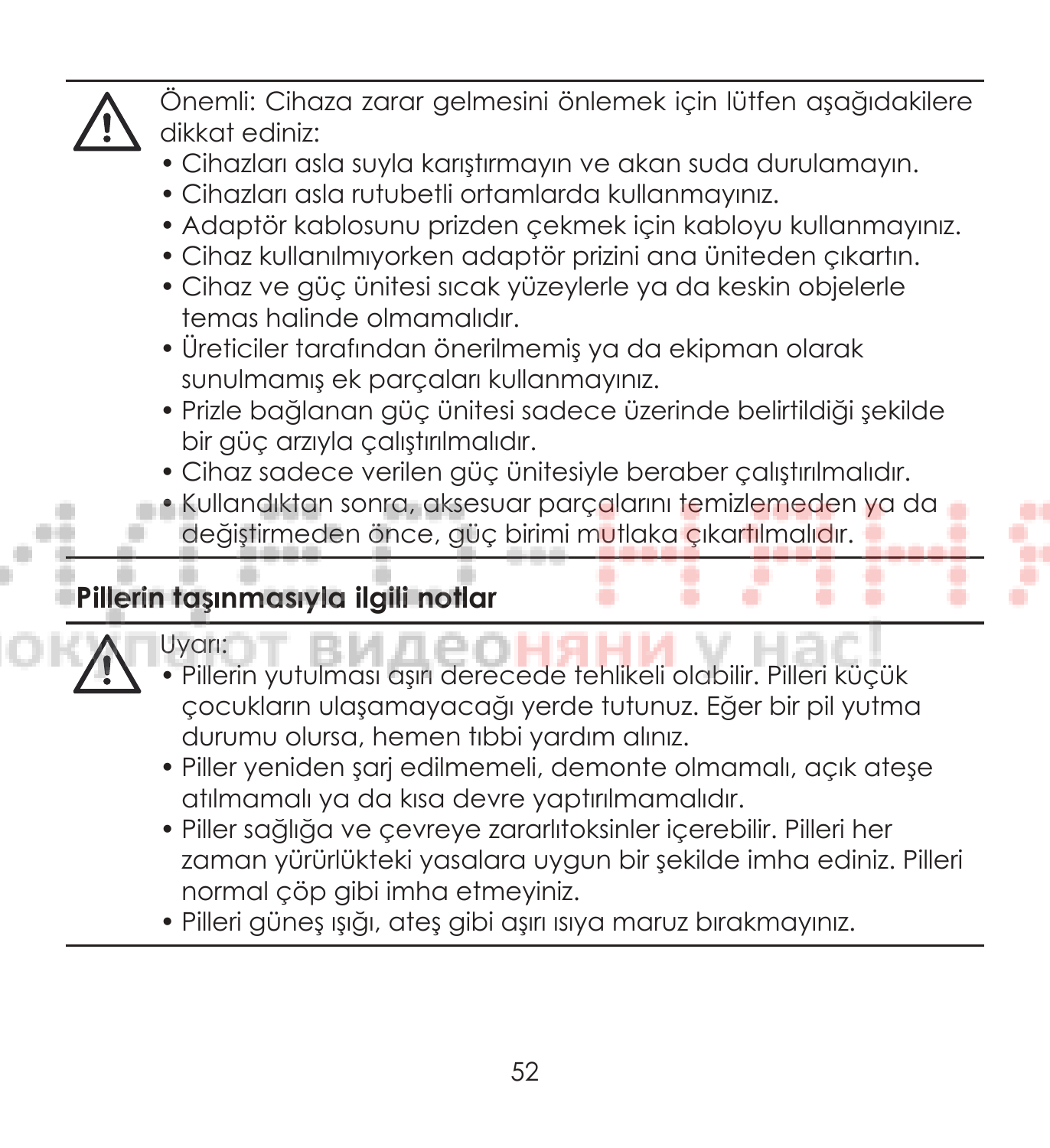

Önemli:

- Zayıflamış pilleri tamamen boşalmadan değiştiriniz.
- Sızıntı yapan piller cihaza zarar verebilir. Eğer cihazı uzun bir süre için kullanmayı düşünmüyorsanız, pilleri pil bölümünden çıkartınız.
- Eğer bir pil sızıntı yapmışsa, koruyucu bir eldiven takarak pil kısmını kuru bir kumaşla temizleyiniz.

#### Genel notlar

0000

• Tamirat sadece Müşteri Servisleri ya da yetkili satıcılar tarafından yapılmalıdır. Hiçbir koşul alrında cihazı kendinizin açması ya da tamir etmesi tavsiye edilmez, zira sonrasında hatasız işlevsellik garantisi verilemez. Bunlara uymamak garantiyi geçersiz kılabilir. • Cihazlarımızın kullanımıyla ilgili sorularınız varsa, lütfen satıcınıza ya da Müşteri Servisine ulaşınız.

## **DOM NO** т видео**няни**

0000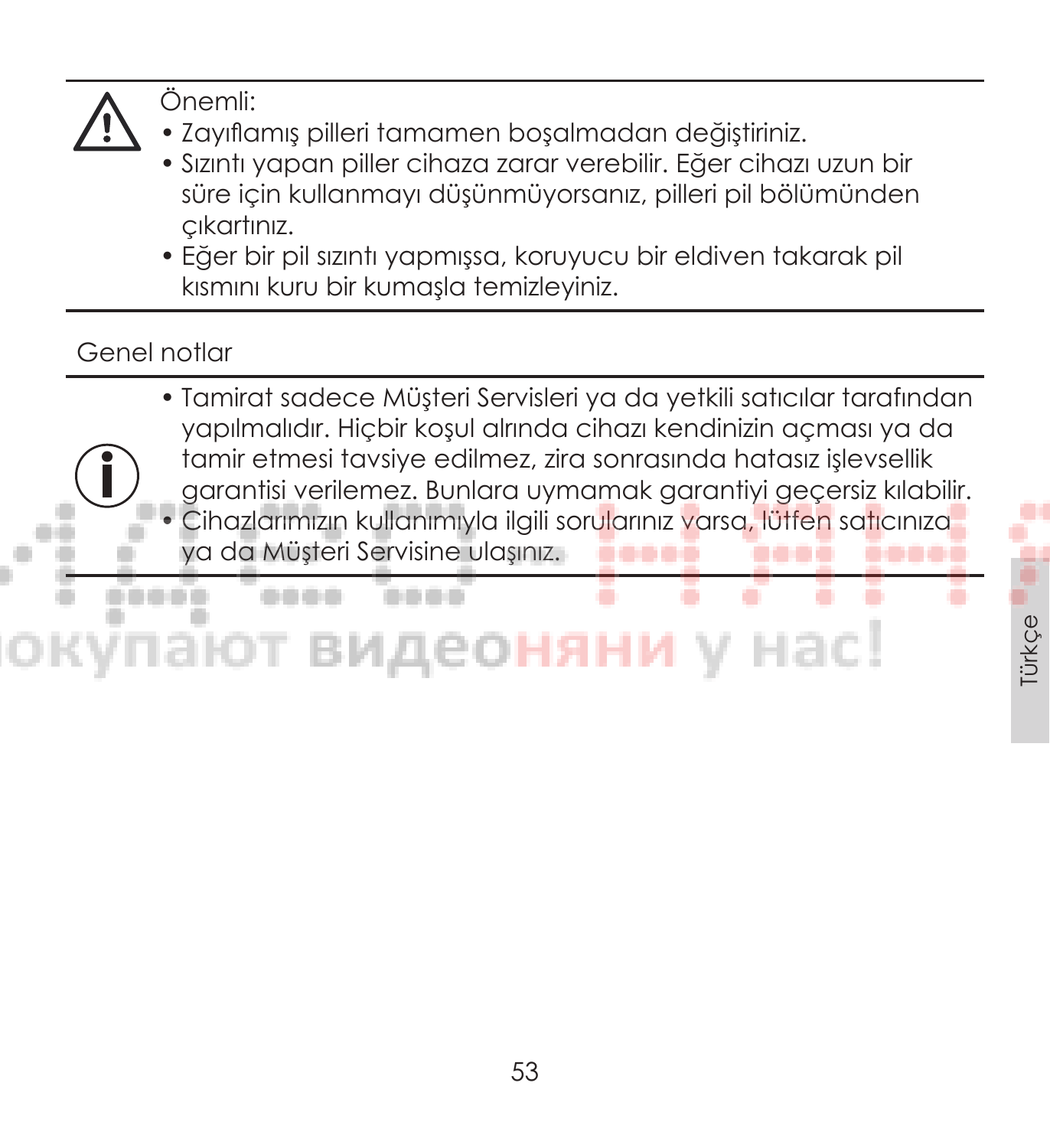## 5. Birim açıklaması

#### **Ebeveyn Biriminin Genel Özellikleri**





|--|--|--|

- 2. Güç AÇIK/KAPALI ( düğmesi
- 3. Mikrofon
- 4. Ana birim soketi (arkada)
- 5. Isı Sensörü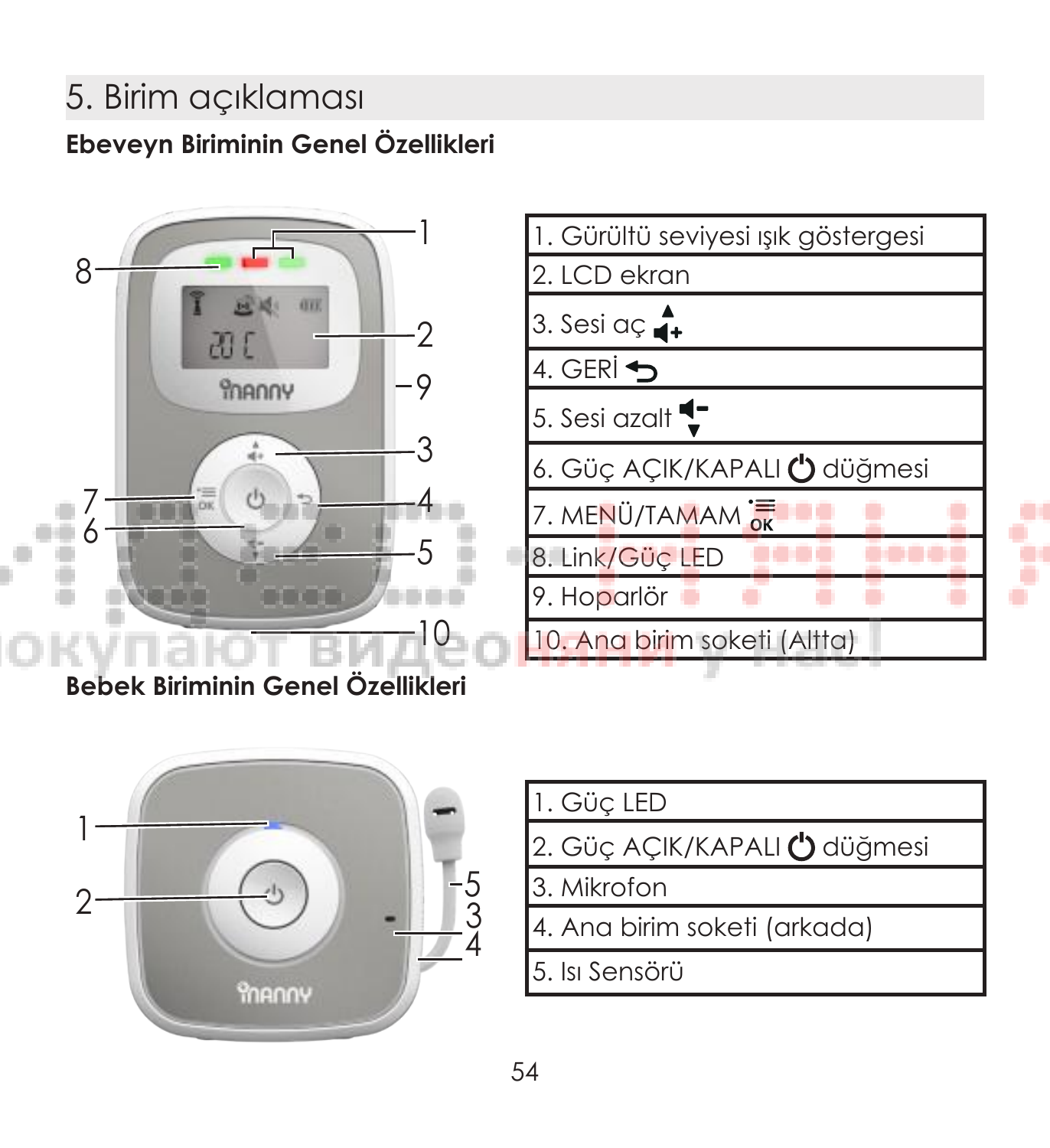Ebeveyn birimi Göstergesi



| <i><u><b>Ikonlar</b></u></i> | <b>Davranıs Açıklaması</b>                                                                                                              |
|------------------------------|-----------------------------------------------------------------------------------------------------------------------------------------|
| ิริ                          | Açık, ebeveyn birimi bebek birimine bağlıyken ve<br>kapsama alanındayken.<br>Bağlantı yoksa ya da kapsama alanı dışındaysa yanıp söner. |
| Ø                            | Acık, sesli uyarı acıksa.<br>Sesli uyarı tetiklendiğinde yanıp söner.                                                                   |
|                              | Acık, hoparlör sesi kapalıyken.                                                                                                         |
|                              | Pil bos, ve doldurulması gerekiyor.                                                                                                     |
|                              | 1/3 pil seviyesi.                                                                                                                       |
| IШ                           | 2/3 pil seviyesi.                                                                                                                       |
| ۱m                           | Tam pil seviyesi.                                                                                                                       |
|                              | Pil sarj edilirken hareket eder.                                                                                                        |

Türkçe

#### Menu structure of the parent unit

| ANA MENÜ | DIL | SESLİ UYARI                                                                         | <b>YENIDEN</b><br><b>AYARLA</b> |
|----------|-----|-------------------------------------------------------------------------------------|---------------------------------|
| ALT MENÜ |     | AÇIK? (eğer mevcut ayar Kapalı ise)<br>va da<br>KAPALI? (eğer mevcut ayar Açık ise) | <b>ONAYLA?</b>                  |
|          |     |                                                                                     |                                 |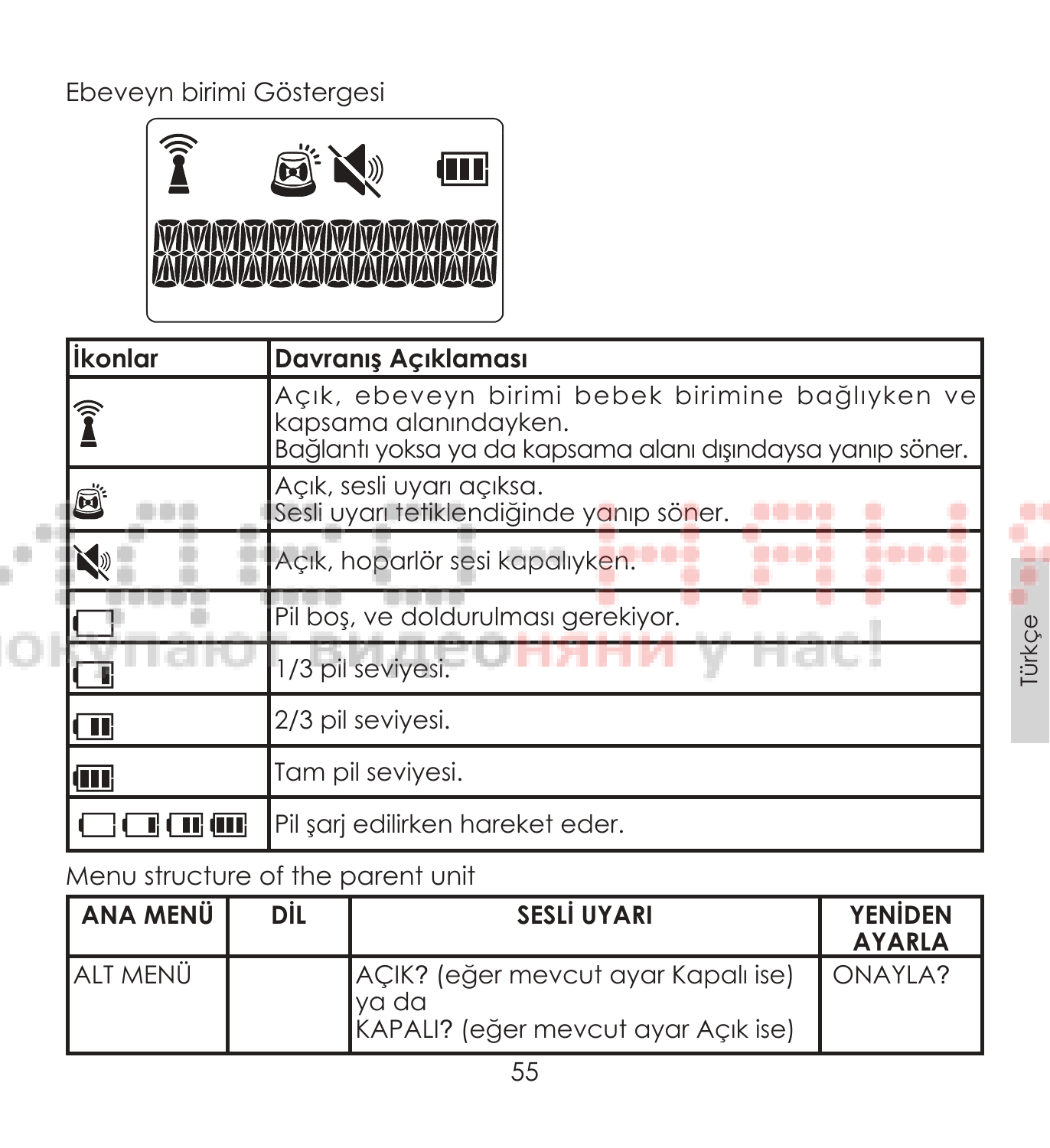## 6. İlk kullanım

Bebek birimi

Ana ünite ile çalışma

Bebek birimini yüksek bir konumda yerleştirin ve herhangi bir şekilde teması bozabilecek cihazların yakınında tutmayın.

Bebek birimi ana birim kısmındaki kabloyu bir sokete bağlayın.

Cihaz otomatik olarak açılır.

Güç LED'i yeşil yanar.

Cihazı kapatmak için, AÇIK/KAPALI düğmesine en az 2 saniye basın ya da ana parçayı fişten çıkarın. Güç LED'i kapanır.

Cihazı yeniden açmak için, AÇIK/KAPALI düğmesine yaklaşık 2 saniye boyunca basın.

Ebeveyn birimi Bulunacağınız odada ebeveyn birimini kurun.

Pil çalışması- şarj oluyor

Optimal emniyeti sağlamak için, ebeveyn birimi sadece piller takılıyken çalışacak şekilde tasarlanmıştır.

Cihazın ana ünitelerden bağımsız olarak ilk defa çalıştırılabilmesi için pil en az 16 saat şarj edilmelidir; bu süre zarfında cihazı kullanabilirsiniz.

 düğmesine 2 saniye basarak ebeveyn birimini açın. Ebeveyn cihazının güç LED'i cihazın aktif olduğunu göstermek için yeşil olarak yanar.

Ebeveyn birimin pili düşükse, birim iki defa öter. Eğer cihaz bir sokete bağlı değilse, kısa bir süre sonra otomatik olarak kapanır. Güç LED'i kapanır.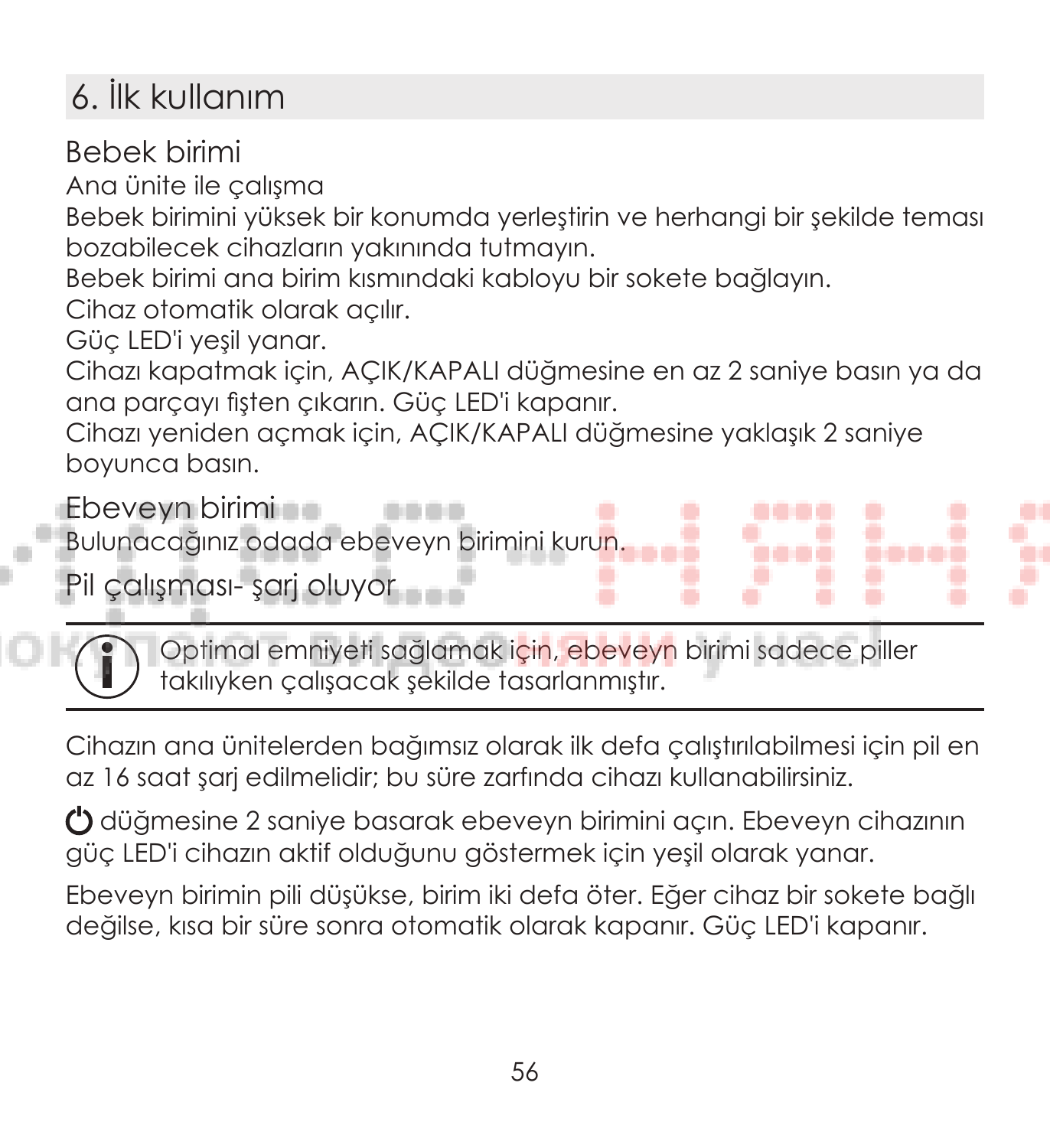Ana ünite ile çalışma

Ebeveyn birimi ana birim kısmındaki kabloyu (piller dahil) bir sokete bağlayın. Cihaz otomatik olarak açılır ve güç LED'i yeşil yanar.

Eğer ana birim prizden çıkarılmışsa cihaz pille çalışmaya geçer. Standby süresi pilin şarj durumuna bağlıdır.

Cihazı kapatmak için (<sup>1</sup>) düğmesine yaklaşık 2 saniye boyunca basın, güç LED'i kapanacaktır.

Eğer cihazlar arasında bir bağlantı yoksa (bebek birimi açık değilse ya da kapsama alanı dışındaysa), ebeveyn biriminde akustik uyarı sesi çalmaya başlar.

## 7. Ayarlar

Sesi ayarlamak

Ebeveyn birimindeki sesi 5 seviyede düğmesine basarak ayarlayabilirsiniz.



Ses yoğunluğu da bir LED gürültü seviyesi ışığı göstergesi kullanarak gösterilir; böylece cihaz duyma sorunu olan kişilerce de kullanılabilir.

Türkçe

## LCD Dilini Ayarlayın

LCD'de gösterilecek dili seçebilirsiniz.

- Ebeveyn ünitesi kullanımda değilken  $\overline{\mathbb{R}}$  basın.
- DİL kısmına gitmek için 4 ya da 4<sup>-</sup> düğmesine **BASIN (LANGUAGE)**.
- LCD göstergesi 4 için 4 istediğiniz dili seçmek üzere ya da düğmesine basın.
- Onaylamak için  $\overline{\overline{\overline{u}}}$  düğmesine basın.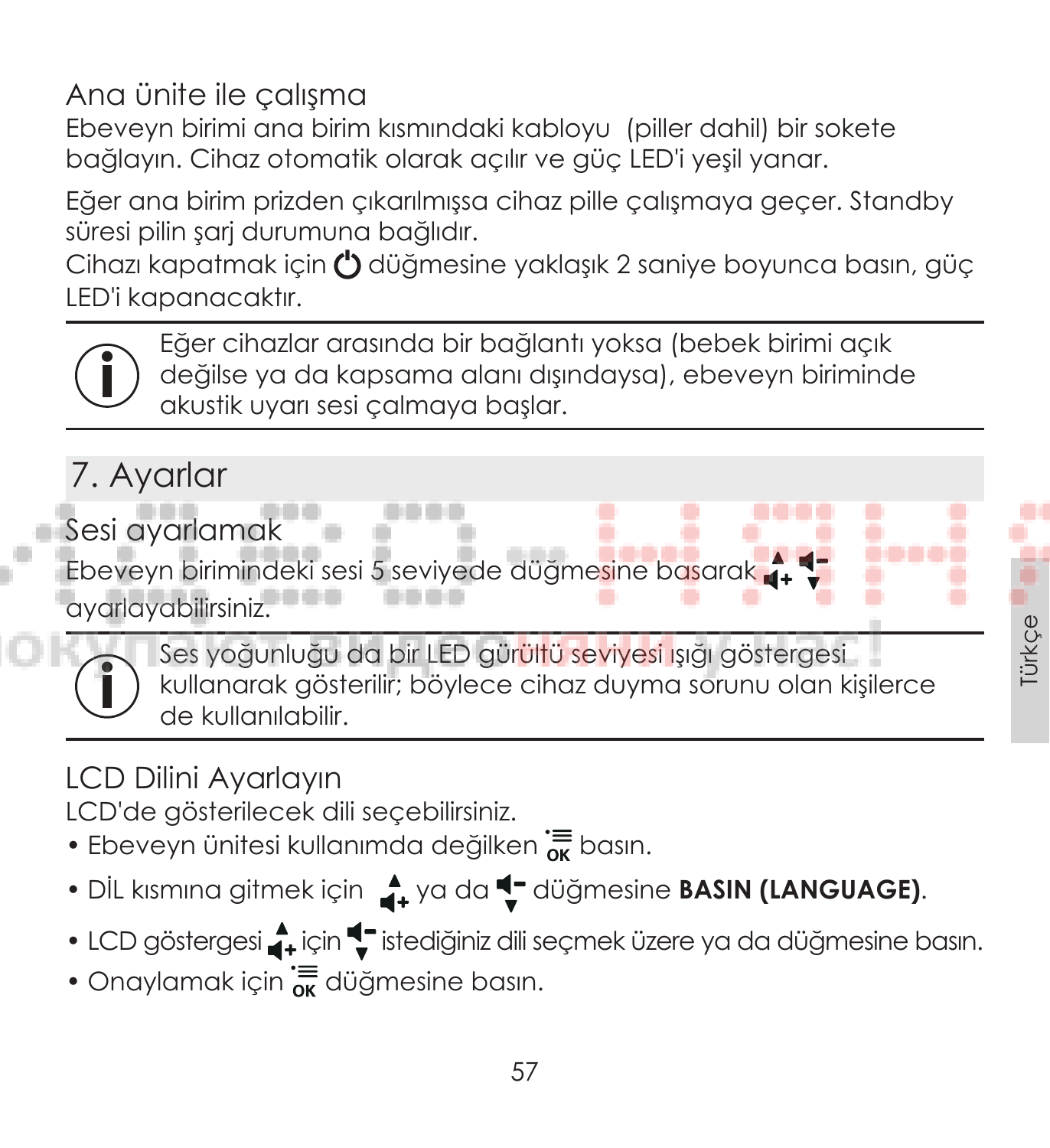#### Sesli uyarı

Sesli uyarı açık olarak ayarlandığında ve ebeveyn biriminin sesi kapatıldığında, bebek birimindeki gürültü seviyesi belirlenmiş limiti aştığında ebeveyn biriminden sesli uyarı gelir.

- Ebeveyn ünitesi kullanımda değilken basın '三
- SESLi UYARI'ya 4. gitmek için<sup>4</sup> ya da düğmesine, **sonra da (SOUND ALERT)** düğmesine basın .
- ACIKKEN **mi?** yoksa KAPALIYKEN mi? Onaylamak için  $\frac{1}{\sqrt{6}}$  düğmesine basın.

#### Yeniden Ayarla

Ayarlanabilir özellikler orijinal fabrika ayarlarına geri döndürülebilir.

- $\bullet$  Ebeveyn ünitesi  $\equiv$  kullanımda değilken basın.
- **YENİDEN AYARLA'**ya 4, gitmek için <sup>4-</sup> ya <mark>da düğmesine, sonra da</mark> düğmesine basın  $\Xi$ .
- ONAYLAMAK **için?** Onaylamak için e düğmesine basın.

#### Isı

Bebek birimi bebeğinizin odasındaki ısıyı sürekli olarak izler veçok sıcak olduğunda (39ºC'den fazla) **"HIGH TEMP"** ya da çok soğuksa (14ºC'den az) **"LOW TEMP"** göstergesiyle sizi uyarır. Isı ebeveyn biriminin boş ekranında açık olarak gösterilir.

Bu sadece referans için olup, gösterilen ısıyla gerçek ısı arasında az miktarda farklılık söz konusu olabilir. Bu nedenle odadaki ısıyı yine de kontrol ediniz.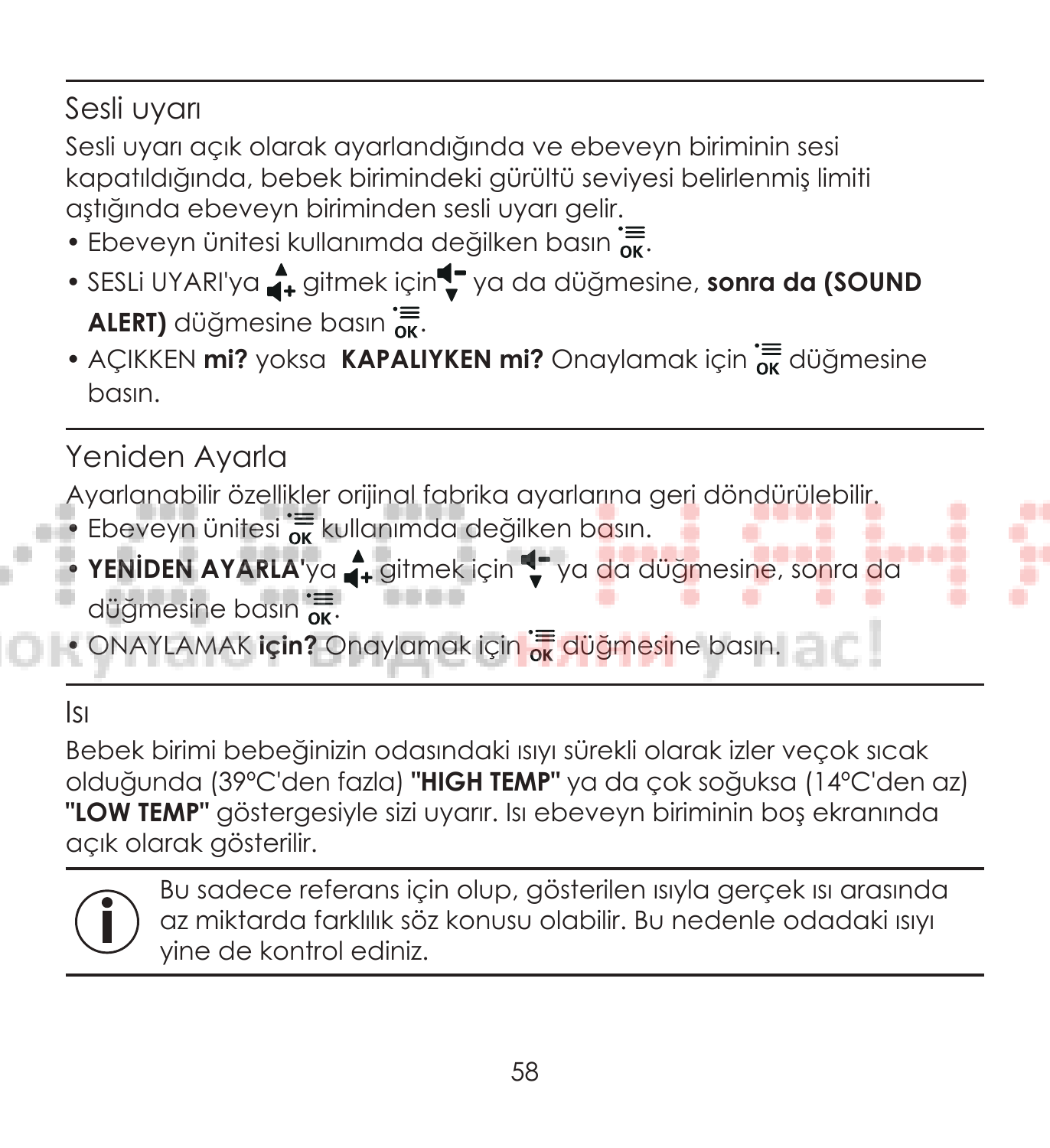# Türkçe

## 8. Bebek telsizi hakkında faydalı bilgiler

- Bebek telsizinin pille çalışması elektrikli ve manyetik alanlardan kaynaklanan görünmez elektromanyetik radyasyonu azaltır.
- Bebek telsizinin etki alanını arttırmak için bebek birimini bir kapının ya da pencerenin yanında olabildiğince yukarıda bir noktaya pillerin yeterli miktarda şarj edildiğinden emin olarak koyabilirsiniz.
- Bebek telsizini radyo dalgaları saçabilen cihazların yanına koymayınız (mikrodalga fırın, WLAN v.b. gibi); zira bu aletler bebek telsizinin iletim gücünü zayıflatabilirler.
- Aşağıda sıralanan diğer faktörler de bebek telsizini etkileyebilir ve etki alanını kısaltabilirler: cihazın birimlerini kaplamak, mobilyalar, duvarlar, evler, ağaçlar, çevresel faktörler (sis, yağmur gibi).

## 9. Piilerin değiştirilmesi/ yeniden şarj edilmesi

Piller tamamen boşalmışsa, birimler otomatik olarak kapanır. Bu durumda piller değiştirilmeli ya da yeniden şarj edilmelidir (ilk kullanıma bakınız).

- Pilleri değiştirirken, aynı marka, tür ve kapasitede pilleri kullanınız.
- Her zaman pilleri aynı zamanda değiştiriniz.
- Ağır metal içermeyen pilleri kullanınız.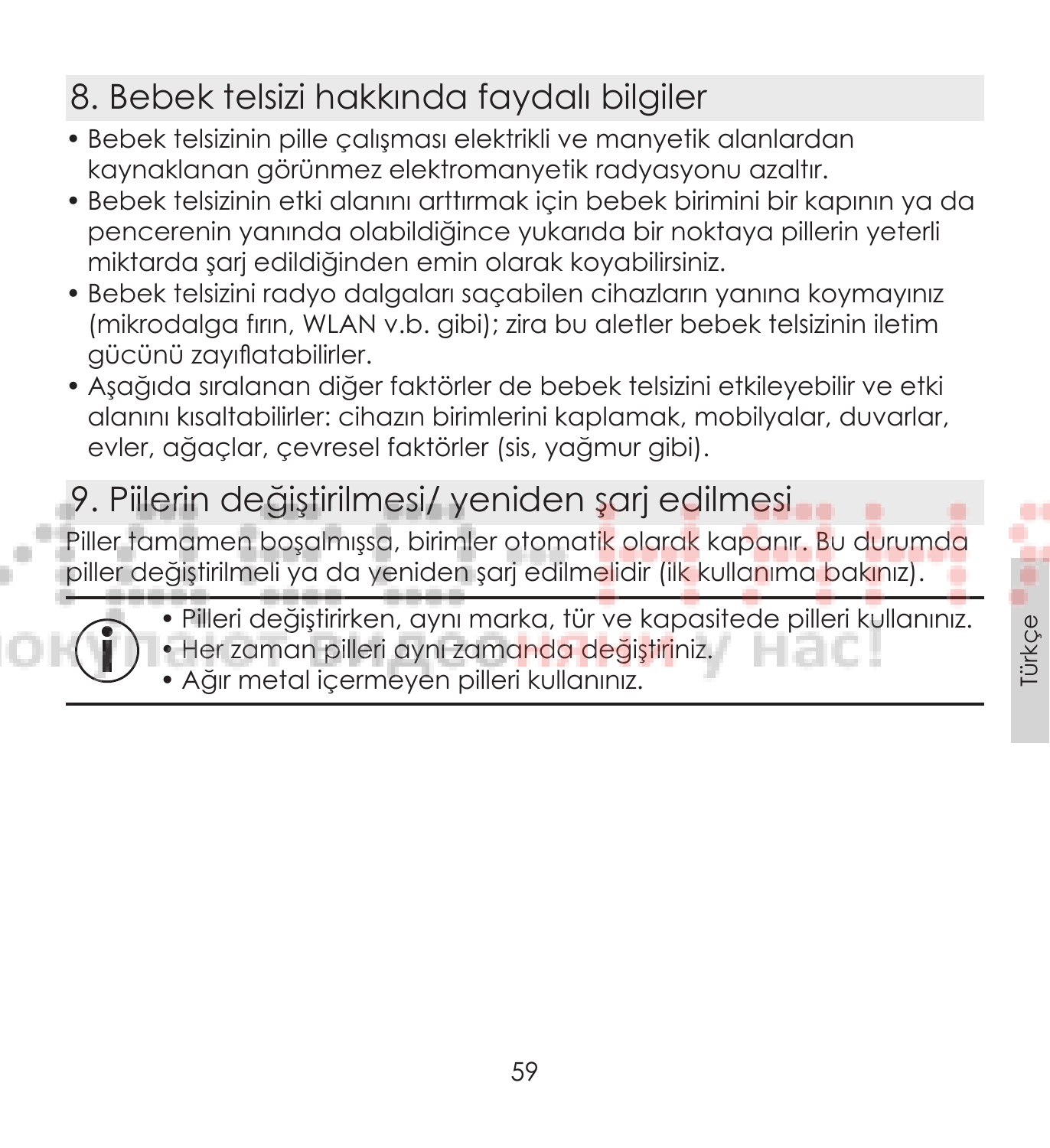## 10. Depolama ve bakım

Cihazların ömrü dikkatli kullanıma bağlıdır.



- Önemli:
- Eğer uzun süre kullanılmayacaksa, ebeveyn birimindeki pilleri çıkartınız.
- En az 6 ayda bir kez pilinizi boşaltırsanız pilden azami kapasitede fayda sağlamış olursunuz. Bunu yapmak için cihazınızı ana üniteden çıkarın ve normal kullanımla pilinizi boşaltın. Daha sonra pilinizi tekrar tam şarj edin.
- Azami pil kapasitesine ancak çeşitli defalar şarj edildikten sonra ulaşılabilir ve bu pek çok faktöre bağlıdır (pilin durumu, ortam ısısı, şarj etme araçları ve sıklığı v.b.).
- Cihazları darbelerden, nemden, tozdan, kimyasallardan, ısıda
- ani değişikliklerden, elektromanyetik alanlardan ve yakındaki ısı kaynaklarından (fırın, ısıtıcı) koruyun.
- Kirlenmişse kuru ve yumuşak bir bezle silin.
- Cihazı temizlemek için yalnıza kuru bez kullanın. Aşındırıcı temizlik
- ürünlerini kullanmayın.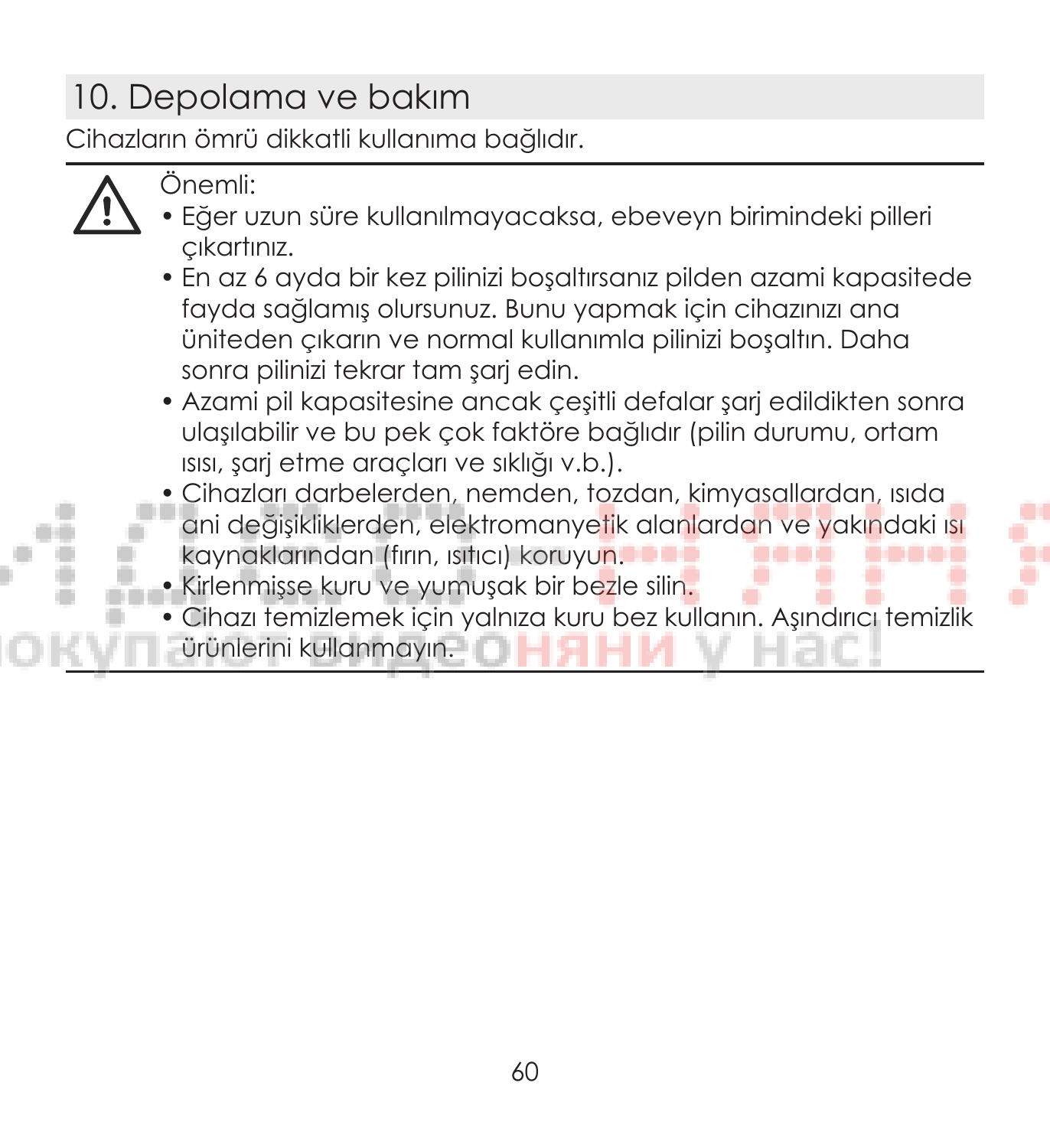## 11. Problem varsa ne olur?

|  | Hatalar                                                                        | Yapılacaklar                                                                                                                                                                                                                                                                                                                                                                                                                             |
|--|--------------------------------------------------------------------------------|------------------------------------------------------------------------------------------------------------------------------------------------------------------------------------------------------------------------------------------------------------------------------------------------------------------------------------------------------------------------------------------------------------------------------------------|
|  | Güç LED'i cihaz<br>acıldıktan sonra<br>yanmıyor.                               | Kontrol edin:<br>· uygun adaptör doğru bir şekilde bağlı mı?<br>· piller dolu mu, ya da şarj edilebilir pilin şarj edilmesi mi<br>gerekiyor yoksa zarar mı görmüş? (ebeveyn birimi).                                                                                                                                                                                                                                                     |
|  | Ebeveyn<br>biriminden akustik<br>bir uyarı sesi<br>geliyor.                    | Kontrol edin:<br>· azami mesafe aşılmış mı?<br>• bebek biriminin güç ünitesi doğru bir şekilde<br>bağlanmış mı?<br>• bebek birimi açık mı?<br>· piller dolu mu, ya da şarj edilebilir pilin şarj edilmesi mi<br>gerekiyor yoksa zarar mı görmüş? (ebeveyn birimi).                                                                                                                                                                       |
|  | Ebeveyn<br>biriminden<br>akustik uyarı sesi<br>gelmiyor.                       | • Ebeveyn birimindeki sesi ayarlayın.<br>эонян                                                                                                                                                                                                                                                                                                                                                                                           |
|  | Cihaz otomatik<br>olarak kapanıyor.                                            | · Pilleri değiştirin ya da pili yeniden şarj edin (ebeveyn<br>birimi).                                                                                                                                                                                                                                                                                                                                                                   |
|  | Sinyal zayıf,<br>bağlantı sürekli<br>kopuyor ya da<br>sinyale müdahale<br>var. | · Mikrodalga fırın gibi bir başka teknik cihaz ebeveyn<br>birimi ile bebek birimi arasındaysa, bu cihazı kaldırın<br>ya da kapatın.<br>· Diğer faktörlerin (örneğin ağaçlar v.b.) iki cihazın<br>arasında olup olmadığını kontrol edin ve ebeveyn<br>biriminden bağlantı sinyali gelene dek cihazların<br>konumunu değiştirin.<br>· Bebek ve ebeveyn birimlerinin olmaları gereken<br>mesafe aralığında olup olmadıklarını kontrol edin. |

Türkçe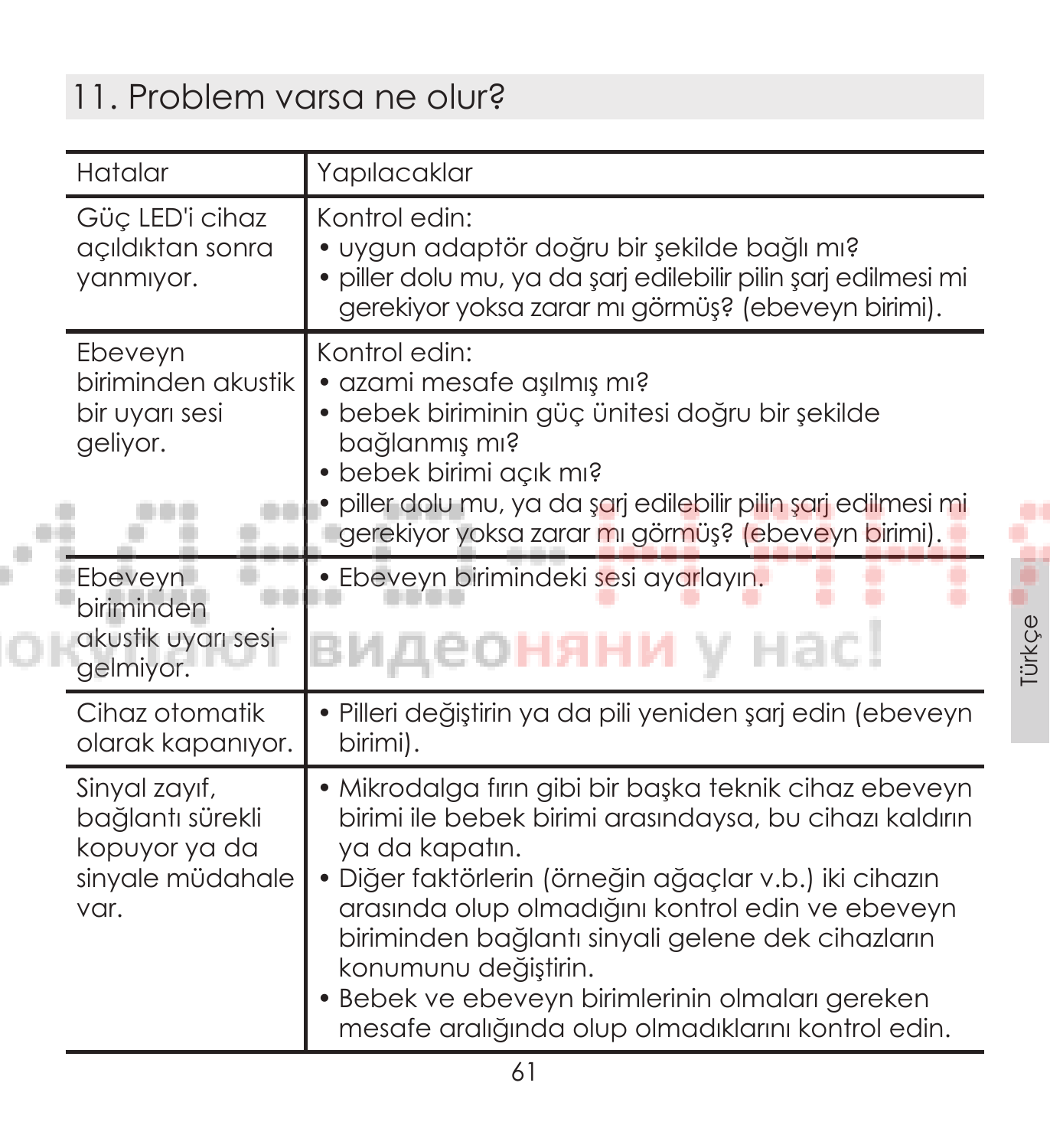## 12. Çöpe Atma

Çevresel nedenlerden dolayı, cihazları, kullanım süreleri dolduğunda diğer ev çöpleriyle beraber çöpe atmayınız. Cihazı uygun bir yerde, geri dönüşüm noktasında çöpe atınız. Materyal çöpe atımlarıyla ilgili yerel yönetmeliklere dikkat ediniz.



Sorularınız varsa lütfen yerel yetkililerle temasa geçin.

## 13. Teknik veriler

- FHSS teknolojisi
- 1.8 GHz frekans
- 120 dijital kanal
- Boyutlar: Bebek birimi: Ø 95 x 36 mm, Ebeveyn birimi: Ø 90 x 45 mm
- Ağırlık: Bebek birimi: ~ 48 g, Ebeveyn birimi: 105 g (pillerle)

Ana birim (her birimi): yaklaşık 41 g.

• Mesafe: 300 metrelik net görüş mesafesi

| Calisma                                                                                   | Bebek birimi: Ana birim<br>(6 V DC/450 mA)<br>Ebeveyn birimi: NiMH Şarj Edilebilir Pil<br>(2 x 1.2 V/400 mAh) ve ana birim<br>(6 V DC/450 mA) |
|-------------------------------------------------------------------------------------------|-----------------------------------------------------------------------------------------------------------------------------------------------|
| Şarj edilebilen pil ömrü (pilin<br>durumuna, ortam sıcaklığına,<br>LCD ekrana v.b. bağlı) | Ebeveyn birimi: 10 saat                                                                                                                       |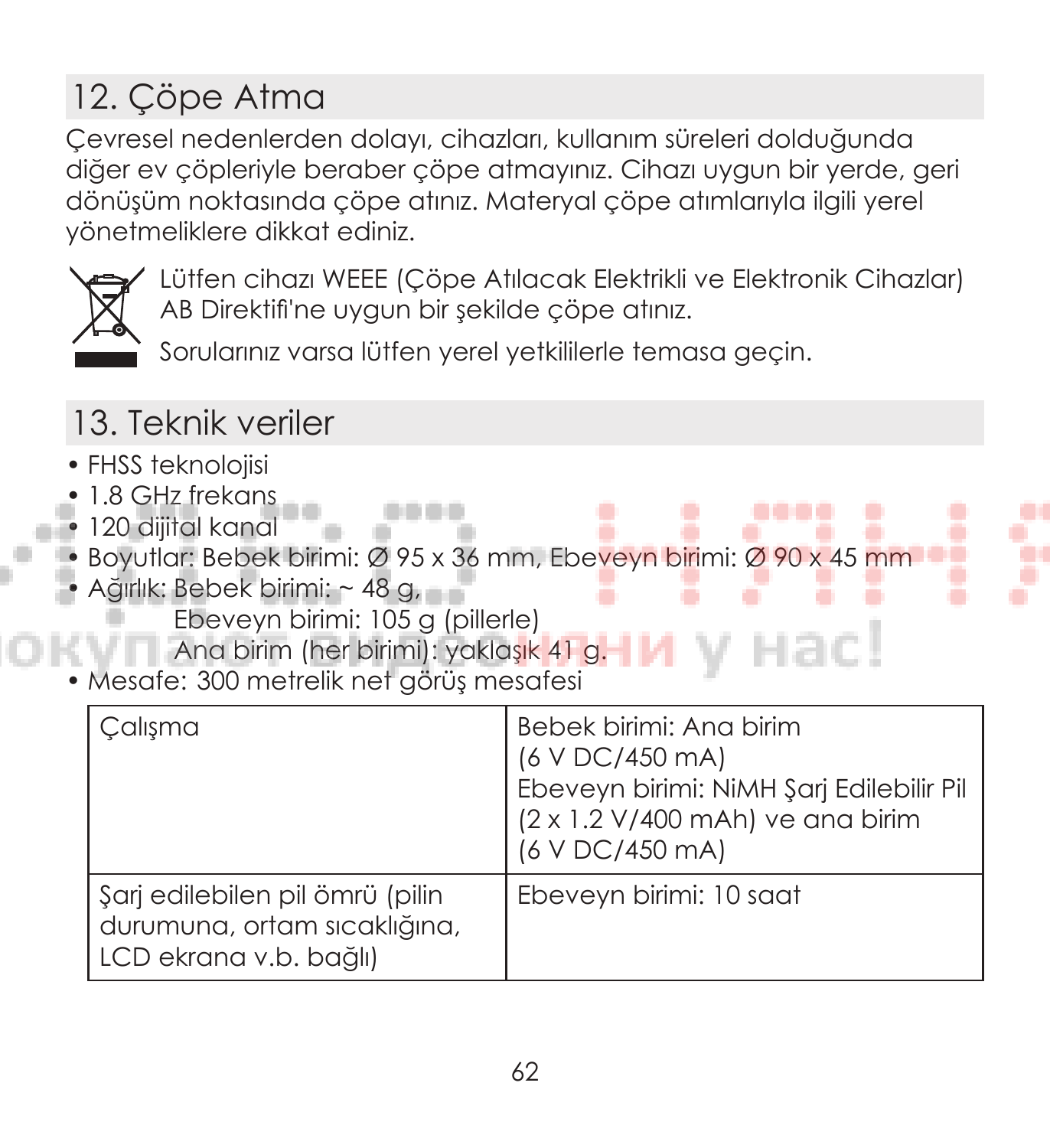Bu ürünün Avrupa R&TTEDirektifi 1999/5/EC ile uyumlu olduğunu buradan garanti ederiz. CE Uygunluk Deklarasyonu gibi bilgilere ulaşmak için lütfen belirtilmiş olan servis adresi ile iletişime geçin.

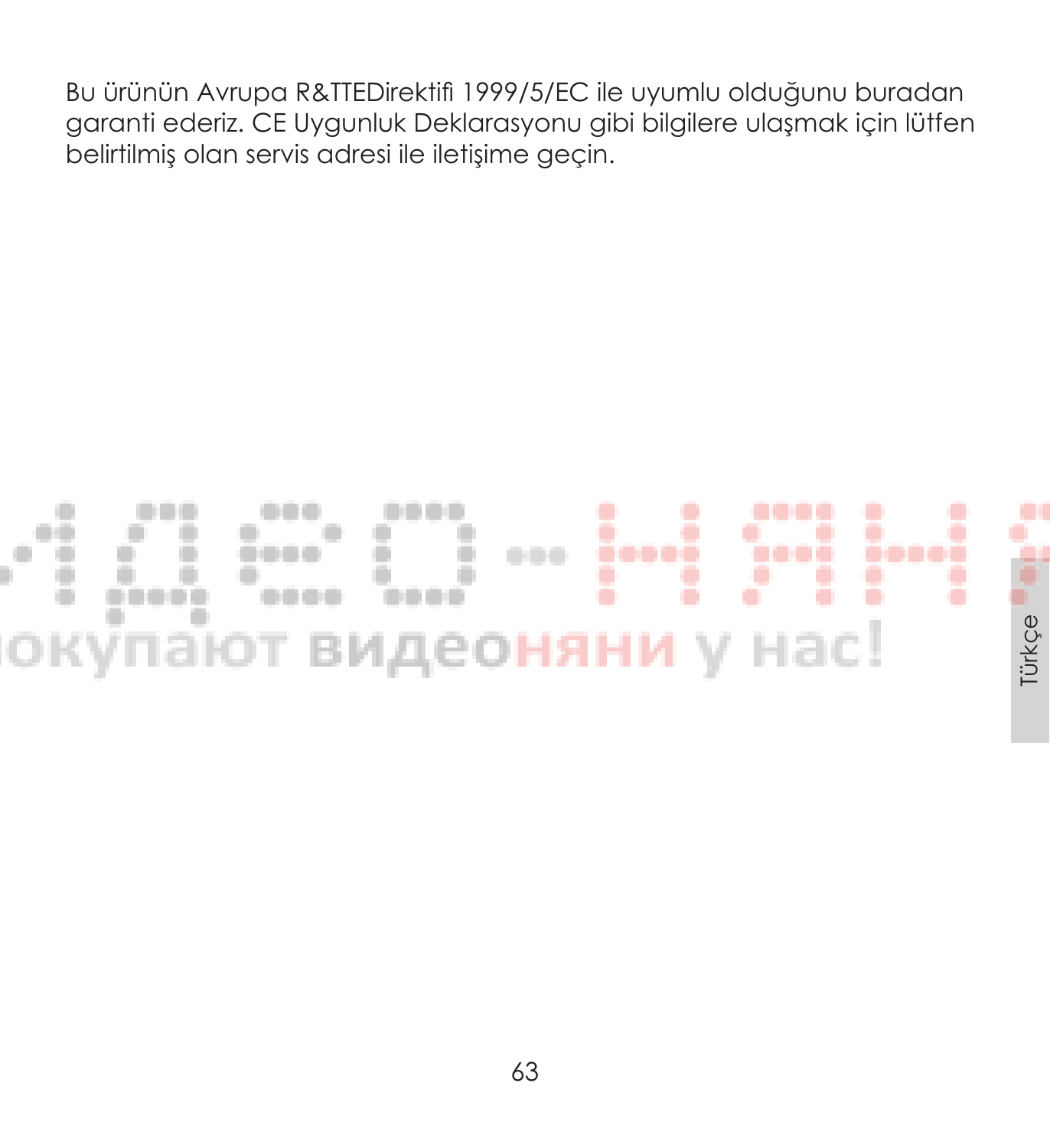$\begin{array}{cccccc} 0 & 0 & 0 & 0 & 0 & 0 & 0 & 0 & 0 \\ 0 & 0 & 0 & 0 & 0 & 0 & 0 & 0 \\ 0 & 0 & 0 & 0 & 0 & 0 & 0 & 0 \\ 0 & 0 & 0 & 0 & 0 & 0 & 0 & 0 \\ 0 & 0 & 0 & 0 & 0 & 0 & 0 & 0 \\ 0 & 0 & 0 & 0 & 0 & 0 & 0 & 0 \\ \end{array}$ **MO** M окупают видеоняни у нас!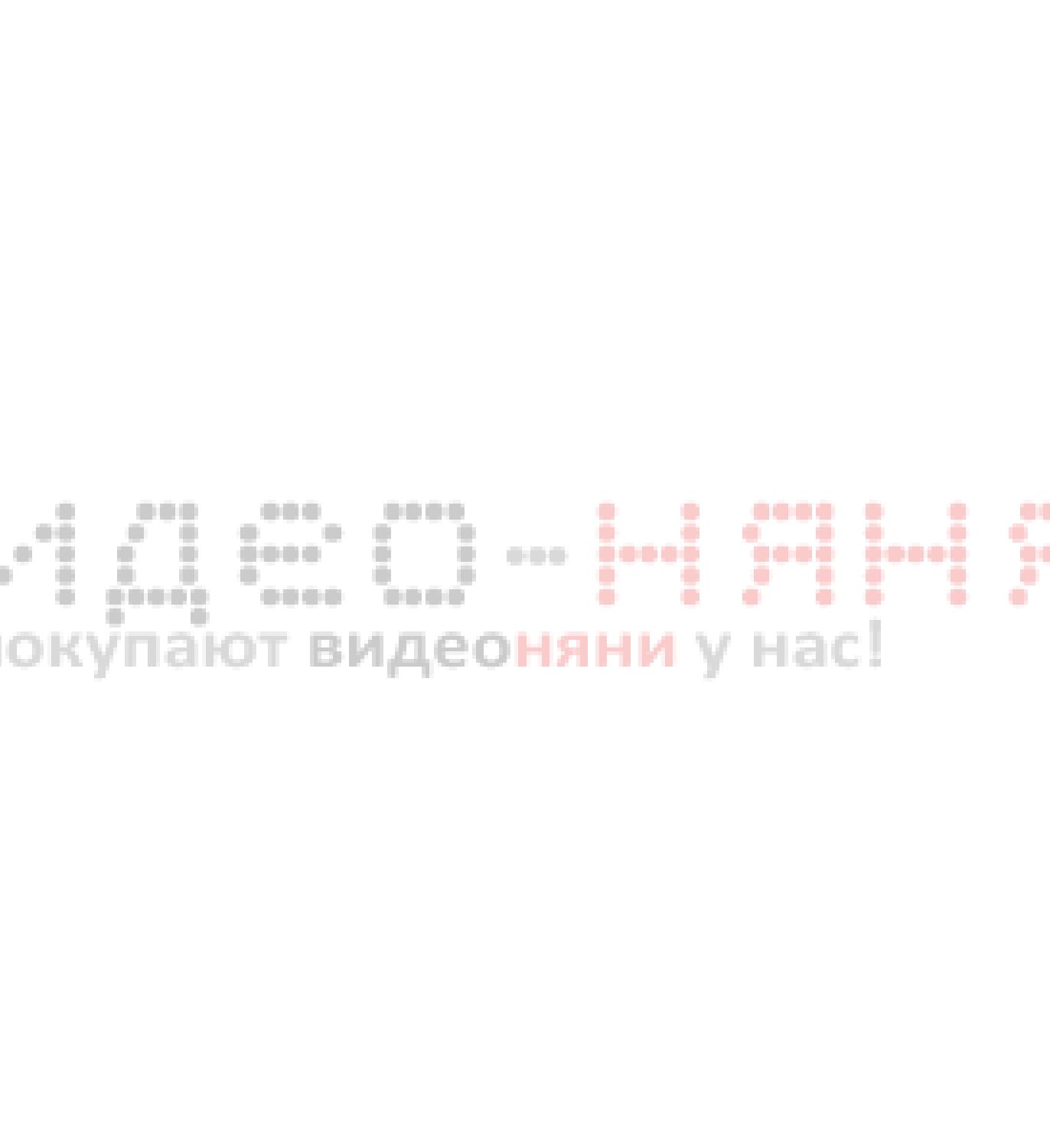## עברית



יש לקרוא את הוראות השימוש בעיוו ולשמור אותם לצורר שימוש עתידי. הקפד שההוראות יהיו נגישות למשתמשים אחרים ופעל לפי המידע הכלול רהו

#### תוכו העניינים

| <sup>7</sup> – הגדרות המודרים המודרכים המודרים המודרים המודרכים המודרים המודרכים המודרכים המודרכים המודרכים המודרכים מודר<br>קיימוס המודרכים המודרכים המודרכים המודרכים המודרכים המודרכים המודרכים המודרכים המודרכים המודרכים המודרכים המ |  |
|-------------------------------------------------------------------------------------------------------------------------------------------------------------------------------------------------------------------------------------------|--|
|                                                                                                                                                                                                                                           |  |
|                                                                                                                                                                                                                                           |  |
|                                                                                                                                                                                                                                           |  |
|                                                                                                                                                                                                                                           |  |
|                                                                                                                                                                                                                                           |  |
| 13 נתונים טכניים במדינה של המשפט המשפט המשפט המשפט המשפט המשפט המשפט המשפט המשפט המשפט המשפט המשפט ה                                                                                                                                      |  |

#### כלול במשלוח

תירבע

- מוניטור לתינוק מכיל יחידת תינוק ויחידת הורים
	- שני תקעים זהים של היחידות הראשיות
	- 2 × סוללות NiMH עבור יחידת ההורים
		- מדריך למשתמש
			- אחריות וושירות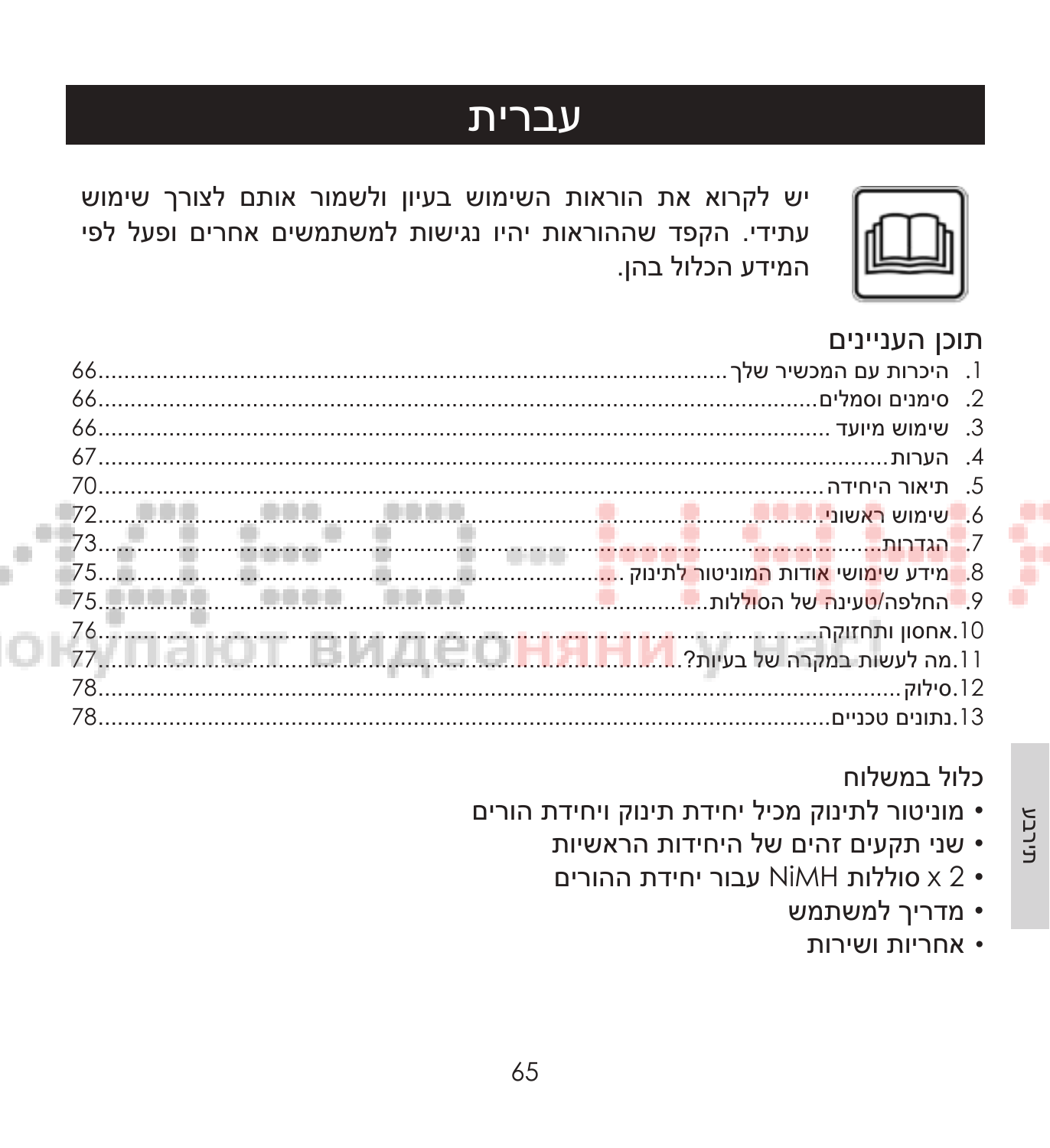#### .1 היכרות עם המכשיר שלך

פונקציות המוניטור לתינוק

מוניטור זה מאפשר לך להשגיח על התינוק שלך בעודך עוסק בפעילויות בחדרים אחרים או בחוץ. טכנולוגיית DECT מבטיחה חיבור נטול הפרעות.

המכשיר מצויד בפונקציות הבאות:

- מצב +Eco להספק תמסורת מופחת
- טווח של 300 מטרים עם שדה ראייה פנוי
- אזהרה אקוסטית בעת חריגה מהטווח או כאשר יש הפרעות לחיבור
	- בקרת עוצמת הקול

#### .2 סימנים וסמלים

הסמלים הבאים מופיעים בהוראות אלה:

| ואזהרה<br>הנחיית אזהרה, המעידה על סכנת פציעה או נזק לבריאות |  |
|-------------------------------------------------------------|--|
| חשוב<br>הערת בטיחות המציינת נזק אפשרי ליחידה/אבזר           |  |
| הערה<br>הערה בנוגע למידע חשוב                               |  |

#### .3 שימוש מיועד

- השתמש במכשיר אך ורק לצורך ניטור התינוק שלך כשאינך יכול להשגיח עליו ישירות. המכשיר אינו מהווה חלופה להשגחה אישית ואחראית!
	- המכשיר מיועד אך ורק לשימוש ביתי/פרטי ולא לשימוש מסחרי.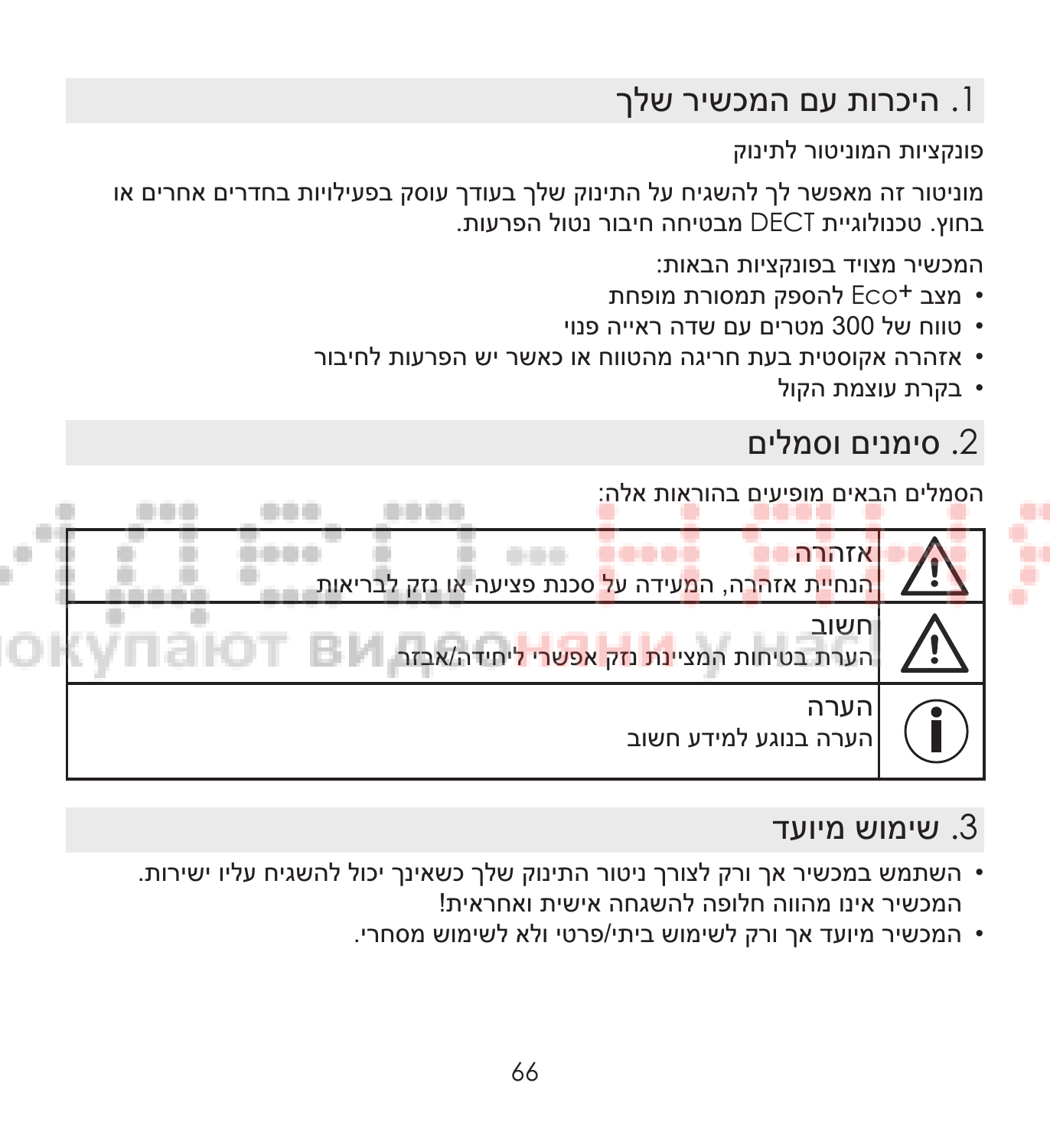- מכשיר זה אינו מיועד לשימוש על-ידי אנשים (כולל ילדים) בעלי כישורים פיזיים, סנסוריים או מנטאליים מוגבלים, או חסרי ניסיון ו/או חסרי ידע, אלא אם כן הם נתונים להשגחה של אדם שאחראי לבטיחותם או שקיבלו הנחיות בנוגע לשימוש במכשיר.
	- יש להשגיח על ילדים בקרבת המכשיר, כדי להבטיח שלא ישחקו בו.
		- שימוש לא נאות עלול להיות מסוכן.

#### .4 הערות

הערות בנוגע למצב +Eco

במצב +Eco ניתן למזער את הקרינה בין יחידת התינוק ליחידת ההורים כאשר התינוק שקט. הדבר מגביר את בטיחות התינוק שלך, כיוון שאין כל חשיפה לקרינה מיותרת. המכשיר עובר אוטומטית למצב +Eco כאשר לא מועבר רעש.

#### **הערות בטיחות**

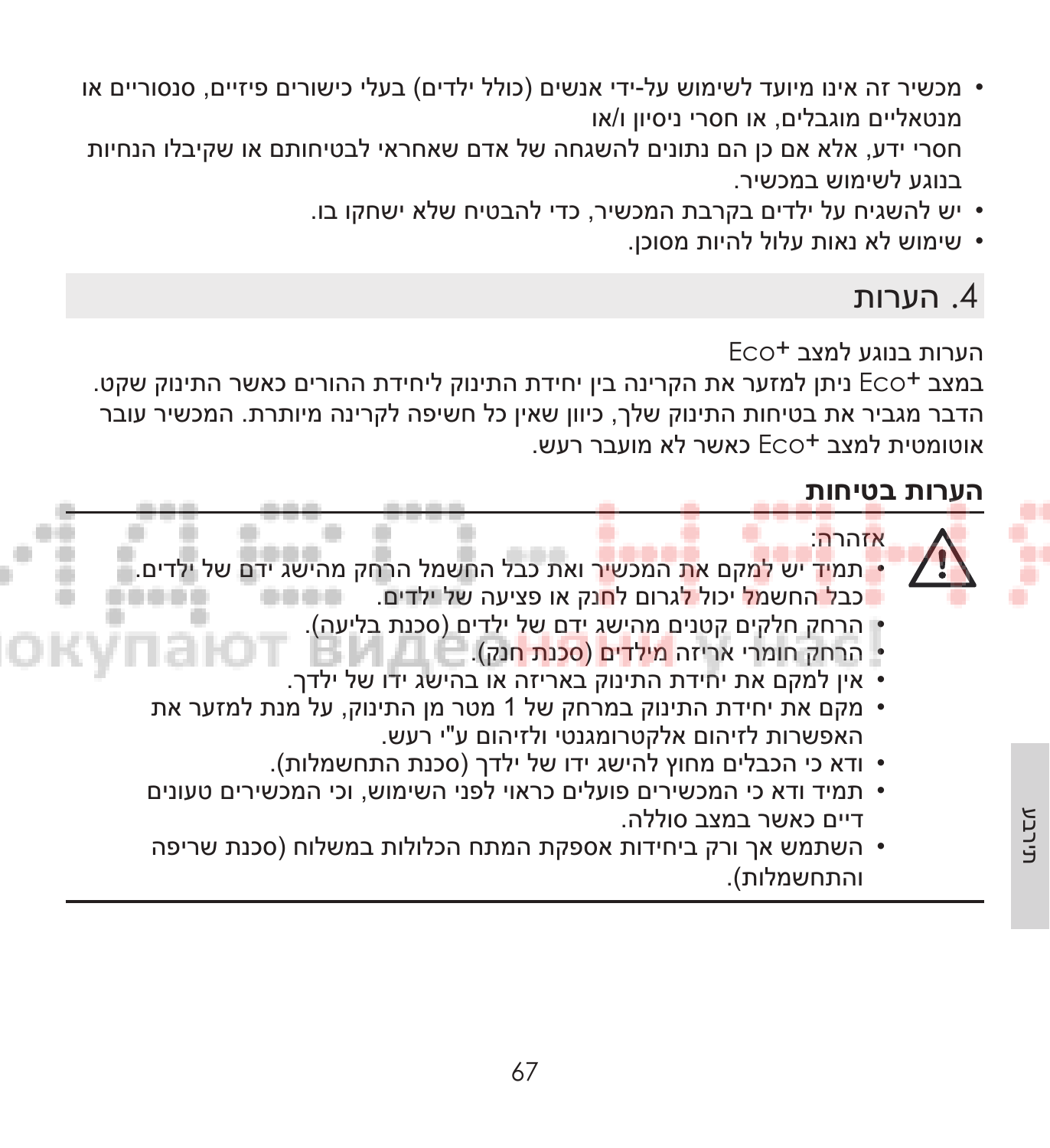

חשוב: כדי למנוע נזק למכשיר, הקפד על הנקודות הבאות:

- אין לטבול את המכשירים במים או לשטוף אותם במים זורמים.
	- אין להשתמש במכשירים בסביבה לחה.
- אין למשוך את תקע המתאם מתוך שקע החשמל שבקיר על-ידי משיכה בכבל.
	- נתק את תקע המתאם מן החשמל כאשר המכשיר אינו בשימוש.
- המכשיר ויחידת אספקת המתח אינם יכולים לבוא במגע עם משטחים חמים או עצמים חדים.
- אין להשתמש בחלקים נוספים שאינם מומלצים לשימוש על-ידי היצרן או שאינם מוצעים כציוד.
	- יש להפעיל את יחידת המתח אך ורק מתוך ספק כוח כמתואר על גבי היחידה.
		- יש להפעיל את המכשיר אך ורק באמצעות יחידת הספק המצורפת.
		- לאחר השימוש, לפני ניקוי ולפני החלפת אבזר כלשהו יש לנתק את יחידת אספקת המתח.

#### **הערות לגבי טיפול בסוללות**

אזהרה: .<br>בלי<mark>ע</mark>ה של סוללות עלולה להיות מסוכנת מאוד. הרחק את הסוללות מהישג י של ילדים קטנים. במקרה של בליעת סוללה, פנה מיד לקבלת טיפול רפואי.

---

- אין לטעון מחדש סוללות, לפרק אותן, להשליכן לאש גלויה או לקצרן.
- סוללות עלולות להכיל רעלנים שהנם מסוכנים לבריאות ולסביבה. תמיד יש לסלק סוללות בהתאם לתקנות הרלוונטיות. אין לסלק סוללות עם פסולת ביתית רגילה.
	- אין לחשוף את הסוללות לחום מוגזם כגון אור שמש, אש וכד'.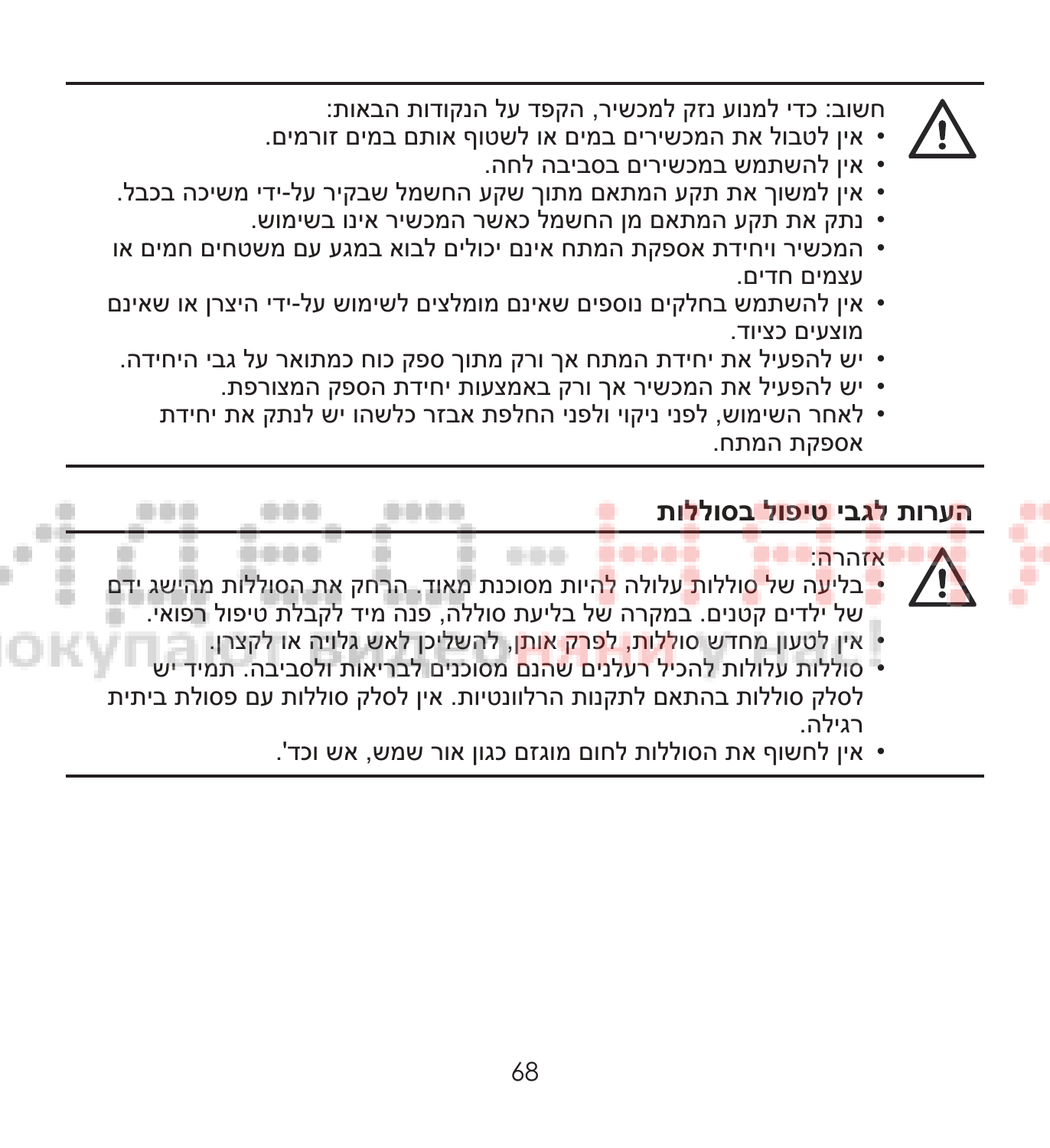

חשוב:

- החלף סוללות חלשות לפני שיתרוקנו לגמרי.
- סוללות דולפות עלולות להסב נזק למכשיר. אם אין בכוונתך להשתמש במכשיר למשך פרק זמן ארוך, הוצא את הסוללות מתא הסוללות.
	- אם אירעה דליפה של סוללה, השתמש בכפפות מגן ונקה את תא הסוללה במטלית יבשה.

#### הערות כלליות

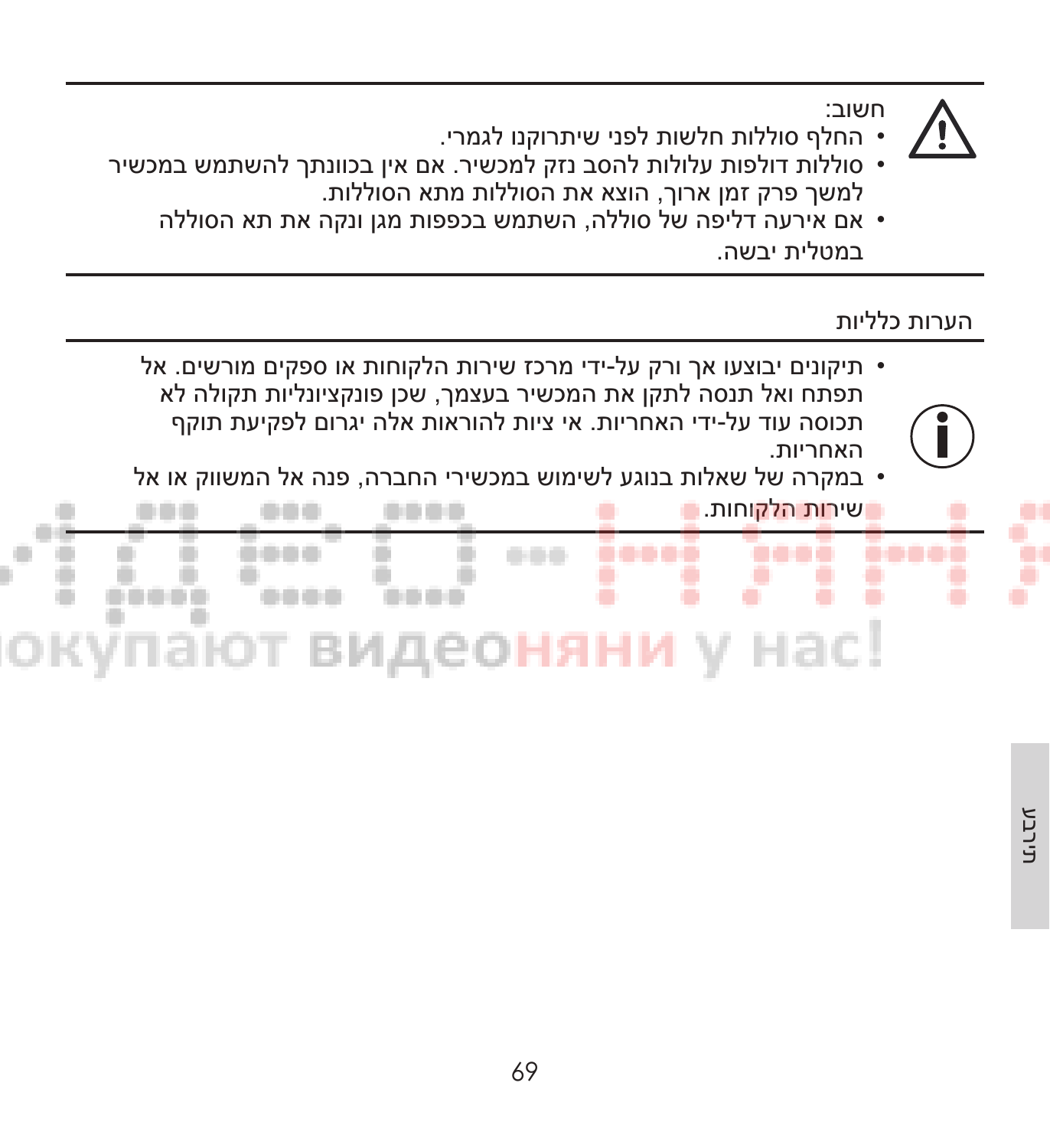#### .5 תיאור היחידה

#### **סקירה כללית של יחידת ההורים**



#### **סקירה כללית של יחידת התינוק**

n



| ן. נורית הפעלה<br>ı      |
|--------------------------|
| 2. לחצן הפעלה/כיבוי D    |
| 3. מיקרופון              |
| 4. שקע חלק החשמל (מאחור) |

- - .5 חיישן טמפרטורה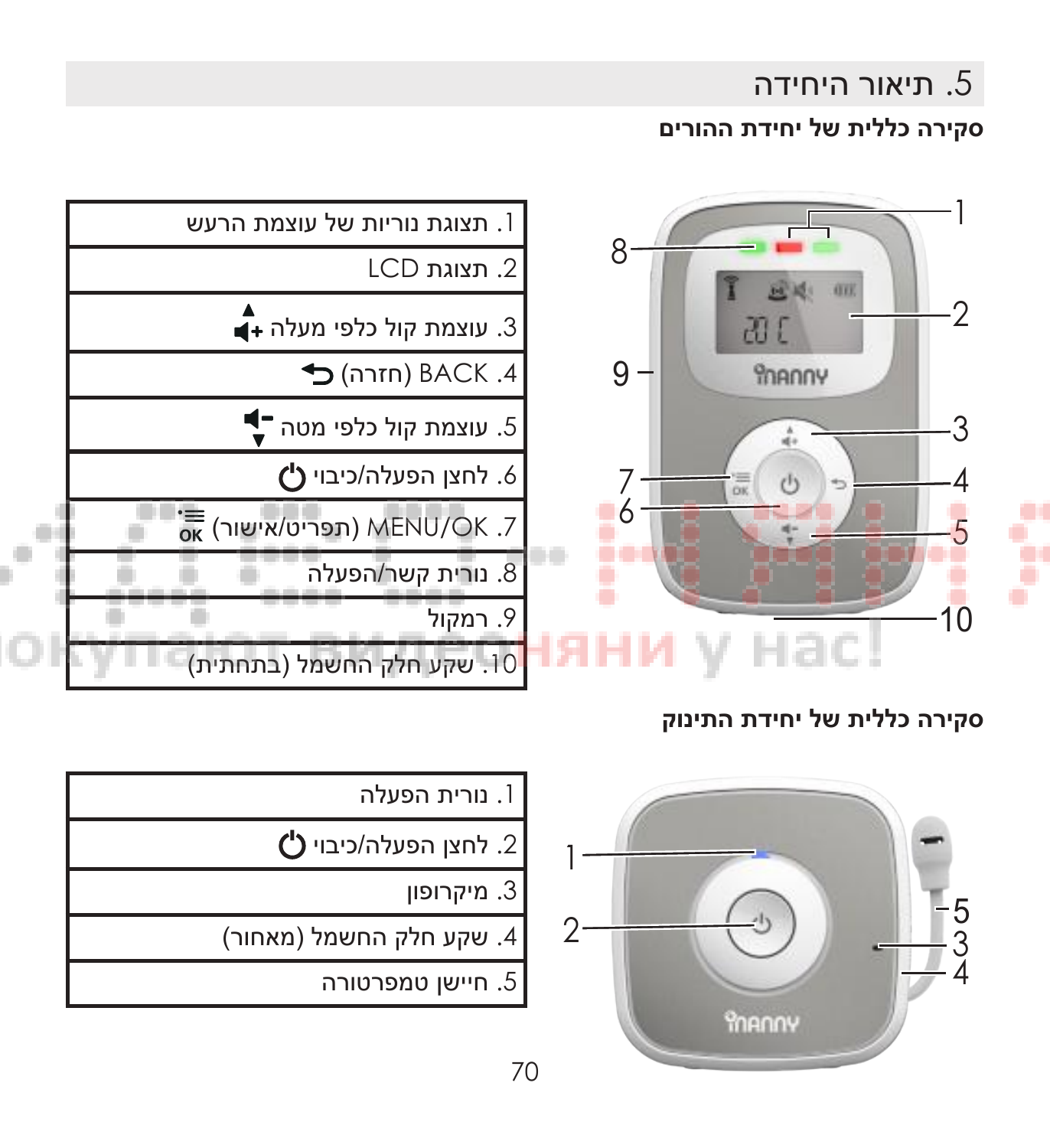#### תצוגה של יחידת ההורים



| סמלים | תיאור התנהגות                                                                                      |  |  |
|-------|----------------------------------------------------------------------------------------------------|--|--|
|       | פועל, כאשר יחידת ההורים מחוברת ובטווח של יחידת התינוק.<br>מהבהב כאשר אין חיבור או כאשר מחוץ לטווח. |  |  |
|       | פועל, כאשר ההתראה הקולית מופעלת.<br>מהבהב, עם הפעלת ההתראה הקולית.                                 |  |  |
|       | פועל, כאשר עוצמת הקול של הרמקול כבויה.                                                             |  |  |
|       | סוללה ריקה ויש לטעון אותה.                                                                         |  |  |
|       | 1/3 עוצמת הסוללה.                                                                                  |  |  |
| Ш     | 2/3 עוצמת הסוללה.                                                                                  |  |  |
| Œ     | עוצמת סוללה מלאה.                                                                                  |  |  |
| m     | מחזור מתקיים בעת טעינת הסוללה.                                                                     |  |  |

ı, Ċ

#### מבנה התפריט של יחידת ההורים

תירבע

ŷ

| איפוס              | התראה קולית                                                                                | שפה | תפריט ראשי                      |
|--------------------|--------------------------------------------------------------------------------------------|-----|---------------------------------|
| CONFIRM?<br>(אשר?) | eועל? (אם ההגדרה הנוכחית היא Off (כבוי))<br>או<br> כבוי? (אם ההגדרה הנוכחית היא On (פועל)) |     | <b>SUB MENU</b><br>(תפריט משנה) |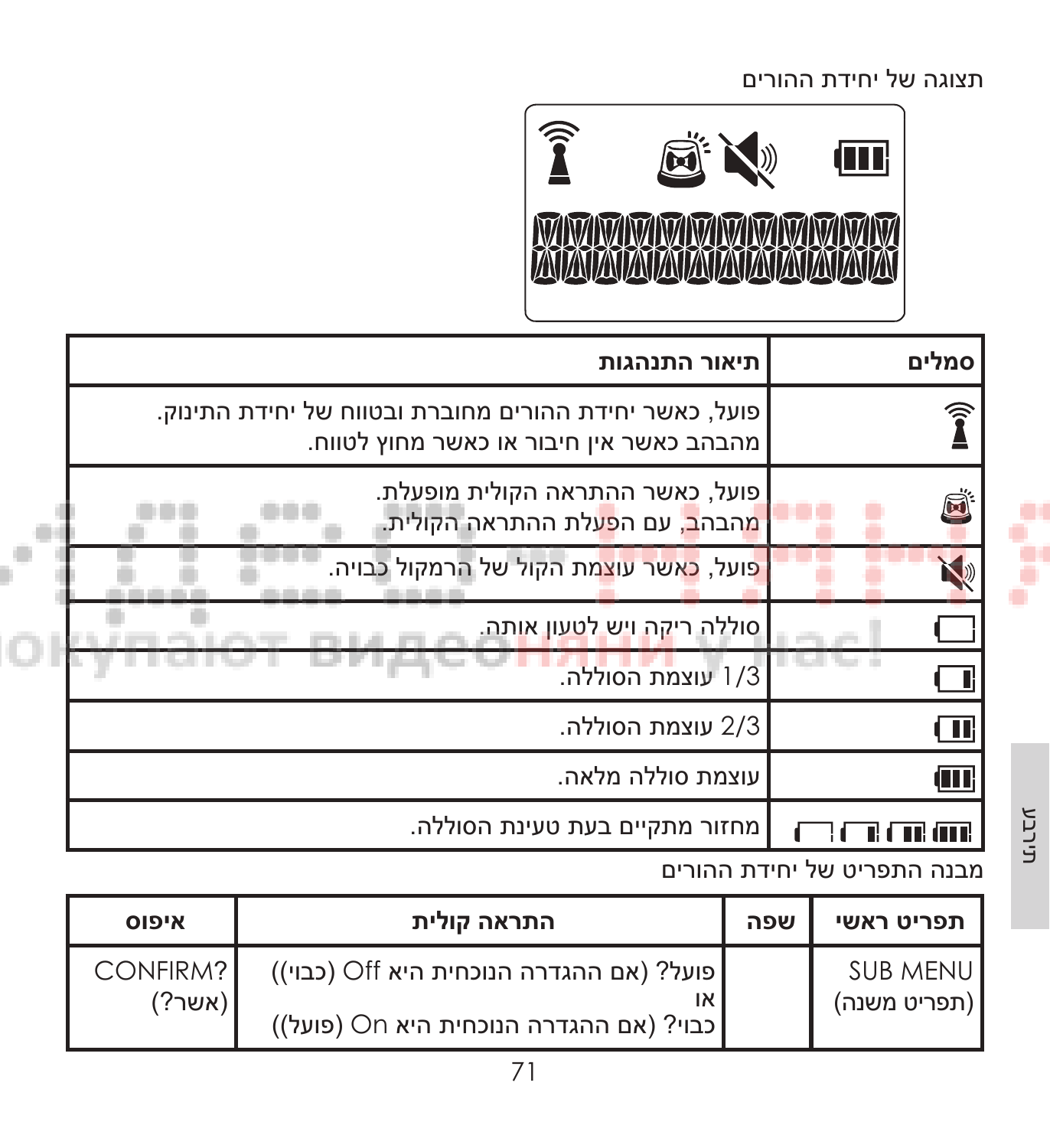## .6 שימוש ראשוני

יחידת התינוק הפעלה באמצעות חלק החשמל מקם את יחידת התינוק כך, שהיא תימצא בנקודה מוגבהת ולא בסמיכות למכשירים אחרים שעלולים לגרום להפרעות. חבר את תקע החשמל שעל יחידת התינוק לשקע החשמל שבקיר. המכשיר יידלק אוטומטית. נורית ההפעלה תואר בירוק. כדי לכבות את המכשיר, לחץ על לחצן OFF/ON במשך 2 שניות לפחות או נתק את חלק החשמל משקע החשמל שבקיר. נורית ההפעלה תכבה. כדי לחזור ולהדליק את המכשיר, לחץ על הלחצן OFF/ON במשך 2 שניות בקירוב. יחידת ההורים התקן את יחידת ההורים בחדר שבו אתה מתכוון לשהות. הפעלה באמצעות סוללה – טעינה

כדי להבטיח בטיחות מרבית, יחידת ההורים מתוכננת כך, שניתן להפעילה אך ורק כשיש בתוכה סוללות.

יש לטעון את הסוללה במשך 16 שעות לפחות כדי שניתן יהיה להשתמש במכשיר ללא חיבור לחשמל; במהלך פרק זמן זה ניתן להשתמש במכשיר.

הדלק את יחידת ההורים על-ידי לחיצה על הלחצו **(י'***)* **ב**משר 2 שניות. נורית ההפעלה של יחידת ההורים תואר בירוק כאות לכך כי המכשיר פעיל.

אם הסוללה של יחידת ההורים חלשה, היחידה תשמיע שני צפצופים. אם המכשיר אינו מחובר לשקע החשמל שבקיר, הוא ייכבה אוטומטית לאחר זמן קצר. נורית ההפעלה תכבה.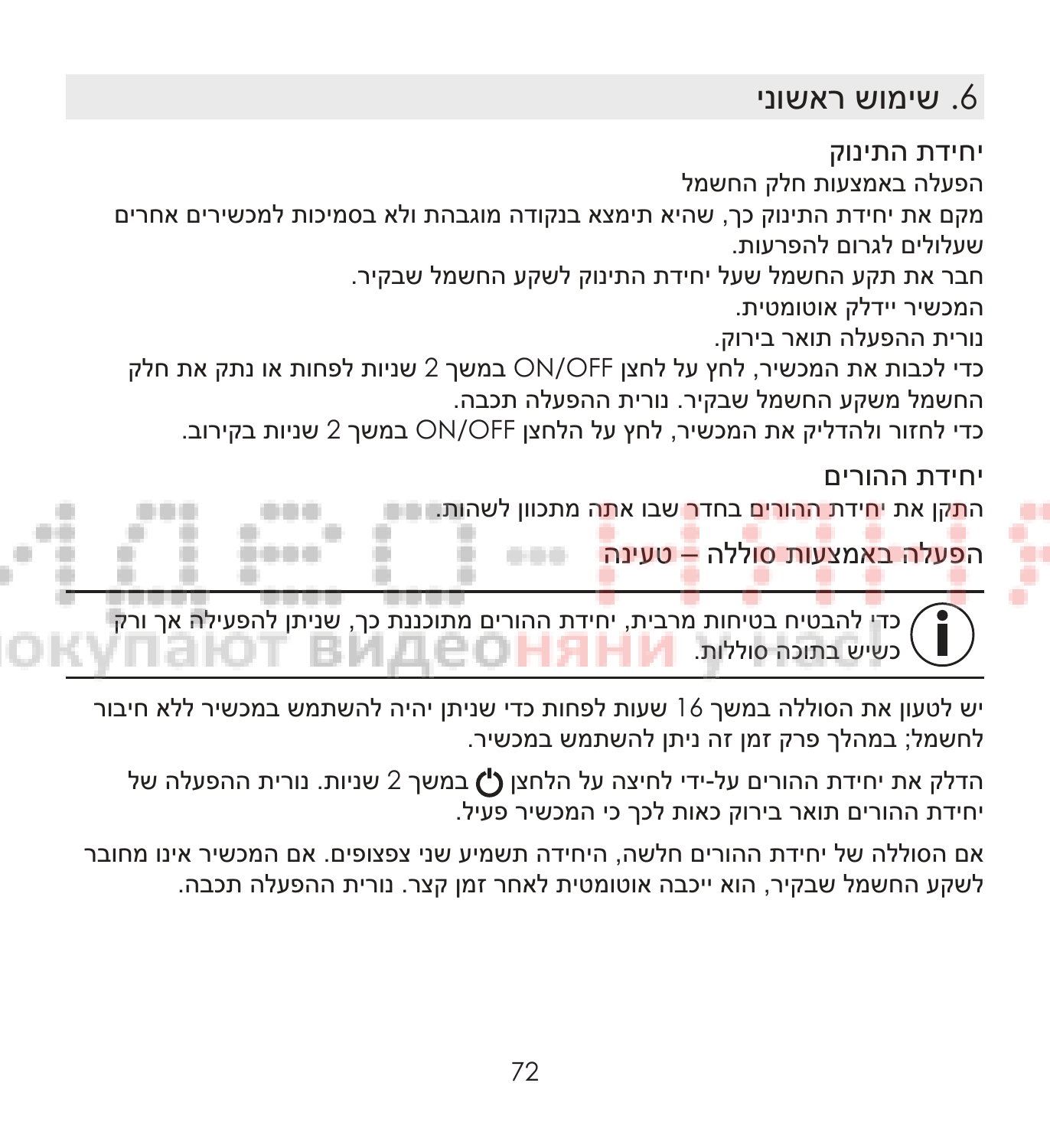הפעלה באמצעות חלק החשמל

חבר את תקע החשמל שעל יחידת ההורים )כשהסוללות בתוכה( לשקע החשמל שבקיר. המכשיר יידלק אוטומטית ונורית ההפעלה תואר בירוק.

אם התקע של יחידת החשמל אינו מחובר, המכשיר יעבור למצב סוללה. משך זמן ההמתנה תלוי במצב הטעינה של הסוללה.

כדי לכבות את המכשיר, לחץ על הלחצן **(<sup>ו</sup>)** במשך 2 שניות בקירוב ונורית ההפעלה תיכבה.



אם אין כל חיבור בין המכשירים )יחידת התינוק כבויה או מחוץ לטווח(, תישמע התראה אקוסטית על יחידת ההורים.

## .7 הגדרות

כוונון עוצמת הקול

ב<mark>אפ</mark>שרותר לכוונן את עוצמת הקול לאחת מ-5 רמות על גבי יחידת ההורים. באמצעות לחיצה



עוצמת הקול מוצגת גם באמצעות תצוגת נוריות חיווי של עוצמת הרעש כדי שגם אנשים לקויי שמיעה יוכלו להשתמש במכשיר.

הגדר את השפה של תצוגת המסך

באפשרותך לבחור בשפה שתוצג על מסך המכשיר.

- לחץ על כאשר יחידת ההורים אינה בשימוש.
- לחץ על או על כדי לגלול לאפשרות **שפה**.
- לחץ על ∔∎ או על =■ כדי לבחור בשפה הרצויה עבור תצוגת המסך.
	- לחץ על ≡י כדי לאשר.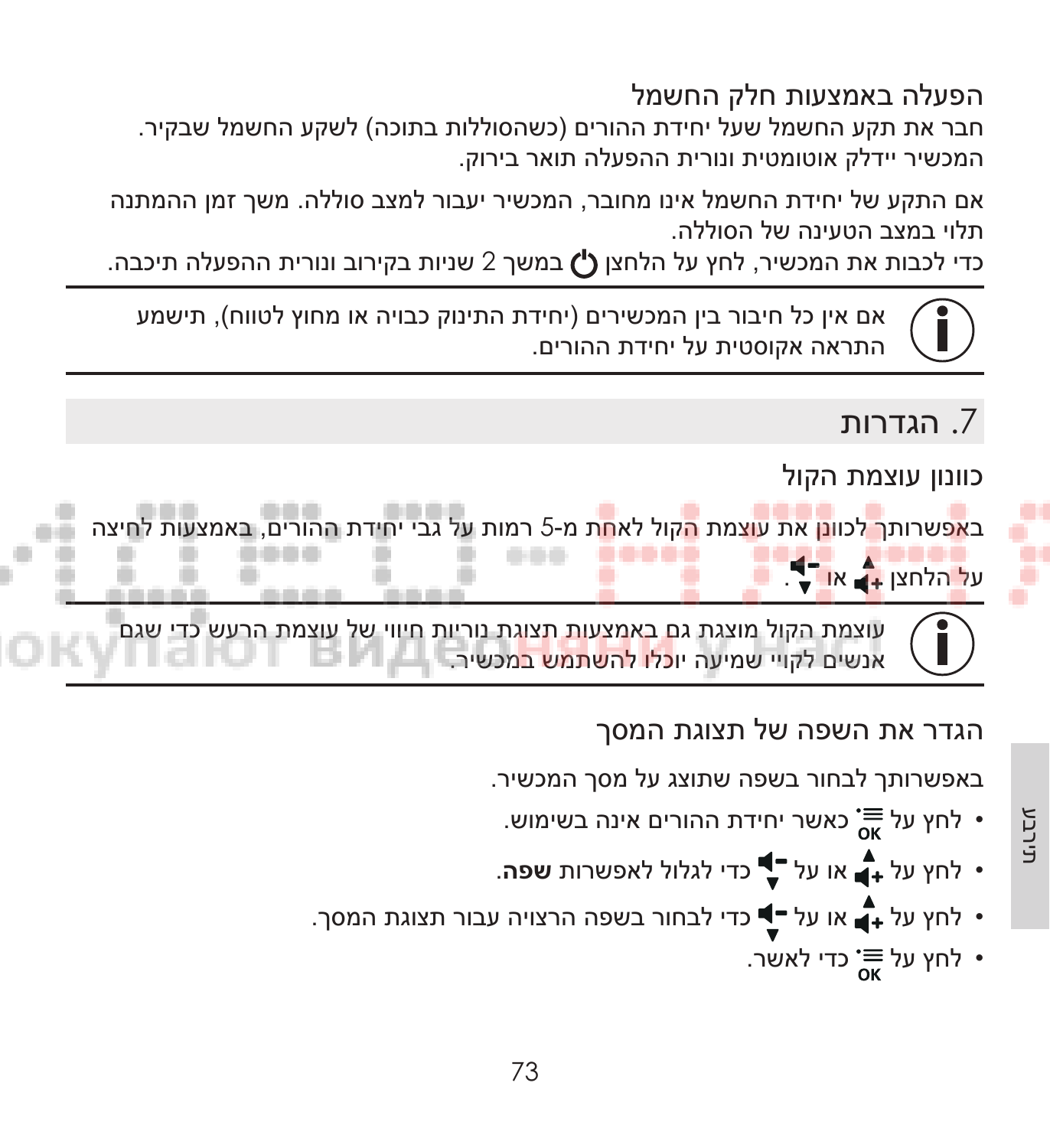## התראה קולית

כאשר ההתראה הקולית פועלת ועוצמת הקול של יחידת ההורים כבויה, יחידת ההורים תשמיע התראה קולית כאשר רמת הרעש שעולה מיחידת התינוק חורגת מהמגבלה המוגדרת.

- לחץ על כאשר יחידת ההורים אינה בשימוש.
- לחץ על **+) או על כ"** כדי לגלול לאפשרות **SOUND ALERT (התראה קולית)** ולאחר מכן לחץ על .
	- כאשר האפשרויות **?ON** או **?OFF** מוצגת, לחץ על כדי לאשר.

<mark>איפוס</mark><br>ניתו להחזיר את ההגדרות שניתנות לכוונוו למצב המקורי של הגדרות היצרו.

- לחץ על αֹה כאשר יחידת ההורים אינה בשימוש.
- לחץ על או על כדי לגלול לאפשרות **RESET( איפוס(** ולאחר מכן לחץ על .
	- כאשר האפשרות **?CONFIRM** מוצגת, לחץ על כדי לאשר.

## טמפרטורה

יחידת התינוק מנטרת ברציפות את הטמפרטורה בחדר התינוק ומשמיעה התראה כשהטמפרטורה גבוהה מדי )מעל ºC39), כאשר בתצוגה מופיע הכיתוב **"TEMP HIGH"**, או כשהטמפרטורה נמוכה מדי )פחות מ-ºC14), כשבתצוגה מופיע הכיתוב **"TEMP LOW"**. הטמפרטורה מוצגת בבירור על מסך יחידת ההורים שבמצב המתנה.



נתון זה משמש לייחוס בלבד וייתכן הבדל קל בין הקריאה המוצגת לבין הטמפרטורה בפועל. לפיכך, יש לבדוק את הטמפרטורה שיש בפועל בחדר לעומת הקריאה המופיעה בתצוגה.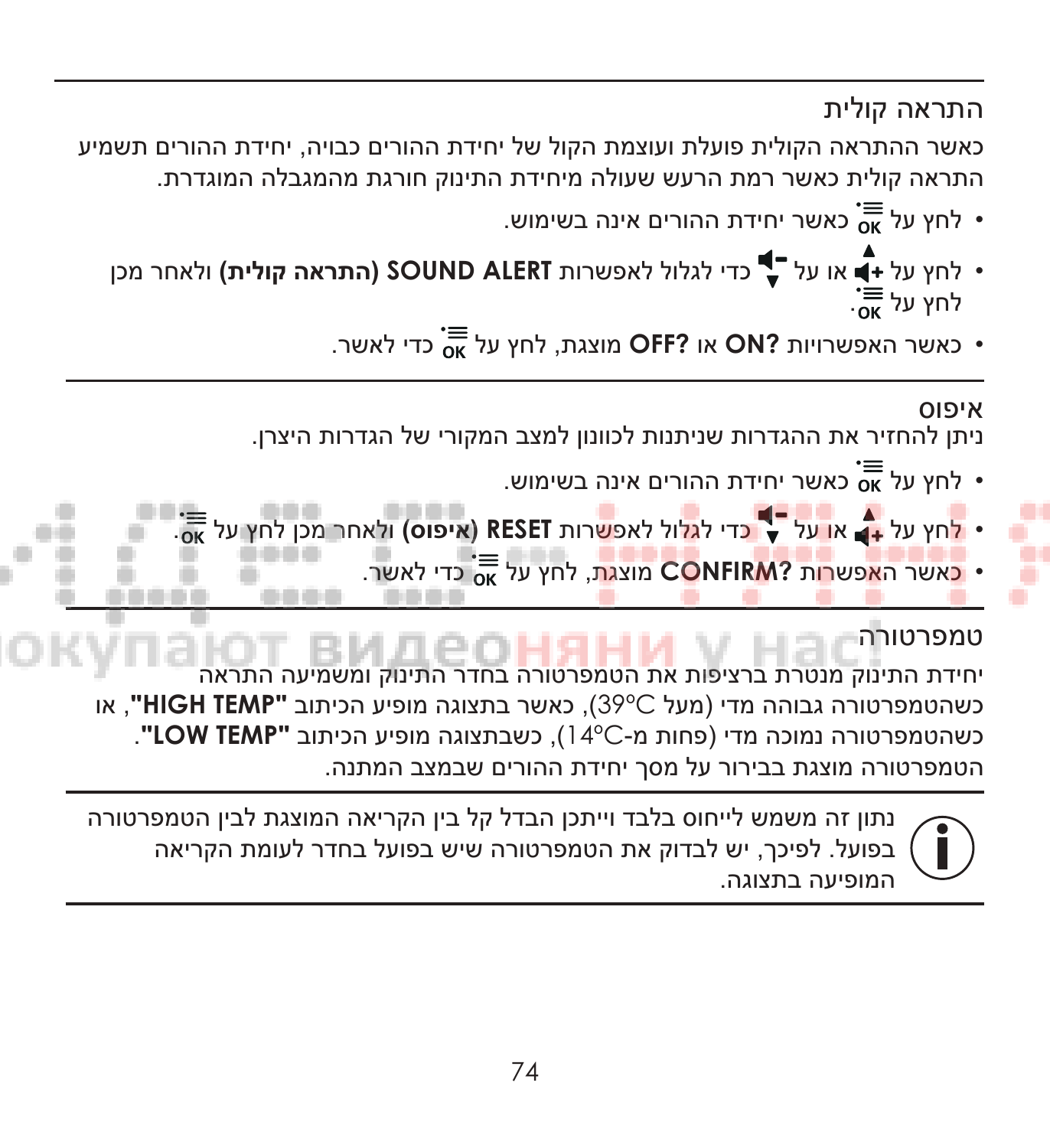## .8 מידע שימושי אודות המוניטור לתינוק

- הפעלה של המוניטור לתינוק באמצעות סוללה ממזערת את הזיהום האלקטרומגנטי שמקורו בשדות חשמליים ומגנטיים מתחלפים.
- ניתן להגדיל את הטווח של המוניטור לתינוק על-ידי מיקום היחידה לתינוק גבוה ככל הניתן בקרבת דלת או חלון, ועל-ידי הקפדה שהסוללות יהיו טעונות במידה מספקת.
- אין למקם את המוניטור לתינוק בקרבת מכשירים אחרים )כגון תנורי מיקרוגל, WLAN וכד'( אשר עלולים לפלוט קרינת רדיו, שכן הם יכולים להפריע לתמסורת של המוניטור לתינוק.
	- הגורמים הנוספים הבאים עלולים להפריע לתמסורת של המוניטור לתינוק או לקצר את טווח הפעולה שלו: כיסוי יחידות המכשיר, ריהוט, קירות, בתים, עצים, גורמים סביבתיים (כגוו ערפל, גשם).

## .9 החלפה/טעינה של הסוללות

אם הסוללות פרוקות לחלוטין, היחידות ייכבו אוטומטית. לאחר מכן יש להחליף את הסוללות או לטעון אותן מחדש )ראה "שימוש ראשוני"(. 0000





• השתמש בסוללות שאינן מכילות מתכות כבדות.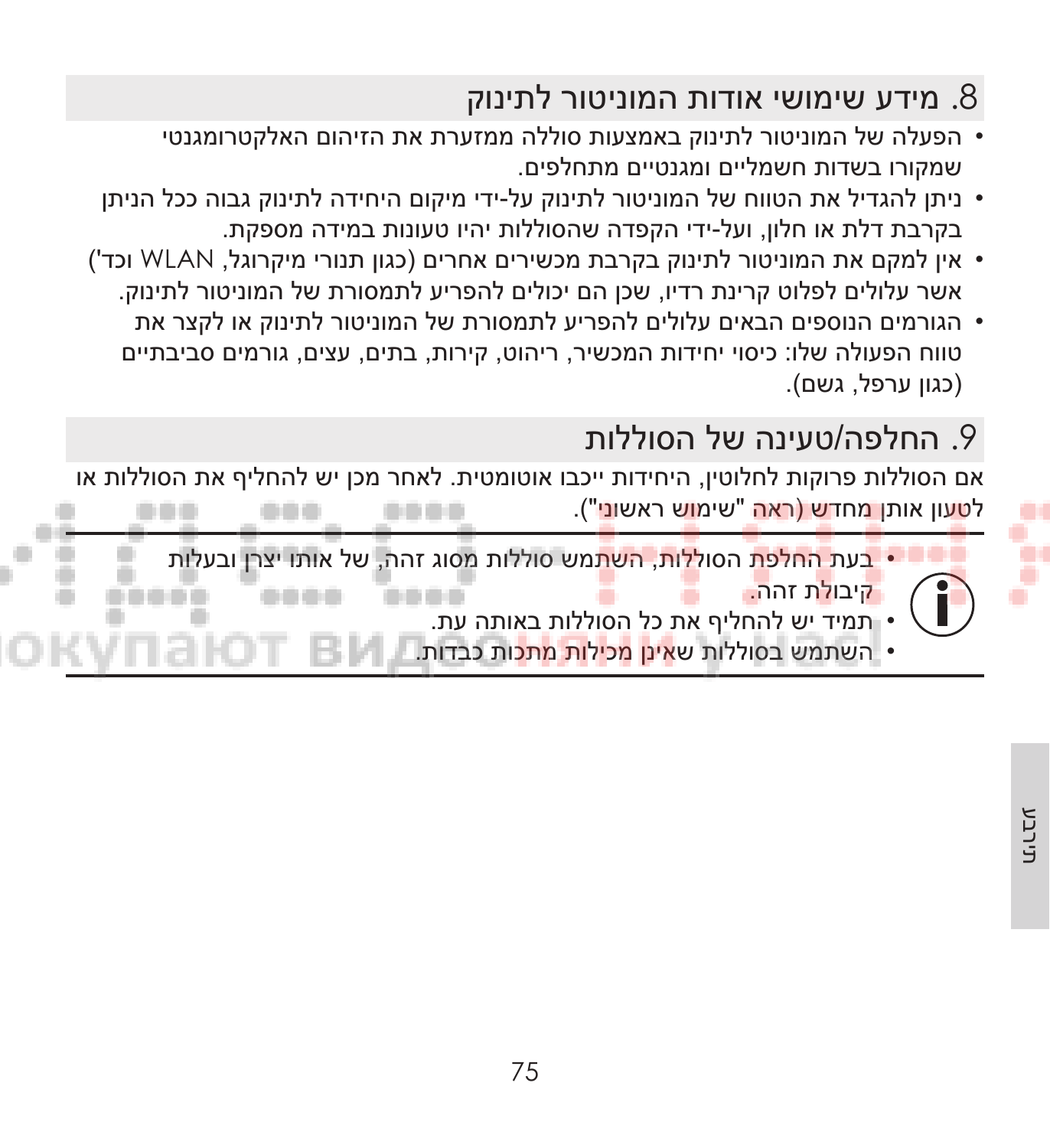## .10 אחסון ותחזוקה חיי השירות של המכשירים תלויים בשימוש נאות.



- חשוב:
- הוצא את הסוללות מיחידת ההורים אם אין בכוונתך להשתמש בה למשך פרק זמן ארוך.
- תוכל להשתמש בקיבולת מרבית של הסוללה שלך אם תרוקן אותך לחלוטין לפחות פעם אחת ב6- חודשים. לשם כך, נתק את המכשיר מן החשמל ורוקן את הסוללה באמצעות שימוש רגיל. לאחר מכן, טען את הסוללה במלואה.
- ניתן להגיע לקיבולת סוללה מרבית רק לאחר מספר טעינות של הסוללה ובכפוף לגורמים רבים )מצב הסוללה, טמפרטורה סביבתית, אמצעי הטעינה ותדירותה וכד'(.
	- הגן על המכשירים מפני חבטות, לחות, אבק, כימיקלים, שינויים חדים בטמפרטורה, שדות אלקטרומגנטיים ומקורות חום סמוכים )תנורים, התקני
		- חימום(.
		- אם המכשיר מלוכלך, נגב אותו במטלית רכה ויבשה.
	- השתמש אך ורק במטלית יבשה לצורך ניקוי המכשיר. אין להשתמש
		- ניקוי חריפים.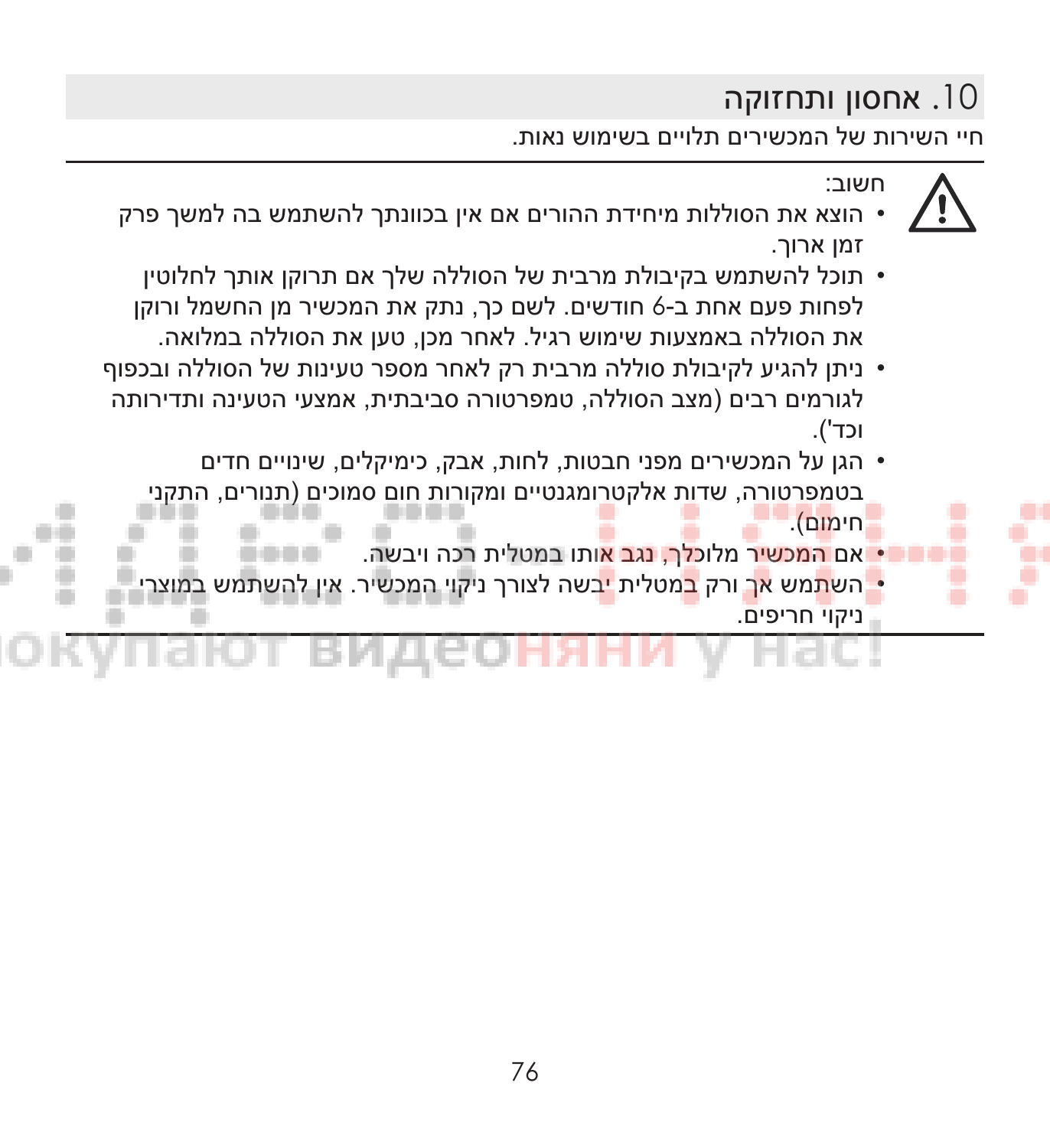## .11 מה לעשות במקרה של בעיות?

תירבע

ÿ

| תקלות                                            | פעולות                                                                                                                                                                                                                                                                                                                        |
|--------------------------------------------------|-------------------------------------------------------------------------------------------------------------------------------------------------------------------------------------------------------------------------------------------------------------------------------------------------------------------------------|
| נורית ההפעלה אינה<br>מוארת לאחר הדלקת<br>המכשיר. | בדוק אם<br>• תקע המתאם הרלוונטי מחובר כראוי,<br>• הסוללות מלאות או שהסוללה הנטענת זקוקה לטעינה או שהיא<br>ניזוקה (יחידת ההורים).                                                                                                                                                                                              |
| התראה אקוסטית<br>מושמעת מיחידת<br>ההורים.        | בדוק אם<br>• חלה חריגה מהטווח המרבי<br>• יחידת אספקת המתח של יחידת התינוק אינה מחוברת כראוי<br>• יחידת התינוק פועלת<br>• הסוללות מלאות או שהסוללה הנטענת זקוקה לטעינה או שהיא<br>ניזוקה (יחידת ההורים).                                                                                                                       |
| לא מושמעות התראות<br>אקוסטיות מיחידת<br>ההורים.  | • כוונן את עוצמת הקול על גבי יחידת ההורים.                                                                                                                                                                                                                                                                                    |
| המכשיר נכבה<br>אוטומטית.                         | • החלף את הסוללות או טען מחדש את הסוללה (יחידת הורים).                                                                                                                                                                                                                                                                        |
| האות חלש, החיבור<br>מתנתק או שיש<br>הפרעה.       | • אם יש מכשיר טכני נוסף כגון תנור מיקרוגל בין יחידת ההורים<br>ליחידת התינוק, הרחק את המכשיר או כבה אותו.<br>• בדוק אם גורמים נוספים (כגון עצים וכד') נמצאים בנתיב שבין<br>שני המכשירים ושנה את מיקום המכשיר עד שיחידת ההורים<br>תתריע על חיבור.<br>• בדוק אם יחידת התינוק ויחידת ההורים נמצאות בטווחי<br>הקליטה התואמים שלהן. |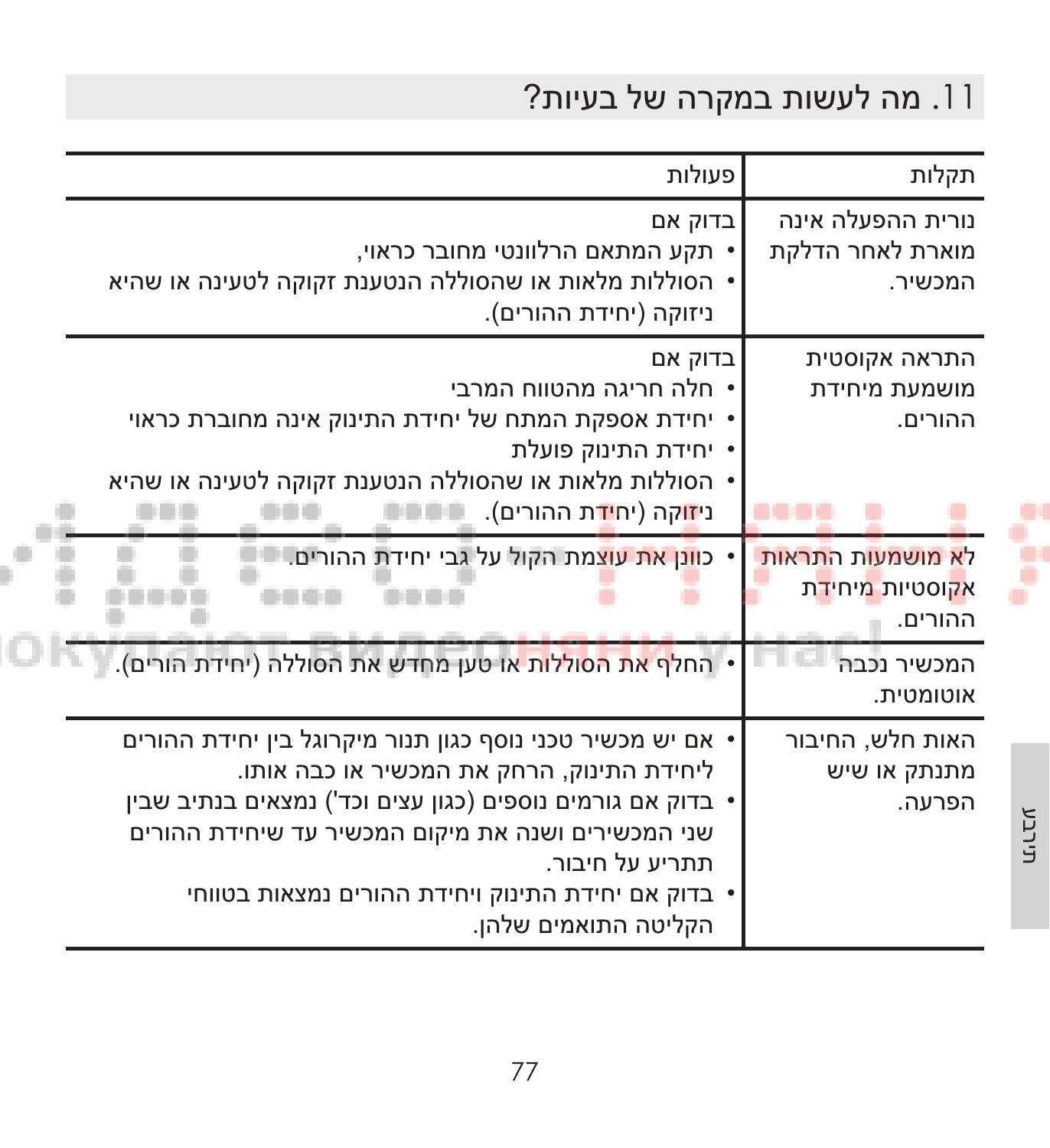.12 סילוק

מטעמים סביבתיים, אין לסלק את המכשירים עם פסולת ביתית רגילה בסיום מחזור חייהם. סלק את היחידה לנקודת איסוף או נקודת מחזור מקומית. הקפד לנהוג לפי התקנות המקומיות בנוגע לסילוק חומרים.



יש לסלק את המכשיר בכפוף להנחיית הקהילייה האירופית בנוגע ל-WEEE( פסולת .<br>ציוד חשמלי ואלקטרוני).

במקרה של שאלות, פנה אל הרשויות המקומיות הרלוונטיות.

## .13 נתונים טכניים

- טכנולוגיית FHSS
- תדר של GHz 1.8
- 120 ערוצים דיגיטליים
- $\times$  45 mm יחידת תינוק: מידות $\times$  95  $\times$  95  $^\circ$ . יחידת ההורים:  $^\circ$  mm  $^\circ$ 
	- משקל: יחידת תינוק: g 48~ , יחידת ההורים: g ,105( עם סוללות( חלק החשמל (כל אחד): 41 בקירוב
	- טווח: טווח של 300 מטרים עם שדה ראייה פנוי

| יחידת תינוק: חלק החשמל המצורף                                                                          | הפעלה |
|--------------------------------------------------------------------------------------------------------|-------|
|                                                                                                        |       |
| (6 V DC/450 mA)                                                                                        |       |
| I יחידת ההורים: סוללת NiMH נטענת                                                                       |       |
| l (2 x 1.2 V/400 mAh) וחלק החשמל                                                                       |       |
| המצורף (6 V DC/450 mA)                                                                                 |       |
| חיי הסוללה הנטענת (בכפוף למצב הסוללה,<br>  יחידת ההורים: 10 שעות<br> טמפרטורה סביבתית, תצוגת LCD וכד') |       |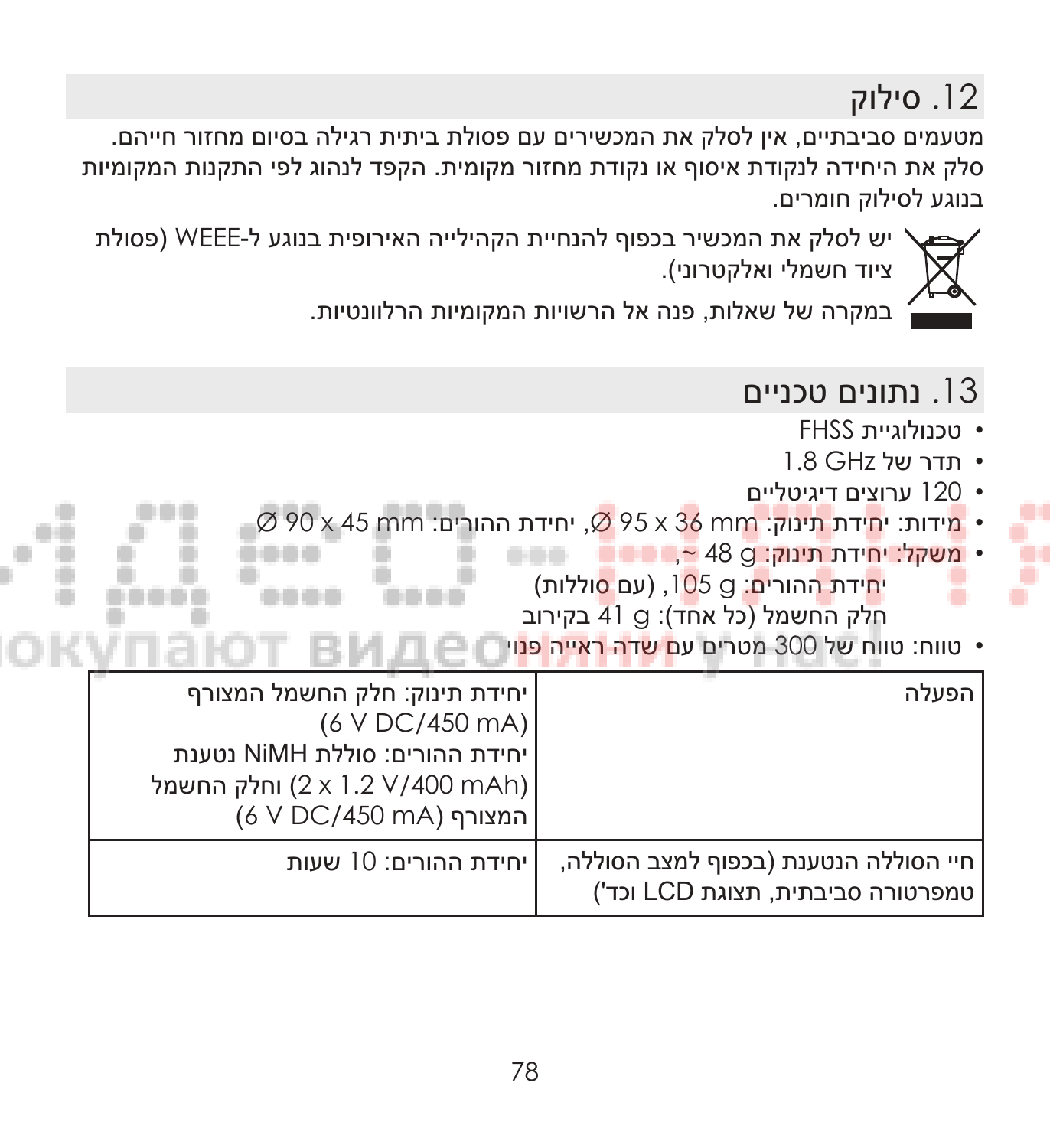אנו מבטיחים בזאת כי המוצר תואם להנחיה האירופית EC1999/5/ Directive TTE&R. לקבלת מידע נוסף, כגון מידע אודות הצהרת התאימות של CE, פנה אל כתובת השירות הרלוונטית.



תירבע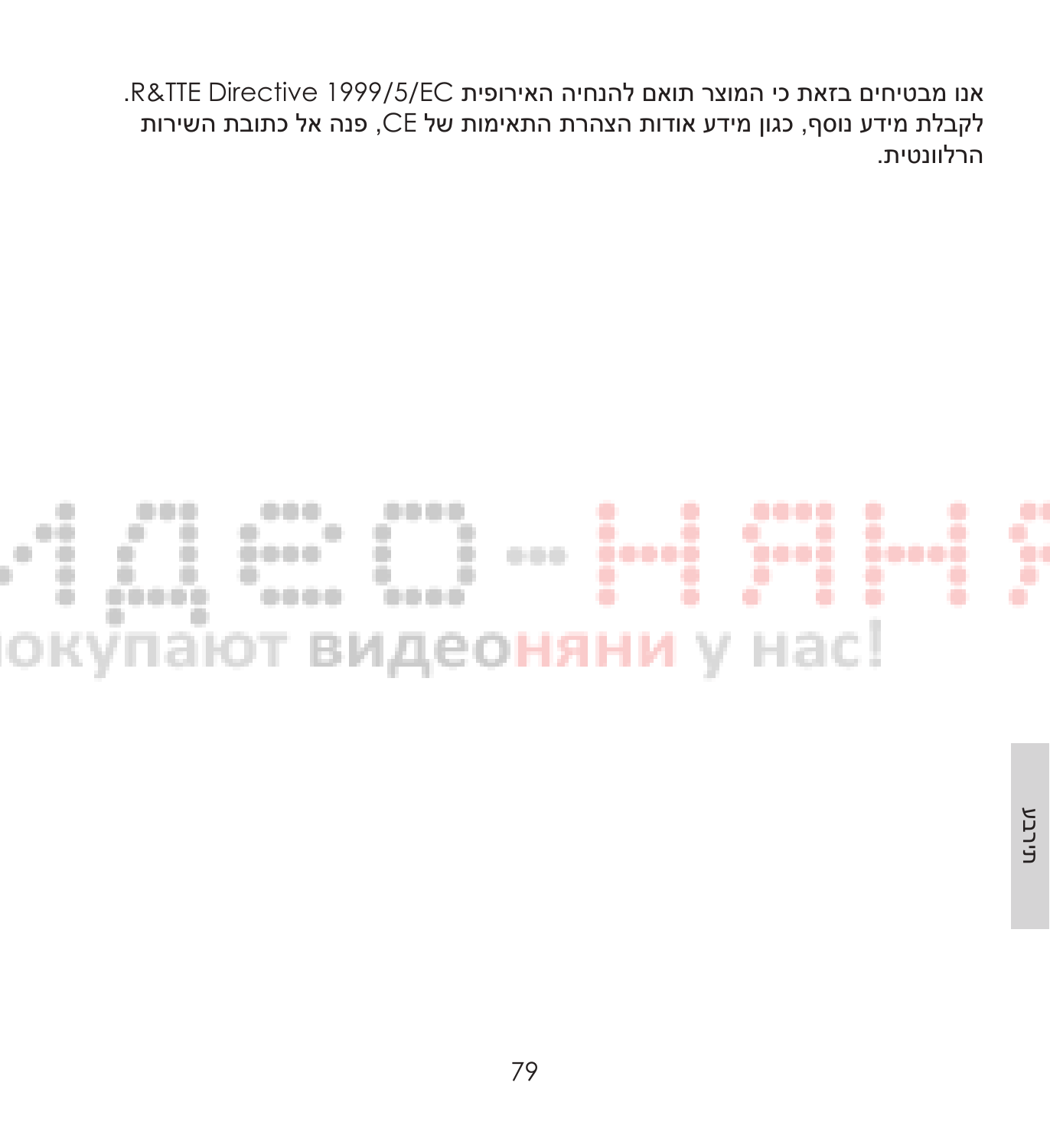$\begin{array}{cccccc} 0 & 0 & 0 & 0 & 0 & 0 & 0 & 0 & 0 \\ 0 & 0 & 0 & 0 & 0 & 0 & 0 & 0 \\ 0 & 0 & 0 & 0 & 0 & 0 & 0 & 0 \\ 0 & 0 & 0 & 0 & 0 & 0 & 0 & 0 \\ 0 & 0 & 0 & 0 & 0 & 0 & 0 & 0 \\ 0 & 0 & 0 & 0 & 0 & 0 & 0 & 0 \\ \end{array}$ **MO** M окупают видеоняни у нас!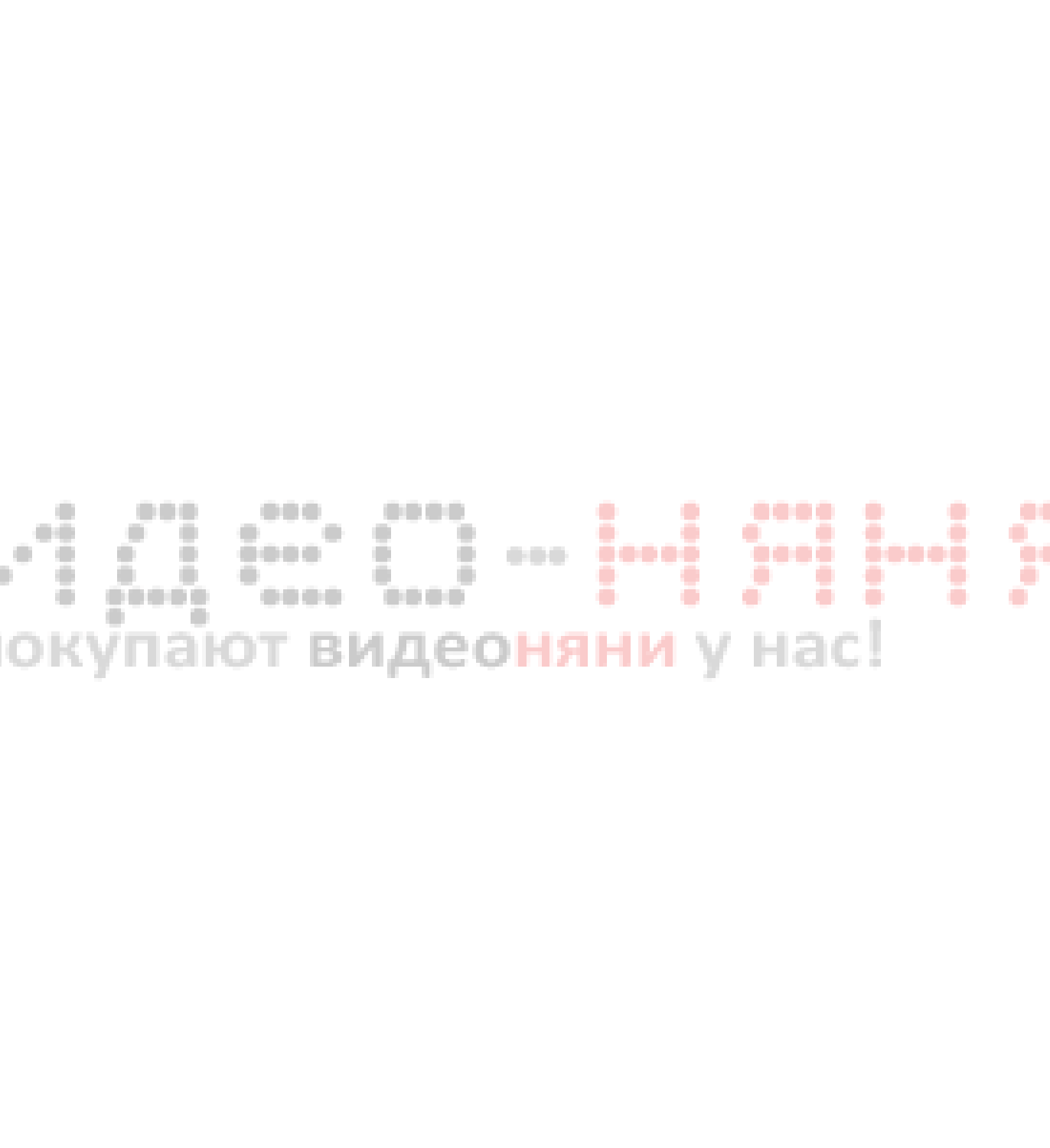# РУССКИЙ



Внимательно прочитайте данную инструкцию и сохраните ее для дальнейшего использования. Инструкция должна быть доступна для всех пользователей устройства, которые обязаны соблюдать все указания.

#### Содержание

#### Комплект поставки

- Радионяня: включает детский блок и родительский блок
- Два одинаковых блока питания для подключения к электрической сети
- Две никель-металлгидридные аккумуляторные батареи для родительского блока
- Руководство пользователя
- Информация о гарантии и техническом обслуживании

Русский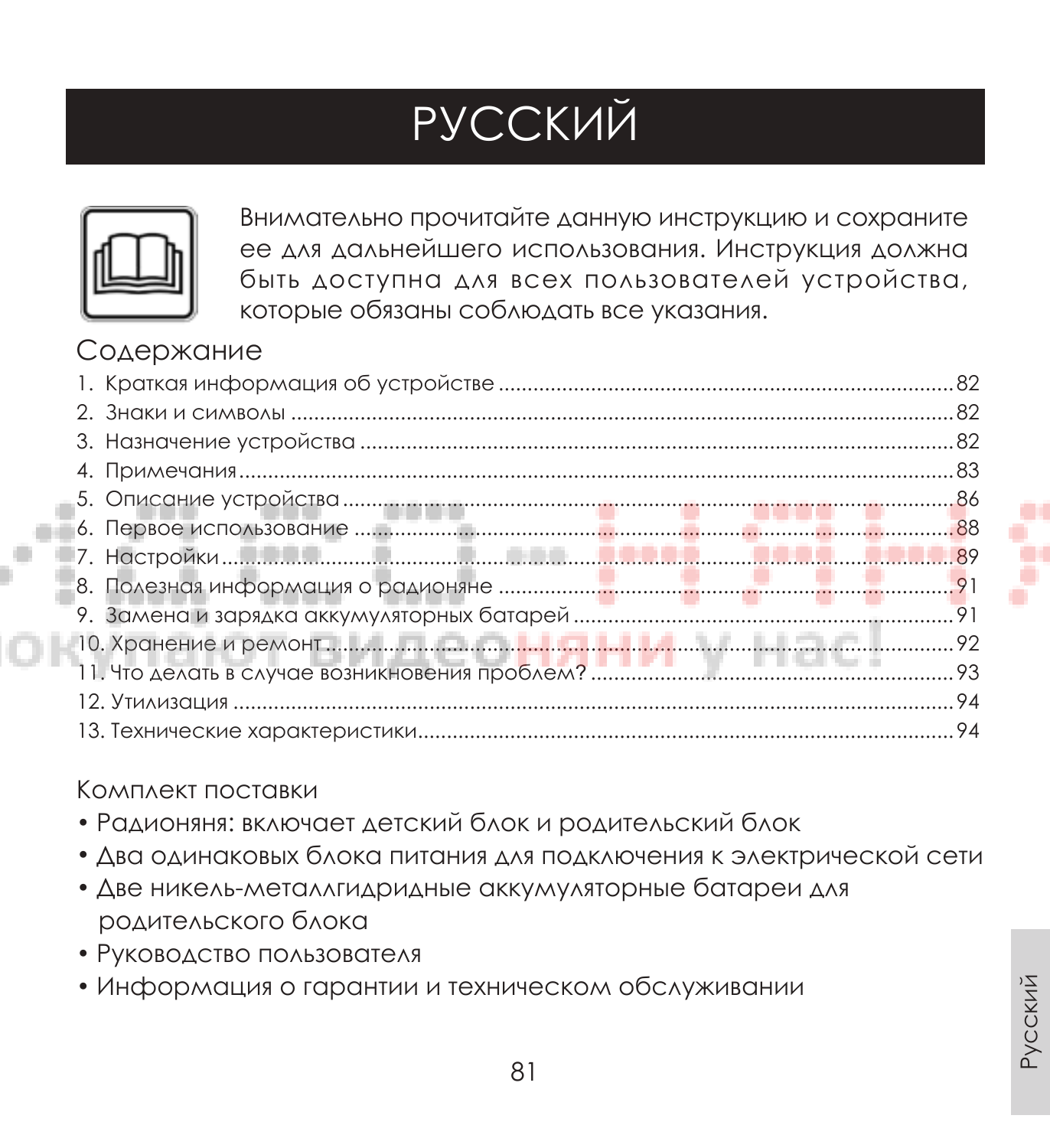## 1. Краткая информация об устройстве

#### Функции радионяни

Радионяня позволяет следить за ребенком, пока вы занимаетесь своими делами в другой комнате или в саду. Технология DECT обеспечивает связь практически без помех.

Ниже перечислены функции устройства.

- Режим Есо+ для снижения мощности излучения при передаче
- Радиус действия до 300 метров в условиях прямой видимости
- Звуковое предупреждение в случае выхода за пределы радиуса действия или наличия помех
- Регулирование громкости

## 2. Знаки и символы

В настоящей инструкции используются перечисленные ниже символы.

| Внимание!<br>Предупреждение о возможности травмы или вреда здоровью                                   |
|-------------------------------------------------------------------------------------------------------|
| Важно!<br>Информация о технике безопасности и возможном повреждении<br>устройства или его компонентов |
| Примечание<br>Примечание, содержащее важную информацию                                                |

٠

## 3. Назначение устройства

- Используйте данное устройство только для наблюдения за ребенком в те моменты, когда вы не можете находиться рядом с ним. Это устройство не может заменить ответственный контроль со стороны родителей!
- Устройство предназначено только для бытового применения и не может использоваться в коммерческих целях.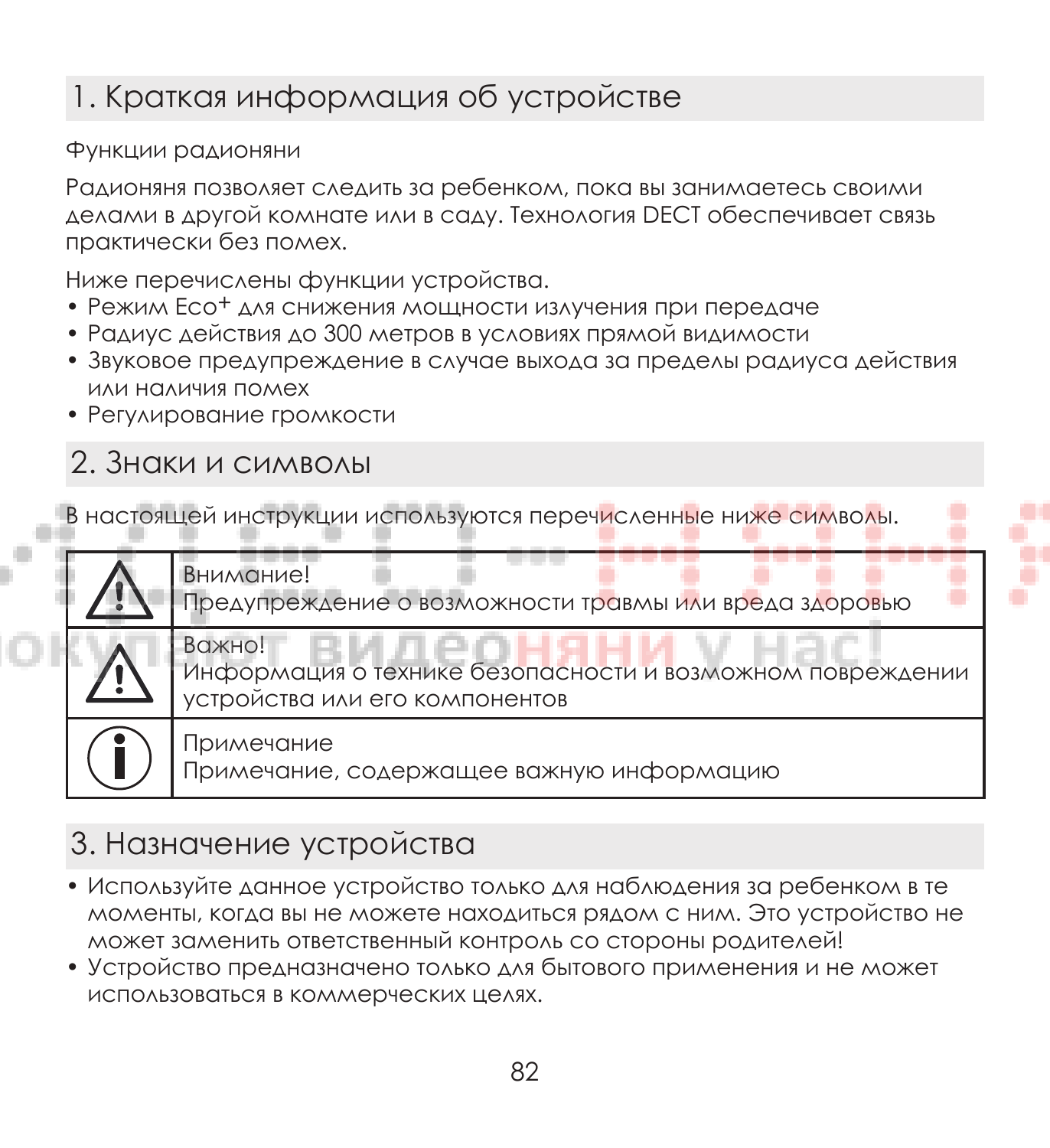- Данное устройство не предназначено для использования людьми (включая детей) с ограниченными физическими, сенсорными или умственными возможностями, а также людьми, не обладающими достаточными знаниями и опытом, если их действия не контролируются человеком, ответственным за их безопасность, и они не были должным образом проинструктированы.
- Необходимо следить за детьми, находящимися вблизи устройства. Дети не должны играть с устройством.
- Ненадлежащее использование устройства может быть опасным.

## 4. Примечания

Информация о режиме Eco+

Если ребенок молчит, то с помощью режима Eco+ можно существенно снизить излучение между детским и родительским блоком. Это обеспечивает безопасность ребенка, так как он не подвергается ненужному воздействию излучения. Устройство автоматически переходит в режим Eco+, как только прекращается передача звука.

#### **Примечания по технике безопасности**

Внимание!

- Устройство и шнур питания должны располагаться в недоступном для детей месте. Шнур питания может стать причиной удушения или травмы ребенка.
- Храните мелкие компоненты в недоступном для детей месте (риск проглатывания).
- Храните упаковку в недоступном для детей месте (риск удушения).
- Запрещается помещать детский блок в кроватку или в доступное для ребенка место.
- Располагайте детский блок на расстоянии 1 метра от ребенка, чтобы свести к минимуму электромагнитные и шумовые помехи.
- Кабели должны располагаться в недоступном для ребенка месте (риск поражения электрическим током).
- Перед началом использования устройства убедитесь в том, что все блоки находятся в работоспособном состоянии, а аккумуляторные батареи заряжены (при работе от батареи).
- Используйте только блоки питания, входящие в комплект поставки (риск возгорания и поражения электрическим током).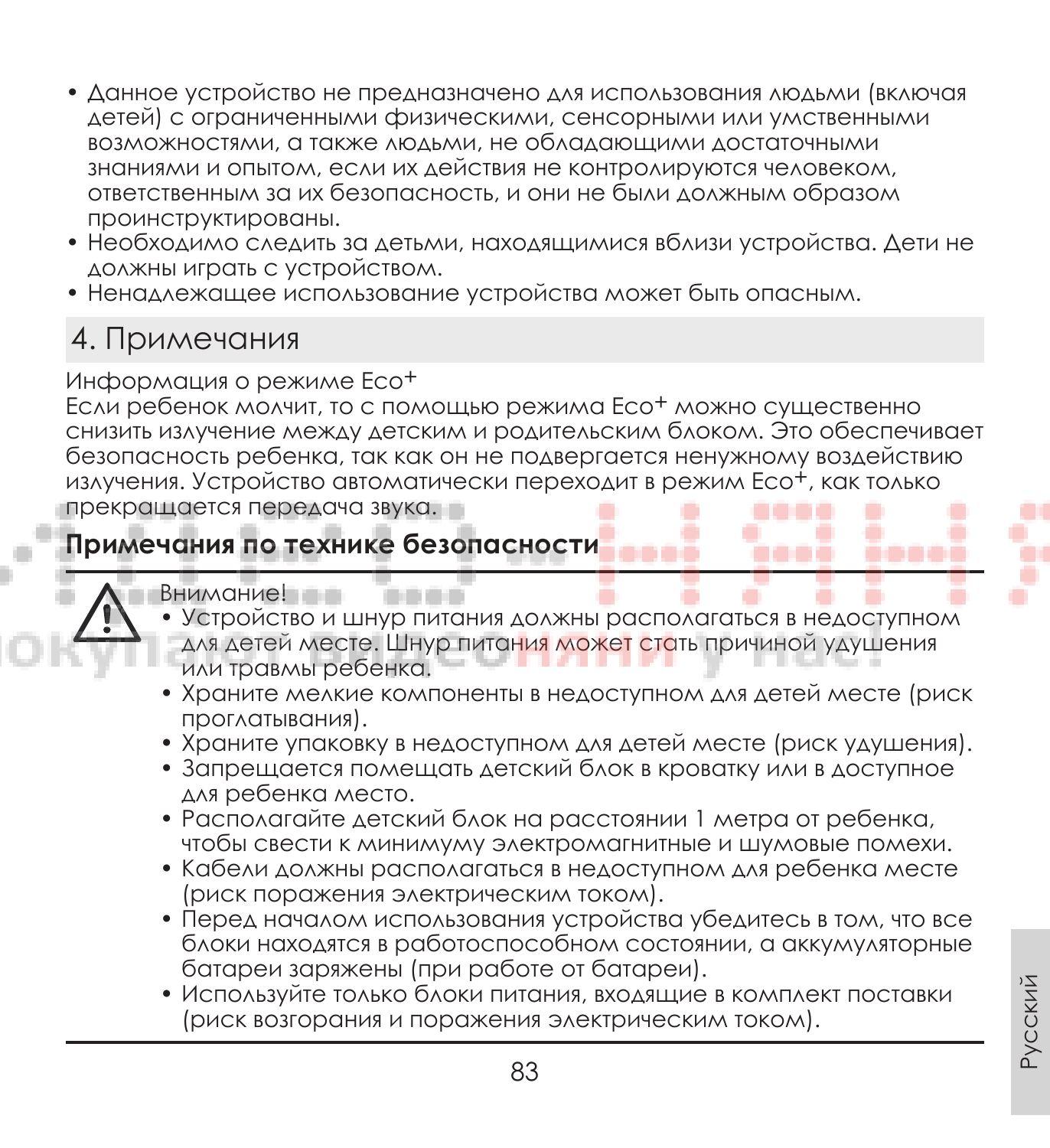

Важно! Во избежание повреждения устройств необходимо следовать приведенным ниже указаниям.

- Запрещается погружать устройства в воду или мыть их проточной водой.
- Запрещается использовать устройства во влажных помещениях.
- Вынимая штепсель из розетки, не тяните за кабель.
- Если устройство не используется, выньте штепсель из сетевой розетки.
- Устройство и блок питания не должны контактировать с горячими поверхностями или острыми предметами.
- Запрещается использовать дополнительные компоненты, которые не рекомендованы производителем и не предлагаются в качестве вспомогательного оборудования.
- Подключаемый блок питания должен включаться только в рекомендуемую сеть электропитания, как указано на этом блоке.
- Устройство должно использоваться только с блоком питания,
- входящим в комплект поставки.
- После окончания использования устройства и перед его очисткой или заменой вспомогательных принадлежностей необходимо отключить блок питания.

## **Информация об использовании батарей**



**Внимание!** 

- Проглатывание батарей может быть крайне опасным. Храните батареи в недоступном для маленьких детей месте. В случае проглатывания батареи немедленно обратитесь за медицинской помощью.
- Батареи запрещается перезаряжать, разбирать, бросать в открытый огонь или замыкать накоротко.
- Батареи могут содержать токсичные вещества, опасные для здоровья людей и окружающей среды. Утилизация батарей должна осуществляться в соответствии с применимыми правовыми нормами. Не выбрасывайте батареи вместе с обычным бытовым мусором.
- Не допускайте чрезмерного нагрева батарей под действием солнца, огня и т. д.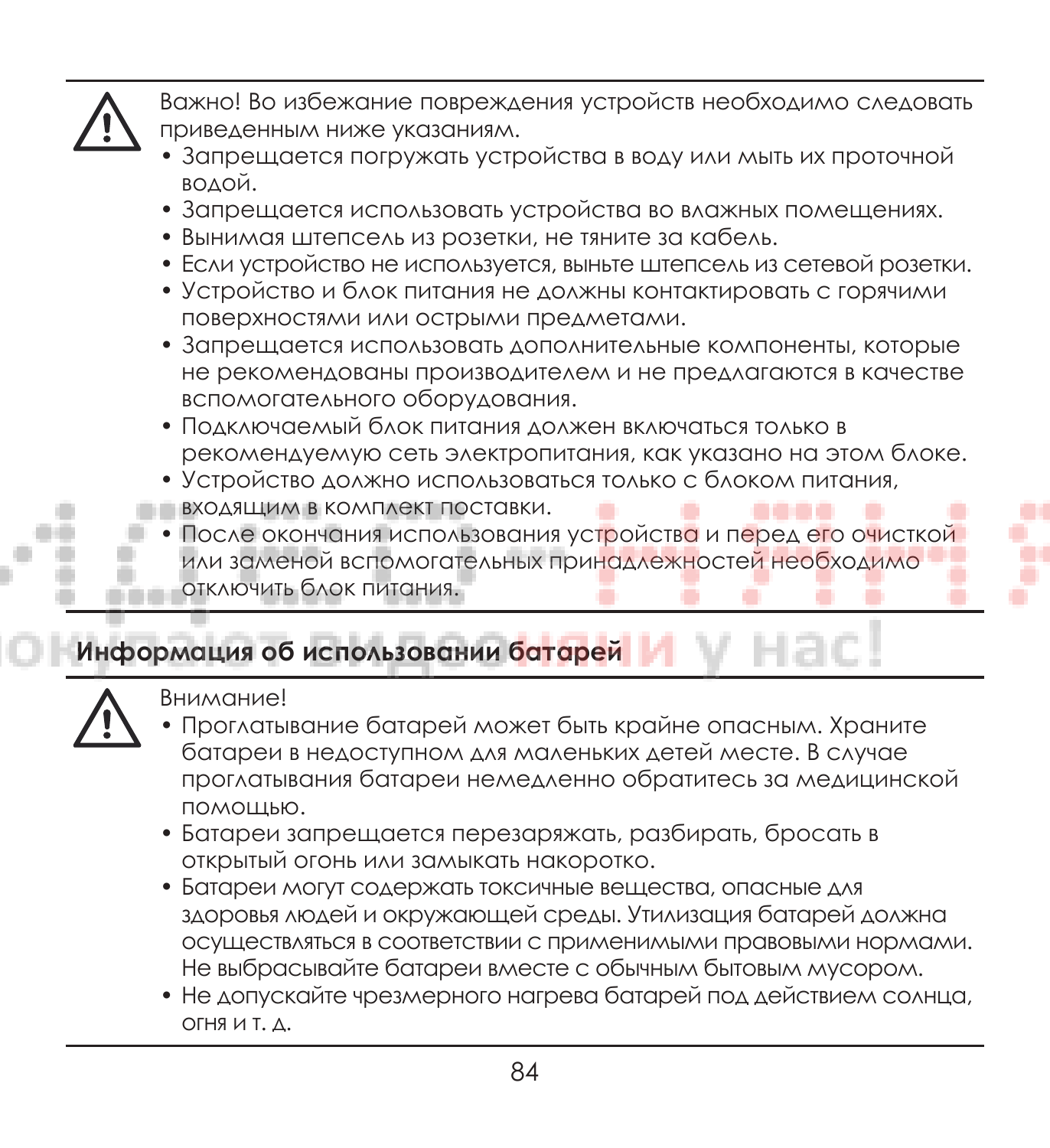

Важно!

- Заменяйте разряженные батареи до того, как они полностью разрядятся.
- Утечка батарей может повредить устройство. Если вы не планируете использовать устройство в течение длительного времени, выньте батареи из батарейного отсека.
- Если батарея потекла, наденьте защитные перчатки и протрите батарейный отсек сухой тканью.

#### Указания общего характера

• Ремонт устройства должен производиться только службой по работе с заказчиками или уполномоченной ремонтной службой. Запрещается открывать или ремонтировать устройство самостоятельно; в противном случае бесперебойная работа устройства не гарантируется. Нарушение данного условия влечет за собой отмену гарантии.

• Если у вас возникли вопросы относительно использования устройства, обратитесь к продавцу или в службу по работе с заказчиками.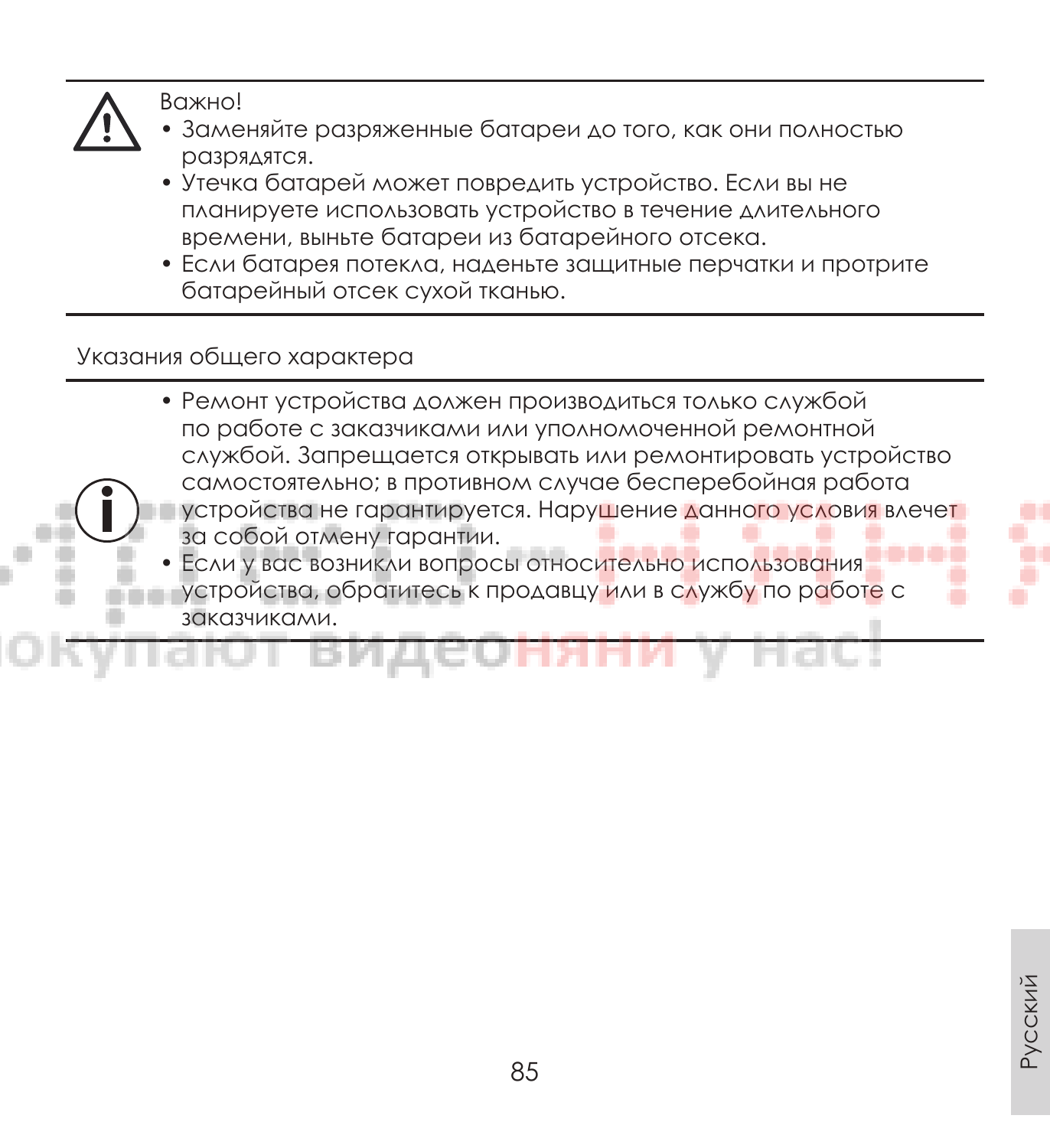## 5. Описание устройства

#### **Краткое описание родительского блока**





| 1. Светодиодный индикатор питания                  |
|----------------------------------------------------|
| 2. Кнопка включения/выключения (                   |
| 3. Микрофон                                        |
| 4. Гнездо для подключения блока<br>питания (сзади) |
| 5. Датчик температуры                              |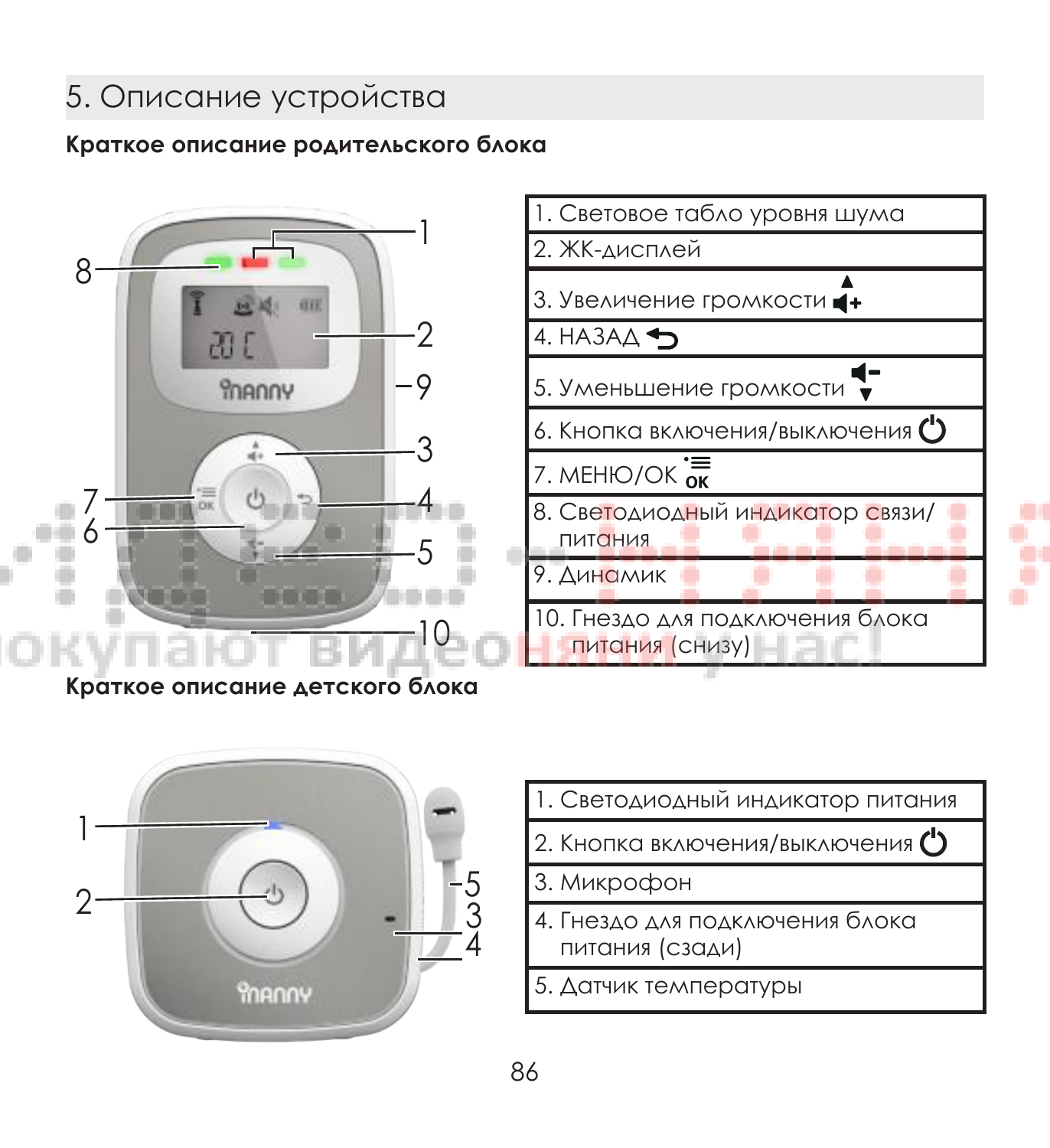### Дисплей родительского блока



| Значки       | Описание                                                                                                                                                              |  |
|--------------|-----------------------------------------------------------------------------------------------------------------------------------------------------------------------|--|
| ริ           | Горит, если родительский блок связан с детским блоком<br>и находится в радиусе его действия.<br>Мигает, если нет связи между блоками или превышен<br>радиус действия. |  |
| e            | Горит, если функция звукового предупреждения включена.<br>Мигает, если звуковое предупреждение сработало.                                                             |  |
|              | Горит, когда звук динамика выключен.                                                                                                                                  |  |
|              | Батарея разряжена и требует подзарядки.                                                                                                                               |  |
|              | Батарея заряжена на 1/3.                                                                                                                                              |  |
| $\mathbf{u}$ | Батарея заряжена на 2/3.                                                                                                                                              |  |
| Œ            | Батарея заряжена полностью.                                                                                                                                           |  |
|              | Последовательность зарядки батареи.                                                                                                                                   |  |

#### Структура меню родительского блока

| <b><i>TAABHOE</i></b> | <b>LANGUAGE</b> I | SOUND ALERT (3BYKOBOE                                                                                                | RESET (CEPOC)                       |
|-----------------------|-------------------|----------------------------------------------------------------------------------------------------------------------|-------------------------------------|
| <b>MEHIO</b>          | (ЯЗЫК)            | ПРЕДУПРЕЖДЕНИЕ)                                                                                                      |                                     |
| ΠΟΔΜΕΗЮ               |                   | ON? (Вкл.?) (если текущее<br>значение «Off» (Выкл.))<br>ИЛИ<br>┃OFF? (Выкл.?) (если текущее<br>значение «On» (Вкл.)) | <b>CONFIRM?</b><br>(Подтверждение?) |

Русский

ĵ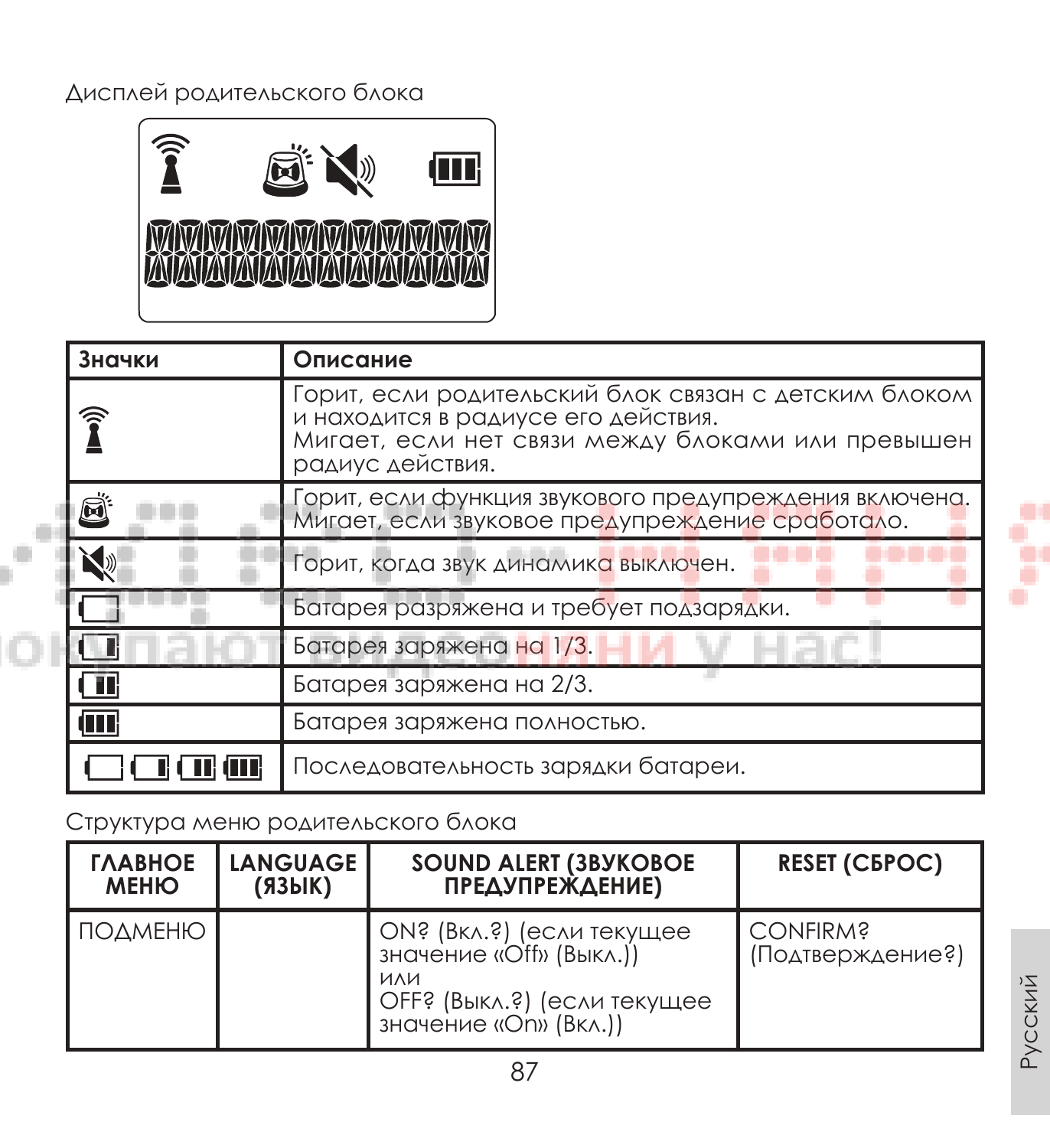## 6. Первое использование

#### Детский блок

Работа от электрической сети

Разместите детский блок таким образом, чтобы он находился на возвышении, но не рядом с другими устройствами, которые могут вызвать помехи. Включите штепсель источника питания детского блока в розетку.

Устройство автоматически включится.

Светодиодный индикатор питания загорится зеленым светом.

Чтобы выключить устройство, нажмите кнопку включения/выключения и удерживайте ее нажатой в течение 2 секунд или отключите блок питания от .<br>розетки. Светодиодный индикатор питания погаснет.

Чтобы снова включить устройство, нажмите кнопку включения/выключения и

удерживайте ее нажатой примерно 2 секунды.

#### Родительский блок

Установите родительский блок в той комнате, где вы планируете находить

Работа от батареи и зарядка

Для обеспечения максимальной безопасности конструкция родительского блока позволяет использовать его только со вставленными внутрь батареями.

Перед первым использованием устройства без питания от сети необходимо заряжать батареи не менее 16 часов. В этот период можно пользоваться устройством.

Включите родительский блок, нажав кнопку (<sup>1</sup>) и удерживая ее нажатой в течение 2 секунд. Светодиодный индикатор питания на родительском блоке загорится зеленым светом. Это означает, что устройство активно.

Если батарея родительского блока разряжена, устройство подаст два коротких звуковых сигнала. Если устройство не подключено к электрической сети, то через короткий промежуток времени оно автоматически выключится. Индикатор питания погаснет.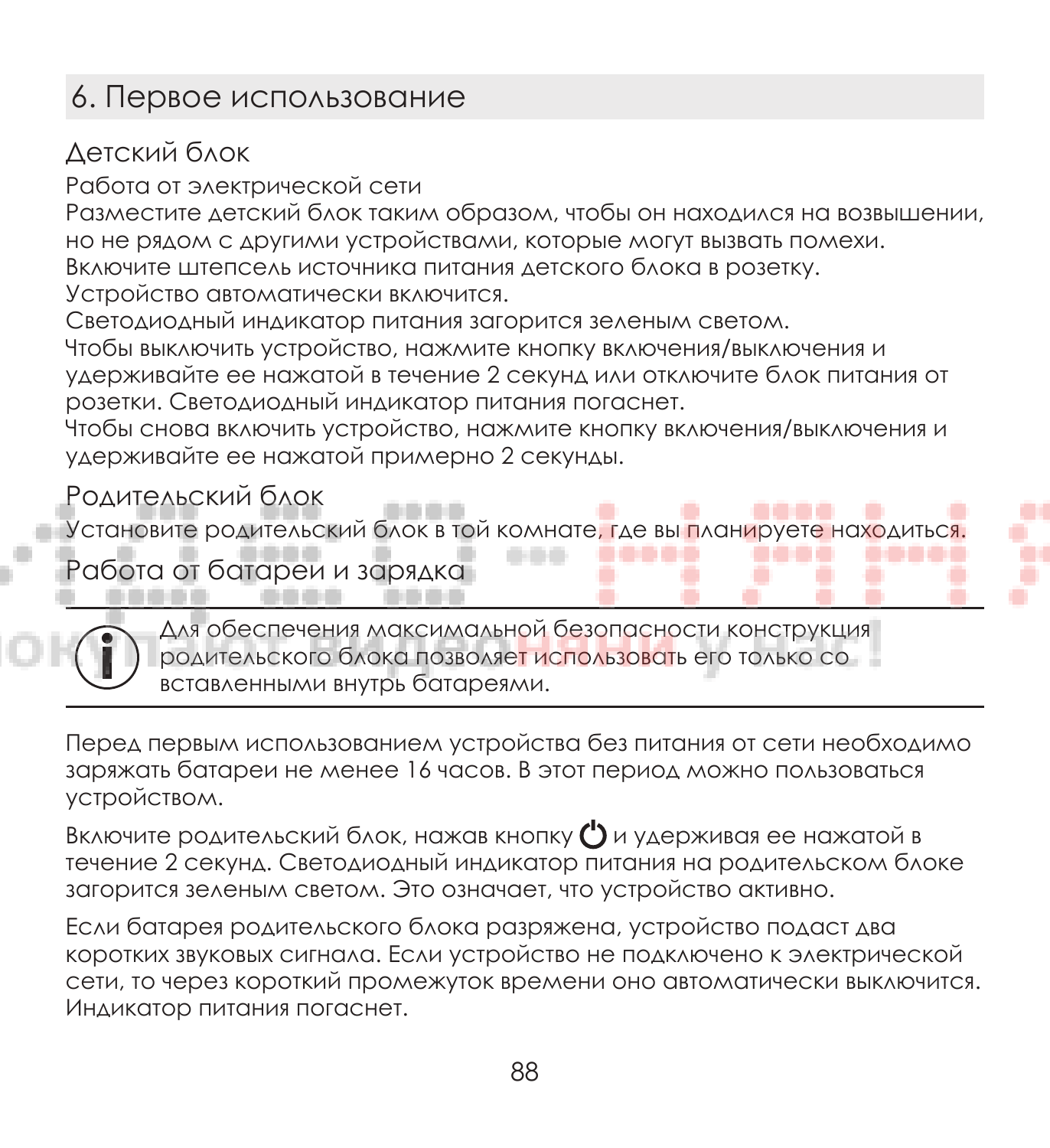## Работа от электрической сети

Включите штепсель источника питания родительского блока в розетку (в батарейном отсеке должны находиться батареи). Устройство автоматически включится, а светодиодный индикатор питания загорится зеленым светом.

Если блок питания не подключен к розетке, устройство перейдет в режим работы от батареи. Время ожидания зависит от состояния заряда батареи. Чтобы выключить устройство, нажмите кнопку (1) и удерживайте ее нажатой в течение примерно 2 секунд. Светодиодный индикатор питания погаснет.

Если между блоками нет связи (детский блок выключен или находится вне радиуса действия), на родительском блоке раздастся звуковое предупреждение.

## 7. Настройки

Регулирование громкости

На родительском блоке можно выбрать один из 5 уровней громкости, нажимая кнопку ... или

> Интенсивность звука также отображается на световом табло уровня шума, что позволяет людям с нарушением слуха пользоваться устройством.

Выбор языка для сообщений на ЖК-дисплее

Можно выбрать язык, на котором будут отображаться сообщения на ЖКдисплее.

- Нажмите кнопку  $\equiv$  в тот момент, когда родительский блок не используется.
- Нажмите кнопку 1, или <sup>1</sup>, чтобы перейти к параметру LANGUAGE (Язык).
- Нажмите кнопку  $\blacktriangle$  или  $\blacktriangleleft$ , чтобы выбрать нужный язык для сообщений на ЖК-дисплее.
- Нажмите кнопку  $\overline{\overline{a}}$  для подтверждения.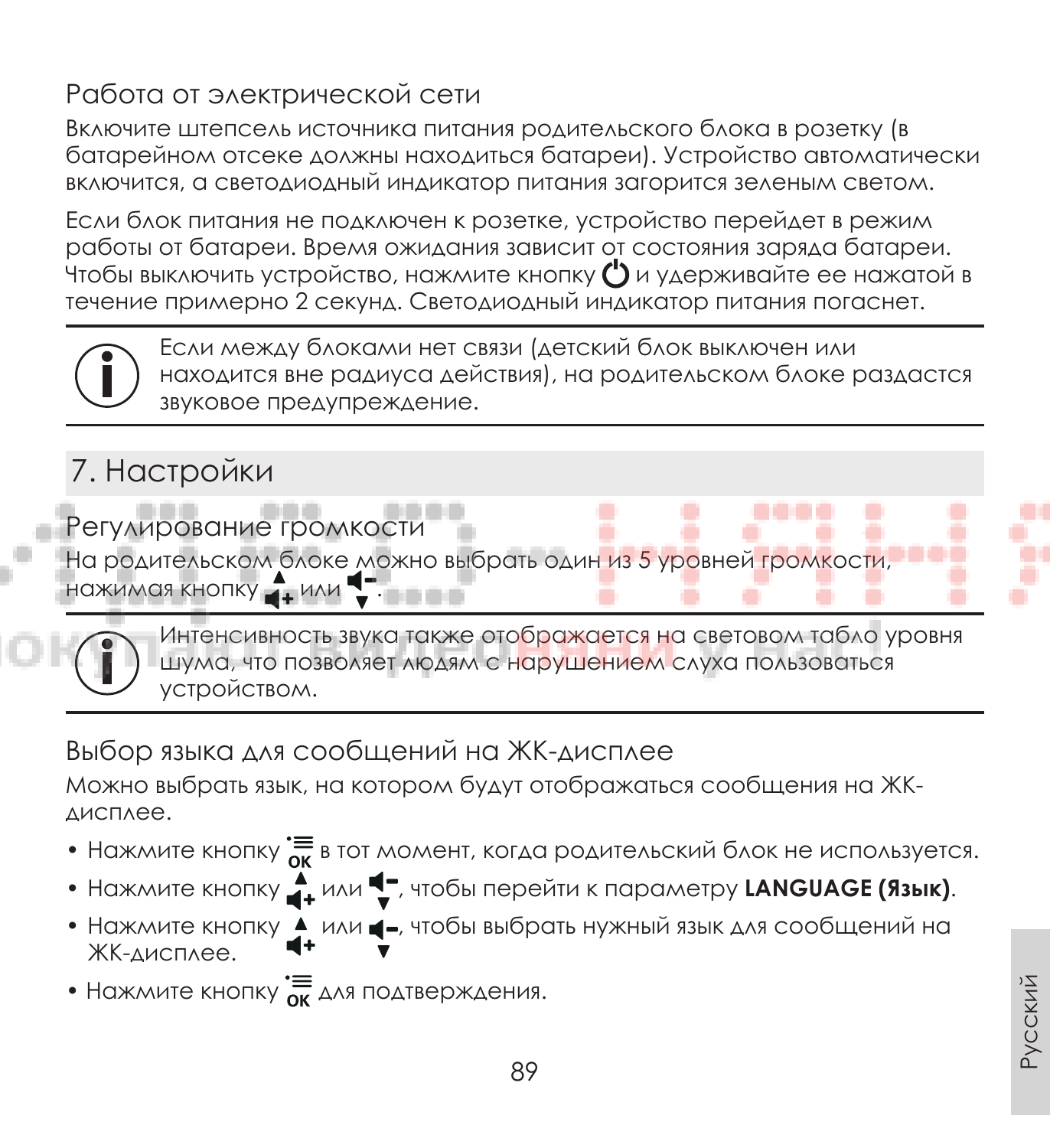#### Звуковое предупреждение

Если функция звукового предупреждения включена, а звук на родительском блоке выключен, то родительский блок будет издавать звуковой сигнал, когда уровень шума от детского блока превысит установленный предел.

- Нажмите кнопку  $\overline{\mathbf{e}}$  в тот момент, когда родительский блок не используется.
- Нажмите кнопку  $\uparrow$ , или  $\P$ , чтобы перейти к параметру SOUND ALERT **(Звуковое предупреждение)**, а затем нажмите .
- Когда на дисплее отобразится сообщение **ON? (Вкл.?)** или **OFF? (Выкл.?),** нажмите кнопку = для подтверждения.

## Сброс настроек

Настройки можно вернуть к исходным значениям, установленным производителем.

- Нажмите кнопку ок в тот момент, zкогда родительский блок не используется.
- Нажмите кнопку **1**+ или у, чтобы перейти к функции RESET (Сброс), а затем нажмите кнопку .
- Когда на дисплее отобразится сообщение **CONFIRM? (Подтверждение?),** нажмите кнопку для подтверждения.

## Температура

Детский блок постоянно контролирует температуру в комнате ребенка и предупреждает вас о слишком высокой температуре (выше 39 ºC) сообщением **«HIGH TEMP» (Высокая температура)** или слишком низкой температуре (ниже 14 ºC) сообщением **«LOW TEMP» (Низкая температура)**. Температура отображается на дисплее родительского блока в режиме ожидания.

Это значение отображается только для сведения, и возможны незначительные отклонения от реальной температуры. Поэтому следует сравнивать показания устройства с реальной температурой в помещении.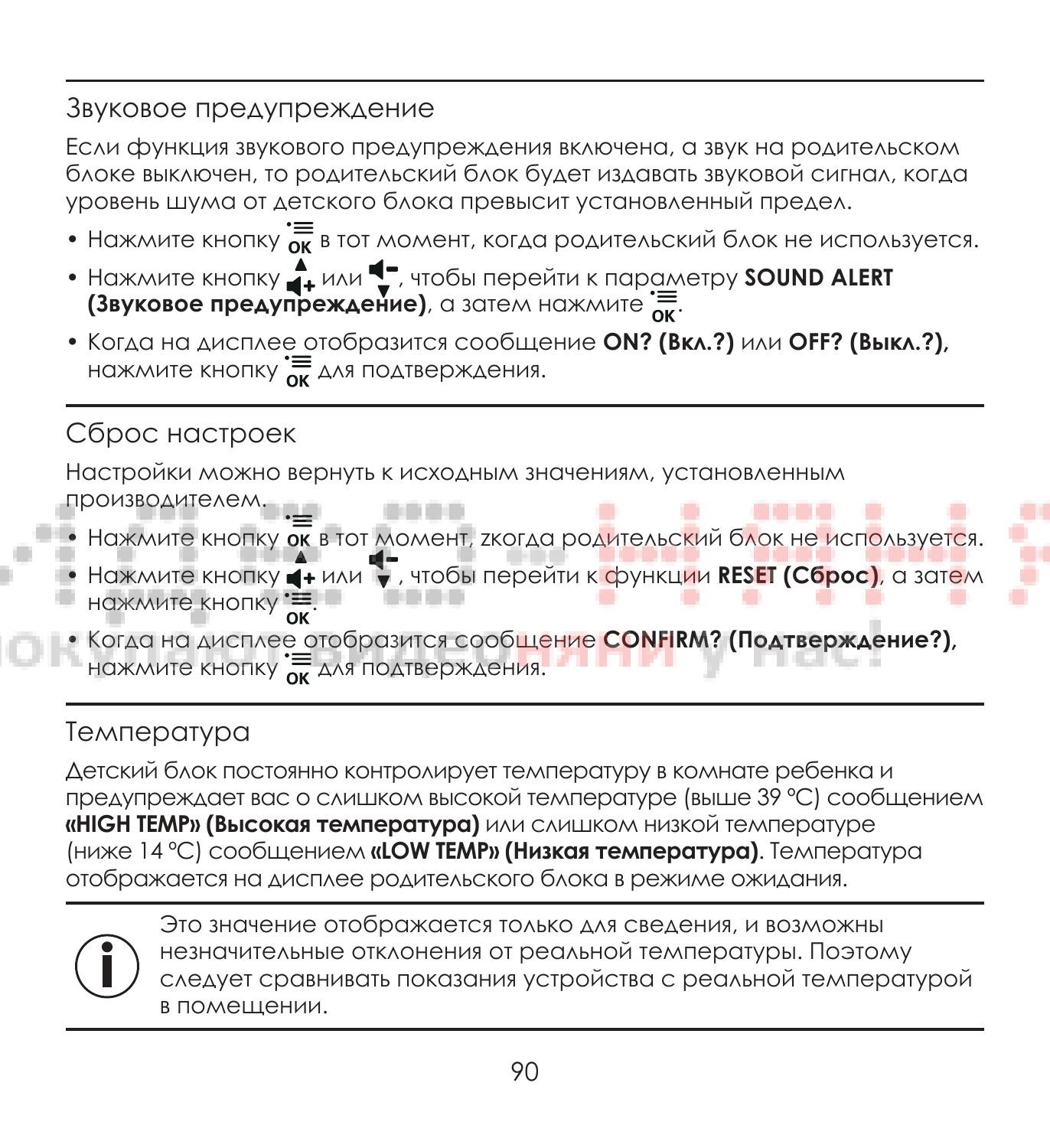## 8. Полезная информация о радионяне

- При работе радионяни от аккумулятора электромагнитные помехи от посторонних электрических и магнитных полей минимальны.
- Чтобы увеличить радиус действия радионяни, необходимо разместить детский блок возле окна или двери как можно выше. Аккумуляторные батареи должны при этом иметь достаточный заряд.
- Не размещайте радионяню рядом с другими устройствами, являющимися источниками радиоизлучения (например, микроволновой печью, беспроводной сетью и т. д.). Они могут отрицательно влиять на передачу сигнала радионяней.
- Другие факторы также могут препятствовать передаче сигнала радионяней или сокращать радиус действия устройства. К ним относятся покрывающие устройство предметы, а также мебель, стены, здания, деревья и различные природные явления (например, туман, дождь и пр.).

## 9. Замена и зарядка аккумуляторных батарей

Если батареи полностью разряжены, устройство выключится автоматически. Батареи необходимо заменить или подзарядить (см. раздел «Первое использование»).

- При замене аккумуляторных батарей используйте батареи того же типа, модели и емкости.
- Всегда меняйте все батареи одновременно
- Используйте батареи, не содержащие тяжелых металлов.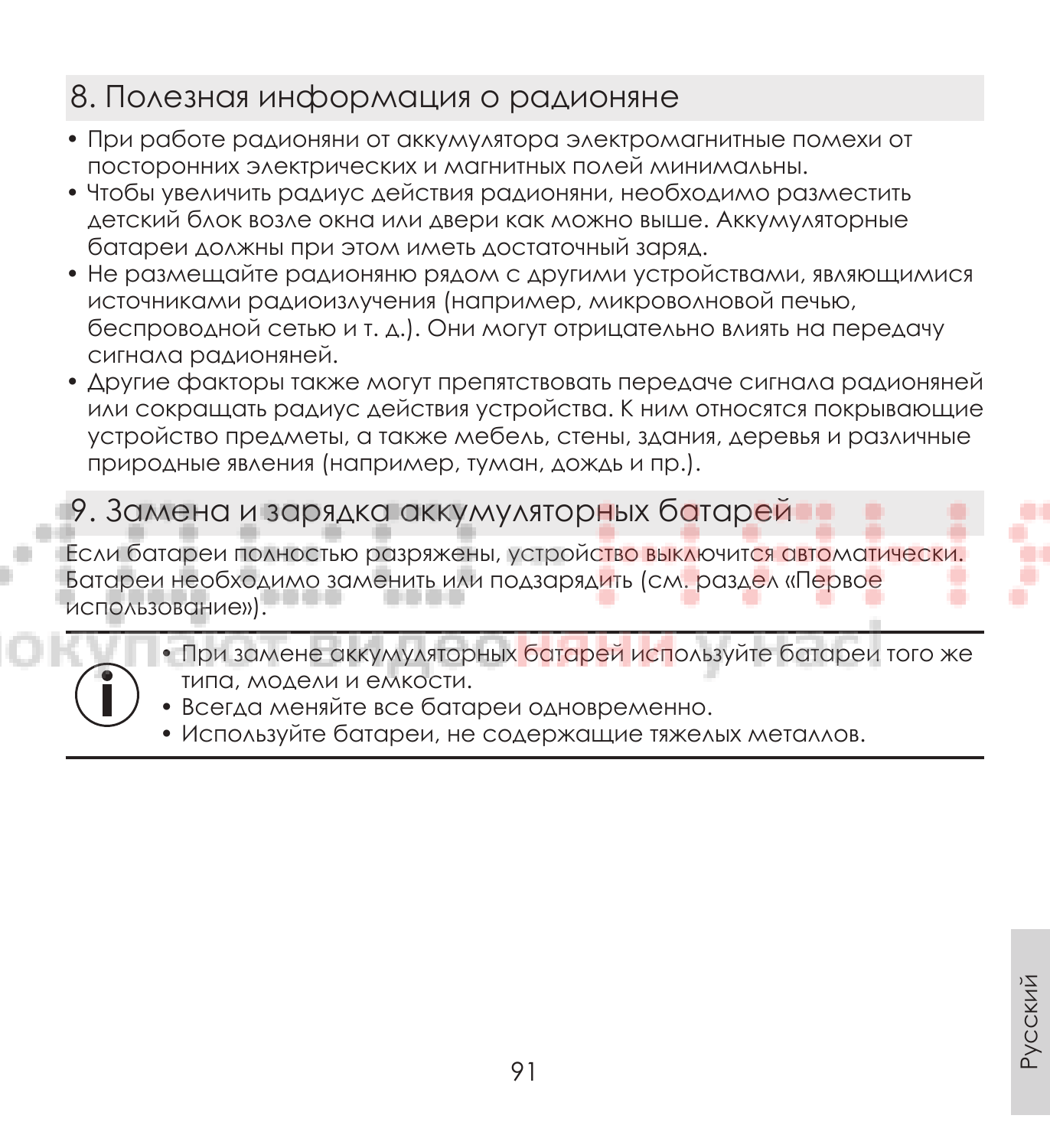## 10. Хранение и ремонт

Срок службы устройств зависит от того, насколько аккуратно ими пользуются.



- Если родительский блок не используется в течение длительного времени, выньте из него аккумуляторные батареи.
- Чтобы достичь максимальной емкости батареи, необходимо разряжать ее по крайней мере раз в 6 месяцев. Для этого отключите устройство от сети и используйте в обычном режиме работы от батареи. Затем снова полностью зарядите батарею.
- Максимальная емкость батареи достигается только после многократной зарядки и зависит от нескольких факторов (состояние батареи, температура окружающей среды, способ и частота зарядки и т. д.).
- Не подвергайте устройство воздействию влаги, пыли, химических
- веществ и электромагнитных полей. Не допускайте ударов и резких изменений температуры. Не помещайте устройство возле источников тепла (печи, обогреватели).
	- В случае загрязнения протирайте устройство мягкой сухой тканью.
	- Для очистки устройства используйте только сухую ткань. Не
	- используйте абразивные чистящие средства.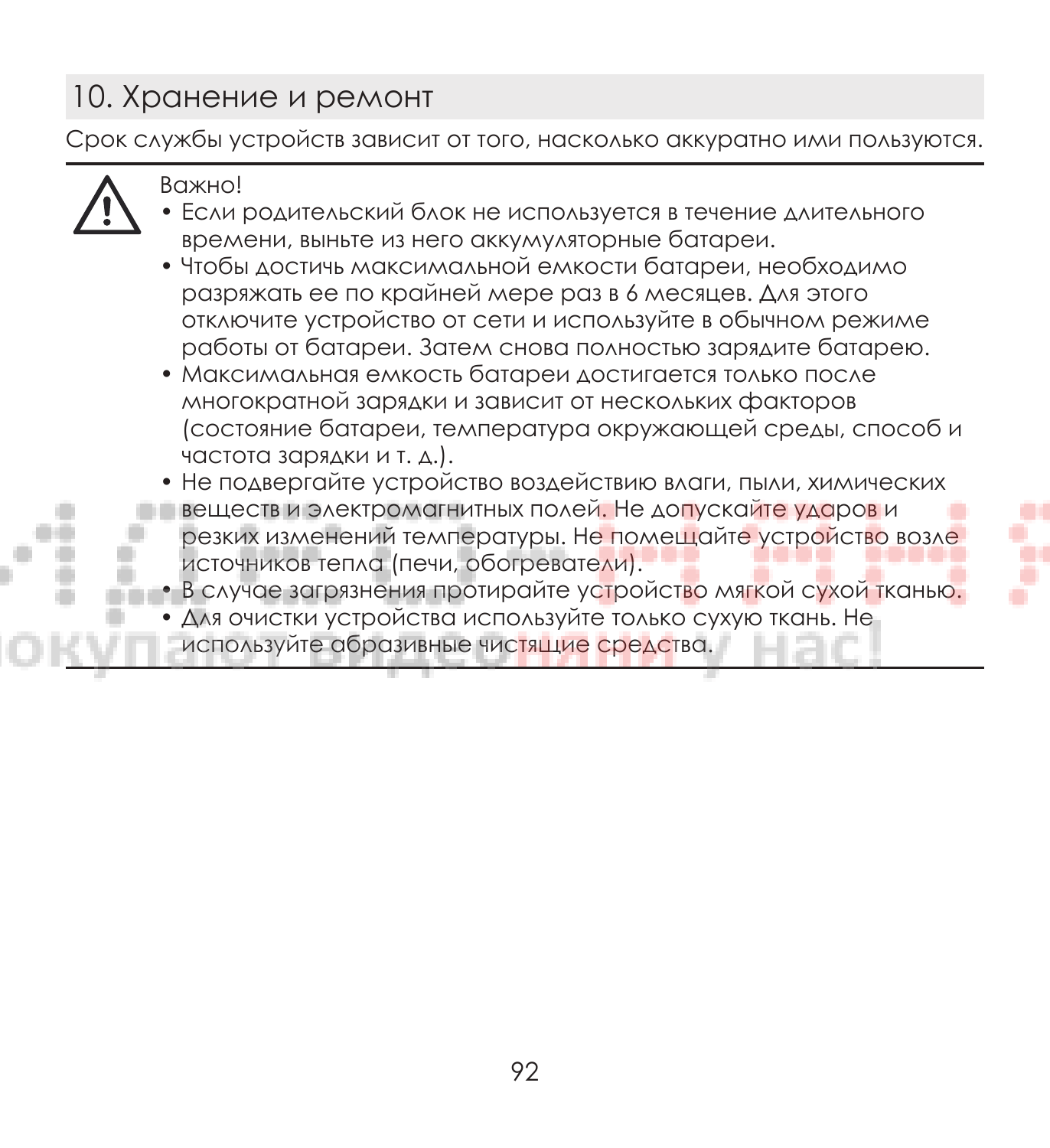## 11. Что делать в случае возникновения проблем?

 $\sim$ ø.

| Проблема                                                                             | Действия                                                                                                                                                                                                                                                                                                                                                                                                                                                                                  |       |
|--------------------------------------------------------------------------------------|-------------------------------------------------------------------------------------------------------------------------------------------------------------------------------------------------------------------------------------------------------------------------------------------------------------------------------------------------------------------------------------------------------------------------------------------------------------------------------------------|-------|
| Светодиодный<br>ИНДИКАТОР ПИТАНИЯ<br>не загорается<br>ПОСЛЕ ВКЛЮЧЕНИЯ<br>устройства. | Проверьте следующее:<br>• Штепсель блока питания подключен к сетевой розетке.<br>Батареи в родительском блоке заряжены. Возможно,<br>необходима подзарядка аккумуляторных батарей<br>или имеет место их повреждение.                                                                                                                                                                                                                                                                      |       |
| На родительском<br>блоке раздается<br>звуковой сигнал.                               | Проверьте следующее:<br>Не превышен радиус действия устройства.<br>• Источник питания детского блока подключен правильно.<br>• Детский блок включен.<br>Батареи в родительском блоке заряжены. Возможно,<br>необходима подзарядка аккумуляторных батарей<br>или имеет место их повреждение.                                                                                                                                                                                               |       |
| На родительском<br>блоке отсутствует<br>звуковой сигнал.                             | • Отрегулируйте громкость на родительском блоке.                                                                                                                                                                                                                                                                                                                                                                                                                                          |       |
| <b>Устройство</b><br>автоматически<br>выключается.                                   | • Замените или зарядите батареи.                                                                                                                                                                                                                                                                                                                                                                                                                                                          |       |
| Слабый сигнал.<br>СВЯЗЬ ПОСТОЯННО<br>прерывается или<br>имеются помехи.              | Если между детским и родительским блоками<br>۰<br>располагается другое устройство, например<br>микроволновая печь, уберите это устройство или<br>выключите его.<br>• Проверьте наличие других факторов, влияющих на<br>связь между блоками (например, деревья и т. д.).<br>Меняйте положение блоков устройства до тех пор,<br>пока родительский блок не просигнализирует о<br>наличии соединения.<br>• Проверьте, находятся ли детский и родительский<br>блоки в радиусе своего действия. | ССКИЙ |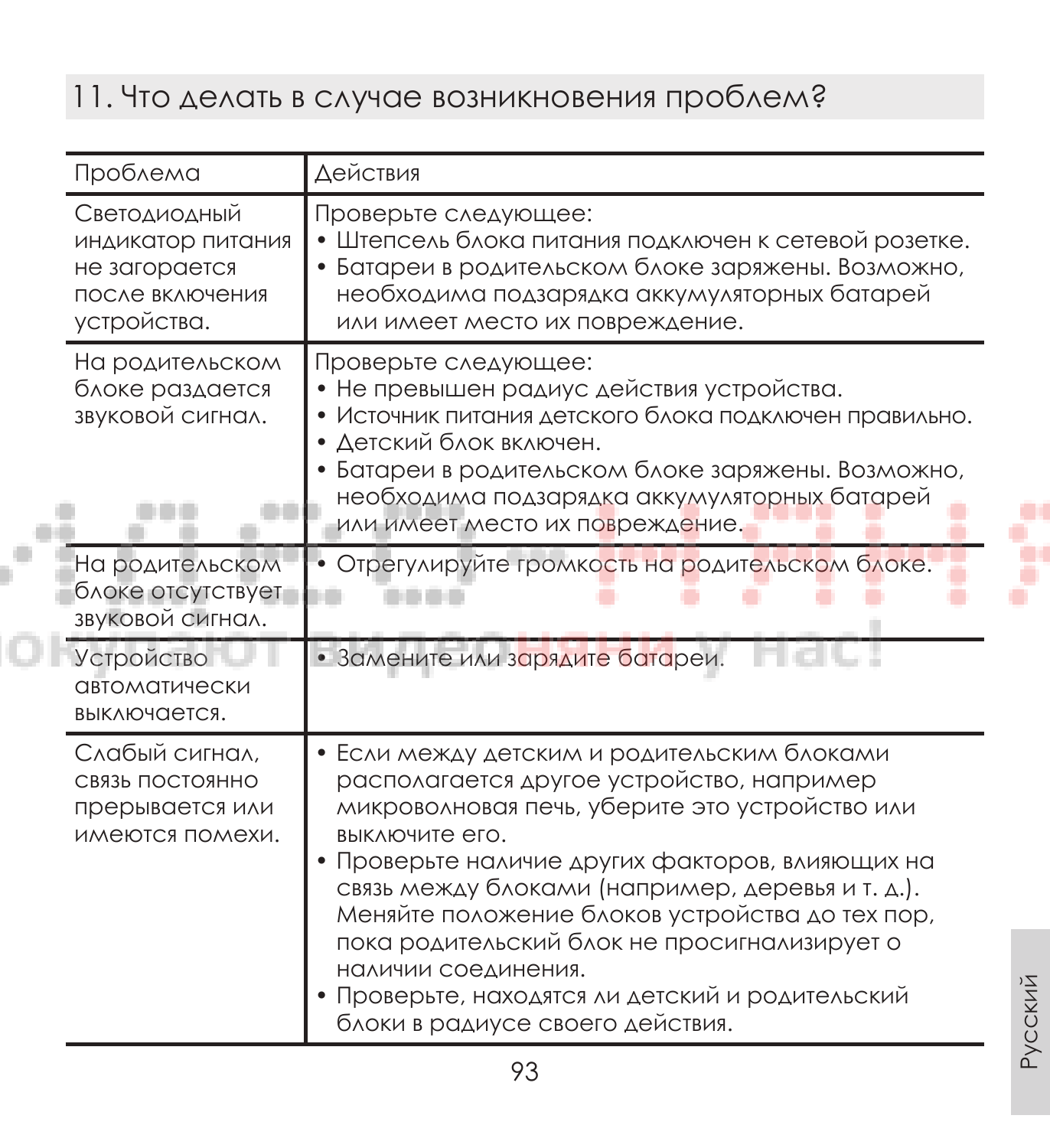## оборудования (Waste Electrical and Electronic Equipment — WEEE).

Если у вас имеются вопросы, обратитесь в местные органы власти.

Утилизация данного устройства должна производиться в соответствии с директивой ЕС об утилизации электрического и электронного

В целях охраны окружающей среды не выбрасывайте устройство вместе с обычным бытовым мусором по истечении срока службы. Поместите устройство в соответствующий контейнер для сбора мусора или сдайте в пункт переработки. Следуйте местным правилам утилизации.

## 13. Технические характеристики

• Технология FHSS

12. Утилизация

- Частота 1,8 ГГц
- 120 цифровых каналов
- Габаритные размеры: Детский блок: Ø 95 x 36 мм. родительский блок: Ø 90 x 45 мм
- Масса: Детский блок: ~ 48 г
	- Родительский блок: ~105 г (с батареями)
	- Блок питания (каждый): примерно 41 г
- Радиус действия: 300 м при условии прямой видимости

| Электропитание                                                                                                             | Детский блок: блок питания,<br>ВХОДЯЩИЙ В КОМПЛЕКТ ПОСТАВКИ<br>(6 В постоянного тока/450 мА)<br>Родительский блок: две никель-<br>металлгидридные аккумуляторные<br>батареи (1,2 В/400 мА ч) и блок<br>ПИТАНИЯ, ВХОДЯЩИЙ В КОМПЛЕКТ<br>поставки (6 В постоянного тока/450 мА) |
|----------------------------------------------------------------------------------------------------------------------------|-------------------------------------------------------------------------------------------------------------------------------------------------------------------------------------------------------------------------------------------------------------------------------|
| Работа от аккумуляторной батареи<br>(зависит от состояния батареи,<br>температуры окружающей среды,<br>ЖК-дисплея и т. д.) | Родительский блок: 10 часов                                                                                                                                                                                                                                                   |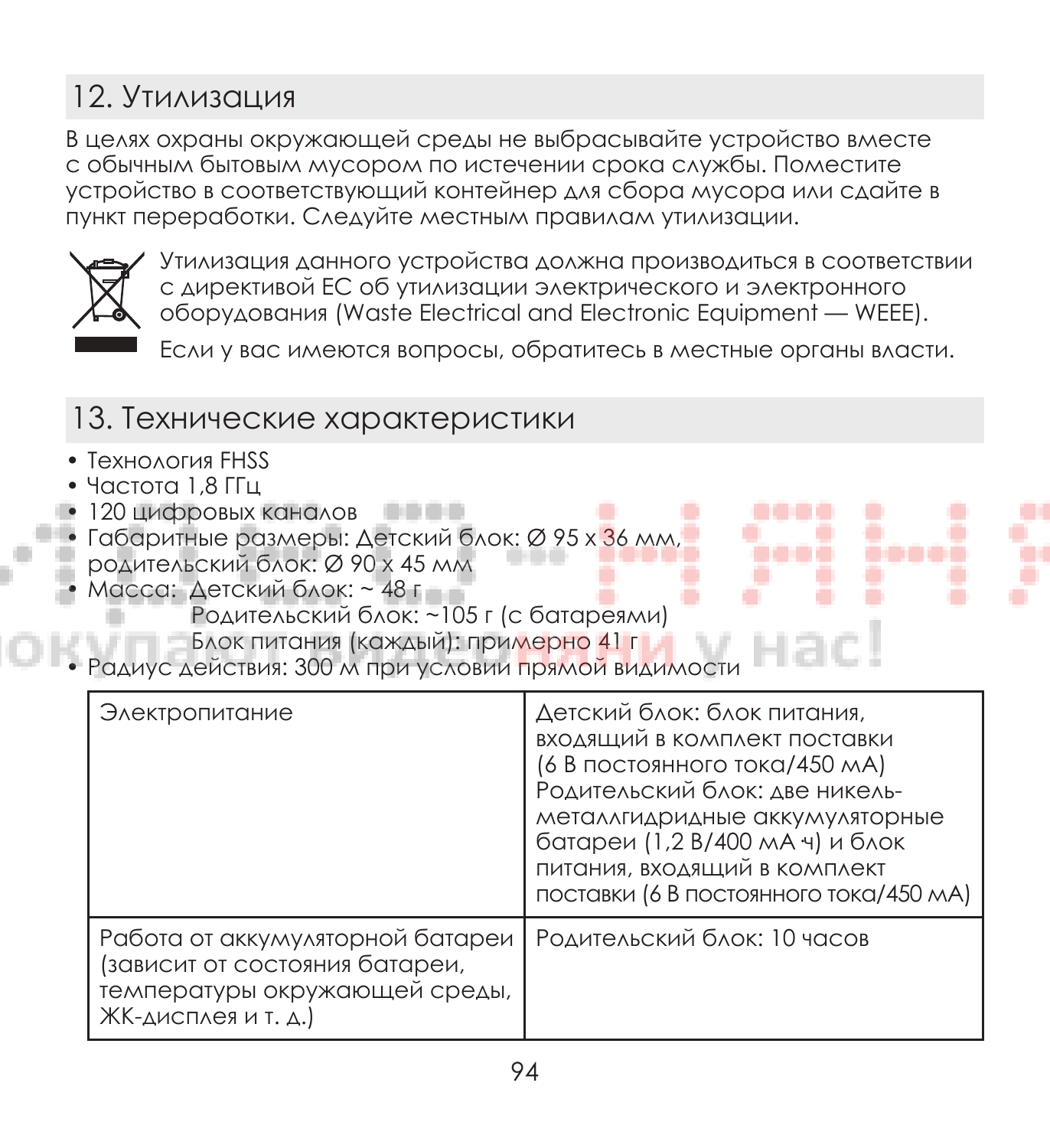Настоящим гарантируется, что данное изделие соответствует директиве ЕС об оконечном радио- и телекоммуникационном оборудовании (R&TTE) 1999/5/EC. Для получения дополнительной информации, например о декларации о соответствии нормам ЕС, напишите по указанному адресу службы технической поддержки.

#### ä × ä a. ..... ----'n ä ö ä ют видеоняни у нас!